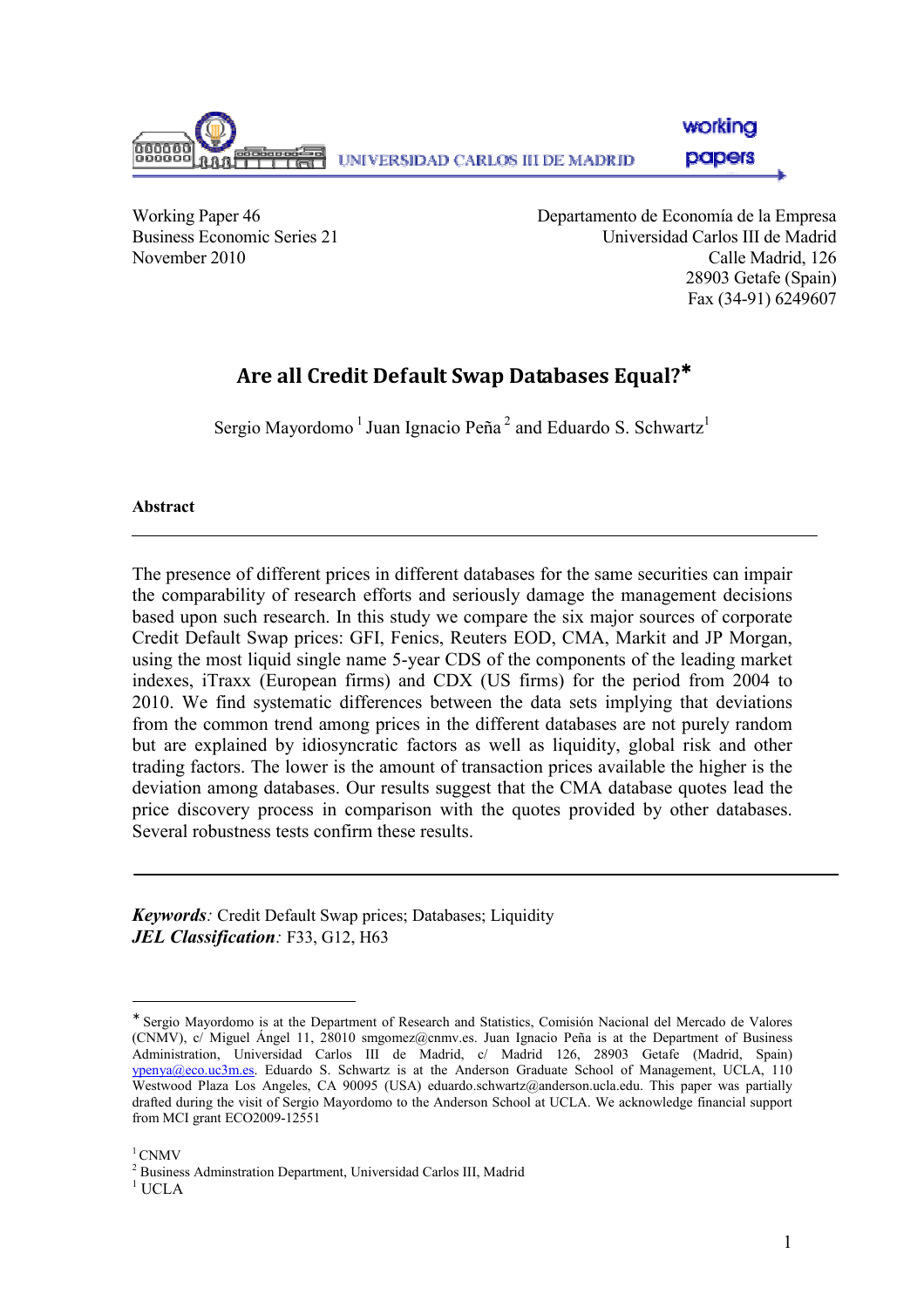## 1. Introduction

 $\overline{a}$ 

Over the last decade, the Credit Default Swap (CDS) market has grown rapidly. $^{2}$  Given the growth and the size of this market, quoted and transaction prices of CDS contracts are widely thought to be a gauge of financial markets' overall situation, as suggested by the GM/Ford credit episode in 2005, the US subprime fiasco in 2007-2009 or the Europe's debt crisis in 2010. Academic and policymakers alike have voiced concerns with respect to the CDS market's role in the above mentioned episodes and its possible influence in other financial markets, credit-oriented or otherwise. However, to properly address current concerns, careful empirical research is needed and therefore dependable CDS price data is a key requirement. The CDS market is an Over The Counter (OTC) market almost entirely populated by institutional investors and therefore, in contrast with an organized exchange like the NYSE, there are no formally established clearing and settlement mechanisms providing reliable information on prices. The information on prices must be gathered from market participants on the basis of their voluntary participation on periodic surveys, with all the potential shortcomings such a situation may bring about. For instance, Leland (2009) reports that Bloomberg's CDS data is frequently revised weeks after and often disagrees substantially with other data sources such as Datastream. Given that price data deserve special attention, as the validity and power of the empirical results must be based on a dependable data source, in this study we investigate the differences in the main data sources employed by researchers and policymakers in this area. Specifically, we compare the six data sources for CDS prices

<sup>2</sup> The global notional value of CDSs outstanding at the end of 2004, 2005 and 2006 was \$8.42, \$17.1 and \$34.4 trillion, respectively. The CDS market exploded over the past decade to more than \$45 trillion in mid-2007 and more than \$62 trillion in the second half of the same year, according to the ISDA. The size of the (notional) CDS market in mid-2007 is roughly twice the size of the U.S. stock market (which is valued at about \$22 trillion) and far exceeds the \$7.1 trillion mortgage market and \$4.4 trillion U.S. treasuries market. However, the notional amount outstanding decreased significantly during 2008 to \$54.6 trillion in mid-2008 and \$38.6 trillion at the end of 2008. This declining trend followed in 2009 (31.2 in mid-2009 and 30.4 at the end of 2009).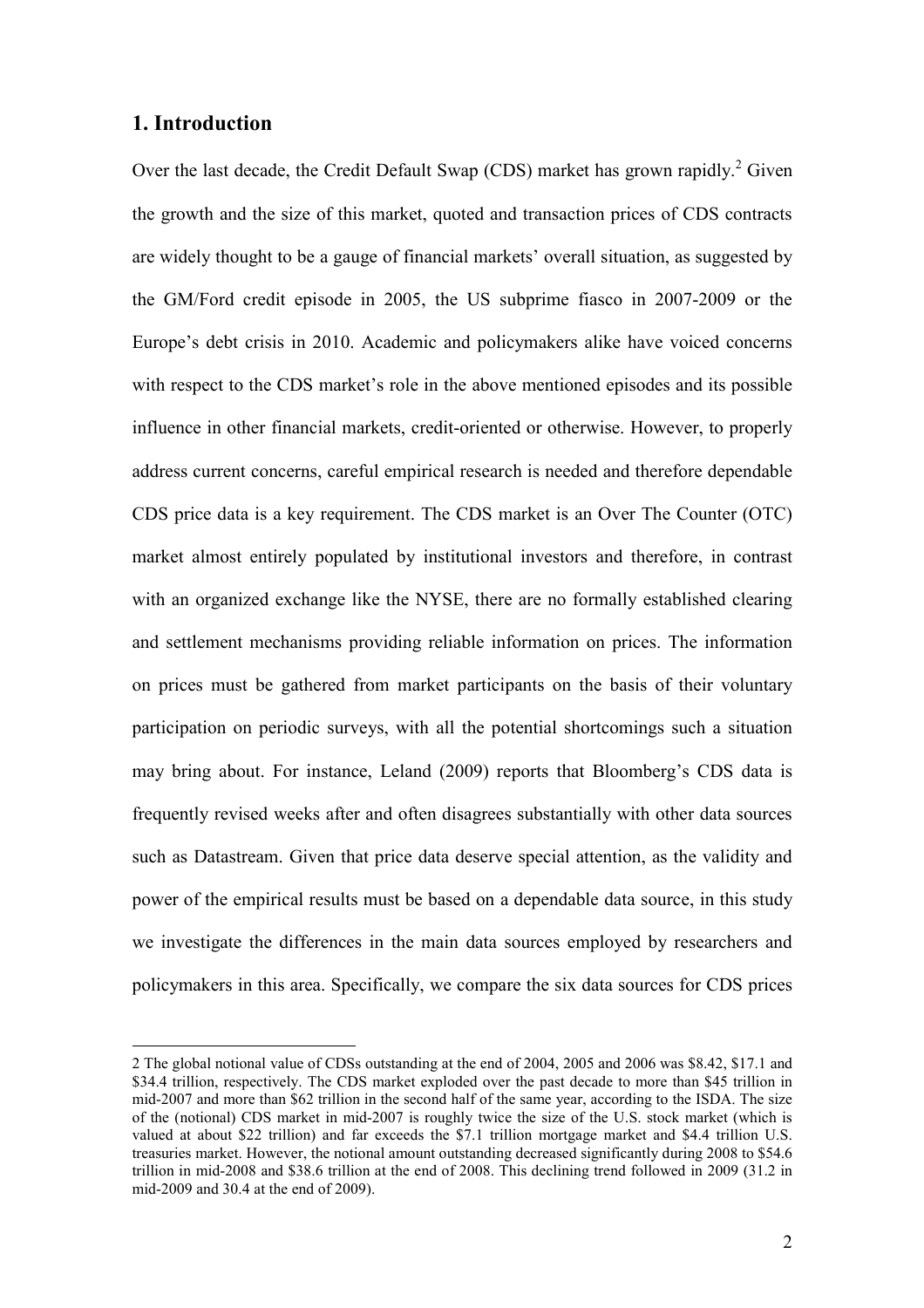commonly used in almost all the extant research: GFI, Fenics, Reuters EOD, Credit Market Analytics (CMA) DataVision (CMA hereafter), Markit and JP Morgan. The first five databases are analyzed jointly for American and European firms while the JP Morgan data is employed additionally as a robustness test for a subset of European firms.

In this paper we describe the databases' main features and point out the deviations between them both in the cross section and in the time series dimension. We also study the extent to which there is an advantage, in terms of data quality, in choosing one from the six data sources.

Two price time series for the same single name CDS reported by different data sources should, in principle, be very close in the sense that both share a common trend, the underlying true value of the asset. More specifically, their distributional characteristics (mean, volatility, asymmetry, and kurtosis) as well as their time series behavior (autocorrelations, degree of integration) should be very tightly related. Even if there are deviations from the common trend between the price series reported by the different datasets, one should expect that these deviations are non-systematic (pure measurement errors) and therefore unrelated both to idiosyncratic factors (firm size, industrial sector) and to systematic market liquidity or trading activity factors. If all the data sources are consistent among them, the use of a given data source should not affect the research results and their financial and policy implications. But if there are significant deviations among them, the research implications can be sensitive to the specific data base employed and therefore open to challenge on these grounds. Moreover, any economic implication gathered by investors or regulators from the academic research could be unduly influenced by the data source employed.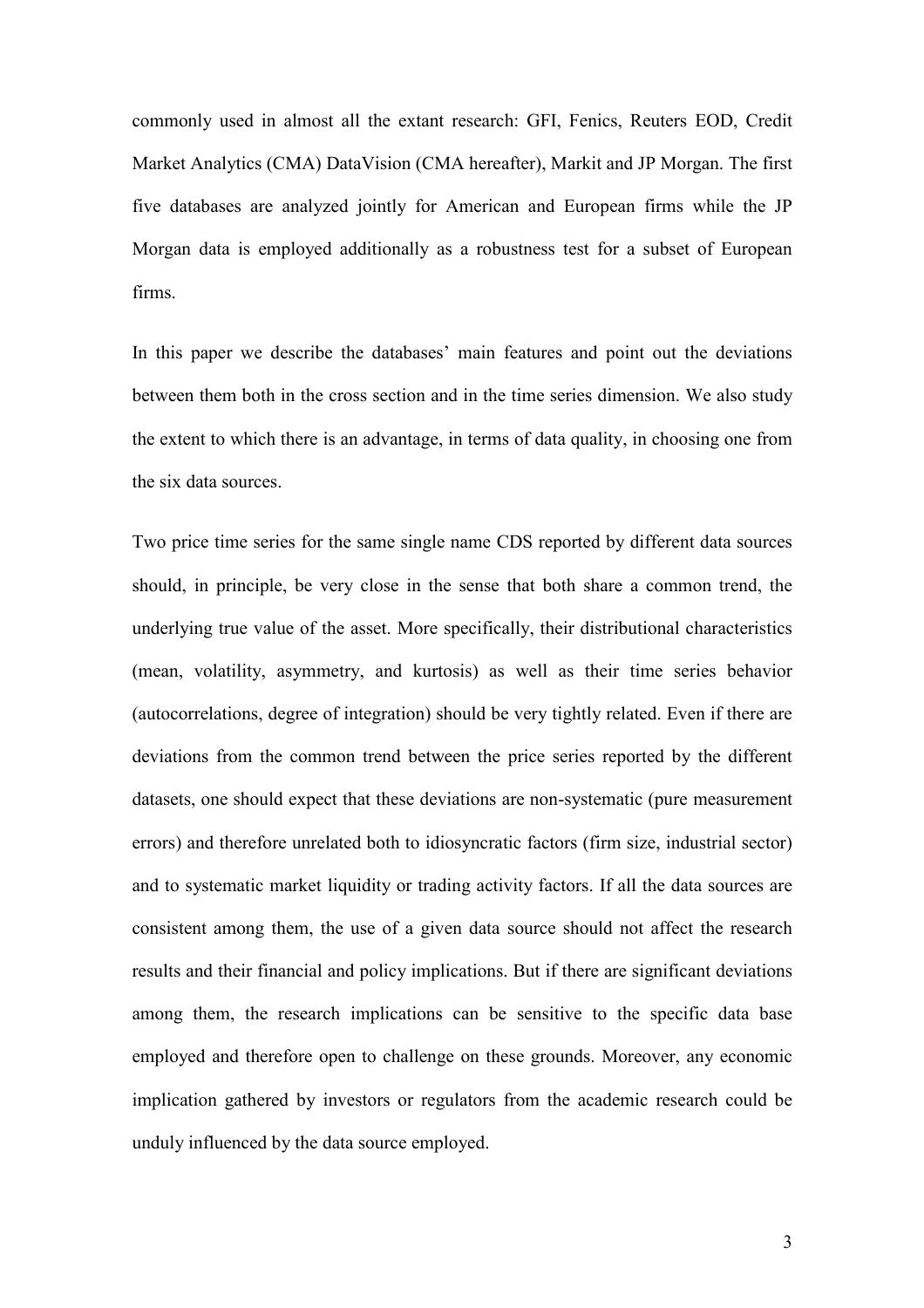Therefore, there are compelling reasons to test whether the different data sources, on which almost all the extant empirical studies are based, are consistent among them. If they are not, and the divergences among them are not purely random, hitherto published empirical research on this matter should be viewed with considerable caution. This inconsistency derived from the private price's providers would also imply a damaging lack of market transparency affecting all financial agents such as investors, risk managers, and regulators.

We study the consistency of six different CDS data sources in several dimensions using the most liquid single name 5-year CDS of the components of the leading market indexes, iTraxx (European firms) and CDX (US firms). First we look at their basic statistical properties. Then we address two specific issues: (i) the factors explaining the divergences from the common trend among different CDS quoted spreads, and (ii) the relative informational advantage of the prices coming from different CDS databases.

A summary of our results follows. As one can expect, the overall average trend is usually similar among databases but we find, somewhat unexpectedly, that there are systematic departures across databases from the common trend. In fact, if we restrict the comparison to the days in which we have observations in all the data sources simultaneously (both trades and quotes), we find that for European firms before the crisis, there is price information on trades in 35% of the days and, perhaps not coincidentally, there is, on average, a considerable degree of agreement among the prices provided by the different databases, although some differences can still be found at the individual (reference entity) level. During the crisis, there is price information on trades in 15% of the days, the average prices are relatively alike among databases but some striking differences appear at individual level and in specific time periods.

4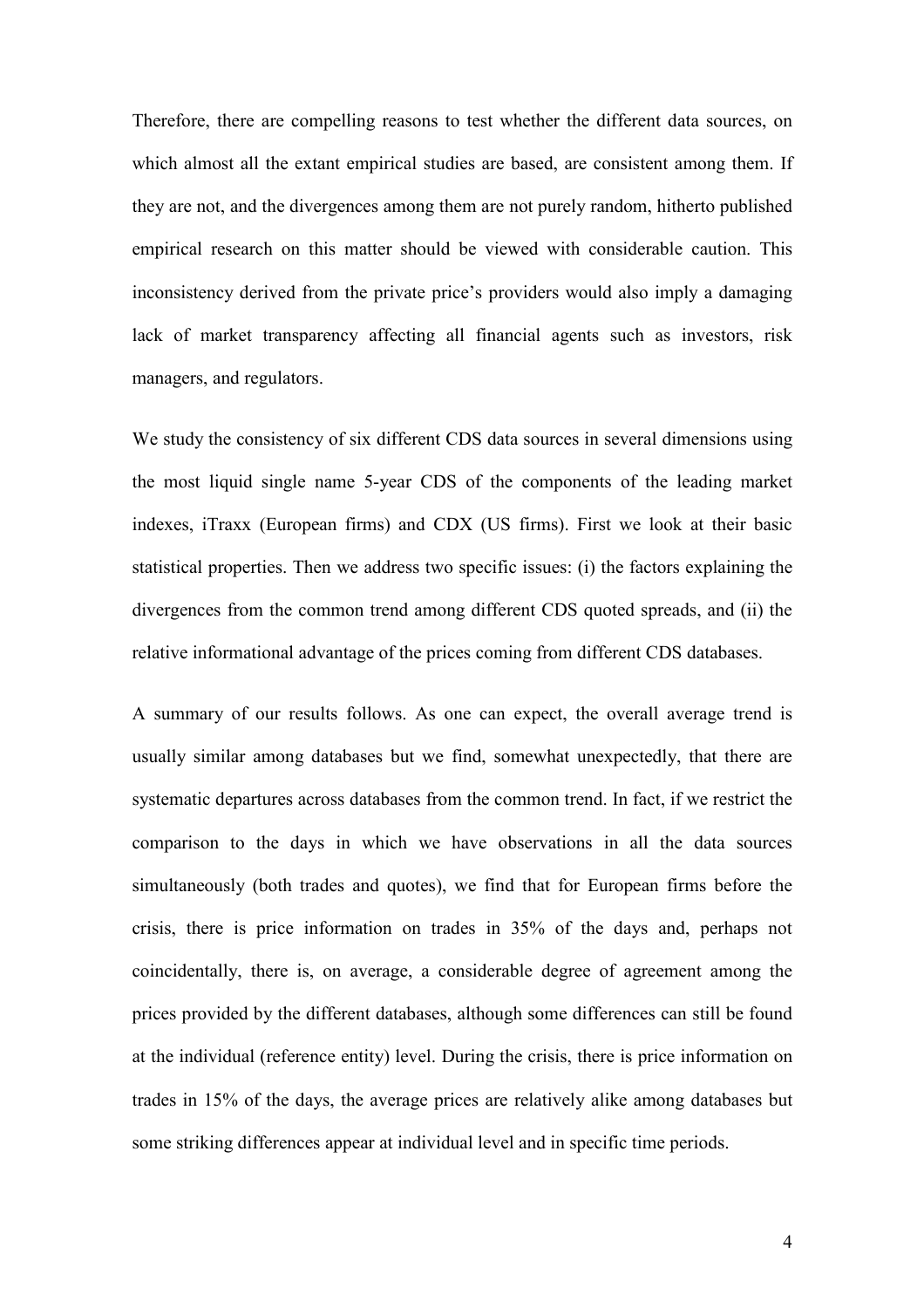For US firms before the crisis, when there are recorded transactions prices from GFI on 15% of the days, average spreads are roughly similar across databases but again some differences persist at firm level. However during the crisis, the percentage of days with information from GFI on transaction prices is only 2%, and we find that average spreads widen across databases, and also there is a remarkable lack of agreement at the individual level. In summary, as was also the case with European firms, when there is enough information on transaction prices databases tend to agree among them. However during the crisis, US firms' CDS spreads from different databases diverge to a larger extent than before the crisis. This fact implies that as the information on transaction prices become scarcer, prices from different sources tend to diverge from the common trend. The most extreme disagreements are in the case of American firms during the crisis, when there is a drastic reduction in the availability of transaction prices from GFI. This lack of recorded transaction prices could be due to the fact that the CDS market in the US is based to some extent on voice transactions and to a lower extent in inter-dealer broker platforms such as GFI or perhaps, to the use of other platforms instead of GFI.

If we restrict the comparison to the days in which we have no trades and simultaneous quotes in the corresponding data sources, we find that for European firms before the crisis, there is, again, a fairly large degree of agreement among the prices provided by the different databases. During the crisis, the average prices are similar among databases with some individual exceptions for specific entities and time periods. For US entities before the crisis, average spreads are similar across databases but again some differences persist at individual level. However during the crisis, we find that average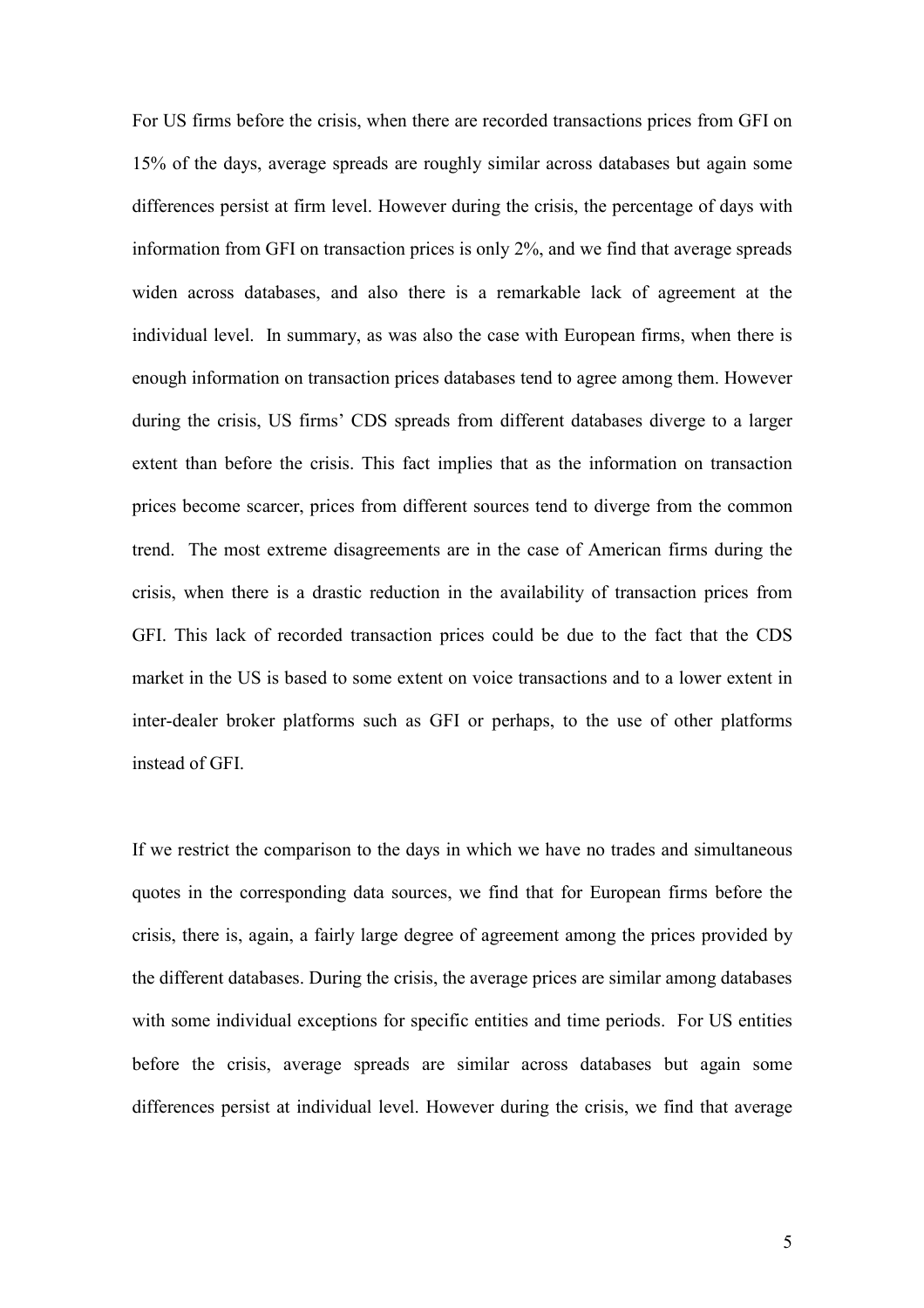spreads are less alike, volatility increases, and also there is surprisingly high variation in average quotes for the same reference entities coming from different databases.

In summary the preliminary analysis shows that, although the different CDS quotes moved broadly in the same direction, there are very noticeable divergences for some entities in some days. Also, the discrepancies among databases appear to be more marked in specific time periods, probably reflecting market turbulences but it is important to remark that no single database provides quotes that are consistently above or below the quotes from other databases. We also find evidence suggesting that on average the days without trade information have higher quote dispersion than the days with trade price information.

Most importantly, deviations (in absolute value) from the common trend among the different CDS quoted spreads are not purely random, but are related to idiosyncratic factors like firm size and also to liquidity, global risk and trading factors. We also find that the different data sources do not reflect credit risk information equally efficiently. Our results suggest that the CMA quoted CDS spreads led the credit risk price discovery process with respect to the quotes provided by other databases. All these results are robust to potential endogeneity or multicollinearity problems and to different econometric methodologies.

Our results have a number of important implications for empirical research using CDS prices. First, for US names with low trade frequency, our results cast doubts on the reliability of the existing price information because there are very few recorded trade prices in GFI. Thus, conclusions obtained in papers that have used these data are open, to some extent, to criticism on these grounds. Second, in studies of price discovery of

6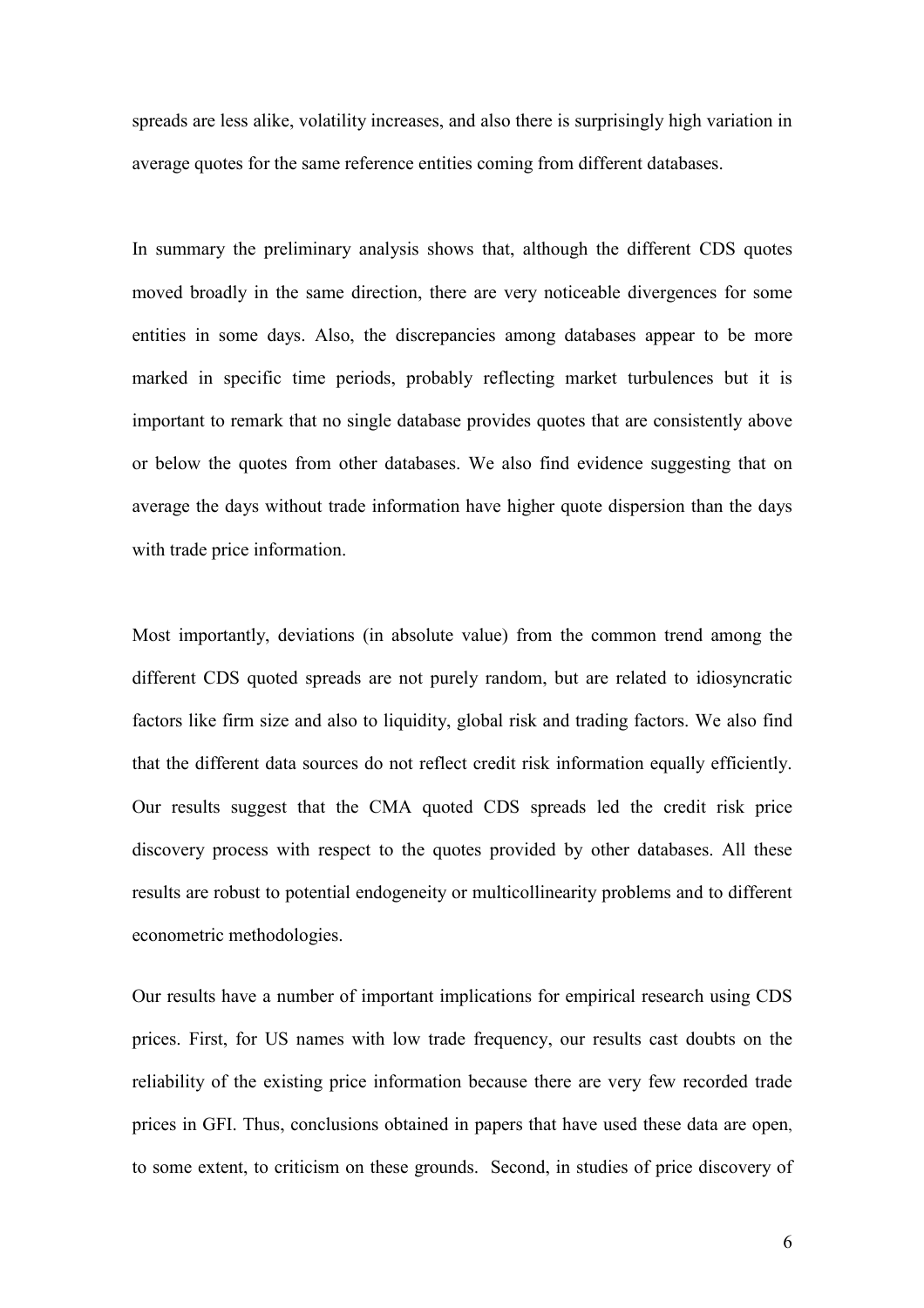the CDS market in relation to other markets such as bonds or futures, empirical results may change depending on the database employed. In particular since there is a data source (CMA) which seems to lead the others. For instance, Zhu (2006) using Markit data found that the CDS market and the bond market appear to be equally important in the incorporation of new information. Would this result hold if CMA data is used instead of Markit data? Third, the smaller the firm, the lower the market's liquidity and, the highest the VIX volatility index, the larger are the deviations from the common trend in prices across the different databases, and therefore, the less reliable and comparable research results might be.

This paper is structured as follows. Section 2 presents a literature review. Section 3 describes the data employed in the analysis. Section 4 motivates the research hypotheses and introduces the methodology. Section 5 shows the empirical results while Section 6 confirms the robustness of the results and presents some extensions. Section 7 concludes.

## 2. Literature Review

The importance of comparing alternative financial databases is stressed in the classical papers by Rosenberg and Houglet (1974) and Bennin (1980) on the differences between CRSP and COMPUSTAT stock price data. However, in more recent times there are very few papers comparing databases. Schoar (2002) and Villalonga (2004) compare COMPUSTAT with the Longitudinal Research Database and the Business Information Tracking Series from the U.S Bureau of the Census, respectively, and show that different data sources have large impact on the answers to research questions. Despite the widespread use of CDS databases and the high relevance of their accuracy, to the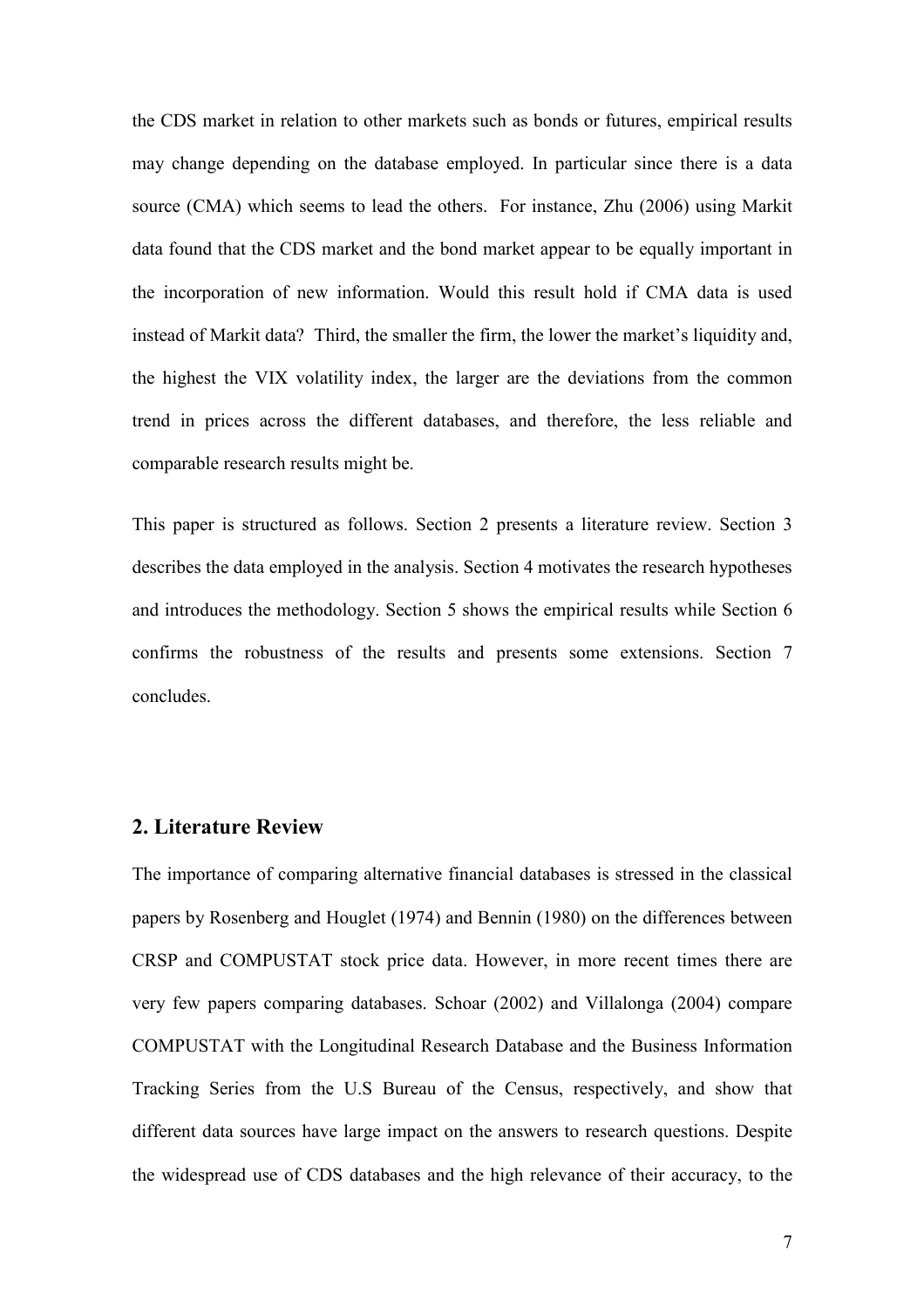best of our knowledge there exists no study that examines or compares data as well as databases. Our paper is a first attempt to fill this gap in the literature.

The first papers that compare, at least to some extent, different CDS data sources are Nashikkar and Subrahmanyam (2007) and Nashikkar, Subrahmanyam, and Mahanti (2009). However, this comparison is not the main focus of their paper and these authors do not present a detailed analysis. They simply conduct a test to ensure consistency between the CMA and GFI CDS spreads series over a short period when there was an overlap between the two series. They develop this test just to match GFI and CMA series and create a longer dataset given that they have the two data sources for different periods. Moreover, they do not report any results of the tests and simply state that they find consistency.

Mayordomo, Peña and Romo (2009) employ four different data sources (GFI, CMA, Reuters EOD and JP Morgan) to study the existence of arbitrage opportunities in credit derivatives markets focusing their attention to the single names CDSs and asset swaps. Although they find similar results employing any of the four previous data sources at the aggregate level, some differences appear at the individual reference entity level. They report their base results using the GFI's traded CDSs but when they use the other data sources they do not find exactly the same number of arbitrage opportunities. That is, for some individual firms they find arbitrage opportunities using GFI but they do not find them using some of the other data sources. In some other cases they also find the opposite.

The Mayordomo et al. (2009) study above suggests that the differences in CDS prices from different databases can have a material influence on research results and therefore a careful analysis of the publicly accessible databases is called for. In fact, the problem

8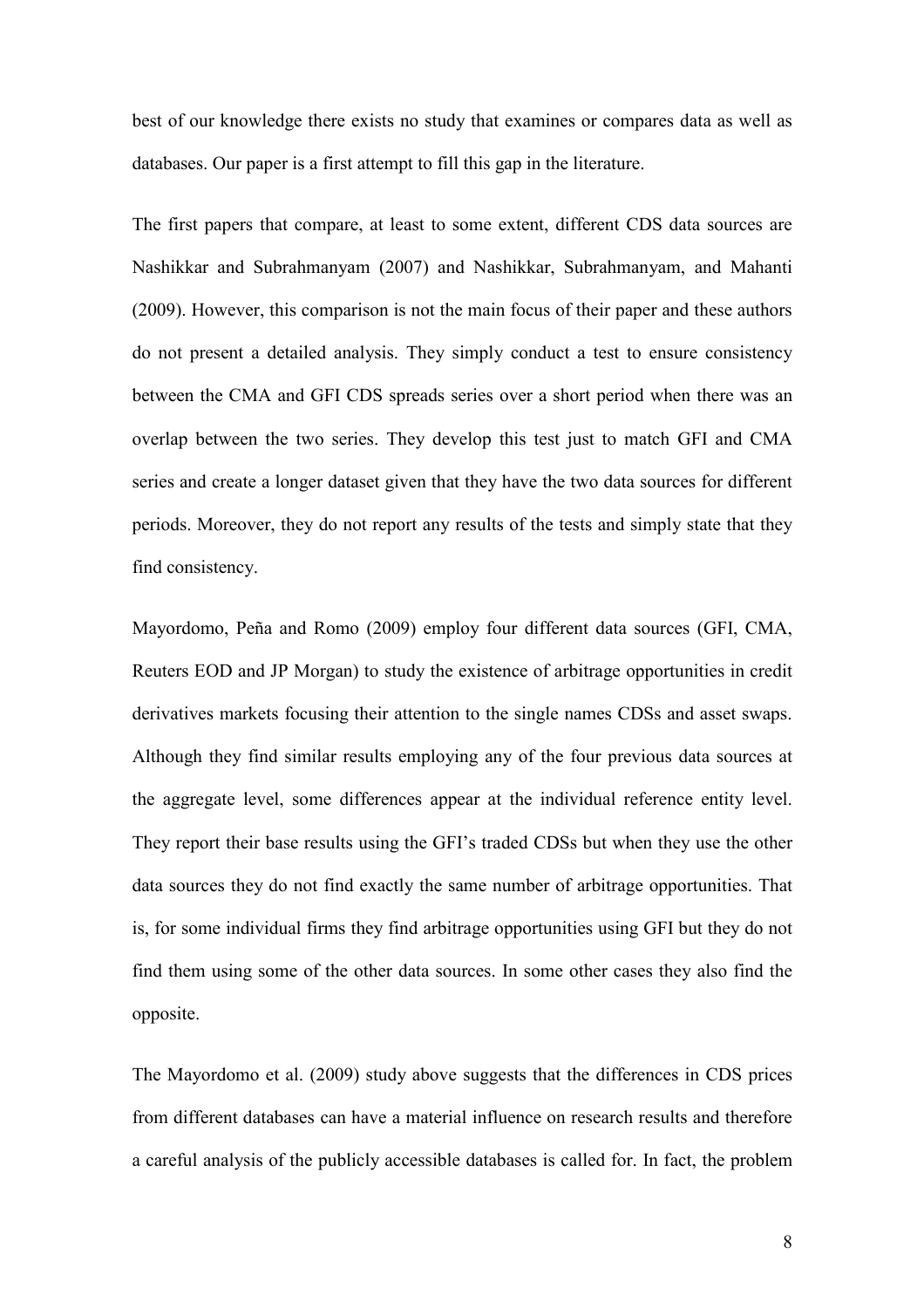could be potentially even more serious when researchers work with "unique" databases coming from a single dealer's quotes (contributor) and without crosschecking. It is important to emphasize that we use a broad array of CDS data sources where, for most of them, prices are put together based on information provided by several market traders and dealers. Using aggregate prices we focus on the market factors or characteristics that could affect the consistency among quoted prices. Thus, instead of using individual dealer's prices we use aggregated (composite/consensus) prices which allow us to have a more comprehensive perspective on the market.

The only previous paper that employs different CDS prices (trades and quotes) is Arora, Gandhi and Longstaff (2010). They examine how counterparty credit risk affects the pricing of CDS contracts using a proprietary data set. Specifically, their data set spans from March 2008 to January 2009 and includes contemporaneous CDS transaction prices and quotations provided by 14 large CDS dealers for selling protection on the same set of underlying reference firms. The authors find that there are differences across dealers in how counterparty credit risk is priced. That is, counterparty credit risk is not priced symmetrically across dealers and they consider that these asymmetries could be due to differences in the microstructure and legal framework of the CDS market. They argue that dealers may behave strategically in terms of their offers to sell credit protection.

We use aggregate data, which are formed after grouping the information of the market traders and dealers instead of individual dealer prices, to study the potential divergence among the composite CDS spreads. By concentrating on the aggregate prices we focus on the market factors or characteristics that could affect the consistency among quoted prices but we do not try to explain the effect of potential differences among the individual dealers. As Arora, et al. (2010) sustain, the decentralized nature of the CDS

9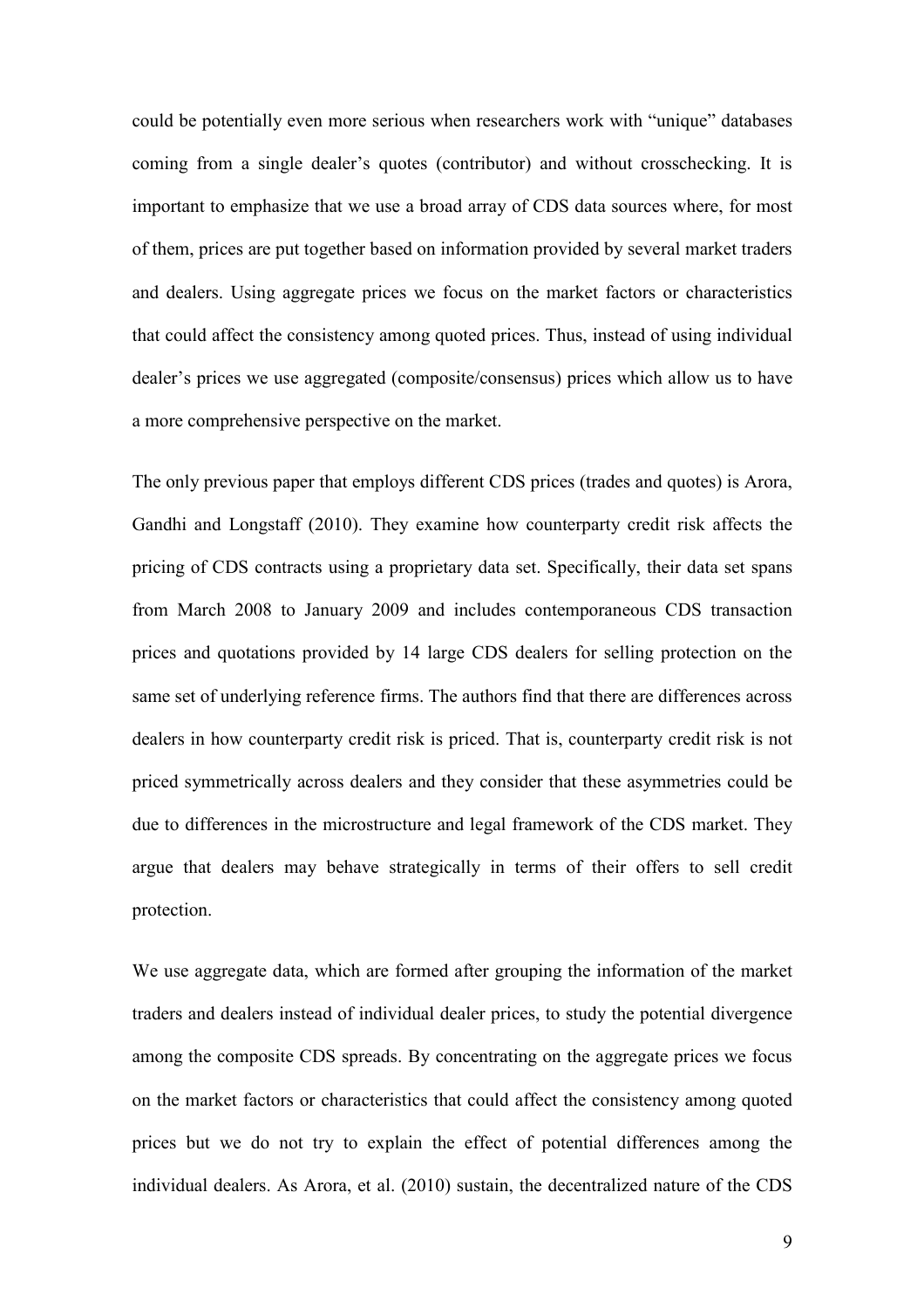markets makes the transaction prices somewhat difficult to observe. This is why most empirical research analyses based on the CDS markets use price quotes instead of transaction prices.

Longstaff, Mithal, and Neis (2005) argue that the composite prices include quotations from a variety of credit derivatives dealers and therefore, these quotations should be representative of the entire credit derivatives market. We complement our analysis using also GFI transaction prices and Fenics prices (elaborated by GFI) which are based on a combination of transaction and judgmental prices, the latter computed using the Hull and White methodology and therefore not dependent on contributors.<sup>3</sup>

## 3. Data

The six publicly available data sources that we employ in this paper are GFI, Fenics, Reuters EOD, CMA, Markit and JP Morgan. As was mentioned above, the first five databases are analyzed jointly and JP Morgan data is employed additionally as a robustness test for the European firms given that we do not have JP Morgan data for the American firms.

• GFI, which provides traded CDS spreads, is a major inter-dealer broker (IDB) specializing in the trading of credit derivatives. GFI data contain single name CDS transaction prices for 1, 2, 3, 4, and 5 years maturities. They are not consensus or indicative prices.<sup>4</sup> Thus, these prices are an accurate indication of where the CDS markets traded and closed for a given day. GFI data have been

<sup>&</sup>lt;sup>3</sup> As explained in Section 3, we also use an additional single sources data (JP Morgan). JP Morgan data refer to individual dealer's prices and we use them in the robustness analysis.

<sup>4</sup> Consensus and indicative data are trusted less nowadays given the increased market's volatility. There exist differences of up to 100% between consensus prices from leading providers compared to actual trades on GFI systems. The reason is that consensus process is inherently slow and the prices originate from back office staff which can be swayed by the positions they already hold in their books, and also perhaps because they do not have a front office's market view.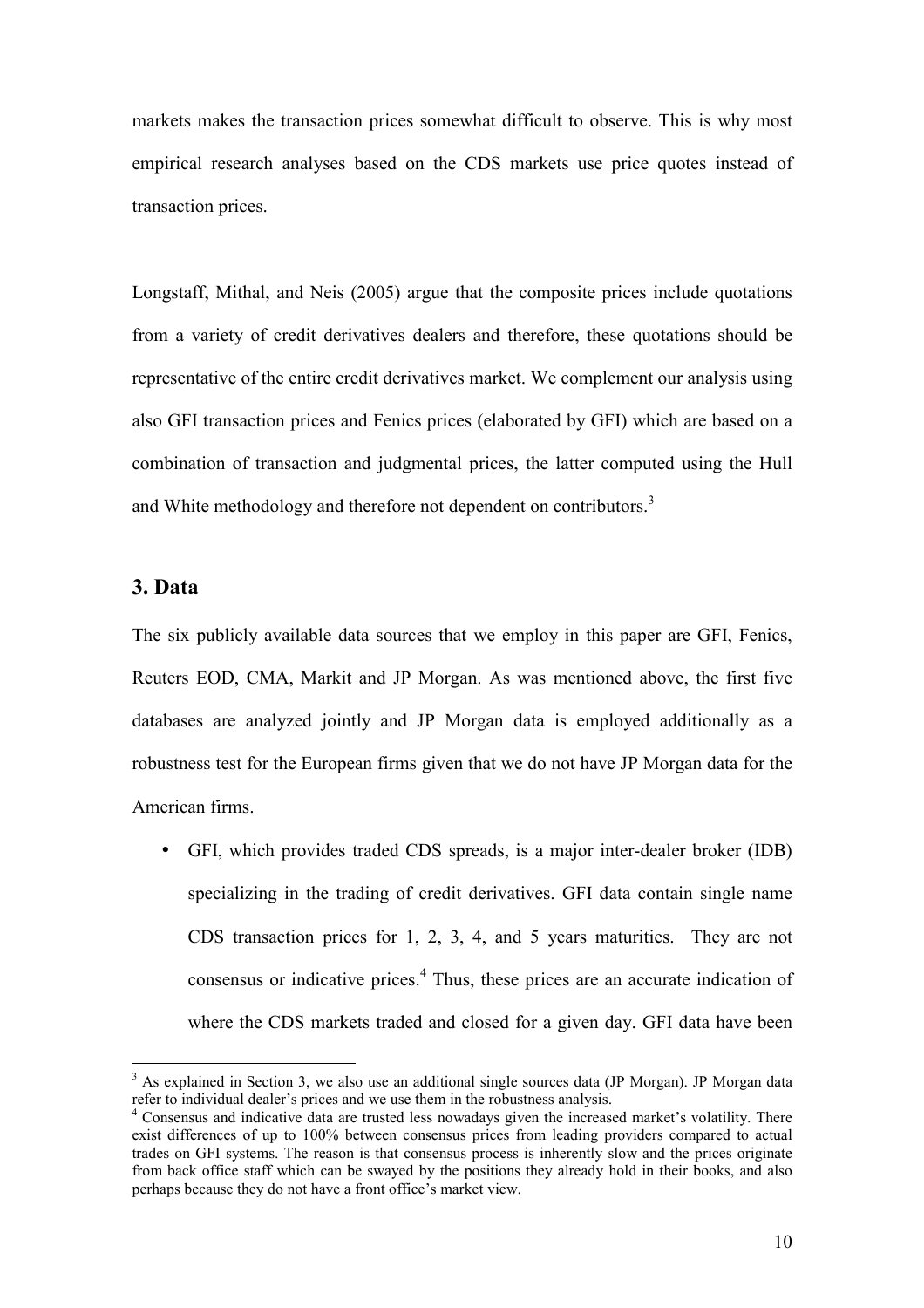used by Hull, Predescu, and White (2004), Predescu (2006), Saita (2006), Nashikkar and Subrahmanyam (2007), Fulop and Lescourret (2007), or Nashikkar, Subrahmanyam, and Mahanti (2009) among others.

- Fenics (elaborated by GFI) data are a mixture of traded, quoted and estimated CDS spreads. Fenics' data are credit curves for the whole term structure of maturities, generated hourly (all trading days) for more than 1900 reference entities. Data points in a given name's credit curve can be actual trades or mid prices calculated from the bid/offer quotes. If there are no market references, the Fenics CDS spread is computed using the Hull and White methodology to ensure that a credit curve always exists for each reference entity.<sup>5</sup> Fenics data have been used in Mayordomo et al. (2009) among others<sup>6</sup>.
- Reuters EOD provides CDS composite prices. Reuters takes CDS quotes each day from over 30 contributors around the world and offers end of day data for single names CDSs. Before computing a daily composite spread, it applies a rigorous screening procedure to eliminate outliers or doubtful data. Mayordomo et al. (2009), among others, employ CDSs data from Reuters.
- Credit Market Analytics (CMA) DataVision reports consensus data (bid, ask and mid) sourced from 30 buy-side firms, including major global Investment Banks, Hedge Funds, and Asset Managers. Among the papers that employ CMA data are Nashikkar and Subrahmanyam (2007) and Nashikkar, Subrahmanyam, and Mahanti (2009).

<sup>&</sup>lt;sup>5</sup> Although Fenics is computed using the approximations mentioned above, it is a reasonably accurate data source. For instance, the median of the absolute difference in basis points between five years CDS premiums as defined by Fenics and the actual quotes or transaction prices registered in other databases for the period between April 2001 and May 2002, is equal to 1.16, 2.01 and 3.82 bps for AAA/AA, A and BBB ratings for a total of 2,659, 9,585 and 8,170 companies respectively.

<sup>&</sup>lt;sup>6</sup> GFI is a broker which also reports the Fenics prices. The data reported by GFI are transactions prices or bid/quotes in which capital is actually committed. This data is only available when there is a trade. When there is not, GFI constructs the Fenics curve which is available daily with no gaps. To compute the Fenics curve, GFI uses its own information on transactions or quotes. If for a given day neither prices nor quotes are available, Fenics data is computed by means of Hull and White's methodology.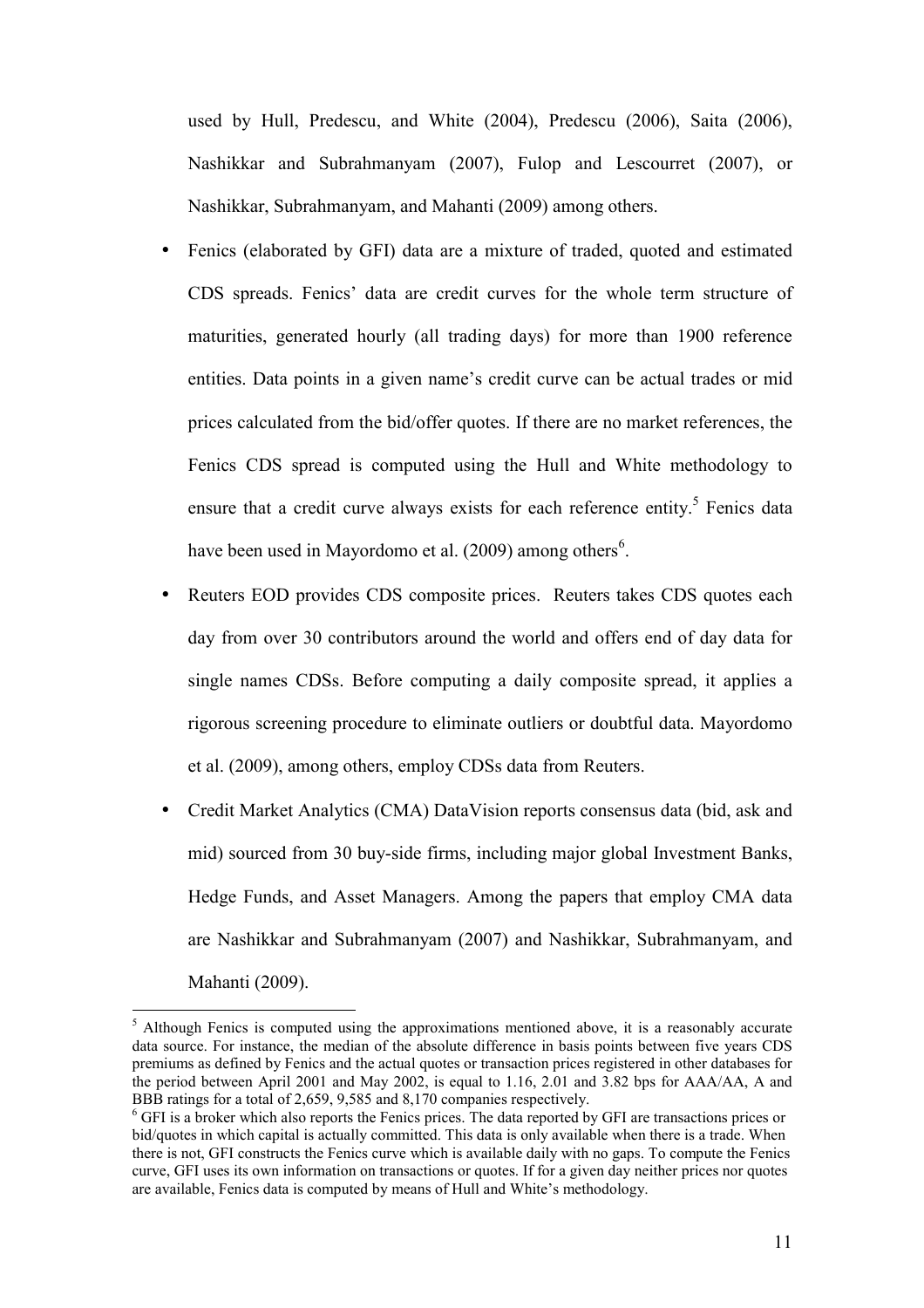- Markit provides composite prices. The Markit Group collects more than a million CDS quotes contributed by more than 30 major market participants on a daily basis. The quotes are subject to filtering that removes outliers and stale observations. Markit then computes a daily composite spread only if it has two or more contributors. Once Markit starts pricing a CDS contract, data will be available on a continuous basis, although there may be missing observations in the data. Markit is one of the most widely employed dataset. Papers that employ this dataset include: Acharya and Johnson (2007), Zhang, Zhou and Zhu (2009), Jorion and Zhang (2007), Jorian and Zhang (200), Zhu (2006), Micu et al. (2004), and Cao, Yu, and Zhong (2010).
- Our last database is J.P. Morgan quotes. It contains mid-market data provided by J. P. Morgan which is one of the leading players and most active traders in the CDS market. The data from J.P. Morgan is employed for a subgroup of European firms as part of the robustness tests (data is not available for US firms). This dataset is employed in Aunon-Nerin, Cossin, Hricko, and Huang (2002), Blanco, Brennan, and Marsh (2005), and Chen, Cheng, and Liu (2008) among others.

To summarize, three of the data sources (Reuters EOD, CMA and Markit) employ data from a variety of contributors (over 30 potential dealers/traders) to report composite prices. GFI reports traded CDS spreads. Fenics is a mixture of traded, quoted and calculated CDS spreads all of them based on the same data source and without depending on contributors. Finally, the last data source is obtained from one of the most active traders in the CDS market (JP Morgan) and reports mid-quoted prices obtained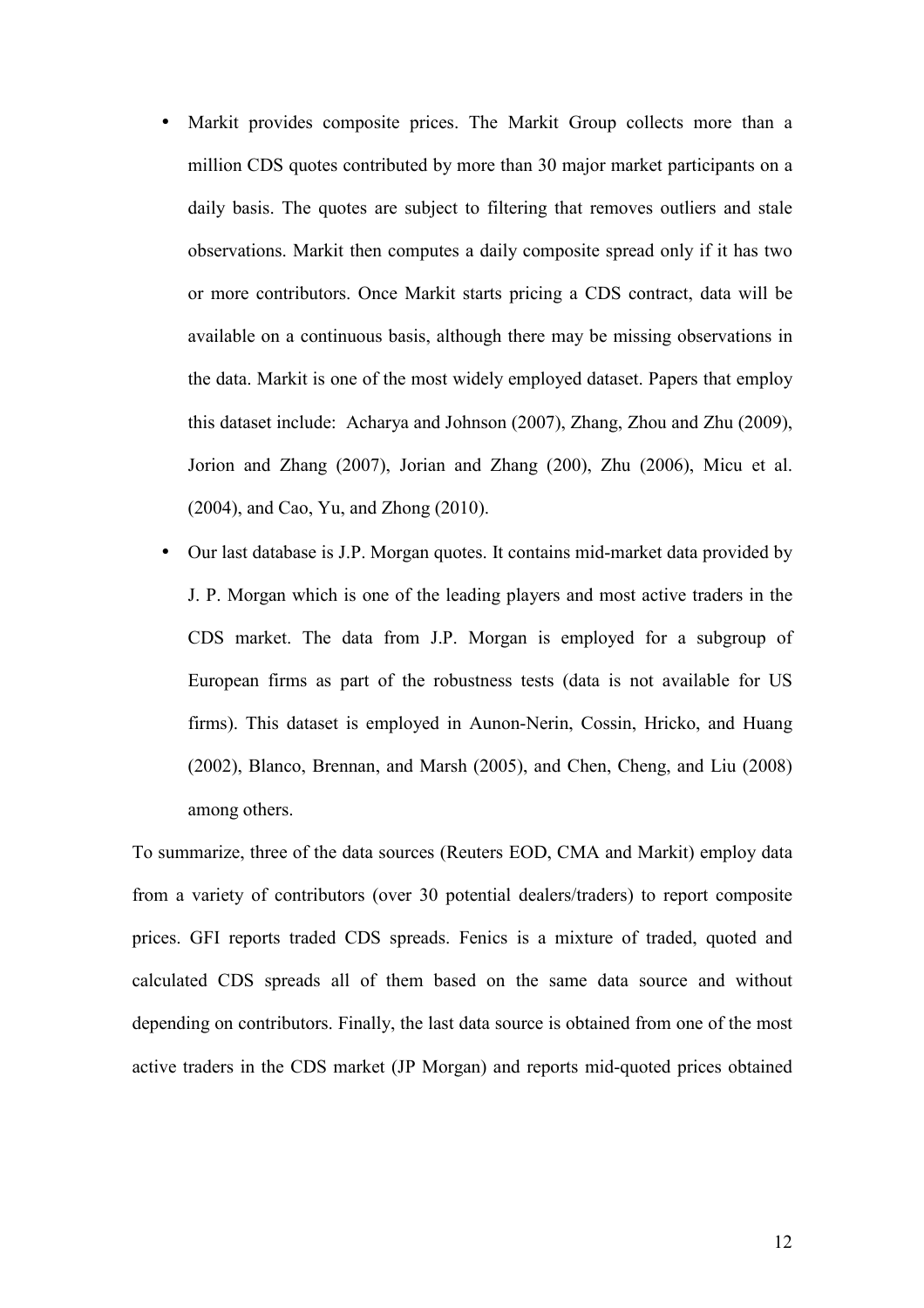from their own traders. Thus, the information reported by Reuters EOD, CMA and Markit could also include the information of JP Morgan's quoted CDS spreads<sup>7</sup>.

For our analysis we use US firms included in the CDX index, as well as European firms included in the iTraxx index. At any point in time, both the CDX and iTraxx indexes contain 125 names each but the composition of the indexes changes every six months. We do not use all the single names CDSs in these indexes but concentrate on the most liquid single names CDSs. As in Christoffersen, Ericsson, Jacobs, and Xisong (2009) we use only the single name CDSs which constitute the iTraxx and CDX indexes over the whole sample period which spans from January 2004 to March 2010. We end up with 47 (43) firms which stay in the iTraxx (CDX) index during the whole sample period and for which we are able to obtain equity price information<sup>8</sup>. We guarantee a minimum consistency between the single name CDS spread obtained from the different data sources by requiring that all of them have the same maturity (5-year), currency denomination (Euros for the European and US Dollars for the American CDSs), seniority (senior CDS spreads), and restructuring clause (Modified-Modified Restructuring for the European and Modified Restructuring for the American CDSs).

<sup>&</sup>lt;sup>7</sup> CMA and GFI span from January 1, 2004 to March 29, 2010 for all firms. Markit spans from January 1, 2004 to December 8, 2009 for all firms. Fenics spans from January 1, 2004 to June 3, 2009 for most of the firms and from January 1, 2004 to March 29, 2010 in the remaining seven firms. Reuters spans from December 3, 2007 to March 29, 2010. JP Morgan spans from January 1, 2005 to August 13, 2009. For this reason, in the robustness test in which we add JP Morgan data we limit the length of our sample from January 1, 2005 to August 13, 2009 to focus in the cases in which we have observations from JP Morgan. <sup>8</sup> It could be argued that this selection procedure could introduce some survivorship bias in our sample. It should be noted that the components of the indexes are investment grade CDSs firms which are the most actively traded names in the six months prior to the index roll. If in a given period a single name CDS is excluded from the index it is not necessary due to the fact that the firm enters financial distress but simply because of liquidity reasons. On the other hand if a name is downgraded to non-investment it is, of course, excluded from the index. Notice however that one should expect that the agreement among databases on the CDS price for a given name should be higher for the most liquid names. Thus, this possible survivorship bias will tend to make the prices from different databases more in agreement than they are in fact. Consequently if we find significant disagreement among prices from different sources, the empirical evidence is even more compelling.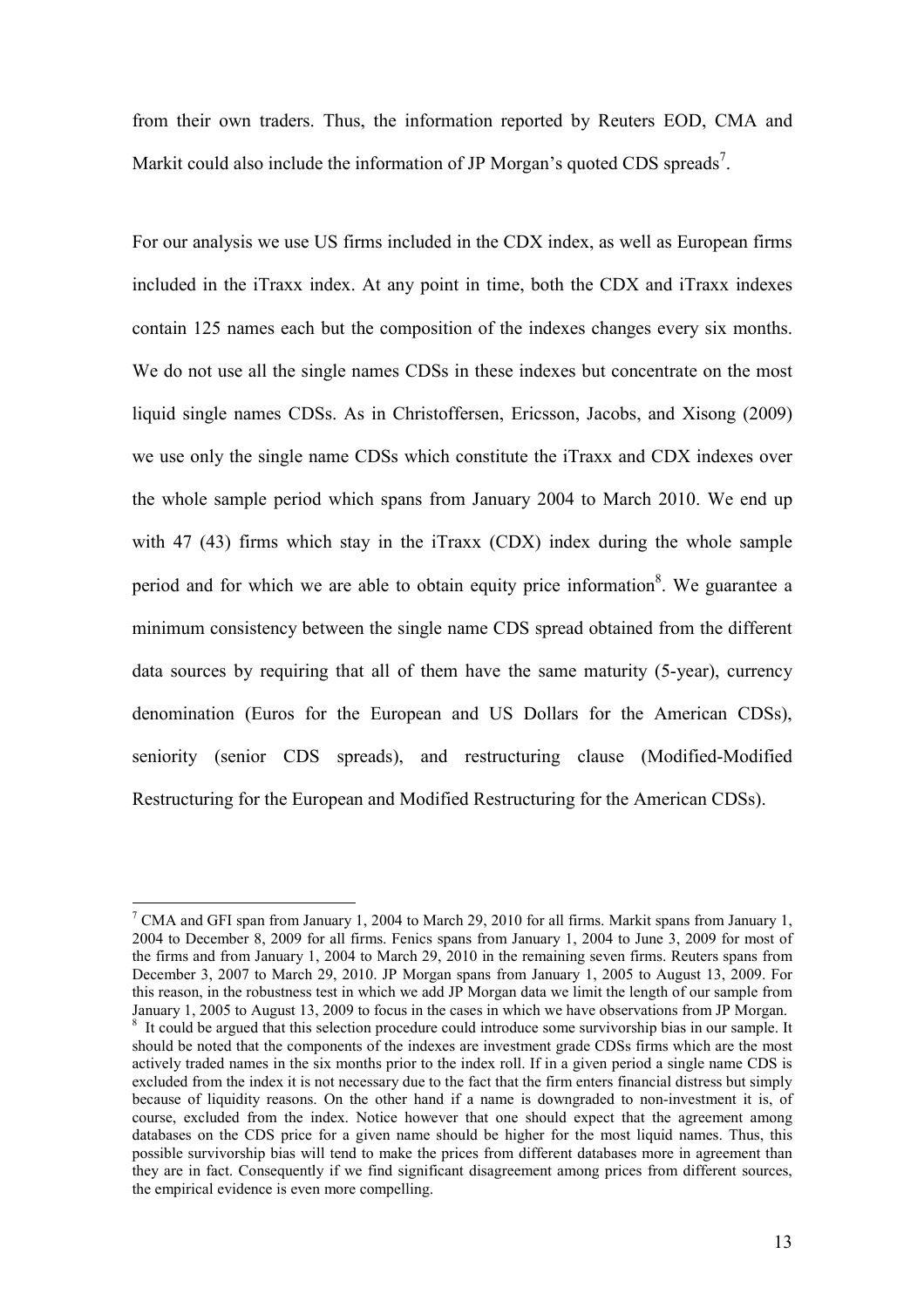As we said before, two price time series for the same financial instrument reported by different data sources should, in principle, be very close. To provide a telling illustration that this is not necessarily the case for CDS contracts, Figure 1 depicts 5-year CDS quotes from Reuters, Fenics, Markit and CMA for two European entities (AXA and Hannover) and for two US entities (Baxter and Dominion Resources). The sample period is from September 1, 2008 to January 1, 2009. Four notable features emerge from the figures (which can be deemed as typical behavior for firms over this time period). First, although the different CDS quotes moved broadly in the same direction, there are very noticeable divergences in a given day. For instance on October 10, 2008 the following quotes for AXA were reported: CMA 247 b.p., Markit 229 b.p., Fenics 193 b.p. and Reuters 191 b.p., implying a difference around 30% between the highest and the lowest quote. Similar disagreements can be observed in the other three entities. Second, the discrepancies among databases appear to be more marked in specific time periods, probably reflecting market turbulences. The first week of October 2008 (Dominion, Hannover, AXA) or the first week of December 2009 (Baxter) is a case in point. Third, no single database provides quotes that are consistently above or below the quotes from other databases. Fourth, the speed of adjustment to market news is not the same across databases as the case of Dominion at the end of September 2008 or the case of Hannover at mid-October 2008 suggest. In both cases, the Fenics quotes reacted to market events in a different way than the other three databases.

Table 1 shows the main descriptive statistics for the single name CDS of the firms that we study, for the first five databases: GFI, Fenics, Reuters EOD, CMA, and Markit. We report statistics on Number of Trades or Quotes, Number of Trades or Quotes per day, Mean, Standard Deviation, Median, Skewness and Kurtosis of the CDS spreads as well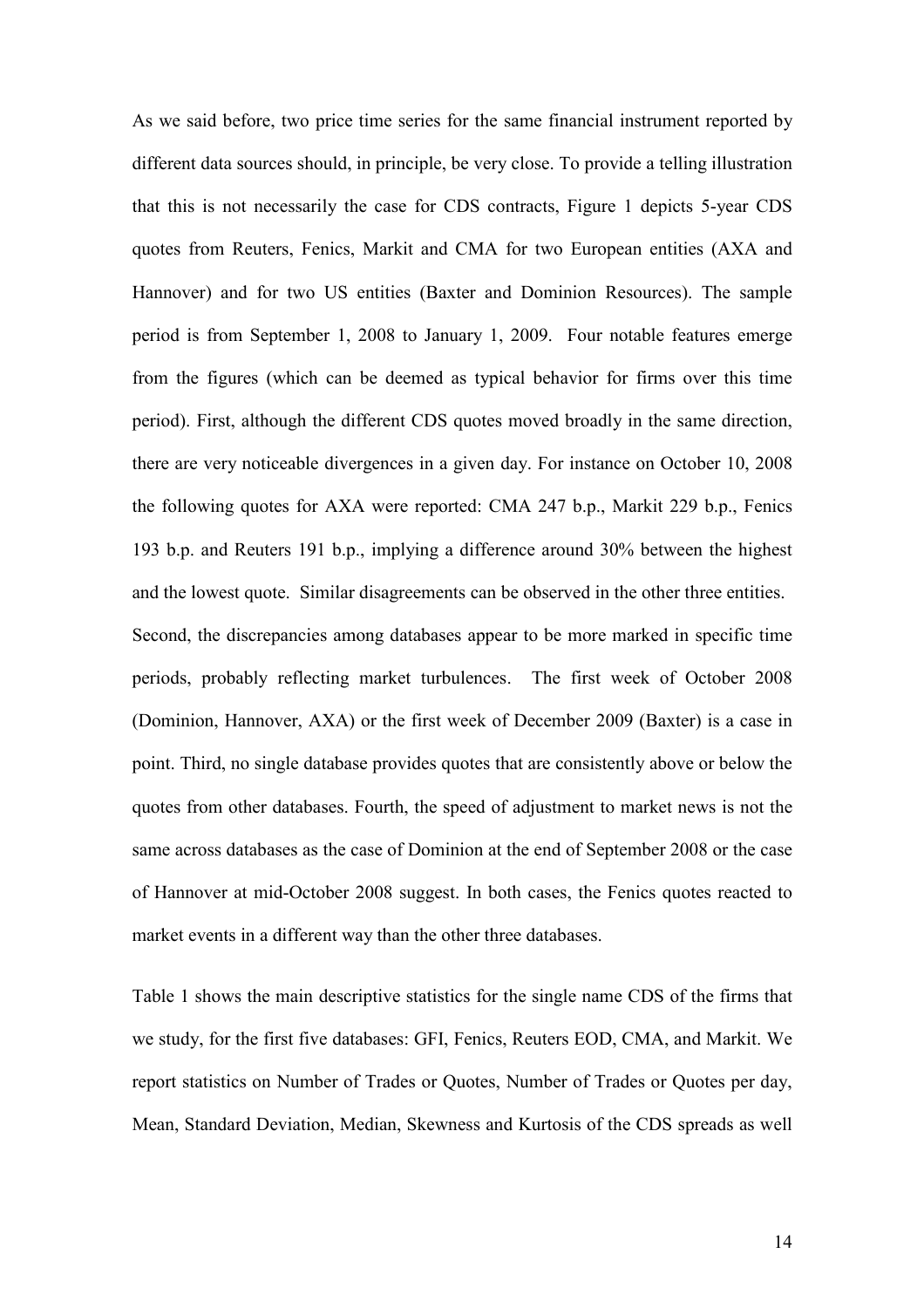as the coefficient of the AR(1) based on the CDS spreads. In Panel A we report the names classified by index and sector for both the American and European firms.

Panels B, C, D, E, and F, provide the CDS descriptive statistics for the European single name CDSs. The information is divided for the periods before and during the financial crisis to make easier potential comparisons among data sources in these two periods. Each of the five previous panels corresponds to a different data source. Panel B reports the CDS traded spreads information obtain from GFI while Panels C, D, E, and F provide the information obtain from CMA, Markit, Fenics, and Reuters EOD, respectively. Before the crisis there is price information on trades in 35% of the days and there is, on average, a considerable degree of agreement among the prices provided by the different databases. The asymmetry is always positive and there is a high degree of persistence with first order autocorrelation coefficient near one in all cases. However there are a few cases where some noteworthy differences can be found.

During the crisis however there is information on transaction prices only in 15% of the days. The skewness is usually positive but there are some noticeable differences in persistence: GFI prices are clearly less persistent (0.83) than the quotes from the other databases. In fact, all the names which trade less than the 10% of the days have firstorder autocorrelation coefficients around 0.6. One important implication of this is that unit root test based on an AR(1) specification will tend to give different results, rejecting non-stationarity for GFI data (especially in the cases of low trade frequency names) but not rejecting it for the other databases. The discrepancies, even in the cases in which a comparable number of observations across the different data sources are available, are much more frequent and more remarkable as the cases of PPR, Volvo,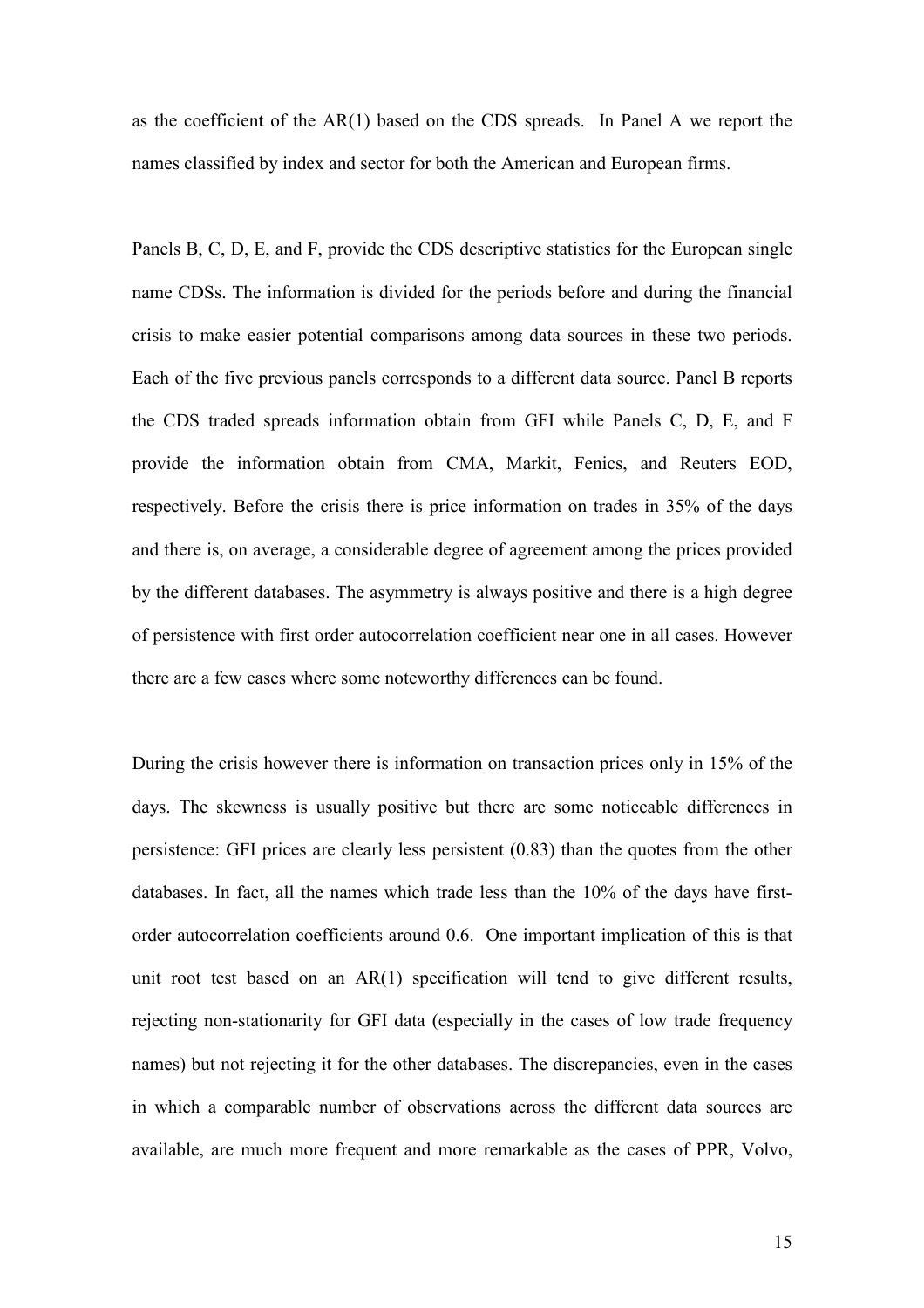Enel and some others suggest. Specifically, in the case of Volvo there is a difference of 33 b. p. between the highest average price (Reuters, 253b.p.) and the lowest (CMA, 220 b.p.). Other discrepancies are found even between the datasets (CMA and Markit) with more similar quotes, as in the cases of PPR (16 b.p.) and Enel (9 b.p.).

Panels G, H, I, J, and K, provide the CDS descriptive statistics for the American single name CDSs. As in the European case, the information is divided for the periods before and during the crisis. Panel G reports the information obtained from GFI while Panels H, I, J, and K provide the information obtain from CMA, Markit, Fenics, and Reuters EOD, respectively. Before the crisis there is price information on trades in 15% of the days and there is, on average, a fair amount of agreement among the prices provided by the different databases. The skewness is always positive but with a fair degree of variation from 0.72 for Fenics to 0.06 for GFI. In all cases there is a high degree of persistence with first order autocorrelation coefficient near one. However, as is the case with European firms, there are a few names with a relatively similar number of observations where some salient differences can be found. Before the crisis, Cigna's CDS quoted spreads obtained from Fenics are more than 30% higher than CMA and Markit quotes. On the other hand, General Electric's CDS spreads obtained from Fenics are 62% lower than the ones obtained from CMA and Markit.

Transaction prices are only available in 2% of the days during the crisis, and the discrepancies are both more frequent and more remarkable. For instance in the case of American International Group there is a difference of 111 b.p. between the Reuters quote (825 b.p.) and the CMA quote (714 b.p.) and 80 b.p. between the Reuters quote (815 b.p.) and the Markit quote (745 b.p.). Other notable disagreements between the highest and the lowest prices in names with a relatively similar number of observations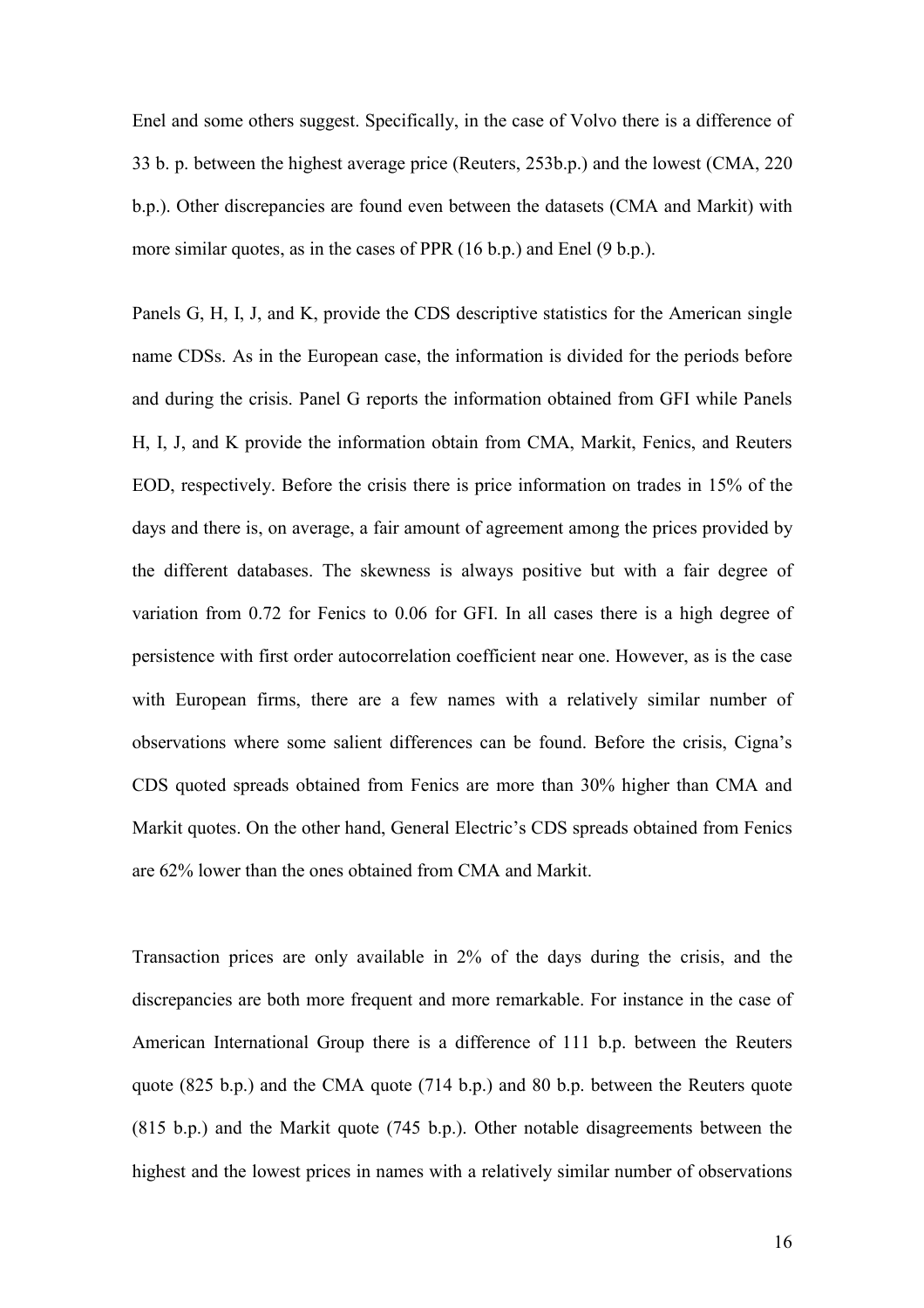across the different data sources are found for Comcast (the average difference between Markit and Reuters CDS spreads is 61 b.p.), General Electric (the average difference between CMA and Reuters is 34 b.p.), and XL Capital (the average difference between CMA and Reuters is 57 b.p. and between CMA and Markit 34 b.p.), among others. The GFI transaction data is less persistent than the quoted prices from the other databases. Therefore, the implications for unit root test also apply to US entities. In summary, the preliminary analysis suggests that the crisis has had a strong effect on the degree of disagreement of the different databases in several individual reference entities, and especially so for US names

As the actual sample size of the different data sources differ (because of missing values and slightly different periods covered), we report aggregated summary statistics for all observations in Panel L, in Panel M for the cases in which we have common observations (trades and quotes) in all the data sources, and in Panel N for the cases in which there is no trade but there are quotes in all the data sources. The implications one may gather from these panels are relevant for assessing the degree of databases' overall agreement in the common average trend. As expected, for European firms before the crisis the common trend is readily apparent in the prices provided by the different databases in the three panels. During the crisis, there are some discrepancies in the average values and in the volatilities in Panel L. In Panels M and N there are few discrepancies but it is interesting to remark that averages and volatilities are lower in Panel M than in Panel N suggesting that average quotes tend to be higher and more volatile in the days where there are no transaction prices available.

For US firms before the crisis the common trend is also readily apparent. However during the crisis, there are many quite remarkable discrepancies in the average values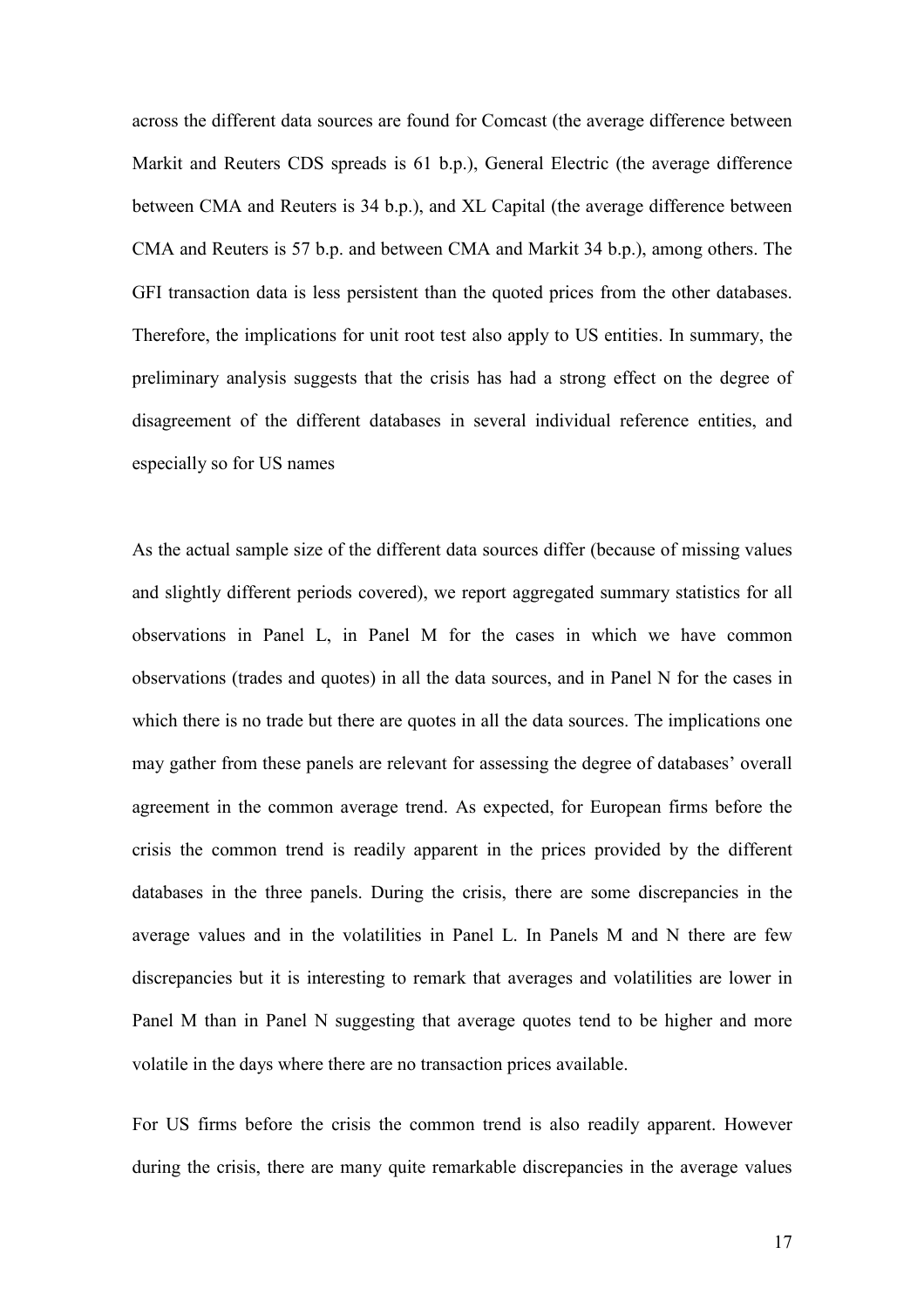and in the volatilities in Panel L. In Panels M and N there are also discrepancies but it is worth noting that, as it was also the case with the European firms, averages and volatilities are lower in Panel M than in Panel N reinforcing the above suggestion that average quotes tend to be higher and more volatile in the days where there are no transaction prices available.

We should emphasize that the total aggregate descriptive statistics across all the firms, which are reported in Panels L, M and N, do not provide information about potential discrepancies at the individual reference entity level or in a given date. That is, although the total averages are in most cases fairly close, there could be some noteworthy discrepancies both at the entity (as the preliminary analysis above suggest) and also at the cross-sectional level that cannot be captured by these statistics.

To clarify this point, we first compute the absolute value of the average difference across pairs of data sources<sup>9</sup> (CMA - Markit, CMA - Fenics, CMA - Reuters, Markit -Fenics, Markit - Reuters, Fenics – Reuters) and then divide it by the average CDS spread across the four previous data sources (CMA, Markit, Fenics, and Reuters) for each firm every day. Then, we calculate the average of the previous series every day across the total number of firms. This is the Data Sources' Average Absolute Discrepancies (AAD) time series. The AAD time series is shown in Figure 2 for days with trades (Trade) and for days without trades (No Trade). The average value of Trade is 0.031 and its volatility is 0.021. The average value of No Trade is 0.053 and its volatility is 0.017. The two sample unpooled t-test with unequal variances has a tstatistic of 33.68 under the null of equal means, suggesting that on average the days without trade information have higher quote dispersion. The AAD series show a very

<sup>&</sup>lt;sup>9</sup> GFI data is not used due to the scarcity of transaction prices during the crisis.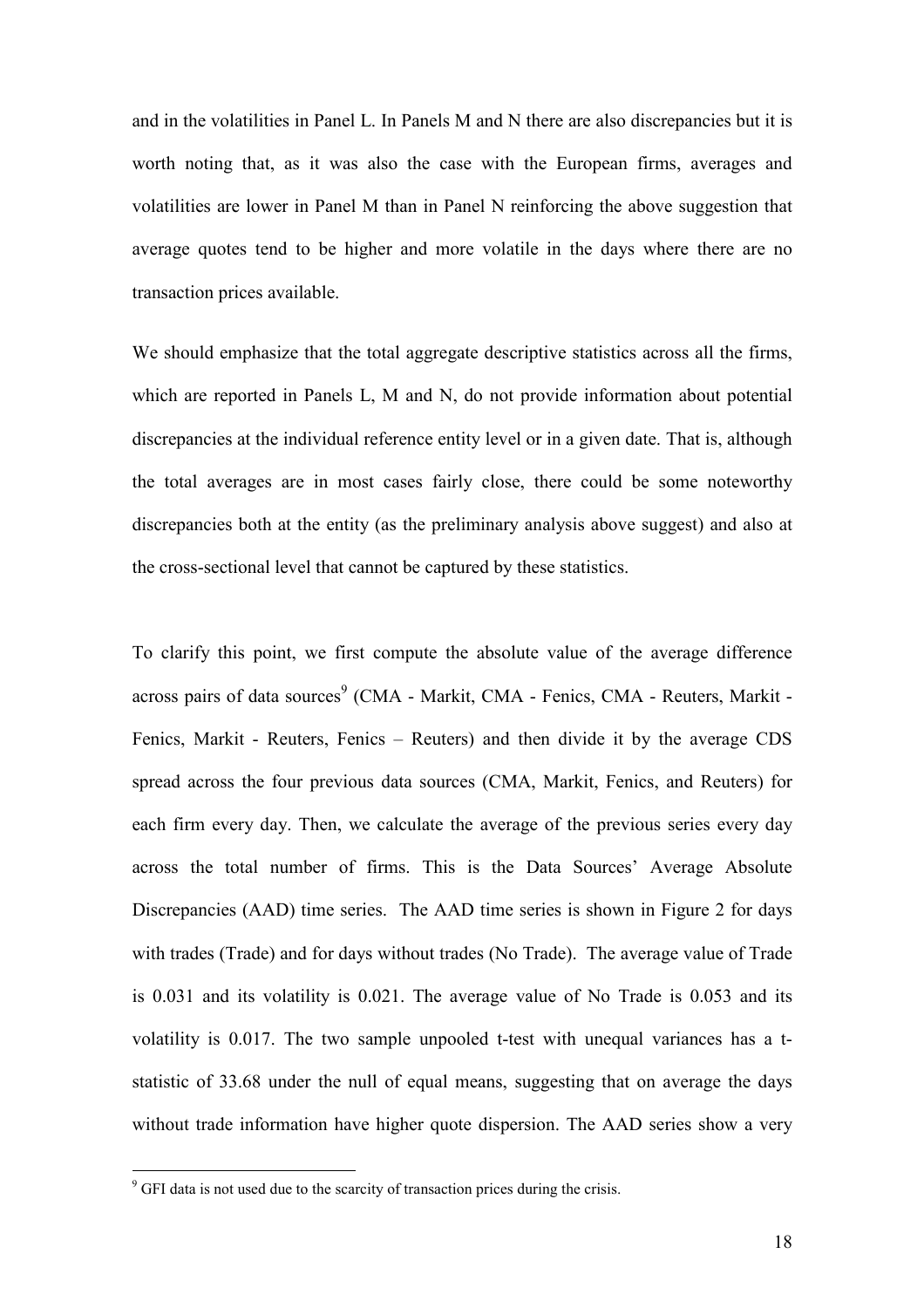dynamic behaviour, with some noticeably turbulent episodes, for instance in 2005 given the impact of the crisis experienced by General Motors (GM) and Ford in May 2005 on the credit default swap (CDS) market. Both firms' CDS premia increased sharply just before the downgrading of their credit ratings in May 2005. All other CDS premia also rose markedly during this period for US and European firms. The more salient episodes in the AAD series are in September 2008 in the days surrounding the Lehman Brothers collapse when the AAD took its highest value to date (10%). In summary the data suggest that discrepancies from the common trend among databases are persistent and related with market-wide significant episodes. We address the modelling of these discrepancies in Section 4.

Additionally, in Panels O and P of Table 1 we report the unit root test for all CDS names in our sample, computed using the quotes time series whenever we have quotes in the four data sources (CMA, Markit, Fenics, and Reuters EOD) at the same time.<sup>10</sup>

Table 2 reports summary statistics for the distribution of the quoted and the traded CDS spreads referencing the firms in Table 1. Panel A provides the distribution of the number of quoted spreads on a given day for a single name CDS through the four data sources (CMA, Markit, Reuters and Fenics). Panel B reports the distribution of the range of the mean absolute difference, in basis points, among all the possible pairs of quoted spreads from the previous data sources on a given day for a single CDS. Panel C provides the distribution of the range of the mean absolute difference, in basis points, between all the possible pairs formed by the GFI traded CDS spread and one of the

<sup>&</sup>lt;sup>10</sup> We do not report the unit root test for GFI given the low number of observations available, which limits the comparison among the quoted CDS spreads which include more observations than the traded ones, and also due the consequent test's low power, see Shiller and Perron (1985). Actually, in the US sample we cannot test the existence of a unit root due to lack of trades.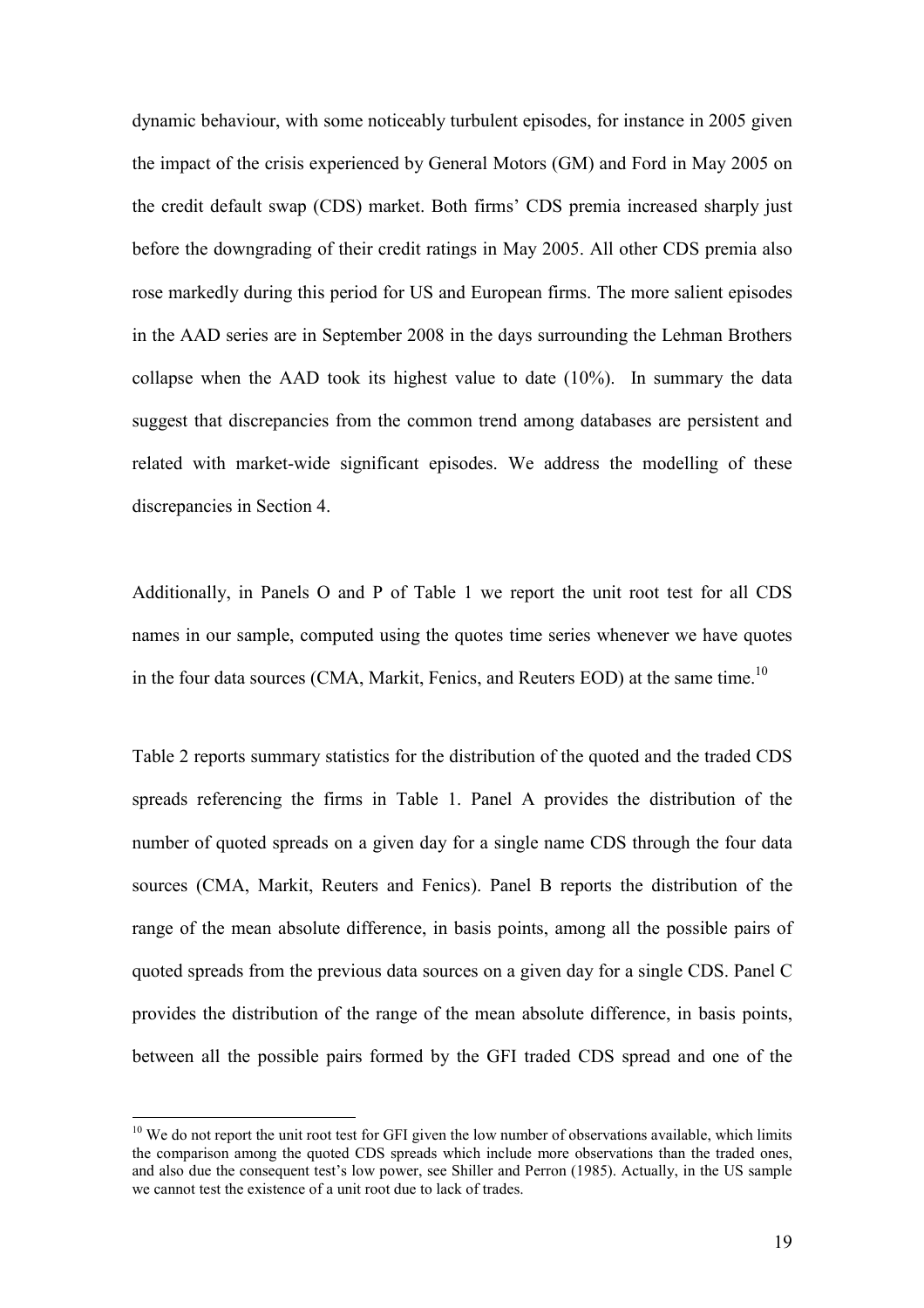different quoted CDS spreads. In almost 80% of the cases we observe the CDS spread on a given firm at least in three different data sources. The mean absolute difference among the different data sources is higher than one basis point in 55.3% of the cases and it is higher than five basis points in 13.3% of the cases. The mean absolute difference among the traded CDS spread on one hand and the quoted CDS on the other hand (Panel C of Table 2) is slightly higher than the mean differences observed in Panel B of Table 2. Actually the mean difference is smaller than one basis point in 40.9% of the cases.

## 4. Research Hypotheses and Methodology

The main analysis of the data is based on two testable hypotheses. These hypotheses and the methodology employed to perform the empirical tests are detailed in this section.

Hypothesis 1: The volatility of the deviations from the common trend of the quoted prices provided by the different CDS data sources is not related to systematic factors.

In other words, large deviations (in absolute value) from the common trend appear randomly among databases and are unrelated with risk and liquidity factors (global or idiosyncratic). The test of Hypothesis 1 is based on a regression in which the dependent variable is the logarithm of the standard deviation of the 5-year quoted CDS spreads reported by the different data sources which is denoted by  $log(sd(CDS))_{it}$  This variable is computed with the j available CDS quoted spreads  $(j = 1,..,4)$  where  $I = CMA$ ,  $2 =$ Markit,  $3$  = Reuters and  $4$  = Fenics) for a given underlying firm  $i$  ( $i = 1,..,90$ ) on every date t as follows:  $\log(s d(CDS))_{it} = \log((1/n) \sum [CDS]_{it} - (1/n) \sum [CDS]_{it} ]^2)^{0.5}$ 1 ,,  $_{i,t} = \log((1/n)\sum_{j=1}^{n} [CDS_{j,i,t} - (1/n)\sum_{j=1}^{n}$  $=\log((1/n)^{n}/[CDS_{i}]_{i} - (1/n)^{n}/[CDS_{i}]_{i}$ j  $j, i, t$ n j  $sd(CDS)_{i,t} = log((1/n)\sum_{i=1}^{t} [CDS_{j,i,t} - (1/n\sum_{i=1}^{t} CDS_{j,i,t})]^2)^{0.5})$ , where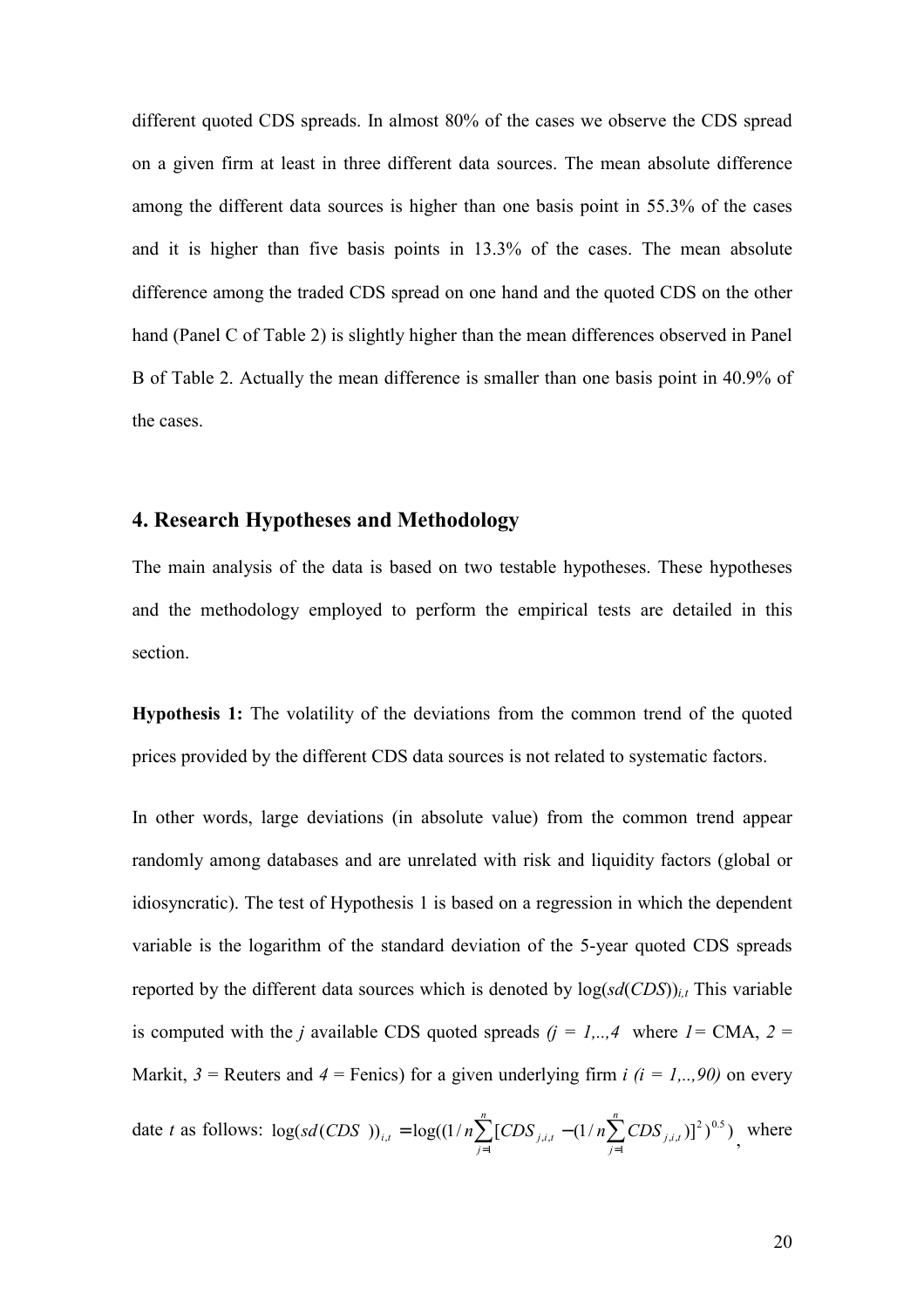$n$  is the number of data sources from which we observe CDS spreads, with the maximum  $n$  equal four whenever CMA, Markit, Reuters and Fenics report the CDS spreads for firm  $i$  at time  $t$ .

By defining the dependent variable in this way<sup>11</sup> we get rid of the common trend (the average) and concentrate on the deviations from the common trend. The regression equation is as follows:

$$
\log(sd(CDS))_{i,t} = \alpha + \beta' X_{k,i,t} + u_{i,t} \tag{1}
$$

where the vector  $X_{k,i,t}$  includes k explanatory variables: the logarithm of the firm market capitalization, a trade dummy, the number of days without a trade, the interaction of the number of days without a trade one day ago and the trade dummy , the CDS bid-ask spread, the VIX Index and a number of databases dummy.<sup>12</sup> The vector  $\beta'$  includes the regression coefficients corresponding to these k variables while the parameter  $\alpha$  is the intercept of the regression. The residual term is denoted by  $u_{i,t}$ . The trade dummy is equal to one if there is a trade in the GFI platform at the current date in the 5-year maturity contract, and zero otherwise.<sup>13</sup> The number of days without a trade variable measures the number of days without a trade up to the current date. The interaction variable is constructed as the interaction between the number of days without a transaction up to one day ago and the trade dummy. The last variable intends to give an indication about how many data points were used to compute the dependent variable and is a dummy which equals one when all, or all minus one, of the data sources report

 $11$  We take logs to induce the data to meet the assumptions of the regression method that is to be applied; because the distribution of the standard deviation variable is strongly right skewed (the skewness of the original series is 25.10 while the skewness of the log series is 0.21).

<sup>&</sup>lt;sup>12</sup> Hausman's test rejects the random effects specification in favor of a fixed-effects specification, with a p-value of  $0.05$ .

<sup>&</sup>lt;sup>13</sup> We are considering trades for the 5-year maturity contract only given that the number of trades in the other maturity contracts is very low. The total number of trades according to GFI information during the sample period and for the firms that we consider is 26,126 while the number of trades which occurred in the other maturities (1 and 3 years contracts) is 1,100 confirming that the most liquid contract is the 5 year CDS contract.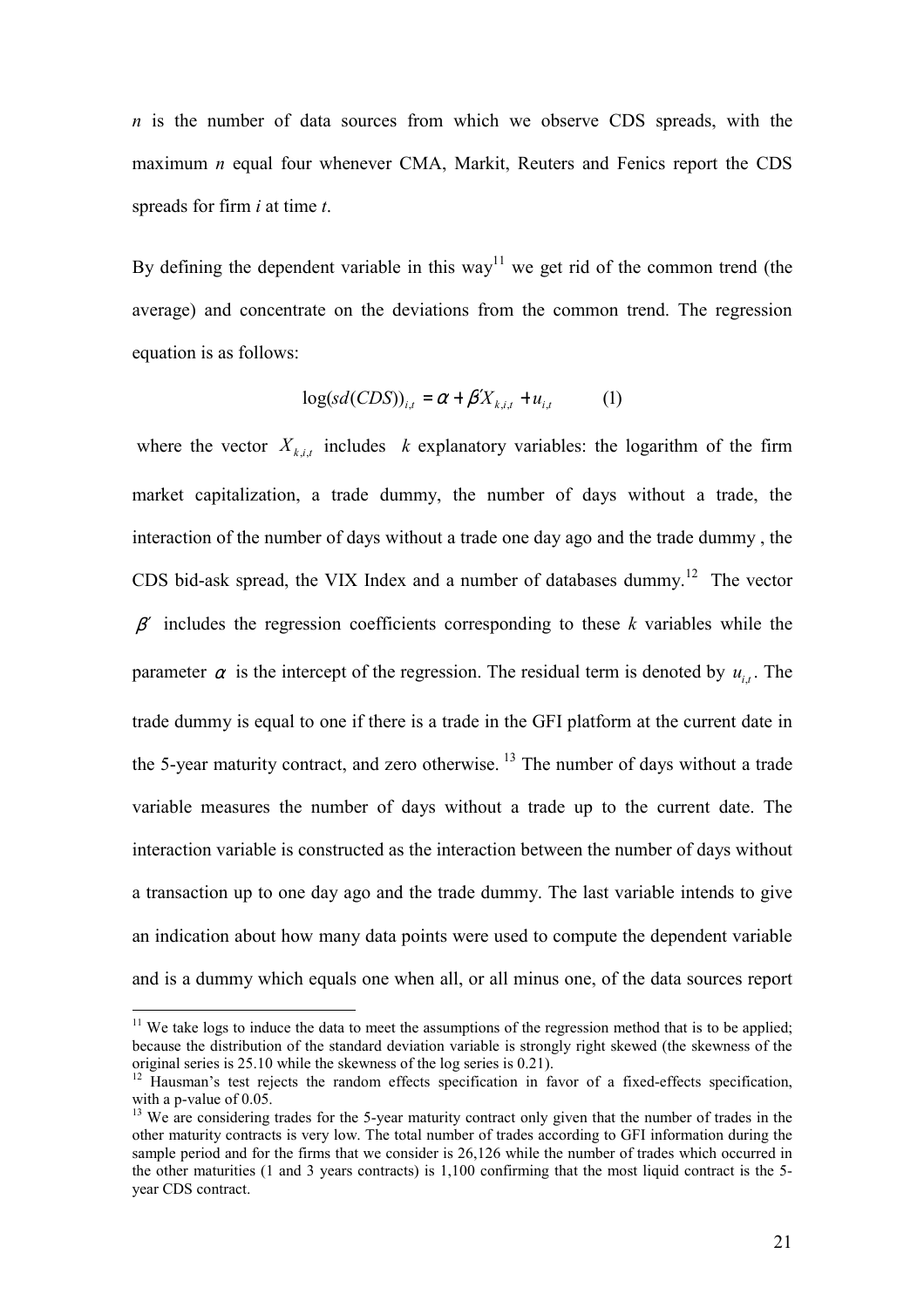a price.<sup>14</sup> If the null hypothesis is true no significant coefficients should be found in equation (1) because differences in price dispersion between databases should be purely random.

Hypothesis 2: The different data sources reflect credit risk information equally efficiently or, equivalently, all databases contribute equally to the price discovery process. Given that transaction prices are very scarce for some firms, only quoted prices are employed and therefore the comparison is among CMA, Markit, Fenics and Reuters.

To test Hypothesis 2 we employ the Gonzalo and Granger's (1995) model which is based on the following Vector Error Correction Model (VECM) specification and it is used to study the effectiveness of the different data sources in terms of price discovery:

$$
\Delta X_t = \alpha \beta' X_{t-1} + \sum_{i=1}^p \Gamma_i \Delta X_{t-i} + u_t
$$
 (3)

where equation (3) is formed by a vector autoregressive (VAR) system formed by two equations defined from the vector  $X_t$  which includes a pair of CDS quotes or prices of the same underlying firm from two different databases and an error correction term which is defined by the product  $\beta'X_{t-1}$  where  $\beta' = (1 - \beta_2 - \beta_3)$  are estimated in an auxiliary cointegration regression. The series for the pair of CDS prices included in  $X_{t-1}$ must be cointegrated to develop this analysis and the cointegrating relation is defined by  $\beta' X_{t-1} = (CDS_{\text{SOLRCE}} A_{t-1} - \beta_2 - \beta_3 CDS_{\text{SOLRCE}} B_{t-1})$  which can be interpreted as the longrun equilibrium. The parameter vector  $\alpha' = (\alpha_1, \alpha_2)$  contains the error correction coefficients measuring each price's expected speed in eliminating the price difference and it is the base of the price discovery metrics. The parameter vector  $\Gamma_i$  for  $i = 1,..p$ ,

 $14$  We do not employ values from zero to four given that we only have observations on Reuters EOD after December 2007 which is very close to the beginning of the crisis and may reflect something different to what we want to study in this paper.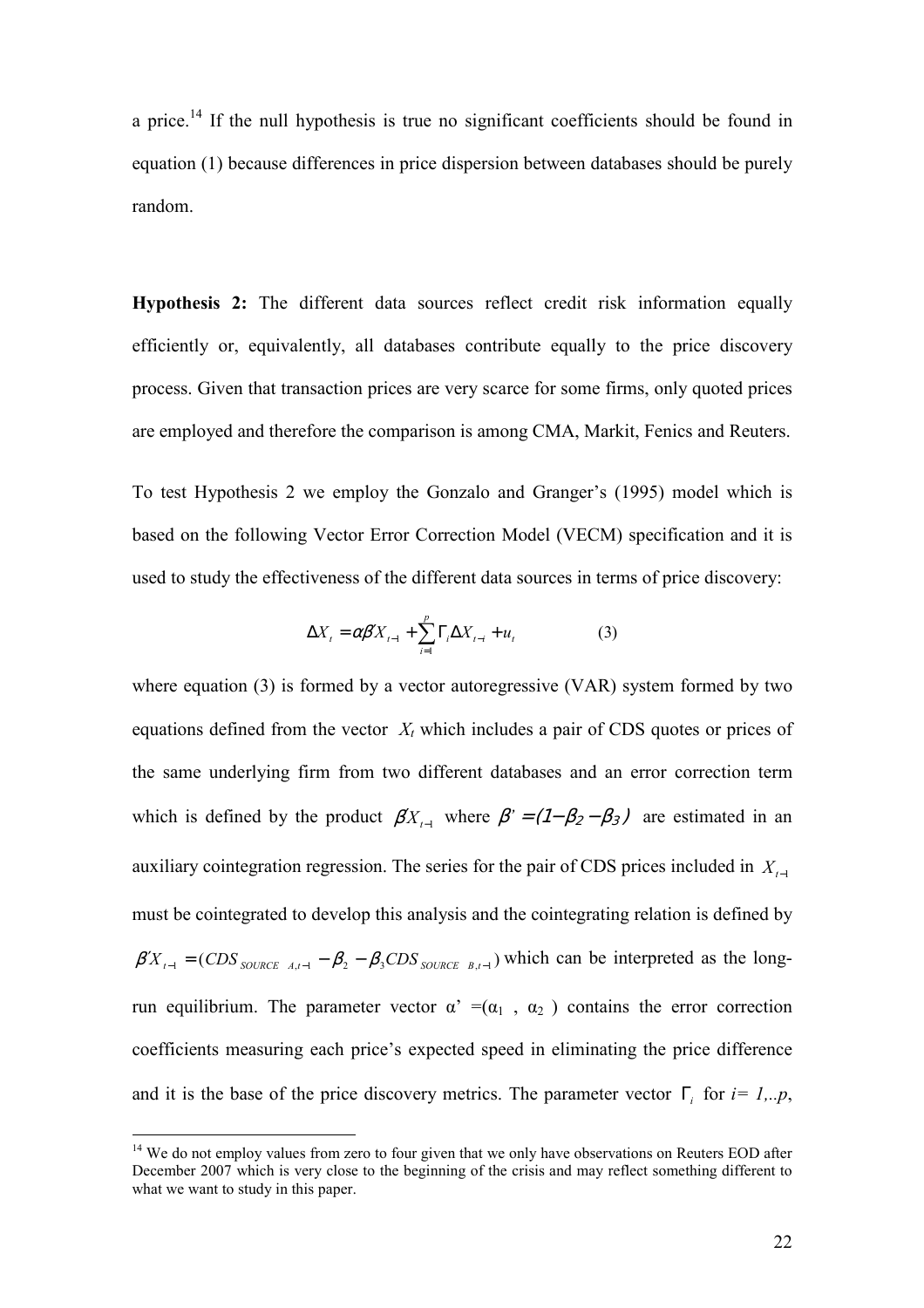with  $p$  indicating the total number of lags, contains the coefficients of the VAR system measuring the effect of the lagged first difference in the pair of CDS quotes on the first different of such quotes at time  $t^{15}$  Finally,  $u_t$  denotes a white noise vector. The percentages of price discovery of the CDS quote *i* (where  $i = 1, 2$ ) can be defined from the following metrics  $GG_i$ ,  $i=1,2$  which are based on the elements of the vector  $\alpha$ ':

$$
GG_1 = \frac{\alpha_2}{-\alpha_1 + \alpha_2}; \qquad GG_2 = \frac{-\alpha_1}{-\alpha_1 + \alpha_2} \tag{4}
$$

The vector  $\alpha'$  contains the coefficients that determine each market's contribution to price discovery. Thus, given that  $GG_1 + GG_2 = 1$  we conclude that market 1 leads the process of price discovery with respect to market 2 whenever market 1 price discovery metric  $GG<sub>l</sub>$  is higher than 0.5. If the null hypothesis is true (no dominant market) the percentage of price discovery will be the same for the names from all databases and equal to 0.5. We estimate the price discovery metric for each firm using pairs of CDS spreads and then test whether the average price discovery metric is significantly higher than 0.5 using the mean t-statistic: Std .Dev (PDMetrics ) /  $\sqrt{\#}$  metrics Mean  $t - stat = \frac{(Mean (PDMetric)$  $. Dev (PDMetrics) / \sqrt{t}$ ( ( ) − )5.0 − = , where # metrics denotes the number of firms for which it is estimated the price

## 5. Empirical Results

 $\overline{a}$ 

## 5.1 Regression Results: Hypothesis 1

discovery metric from a given pair of CDS spreads.

Table 3 reports the average time-series correlations among dependent and explanatory variables in equation (1). The variables with a highest correlation with the dependent variable are the CDS bid-ask spread (0.414) and the VIX Index (0.456). The highest

<sup>&</sup>lt;sup>15</sup> The optimal number of lags is determined by means of the Schwarz information criteria.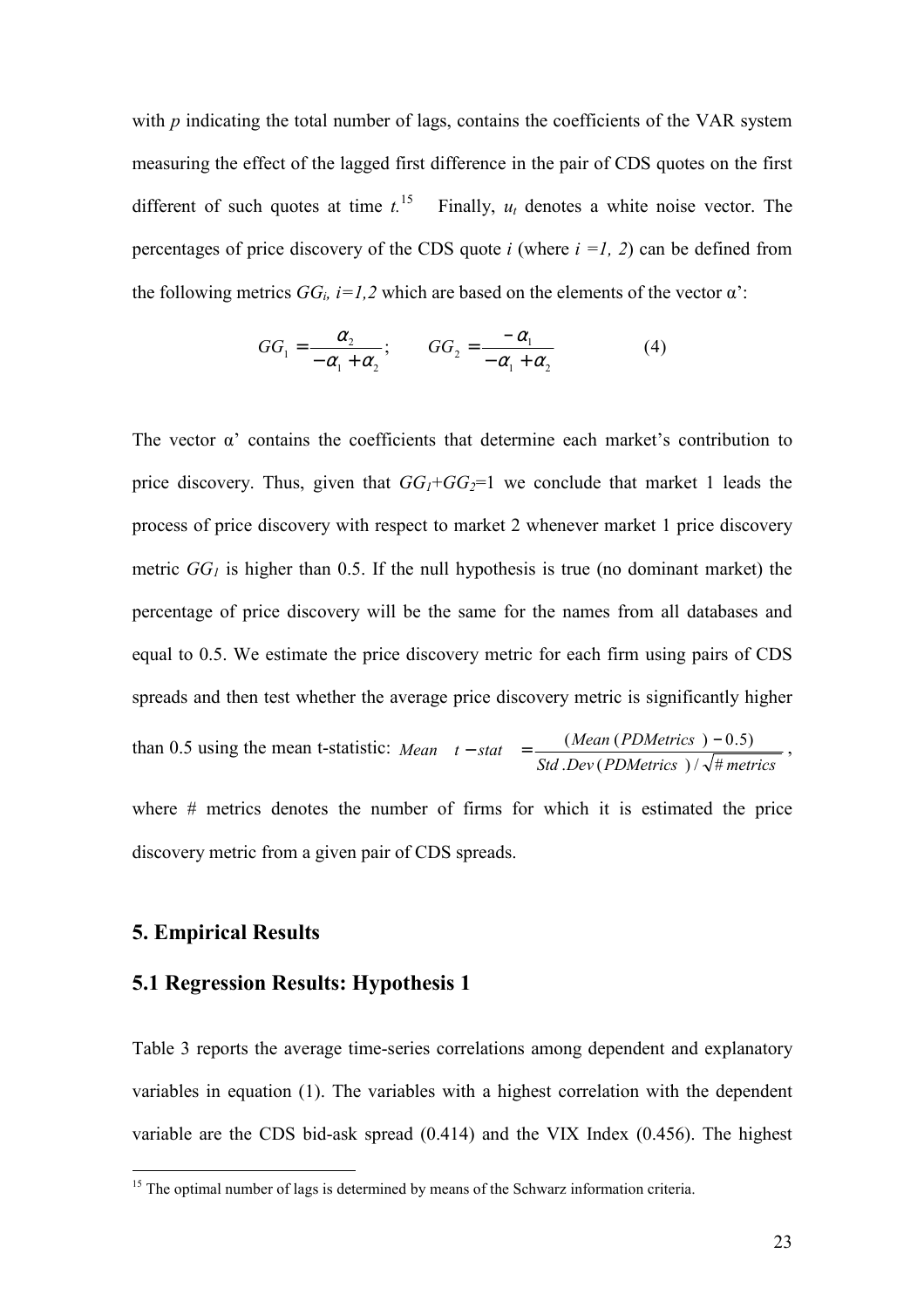correlation among explanatory variables is also the one between the CDS bid-ask spread and the VIX Index (0.480). Our main objective, however, is to examine the joint effect of these explanatory variables on the dispersion among the CDS spreads obtained from the different data sources.

Table 4 shows the regression results obtained from fitting equation (1) to data from the five databases. Column 1 reports the results for the whole sample whereas Column 2 reports the results for European firms and Column 3 for US firms. Negative and significant coefficients for the explanatory variable measuring size (log (market cap)) are found suggesting that the CDS prices for large firms tend to be more in agreement among databases than the prices for small firms. Or in other words, the volatility of the deviations from the common trend is lower for large firms. This effect is also noticeably stronger for US firms. The coefficients for the explanatory dummy variable "trade" are negative and significant suggesting that when there are transaction prices available for a given day, the quotes from different contributors tend to agree more closely. This is in agreement with the results on basic statistical properties summarized in the Section 5.1 above. Consequently, the positive (but only significant for US firms) effect found for the variable days w/o trade implies that the longer the period without transaction price information, the greater the disagreement among quotes because, the weaker is the referential value of the previous price. The interaction between the trade dummy and the number of days without a trade one day ago has a negative sign (but non-significant for European firms) indicating that the effect of the trade is more influential when the number of days without price trade information is larger.<sup>16</sup>

 $16$  One possible explanation is that traders will pay more attention to the new information reported by GFI when there has been no recorded trading activity for some time.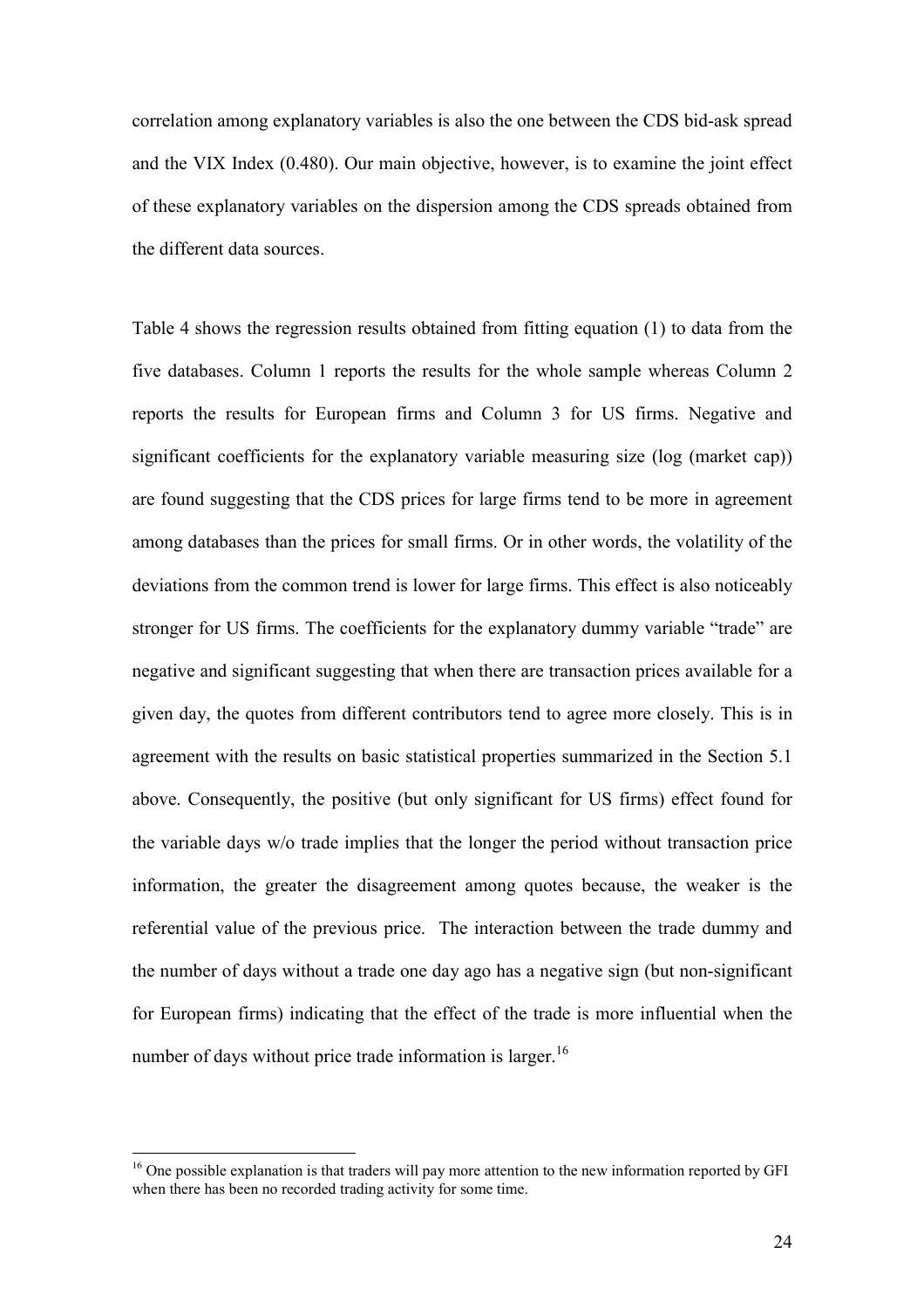Regarding the liquidity variable, the bid-ask spread, has, as expected, positive and significant coefficients implying that the more illiquid is the market, the more difficult is to infer appropriate prices and the higher are the deviations from the common trend among the different data sources. The effect of the VIX index is positive and significant. The higher the global risk, the higher the dispersion from the common trend among individual CDS spreads.<sup>17, 18</sup>

The dummy variable Max Quotes is equal to one when at least three data sources report a price and zero otherwise. The intuition is that the higher the number of quotes employed to calculate the cross-sectional standard deviation, the higher should this standard deviation be. This variable is significant and has a positive sign as expected.

To summarize, the empirical evidence strongly rejects Hypothesis 1. The volatility of the deviations from the common trend of the quoted prices provided by the different CDS data sources is not random but related to systematic factors. In other words, large deviations (in absolute value) from the common trend among databases do not appear randomly but are significantly related with risk and liquidity factors. The economic implication of this result is that, in specific market circumstances, the deviations of the prices from the common trend will tend to grow on average. Some prices will be closer to the trend and some prices will be far away from it but the average distance between them will increase, making the prices less homogeneous and making it more difficult for agents to asses the CDS fair value and for researcher using the data to decide what database gives the market prices' most reliable account. Also, model (1) does a pretty

 $17$  These variables should not cause any collinearity problem given that the correlation is 0.480. However, we further investigate this aspect and others regarding potential endogeneity problems derived from the use of the VIX and CDS liquidity variables in the robustness test section.

<sup>&</sup>lt;sup>18</sup> Our results do not change materially when we proxy the global risk measure by means of the VDAX Index, the difference between LIBOR and Treasury Bill, the CDS indexes (iTraxx and CDX) or the square of the MSCI Index returns instead of the VIX index.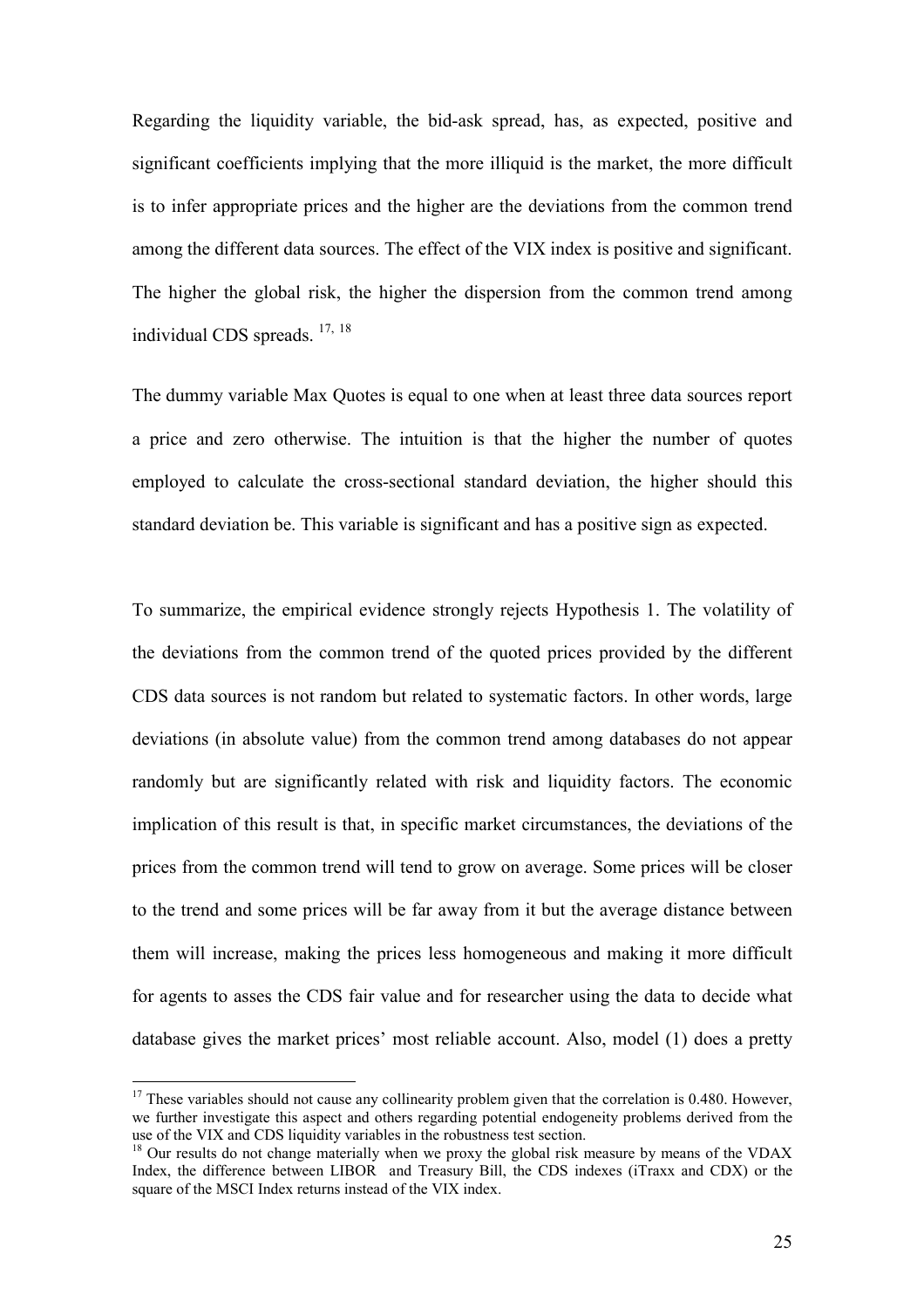good job in explaining the dispersion among prices for the overall sample as measured by the R<sup>2</sup> (48%), and also for the European (37%) and US (46%) samples.<sup>19</sup>

As the bulk of the CDS spreads that we employ in our analysis are based on the information revealed by the traders or dealers, it is possible that the degree of divergence among the different data sources may be influenced by the number of contributors which are reporting quoted or traded CDS spreads. In an extreme case in which all the composite prices are constructed using the same group of contributors, the prices should be very similar and the volatility of the deviations from the common trend should be close to zero. The problem is that we do not have access to the identity of the contributors that are reporting prices to the different data sources. However, we have access to the number of contributors that are reporting prices to Markit for the 5-year CDS spread. The different data sources may have different contributors but there should be some common group of contributors which presumably are the most influential traders and for that reason the most active agents in terms of contributed prices. Moreover, there could be other contributors whose participation is less significant in the sense that they report prices less frequently, or they could report prices to a few data sources but not to the others. This could imply that when the number of contributors is small the prices might be provided by the most influential and active traders which, on the other hand, could be common to all the data sources. Therefore, we conjecture that the lower the number of contributors, the higher should be the importance of the common contributors and the lower the divergence from the common trend among the different data sources. To test this conjecture we include the variable "number of

<sup>&</sup>lt;sup>19</sup> We also performed separate analysis before and during the crisis. We find that the explanatory variables referred to the trades are not significant before the crisis but they are significant and with the same signs as reported in Table 4 for the crisis period. We also considered the use of a crisis dummy but since the liquidity is much lower during the crisis and the number of trades in US is much lower during that period the use of the crisis dummy may cloud the effect of some of the potential explanatory variables that we use. Moreover, we use the VIX as a potential proxy for times of financial distress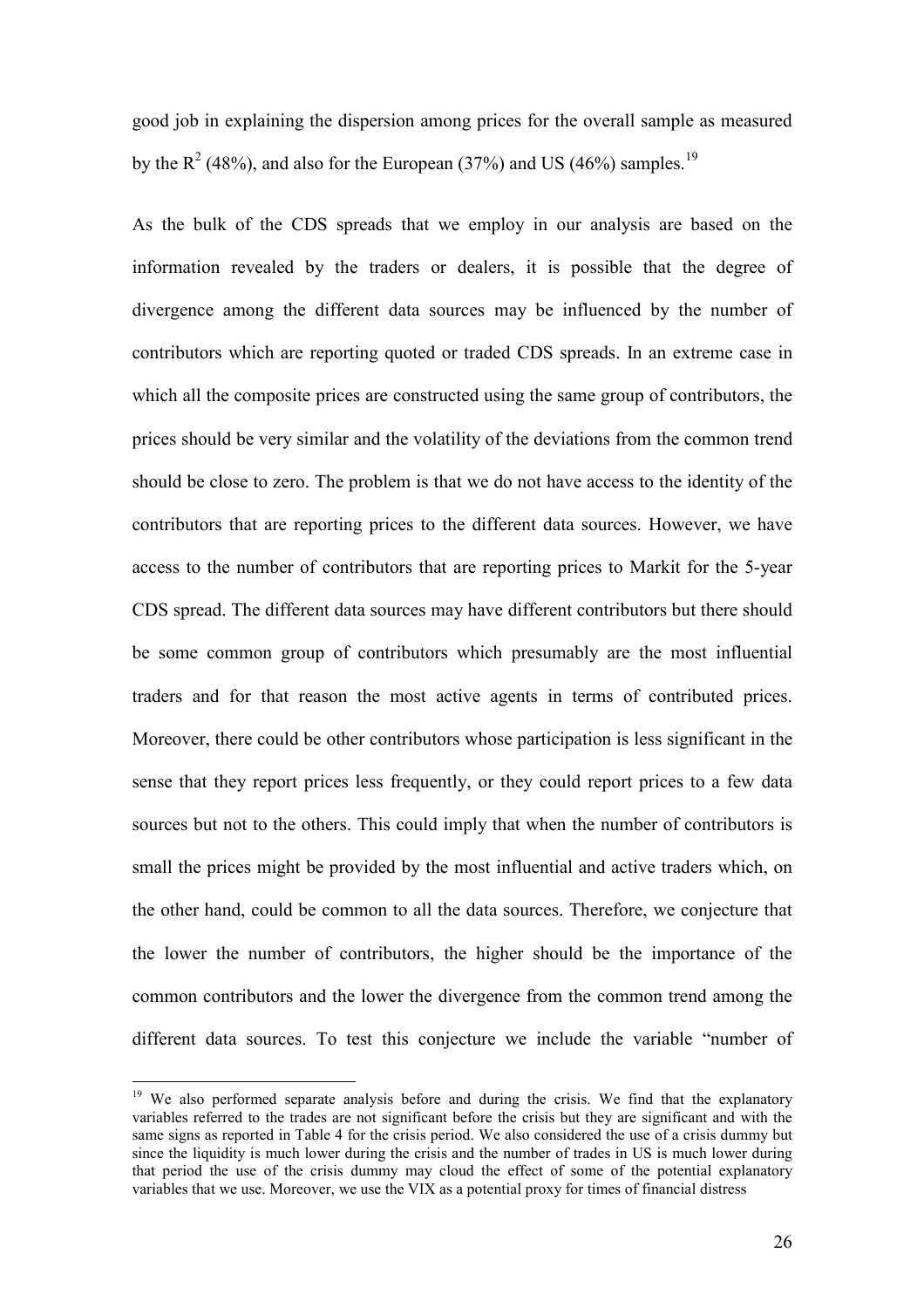contributors" as an additional explanatory variable in equation (1) and run the corresponding regression. The results are shown in Column (2) of Table 5; Column (1) repeats the benchmark results from Table 4 for comparison purposes. The coefficient on the number of contributors is positive and significant which is consistent with our conjecture on the effect of the number of contributors. The coefficients for the remaining variables do not change materially in sign or in magnitude with respect to the ones obtained in the baseline regression (Column (1) of Table 5).

To test if these results are affected by possible collinearity due to the relatively high correlation between both the CDS bid-ask spread and the VIX Index with the number of contributors (-0.212 and -0.361, respectively) we repeat the previous regression but using as explanatory variable the residual of the regression of the number of contributors onto the VIX Index and the CDS bid-ask spread. The residual proxies the number of contributors net of the global risk and the illiquidity effect in the CDS market. These results are shown in Column  $(3)$  of Table  $5<sup>20</sup>$  The results are almost identical to the ones observed in Column (2) and consistent with our conjecture on the effect of the most relevant contributors, and also that collinearity between the three previous variables is not a serious issue in our case.

It should be mentioned that transactions are not necessarily made through the GFI platform, but they could occur in any other platform. The advantage of GFI data is not that it includes all the CDS contracts traded but that it is a transparent source in which the market participants can observe real transaction prices and not just quotes. Although there is no available data for all the transaction prices since the beginning of our whole sample, we can employ an additional information source for a shorter time period;

 $20$  In order to estimate the coefficients presented in Column (3) of Table 5 we use the bootstrap methodology to correct any potential bias in the standard errors due to the use of a generated regressor.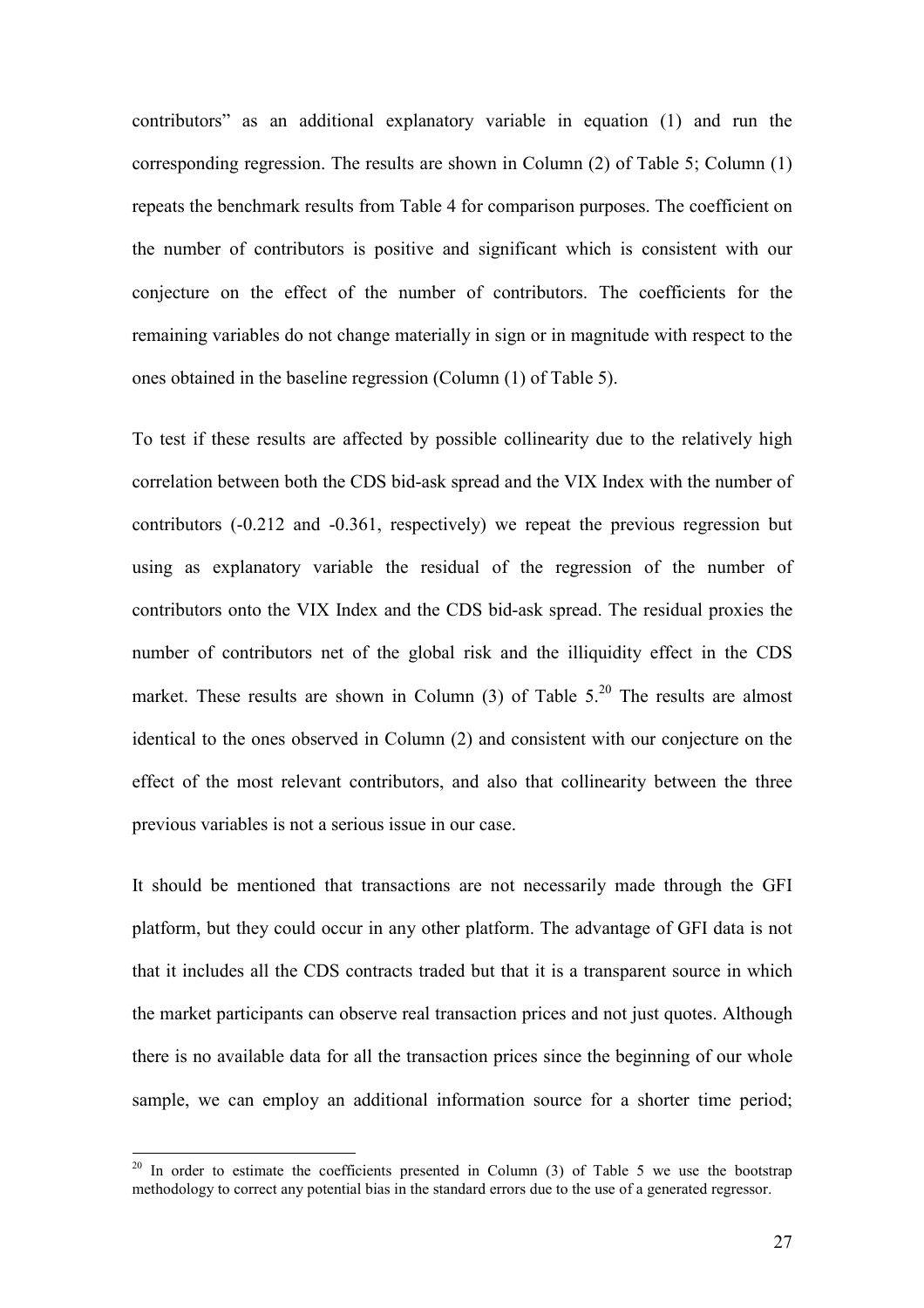namely, a "trade information warehouse" that captures the majority of information on CDS trades covering corporate and sovereign borrowers. This warehouse is established by the Depository Trust & Clearing Corporation (DTCC) which keeps a record of outstanding CDSs involving major dealers as counterparties. According to the DTCC calculations around 90-95% of the CDS trades are settled and confirmed through them. The DTCC does not provide all the trade details, which are private information, but it reports weekly data on the gross and net exposures and the number of CDS outstanding contracts on 1,000 corporate and sovereign borrowers. We have this weekly information for the 90 firms that constitute our sample from the  $7<sup>th</sup>$  of November, 2008 to the last sample date (the  $29<sup>th</sup>$  of March, 2010).

To test for the importance of trades in the deviations of the CDS prices, we substitute the trading controls employed in equation (1) by a weekly variable which reports the total number of outstanding CDS contracts traded on a given reference firm. This allows us to control for both the cumulative information on a given firm attending to the total number of contracts and the trend in trading activity. The hypothesis to test is if a higher number of CDS contacts traded on a given reference firm lowers the volatility of the deviations from the common trend across data sources. We find that the total number of CDS contracts traded on a reference firm has a significant and negative effect on the dispersion between data sources while the sings and levels of significance of the other variables remain unchanged with respect to the ones observed in the baseline regression results (Column (1) of Table 4). The implication of this is that the higher the market activity, the lower is the volatility of the deviations from the common trend of the quoted prices provided by the different CDS data sources. This fact is obviously at odds with Hypothesis 1 being true. Additionally, given that we are employing daily information but this variable is constructed on a weekly frequency, we lagged the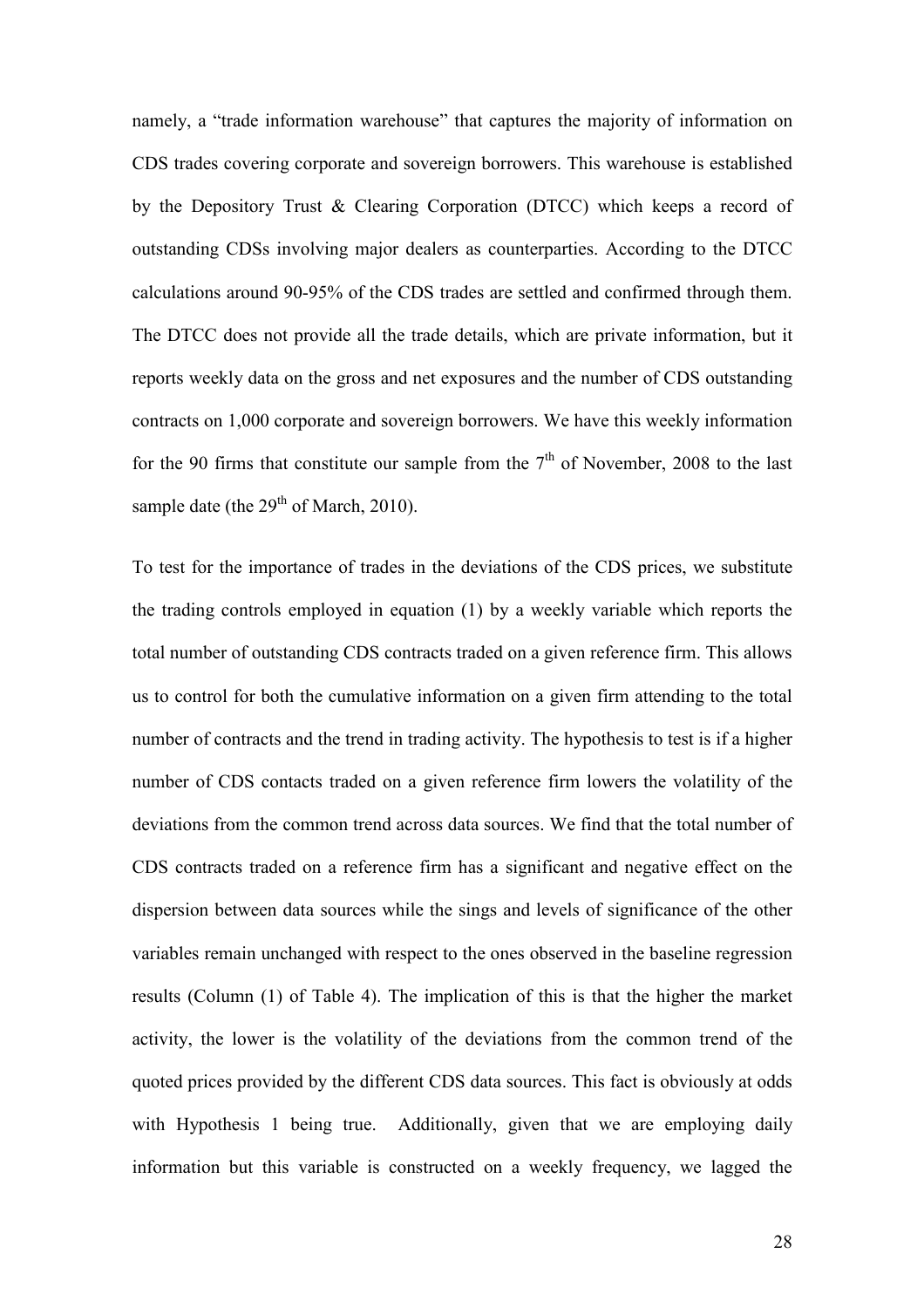variable one week and obtain a significant negative coefficient on that variable while the signs and the significance of the other variables remain unchanged. We also use the number of weekly traded contracts, lagged one week, instead of the total number of outstanding traded contracts and obtain similar results. $21$ 

## 5.3 Regression Results: Hypothesis 2

Table 6 reports the results of testing Hypothesis 2 on price discovery analysis using quoted prices (transaction prices are too scarce to be included in the analysis). A statistical significance test for the null hypothesis that the estimated price discovery proportions  $GG_i$  are equal to 0.5, is also included. The test rejects the null in all cases with the exception of CMA vs Markit in Europe and Fenics vs Reuters also in Europe. Therefore in these two cases both databases contribute equally to the price discovery process. However, in all other cases the results indicate that there is a leader database and a follower database. CMA is the data source that contributes to a higher extent to the "formation of prices" with newer and more influential information, especially for the total sample and for the US sample, followed by Markit. As mentioned above, for European firms CMA and Markit are almost equally informative in terms of price discovery. The less informative database in this realm seems to be Fenics. The results strongly reject the hypothesis that the price discovery process is evenly spread among data bases, and therefore Hypothesis 2 is not supported by the data.

## 6. Robustness Tests and Extensions

In this section, we report the results of several checks of the test of Hypothesis 1 presented in Table 4. First, we deal with potential problems of endogeneity and

<sup>&</sup>lt;sup>21</sup> Detailed results are available upon request.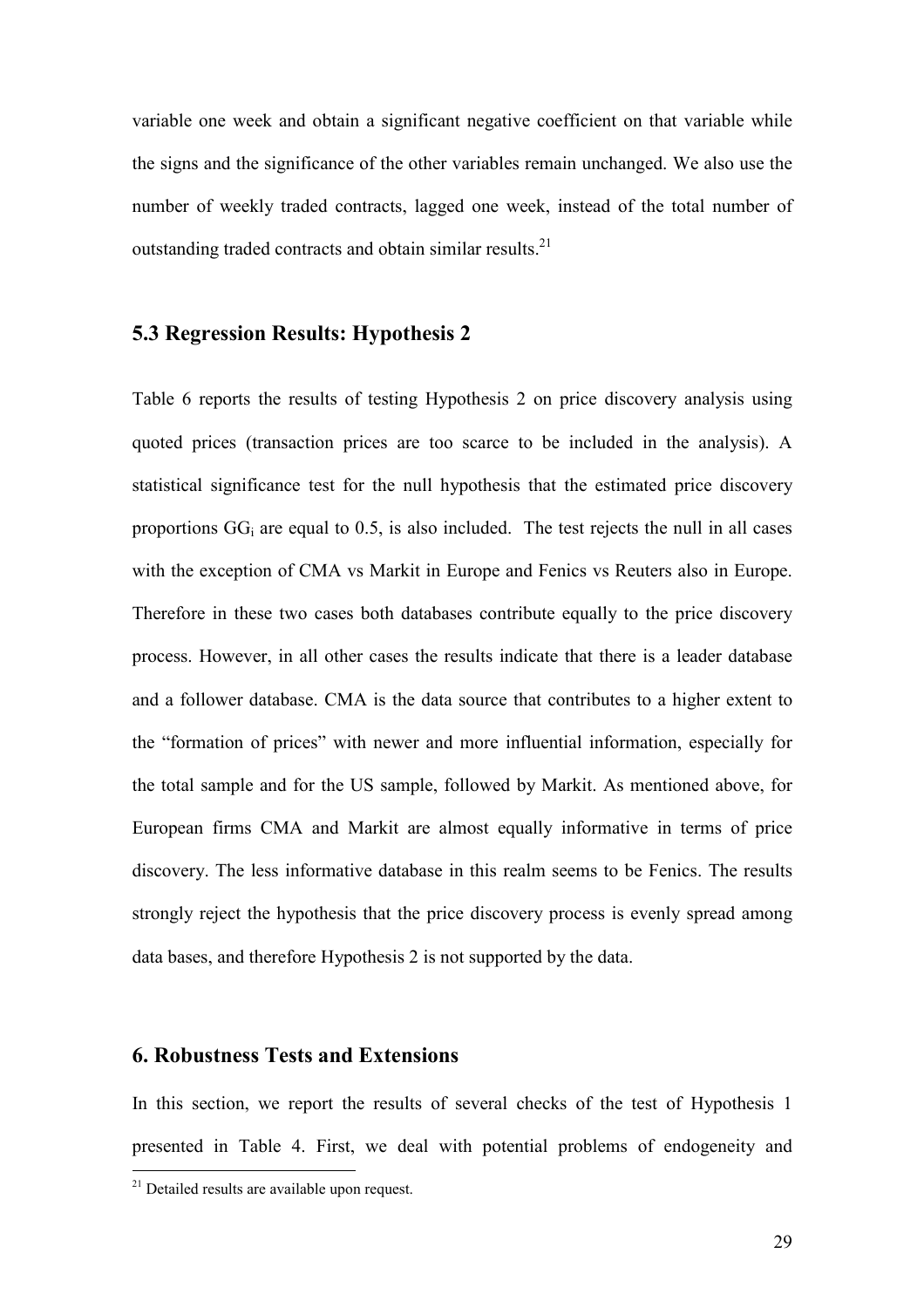multicollinearity. Second, we repeat the previous analysis for a sub sample of European firms and adding a new data source: JP Morgan. Third, we consider alternative econometric techniques: pooled regressions and Prais-Winsten regressions after filling the missing observations. Finally, we analyze the sensitivity of the results to different data transformations: (i) using as the dependent variable the ratio between the logarithm of the standard deviation of the CDS quotes and the logarithm of mean CDS spread; (ii) excluding first the Reuters EOD quotes and second the Fenics quotes; (iii) limiting the sample period up to December 2009, June 2009 and December 2007;<sup>22</sup> (iv) using single source datasets constructed without aggregating data (Fenics/GFI and JPMorgan); and (v) grouping the firms by sector.<sup>23</sup>

## 6.1. Multicollinearity and Endogeneity Tests

In order to deal with potential problems of multicollinearity and endogeneity derived from the use of both the VIX and CDS bid-ask variables, we run a series of panel regressions based on different variations of the baseline regression (1) whose results are reported in Table 4. First, we run an identical panel regression but omitting the VIX Index, the CDS bid-ask spread and both. The results, not presented to save space, are qualitatively very similar to those in Column (1) of Table 4 confirming the significance of the other explanatory variables and suggesting that endogeneity and collinearity are not a serious issue in our case. As expected, the explanatory power of the panel regressions is lower given that we are omitting two powerful explanatory variables: the VIX Index and the CDS bid-ask spread.

 $22$  These alternative sampling periods are used to test whether the results may contain some bias due to the lack of observations in some data sources or due to the effect of the different rules for dealing with the collateral in the CDS contracts. We limit the sample up to December 2009 and June 2009 because the data obtained from Fenics and Markit are available up to such periods, respectively. We limit the sample up to December 2007 to take into account potential differences in terms of the standard underlying collateral which is used for the different data sources.

 $23$  All the results of this section are available upon request.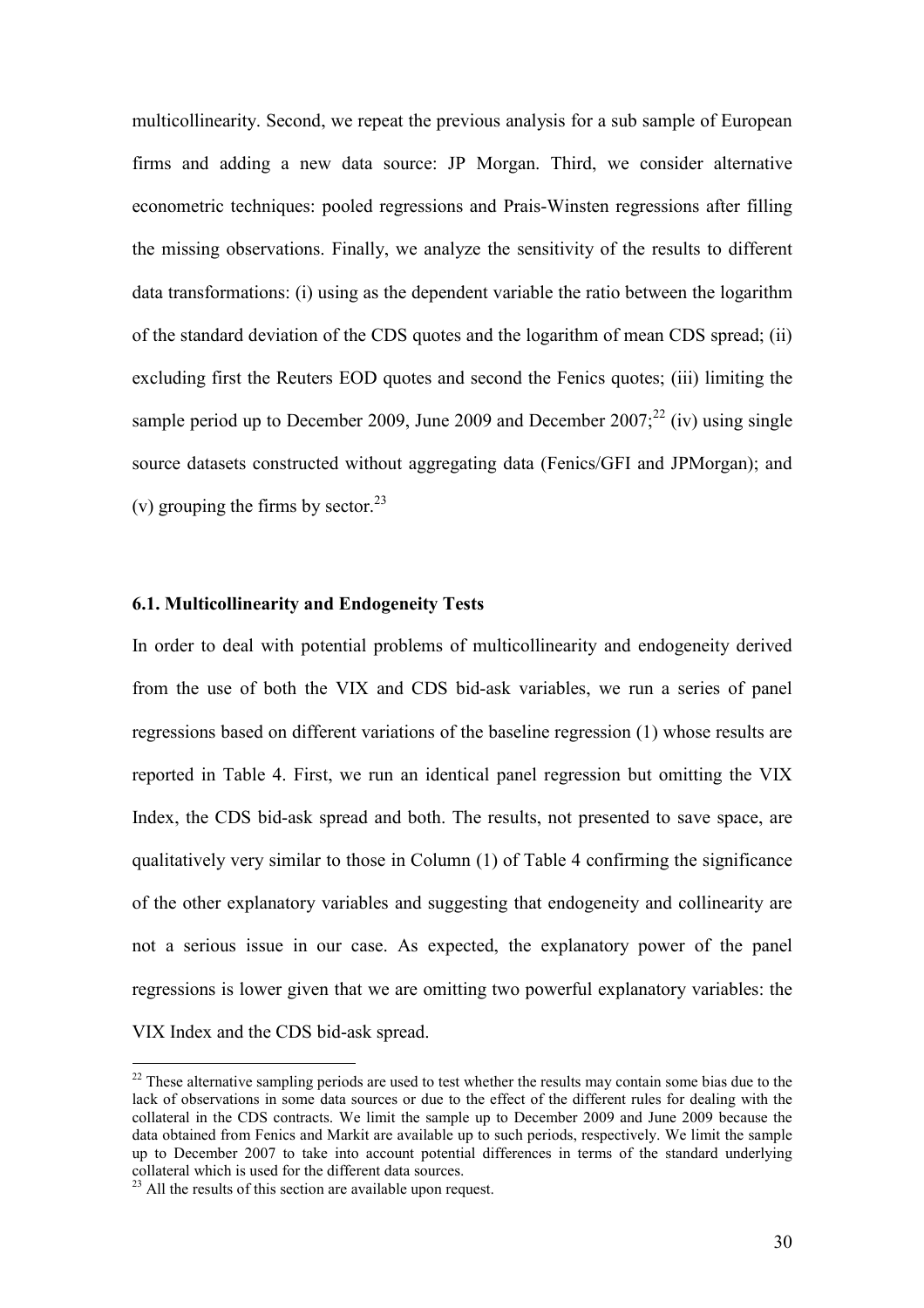As an additional test for potential endogeneity between the standard deviation between the different data sources and the VIX and CDS bid-ask spread variables, we run a regression in which we use a one period (day) lag in both variables. This is a standard procedure to deal with potential endogeneity and we find similar results to the ones reported in Column (1) of Table 4.

Finally, to test whether the results are biased by collinearity reasons due to the high correlation between the bid-ask spread and the VIX we run regression (1) but instead of the VIX Index using as explanatory variable the residual of the regression of the VIX Index onto the bid-ask spread. The residual proxies the VIX net of the illiquidity effect in the CDS market. We also run the regression but instead of the CDS bid-ask spread using as explanatory variable the residual of the regression of the CDS bid-ask spread onto the VIX Index. The residual proxies the illiquidity in the CDS market net of the global risk effect. These results are reported in Columns (2) and (3) of Table 7 and they are almost identical to those in Table 4, which are also reported in Column (1) of Table 7 for comparison. In order to estimate the coefficients presented in Columns (2) and (3) of Table 7 we use the bootstrap methodology to correct any potential bias in the standard errors due to the use of generated regressors. The results suggest that collinearity between the two previous variables is not a serious issue in our case.

### 6.2. Adding a new data source

Our previous analysis is based on five different data sources (GFI, Fenics, CMA, Markit and Reuters EOD). We did not employ the data from J.P. Morgan because data for US firms was not available. However, for the sake of robustness we repeat the previous analysis for the sub sample of European firms adding a new data source: JP Morgan. These data was employed by Mayordomo et al. (2009) in the analysis of arbitrage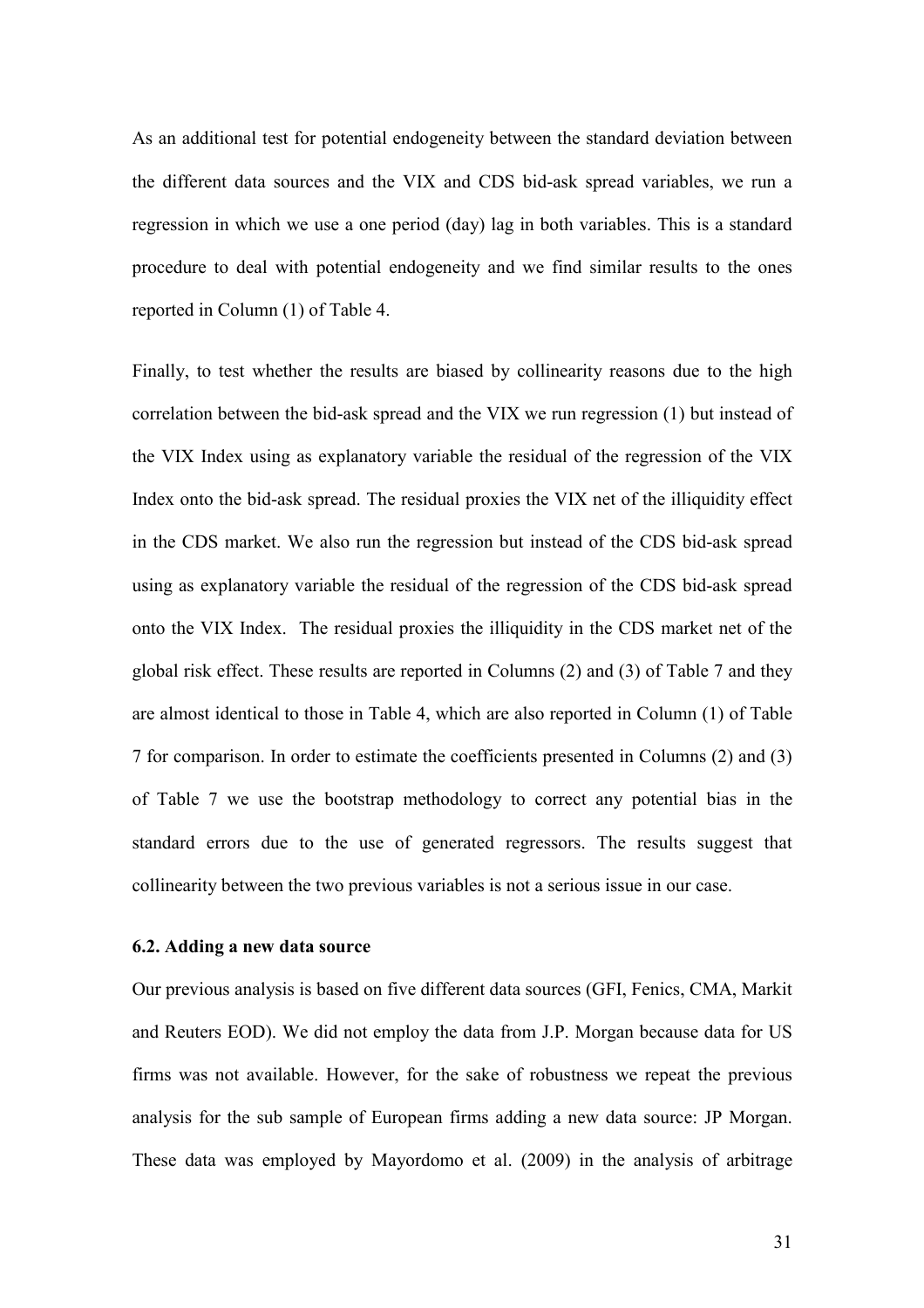opportunities in the credit derivatives markets. This new analysis is developed attending to the sample length of JP Morgan, that is, we use observations from January 1, 2005 to August 13, 2009 for the different data sources.

First we run regression (1) but including the data for JP Morgan and find similar results to those in Column (2) of Table 4 for the European firms. If we also include variable for the number of contributors, its effect on the dependent variable is also positive. The lower the number of contributors, the lower is the discrepancy among the different data sources. We also find that collinearity and endogeneity are not a serious issue in our case.

Finally, we repeat the price discovery analysis for the six data sources and find that the CMA database leads the price discovery process with respect all other databases, including JP Morgan. The second more efficient data source is Markit which reflects credit risk more efficiently than JP Morgan, Fenics and Reuters EOD. The latter are all equally efficient.

### 6.3. Using other econometric methodologies

As a robustness test we repeat the previous analysis using alternative econometric techniques: pooled OLS regressions and Prais-Winsten regressions after filling the missing observations. We compare the results against the ones in Table 4 and show the robustness test results in Table 8.

To test whether the assumption of firm fixed effects affect significantly the results, we pool all the data and run a pooled OLS regression. As can be seen in Column (2) of Table 8 the effects of all the potential determinants of the CDS quotes' divergence are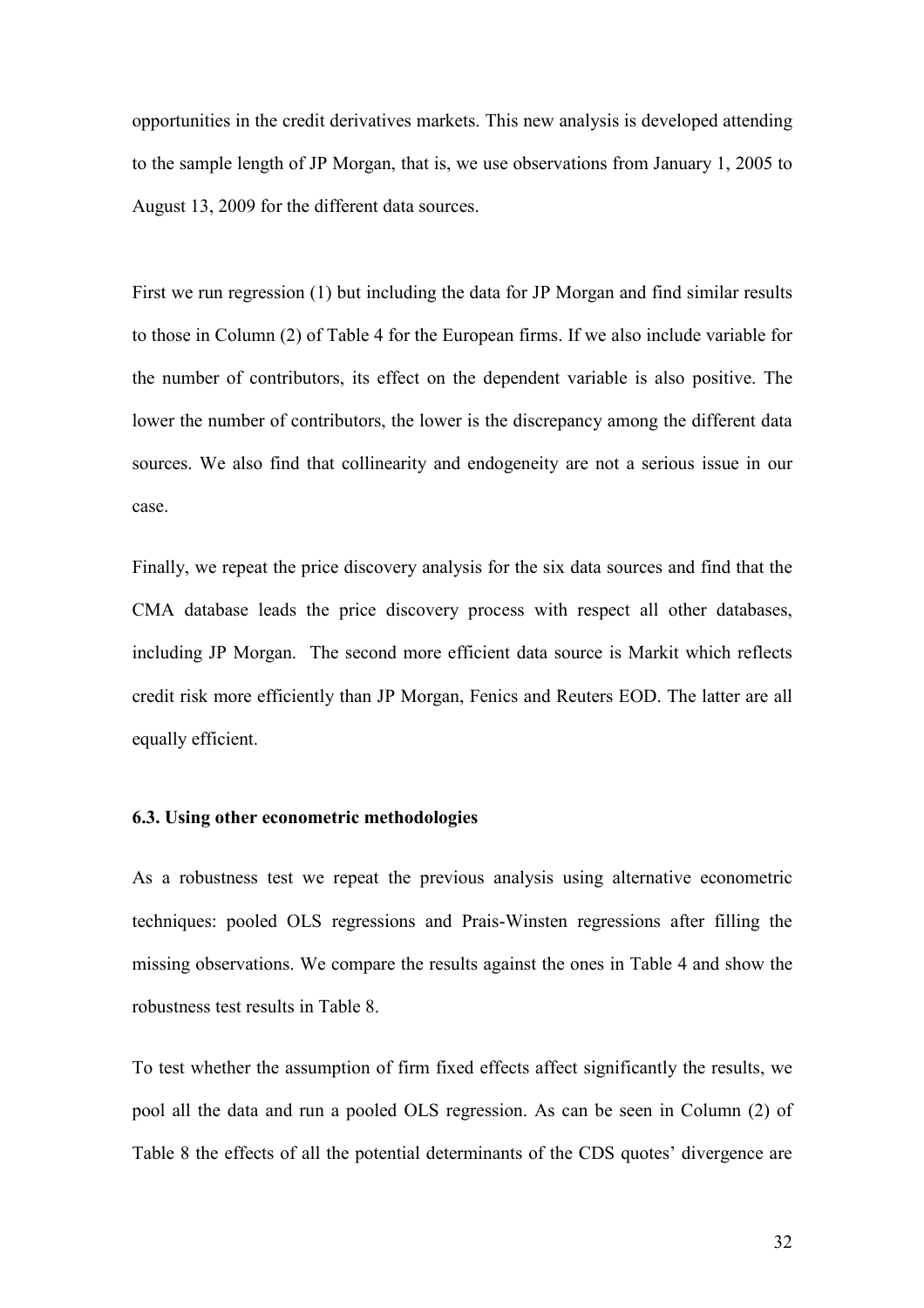similar to those presented in Table 4 and repeated in Column (1) of Table 8 for comparison, with the exception of the coefficient of the interaction term which now turns positive.<sup>24</sup> Therefore, the assumption of firm fixed effects does not have a major effect on the results.

Our data form an unbalanced panel and so, we also run a Prais-Winsten regression with correlated panels, corrected standard errors (PCSEs) and robust to heteroskedasticity, contemporaneous correlation across panels and serial autocorrelation within panels. The correlation within panels is treated as a first-order autocorrelation AR(1) and the coefficient of this process common to all the panels.<sup>25,26</sup> The results are reported in Column (3) of Table 8. The only difference with respect to the baseline results (Column (1) of Table 8) is that the interaction variable is not significant.

### 6.4. Testing the robustness of the results to data transformations

The dependent variable that we employ in the previous analysis is defined in logs in order to limit the effect of potential outliers which could appear in the quoted spreads due to any mistake in the contributed prices. By using the logs we also limit potential problems derived from a skewed distribution given that the value of the mean is almost four times the value of the median. We repeat regression (1) using as the dependent variable the ratio between the logarithm of the standard deviation among the CDS

<sup>&</sup>lt;sup>24</sup> Note that the correlation between the dependent variable and the interaction term is very low  $(-0.005)$ .

 $25$  Each element in the covariance matrix of the disturbances is computed with all available observations that are common to the two panels contributing to the covariance.

<sup>&</sup>lt;sup>26</sup> The panel is unbalanced because we do not have information on some variables from the beginning of the sample. However, there are no missing values once we include the first realization of the series. There were some missing observations in the VIX Index across the 90 firms due to the US holidays (i. e.: third Monday in January and February, Last Monday in May, July 4, First Monday of September, Fourth Thursday in November, etc.). However, we exclude these days from our analysis. There were some missing values in the market capitalization variable which are related with holidays in the corresponding country. Nevertheless, due to the low variability in this variable, we substitute the missing data with the first previous day's data available.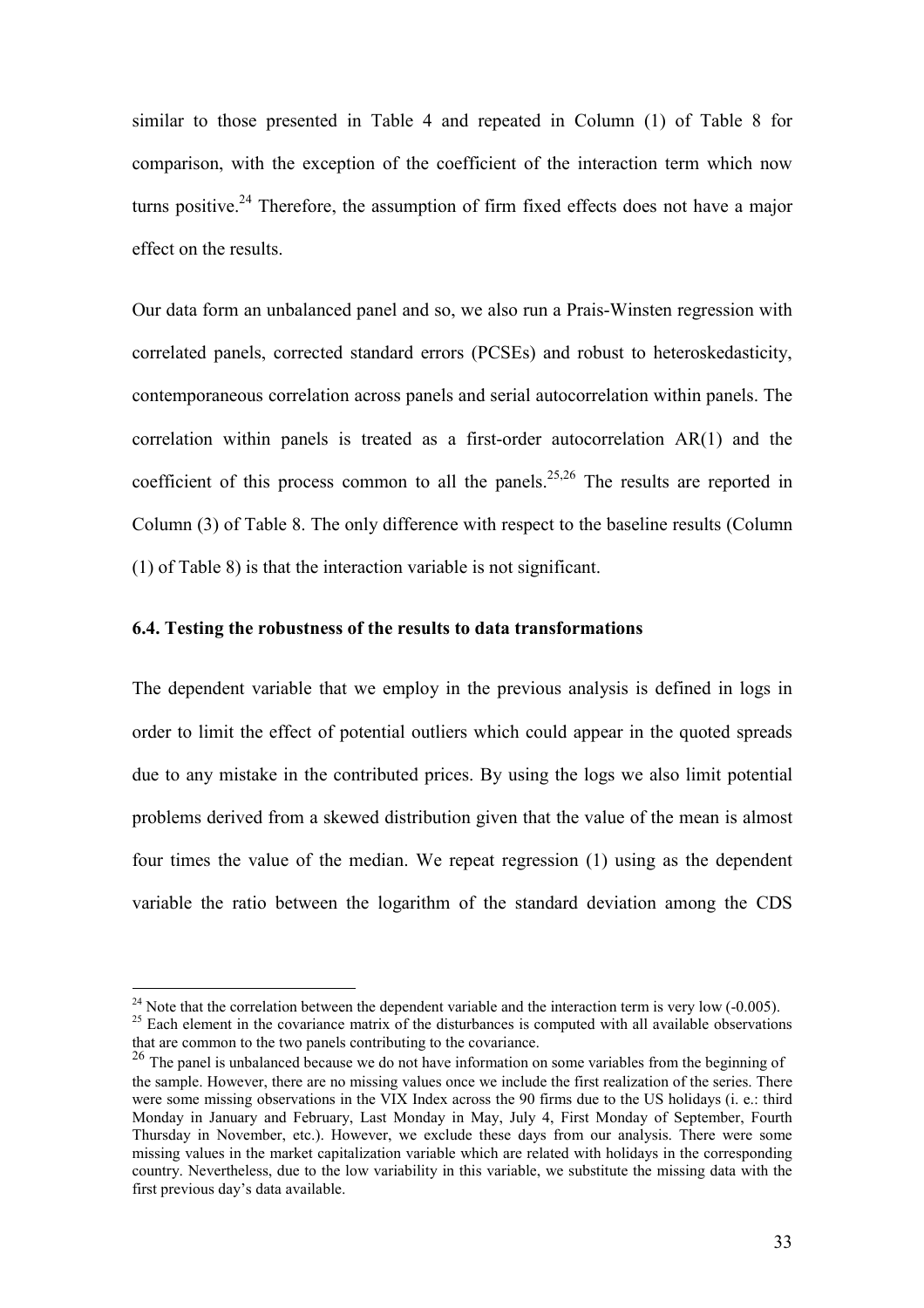quotes and the logarithm of mean across the CDS quotes. The results are almost identical to the ones reported in Table 4.

The data obtained from Reuters EOD are available from December 2007 whereas the remaining data sources have information starting from January 2004. To avoid any potential bias due to the different length of the sample period covered by the different data sources we repeat the previous analysis without including the Reuters EOD quotes. We do not report these results to save space but they are almost identical to the ones reported in Table 4.

The data obtained from Fenics and Markit are available up to June 2009 and December 2009, respectively. To test if the results are biased by the lack of date in a given data source after a given date, we estimate equation (1) using data first up to June 2009, and after up to December 2009. The sign and magnitude of the coefficients are very similar to the ones reported in the first column of Table 4 and are available upon request.

All the data sources but Fenics are based on the traders or dealers prices. As was mentioned in Section 3, Fenics data can be actual trades or mid prices calculated from the bid/offer quotes. If none of these are available, GFI, which is the responsible of the Fenics quotes, calculates the CDS spread using the Hull and White methodology to ensure a credit curve always exists for each reference entity. Thus, we repeat regression (1) using as the dependent variable the logarithm of the standard deviation among the CMA, Markit, Reuters EOD and JPMorgan quotes (excluding Fenics) on the corresponding explanatory variables.<sup>27</sup> Results are consistent with the ones obtained when we include Fenics in our analysis.

 $27$  We restrict our analysis to the European subsample in which we have information on JPM given that the use of the whole sample imply that the standard deviations across quotes calculated in the period before the crisis is obtained with just two contributors (CMA and Markit).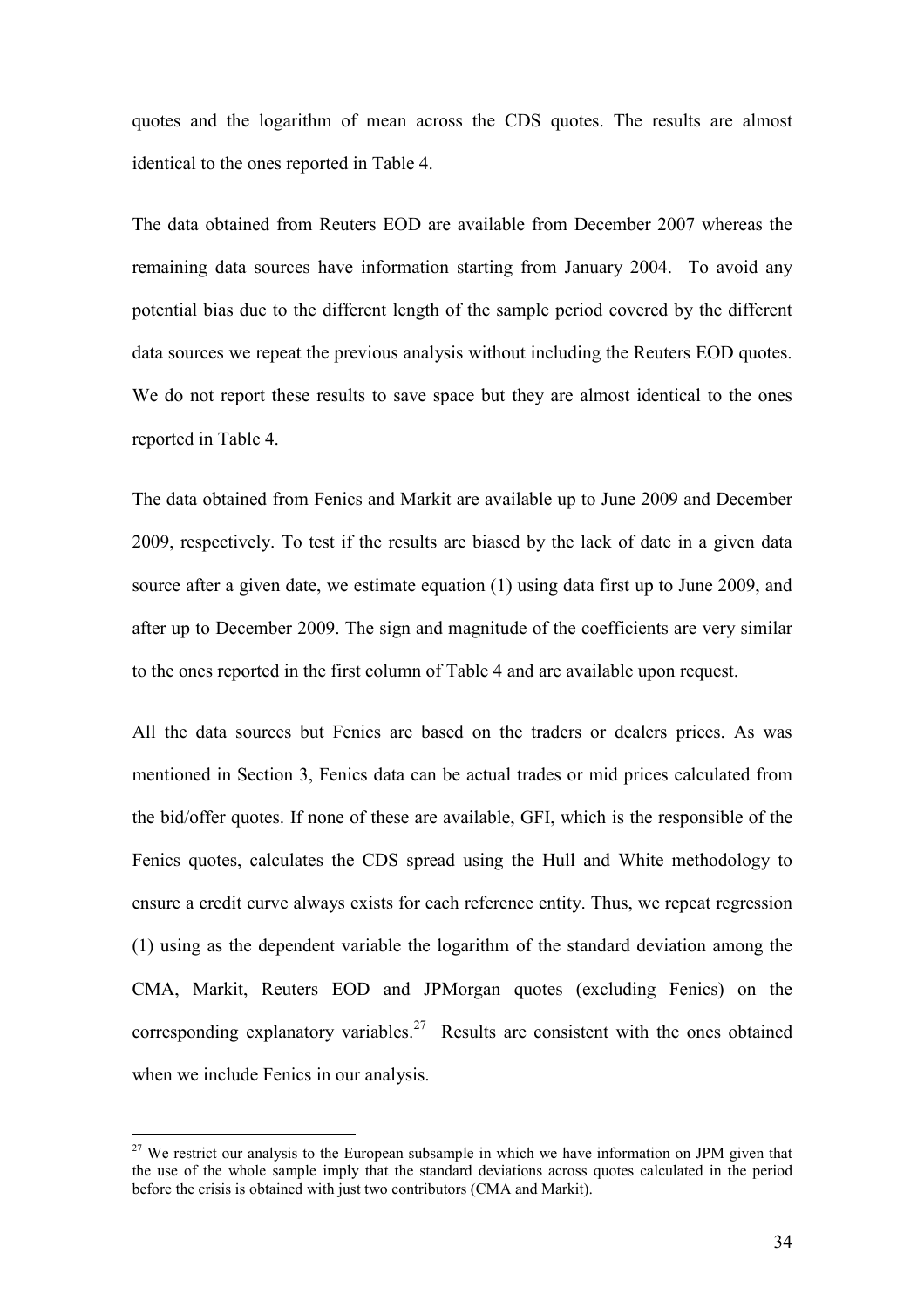Since the beginning of the financial crisis counterparty risk in the CDS contracts has been partially mitigated through the use of collateralization. Actually, full collateralization of CDS liabilities has become the market standard. The ISDA Margin Survey 2009 reports that 74 percent of CDS contracts executed during 2008 were subject to collateral agreements. In order to limit any potential difference in the use of this collateral by the CDS data source we repeat the same analysis using a sub sample which spans up to December 2007 given that the use of the collateral was more limited before 2008. The results do not materially differ from the ones reported in the first column of Table 4. The only significant difference is that the coefficient of interaction of the number of days without a trade one day ago and the trade dummy, although with a positive sign is not significant now (p-value  $= 0.23$ ).

One problem of using composite and consensus prices is that we do not know the contributors who "contribute" to form these prices or how these prices are obtained. We only observe the final price which is obtained by averaging different dealers quoted and traded prices. However, for a sample of European firms we observe JPM quoted and traded prices and Fenics constructed, quoted and traded (by means of GFI) prices although in any of the two cases we cannot distinguish between traded and quoted/constructed spreads. Both JPM and Fenics CDS spreads are obtained from single sources and not by aggregating data. As an additional robustness analysis, we test if the previous results are maintained when we compare prices obtained from two single (not composite) sources: the most active inter-dealer broker (GFI/Fenics) and the most active broker (JP Morgan). We focus our analysis on the results reported in Table 4 and regress the difference between the 5-year JPM and Fenics CDS spreads both in absolute and relative terms on the same explanatory variables that are employed in equation (1).

35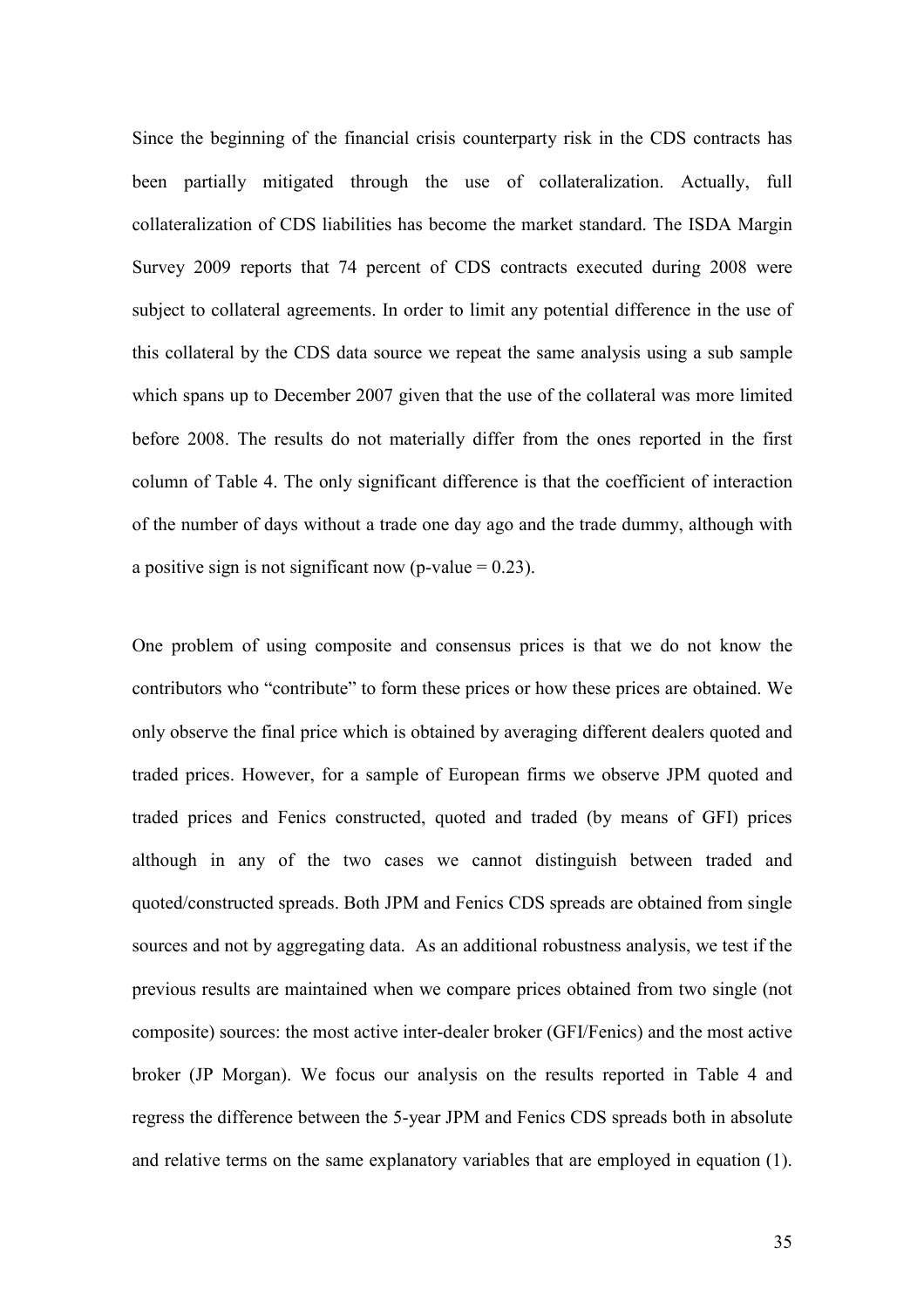The difference between JPM and Fenics CDS spread in relative terms is obtained as the absolute difference between both data sources divided by the mean between JPM and Fenics spreads. Since there is a high correlation between the CDS bid-ask spread and the VIX Index (0.714) for the cases in which we have observations on both JPM and Fenics we include only one of these variable in the regression. Results are shown in Table 9. Even when we compare data sources which are formed individually without attending to a conglomerate of traders, the differences persist and can be explained by the same variables as the baseline case in Table 4, independently of whether the difference between the two quotes are reported in absolute (Columns (1) and (2)) or relative terms (Columns (3) and (4)).

## 7. Conclusions

We study the consistency of the six most widely used CDS data bases: GFI, Fenics, Reuters EOD, CMA, Markit and JP Morgan, for the period from 2004 to 2010 using the most liquid single name 5-year CDS of the components of the leading market indexes, iTraxx (European firms) and CDX (US firms). We find that there are significant differences among them in several dimensions.

Our main empirical findings are:

1) When timely information on traded prices is available, the different price sources largely agree among them in aggregate terms. However as the information on transaction prices become scarcer, prices from different sources tend to diverge from the common trend. The most extreme disagreements are in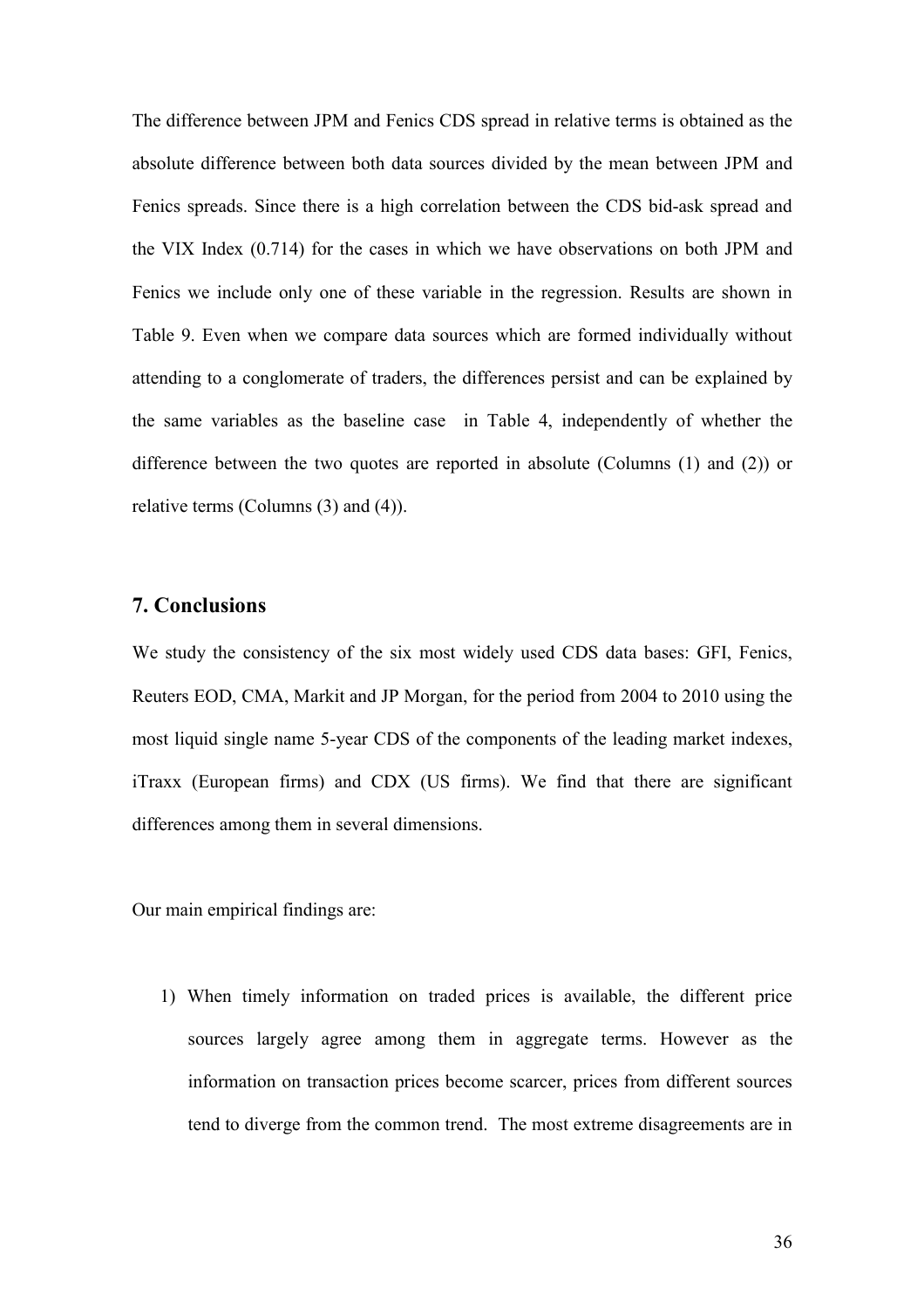the case of American reference entities during the crisis, where very few transaction prices are available in the GFI database.

- 2) Deviations (in absolute value) from the common trend among the different CDS quoted spreads are not purely random but related to idiosyncratic factors like firm size and also to liquidity, global risk and trading factors. Prices tend to diverge more from the common trend in the case of for smaller firms. Increases in market illiquidity, idiosyncratic stock market volatility and global volatility increase the divergence from the common trend among prices coming from different data bases.
- 3) CMA quoted CDS spreads led the credit risk price discovery process with respect to the quotes provided by the other databases.

Extensive robustness tests support these results. Since our analysis is based on the most liquid CDS prices, we would expect that the differences we find for these prices in the different databases would be even larger for less liquid CDSs not included in our study.

Our analysis has important implications for research studies and industry participants. First, for US names with low trade frequency, no reliable information exists because there are almost no recorded trade prices in the GFI platform. Second, in studies of price discovery of the CDS market with respect other markets and given that there is a data source (CMA) leading the others, empirical results may change depending on the database employed. Third, the smaller the firm, the higher volatility of the deviations from the common trend of the quoted prices provided by the different CDS data sources and therefore the less reliable and comparable research results might be. Fourth, in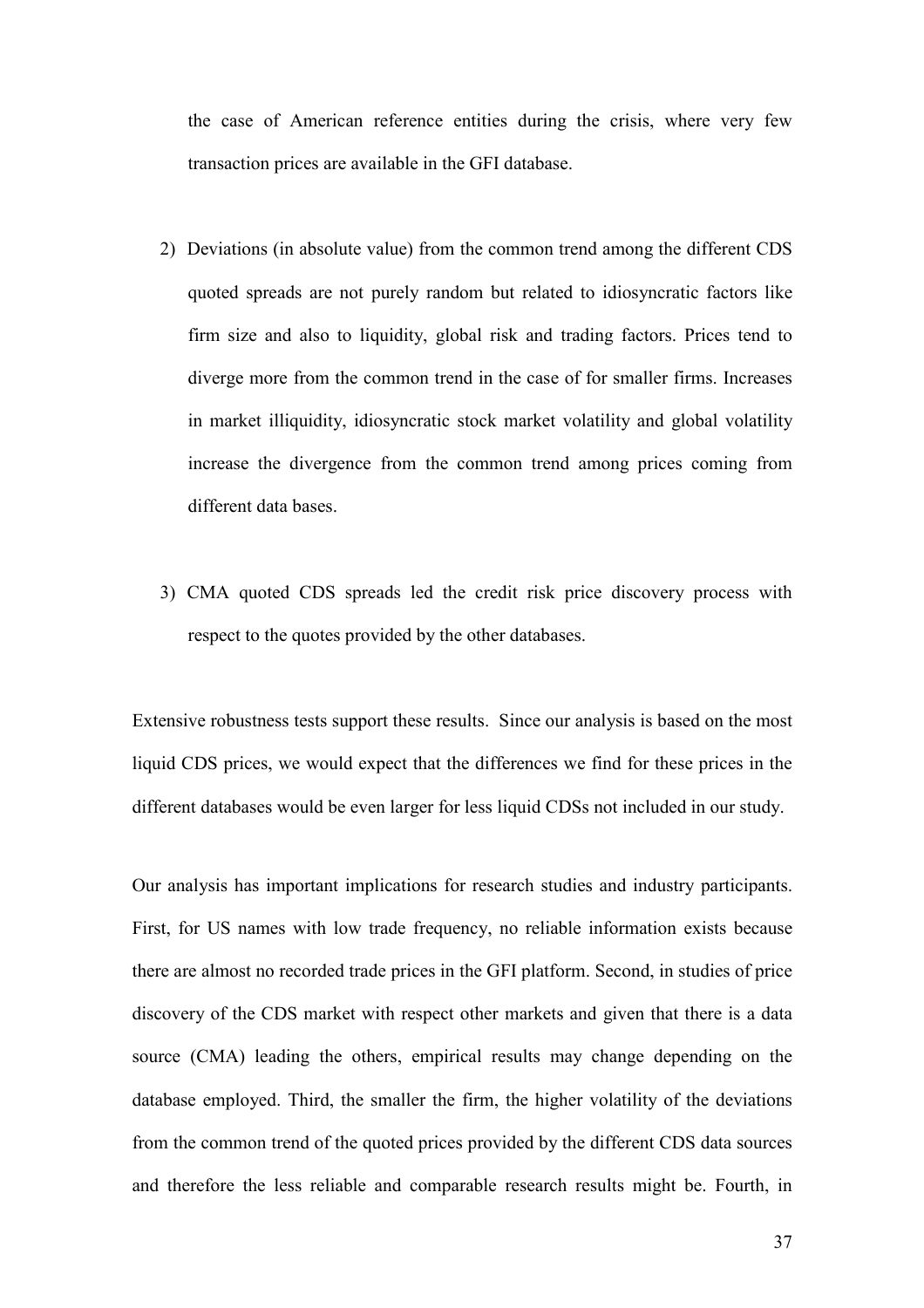times of high illiquidity or increased stock market volatility CDS prices from different databases will tend to substantially diverge from the common trend making it more difficult for agents to disentangle the CDS fair value from the different prices they receive from the databases and for researcher using the data to decide what database gives the market prices' most reliable account.

Looking forward, the analysis of how the discrepancy among the different CDS contributors may affect the relation between the CDS and corporate Bond spreads is a topic worth studying. Also the consequences of using different CDS sources on testing the degree of informational efficiency of the different markets where credit risk is traded is also an interesting avenue for future research.

### **References**

Acharya, V. and Johnson, T. (2007), "Insider Trading in Credit Derivatives". Journal of Financial Economics 84, 110-141.

Arora, N., Gandhi, P., and Longstaff, F. (2009), "Counterparty Credit Risk and the Credit Default Swap Market". Working Paper, UCLA.

Aunon-Nerin, D., Cossin, D., Hricko, T. and Huang, Z. (2002), "Exploring for the Determinants of Credit Risk in Credit Default Swap Transaction Data: Is Fixed-Income Markets' Information Sufficient to Evaluate Credit Risk?". Working paper, HEC-University of Lausanne and FAME.

Bennin, R. (1980) "Error rates in CRSP and Compustat: a second look". Journal of Finance, 35, 1267-1271.

Blanco, R., Brennan, S. and Marsh, I. W. (2005), "An Empirical Analysis of the Dynamic Relationship between Investment Grade Bonds and Credit Default Swaps". Journal of Finance 60, 2255-2281.

Cao, C., Yu, F., and Zhong, Z. (2010), "The information content of option-implied volatility for credit default swap valuation". Journal of Financial Markets, Forthcoming.

Chen, L., Lesmond, D.A. and Wei, J. (2007), "Corporate Yield Spreads and Bond Liquidity". Journal of Finance 62, 119-149.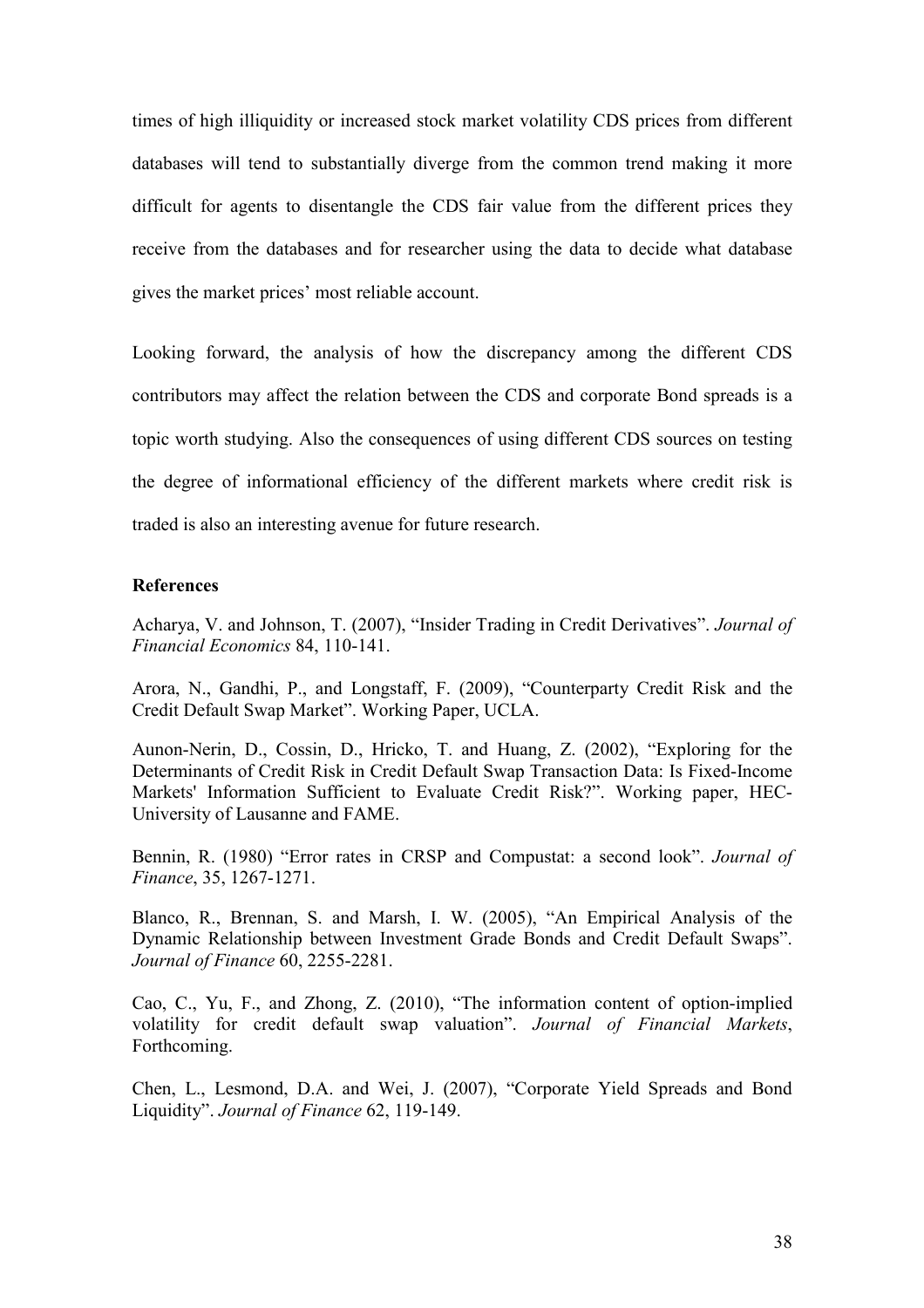Chen, R.-R., Cheng, X., Liu, B. (2008), "Estimation and evaluation of the term structure of credit default swaps: An empirical study". Insurance: Mathematics and Economics, 43, 339-349.

Christoffersen, P. F., Ericsson, J., Jacobs, K., and Xisong, J. (2009), "Exploring Dynamic Default Dependence". Available at SSRN: http://ssrn.com/abstract=1400427.

Collin-Dufresne, P., Goldstein, R. and Martin, S. (2001), "The Determinants of Credit Spread Changes". Journal of Finance, 56, 2177-2207.

Delianedis, G. and Geske, R. (2001), "The Components of Corporate Credit Spreads: Default, Recovery, Tax, Jumps, Liquidity, and Market Factors". University of California, Working Paper.

Elton, E., Gruber, D., Agrawal, D. and Mann, C. (2001), "Explaining the Rate Spread on Corporate Bonds". Journal of Finance, 56, 247-277.

Fulop, A. and Lescourret, L. (2007), "An Analysis of Intra-Daily Patterns on the CDS Market". Working Paper, ESSEC Business School.

Gonzalo, J. and Granger, C.W.J. (1995), "Estimation of Common Long-Memory Components in Cointegrated Systems". Journal of Business and Economics Statistics 13, 27-35.

Hull, J., Predescu, M. and White, A. (2004), "The Relationship between Credit Default Swap Spreads, Bond Yields, and Credit Rating Announcements". Journal of Banking and Finance 28, 2789-2811.

Jorion, P., and Zhang, G. (2007), "Good and bad credit contagion: Evidence from credit default swaps". Journal of Financial Economics, Volume 84, Issue 3, June 2007, Pages 860-883.

Jorion, P., and Zhang, G. (2009), "Credit Contagion from Counterparty Risk". Journal of Finance, Volume 64, Number 5, pp. 2053-2087(35).

Leland , H. (2009), "Structural Models and the Credit Crisis". Presented at the China International Conference of Finance. July 8, 2009. http://haas.berkeley.edu/groups/finance/CHINA7.pdf

Longstaff, F. A, Mithal, S. and Neis, E. (2005), "Corporate Yield Spreads: Default Risk or Liquidity? New Evidence from the Credit Default Swap Market". Journal of Finance 60, 2213-2253.

Mayordomo, S., Peña, J.I., and Romo, J. (2009): "Are There Arbitrage Opportunities in Credit Derivatives Markets: A New Test and an Application to the case of CDS and ASPs". Working Paper Universidad Carlos III de Madrid.

Micu, M., Remolona, E., and Wooldridge, P. D. (2004) "The Pricing Impact of Rating Announcements: Evidence from the Credit Default Swap Market". BIS Quarterly Review.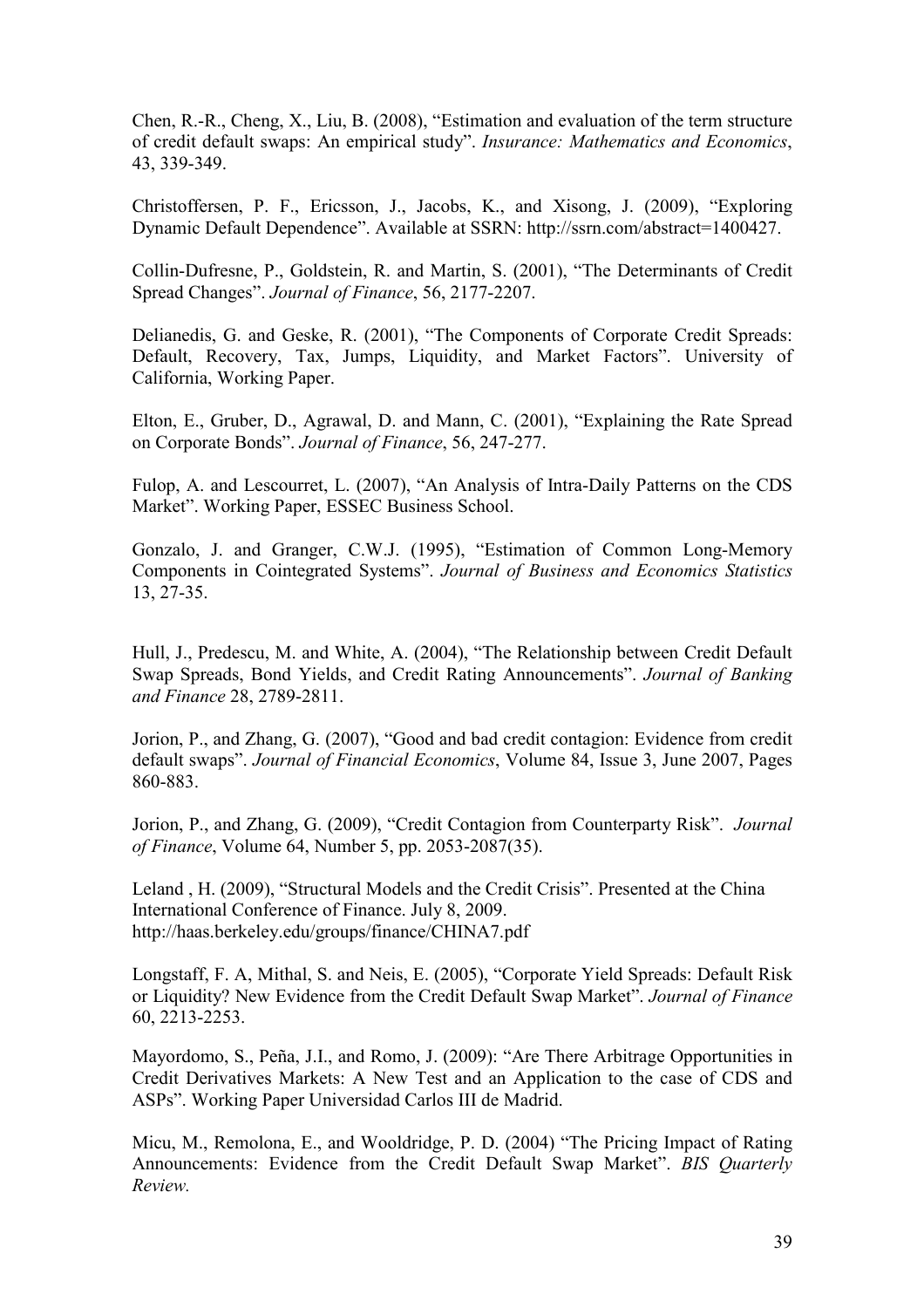Nashikkar, A. J., Subrahmanyam, M. G. and Mahanti, S. (2009), "Limited Arbitrage and Liquidity in the Market for Credit Risk". NYU Working Paper No. FIN-08-011.

Nashikkar, A. J. and Subrahmanyam, M. G. (2007), "Latent Liquidity and Corporate Bond Yield Spreads". NYU Working Paper No. FIN-07-013.

Perraudin, W. and Taylor, A. (2003), "Liquidity and Bond Market Spreads". Bank of England, Working Paper.

Predescu, M. (2006), "The Performance of Structural Models of Default for Firms with Liquid CDS Spreads". Working Paper, Rothman School of Management, University of Toronto.

Rosenberg, B. and Houglet, M. (1974), "Error Rates in CRSP and COMPUSTAT Data Bases and Their Implications", Journal of Finance, 29, 1303-1310.

Schoar, A. S. (2002), "Effects of corporate diversification on productivity", Journal of Finance, 57, pp. 2379-2403.

Saita, L., (2006), "The Puzzling Price of Corporate Default Risk". Working paper, Standford Graduate School of Business.

Villalonga, B. (2004), "Diversification discount or premium? New evidence from BITS establishment-level data", Journal of Finance, 59, pp. 479-506.

Yu, F. (2006), "How Profitable is Capital Structure Arbitrage?". Financial Analysts Journal 62, 47-62.

Zhang, B. Y., Zhou, H., and Zhu, H. (2009) "Explaining Credit Default Swap Spreads with the Equity Volatility and Jump Risks of Individual Firms". Review of Financial Studies 2009 22(12):5099-5131.

Zhu, H. (2006), "An Empirical Comparison of Credit Spreads Between the Bond Market and the Credit Default Swap Market". Journal of Financial Services Research 29, 211-235.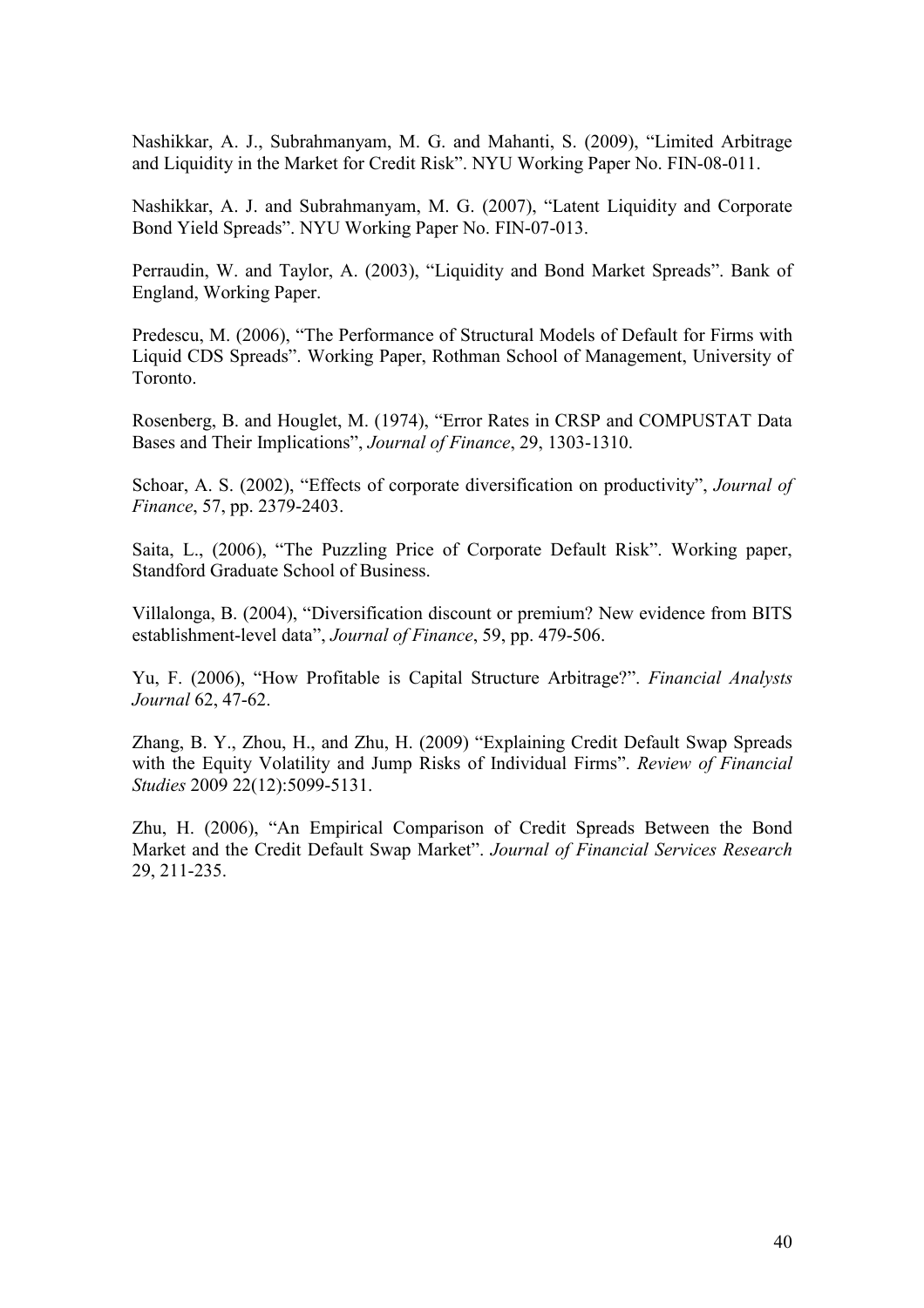#### Table 1: Firm Names by Sector and CDS Index (iTraxx and CDX)

This table shows the descriptive statistics for the single name 5-year CDS. Panel A shows the names classified by index and sector. We use European and American firms included in the iTraxx and the CDX indexes, respectively, over the whole sample period. Panels B, C, D, E, and F, provide the CDS descriptive statistics for the European single name CDSs. The information is divided before and during the crisis. Each of the five previous panels corresponds to different data sources. Panel B reports the CDS traded spreads information for GFI (Number of Trades or Quotes, Trades per day, Mean, Std Dev., Median, Skewness, and Kurtosis of the CDS spreads as well as the coefficient of the AR(1) based on the CDS spreads) while Panels C, D, E, and F reports the information for CMA, Markit, Fenics, and Reuters EOD, respectively. Panels G, H, I, J, and K, provide the CDS descriptive statistics for the American single name CDSs. The information is divided before and during the crisis. Panel G reports the information obtained from GFI while Panels H, I, J, and K provide the information obtained from CMA, Markit, Fenics, and Reuters EOD, respectively. As the actual sample size of the different data sources differ (because of missing values and slightly different periods covered), we report the summary statistics for the cases in which we have common observations (trades and quotes) in all the data sources in Panel L. Finally, Panels M and N report the unit root tests for all the European and American single name CDSs. In the last two panels, I(1) is used to indicate that the series have a unit root and are integrated of order one and I(0) to indicate that the series are stationary.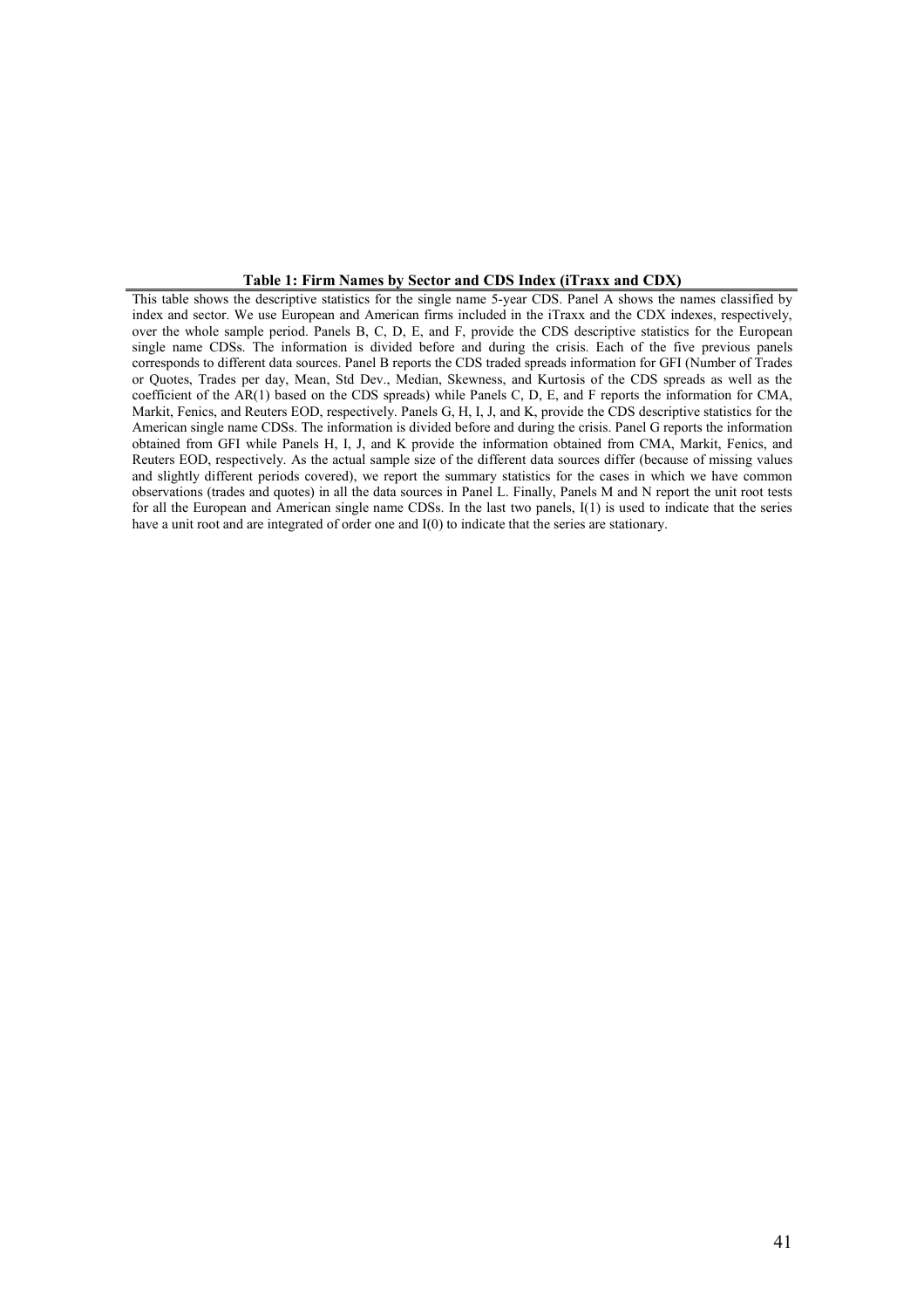| Panel A                                  |             |                         |                                          |            |              |
|------------------------------------------|-------------|-------------------------|------------------------------------------|------------|--------------|
| iTraxx Firm Name                         | Ticker      | Sector                  | <b>CDX</b> Firm Name                     | Ticker     | Sector       |
| <b>AKZO Nobel NV</b>                     | <b>AKZO</b> | Auto/Indust. Alcoa Inc. |                                          | AA         | Auto/Indust. |
| Bayer Aktiengesellschaft                 | BAYG        |                         | Auto/Indust. Carnival Corporation        | <b>CCL</b> | Auto/Indust. |
| Bayerische Motoren Werke AG              | <b>BMWG</b> |                         | Auto/Indust. CSX Corporation             | CSX        | Auto/Indust. |
| Compagnie de Saint-Gobain                | SGOB        |                         | Auto/Indust. The Dow Chemical Company    | <b>DOW</b> | Auto/Indust. |
| <b>EADS NV</b>                           | <b>AERM</b> |                         | Auto/Indust. Eastman Chemical Company    | <b>EMN</b> | Auto/Indust. |
| Siemens Aktiengesellschaft               | SIEG        |                         | Auto/Indust. Honeywell International Inc | <b>HON</b> | Auto/Indust. |
| Volkswagen Aktiengesellschaft            | <b>VOWG</b> |                         | Auto/Indust. Union Pacific Corporation   | <b>UNP</b> | Auto/Indust. |
| Aktiebolaget Volvo                       | <b>VOLV</b> | Auto/Indust.            |                                          |            |              |
| Accor                                    | <b>ACCP</b> | Consumers               | Altria Group, Inc.                       | MO         | Consumers    |
| British American Tobacco PLC             | <b>BATS</b> | Consumers               | AutoZone, Inc.                           | AZO        | Consumers    |
| Carrefour                                | <b>CARR</b> | Consumers               | Baxter International Inc.                | <b>BAX</b> | Consumers    |
| Marks and Spencer PLC                    | <b>MKSA</b> | Consumers               | Bristol-Myers Squibb Company             | <b>BMY</b> | Consumers    |
| LVMH Moet Hennessy Louis Vuitton LVMH    |             | Consumers               | Campbell Soup Company                    | <b>CPB</b> | Consumers    |
| Metro AG                                 | <b>METB</b> | Consumers               | Cardinal Health, Inc.                    | <b>CAH</b> | Consumers    |
| Koninklijke Philips Electronics NV       | PHG         | Consumers               | Loews Corporation                        | <b>LTR</b> | Consumers    |
| <b>PPR</b>                               | <b>PRTP</b> | Consumers               | Safeway Inc.                             | <b>SWY</b> | Consumers    |
| Sodexho Alliance                         | <b>SODE</b> | Consumers               | Southwest Airlines Co.                   | <b>LUV</b> | Consumers    |
| Unilever <sub>NV</sub>                   | UN          | Consumers               | The Walt Disney Company                  | DIS        | Consumers    |
|                                          |             |                         | Whirlpool Corporation                    | WHR        | Consumers    |
| Edison SPA                               | <b>EDN</b>  | Energy                  | Anadarko Petroleum Corporation           | <b>APC</b> | Energy       |
| Electricite de France                    | <b>EDF</b>  | Energy                  | Arrow Electronics, Inc.                  | ARW        | Energy       |
| EnBW Energie Baden-Wuerttemberg          | <b>EBKG</b> | Energy                  | ConocoPhillips                           | <b>COP</b> | Energy       |
| Enel SPA                                 | <b>ENEI</b> | Energy                  | Constellation Energy Group, Inc.         | <b>CEG</b> | Energy       |
| EDP - Energias de Portugal SA            | <b>EDP</b>  | Energy                  | Devon Energy Corporation                 | <b>DVN</b> | Energy       |
| <b>E.ON AG</b>                           | <b>EONG</b> | Energy                  | Dominion Resources, Inc.                 | D          | Energy       |
| Fortum Ovi                               | <b>FUMC</b> | Energy                  | Progress Energy, Inc.                    | PGN        | Energy       |
| Iberdrola SA                             | IBE         | Energy                  | Sempra Energy                            | <b>SRE</b> | Energy       |
| Repsol YPF SA                            | <b>REP</b>  | Energy                  | Transocean Inc.                          | RIG        | Energy       |
| RWE Aktiengesellschaft                   | <b>RWEG</b> | Energy                  | Valero Energy Corporation                | <b>VLO</b> | Energy       |
| <b>GDF</b> Suez                          | <b>GDF</b>  | Energy                  |                                          |            |              |
| Veolia Environnement                     | <b>VIE</b>  | Energy                  |                                          |            |              |
| Aegon NV                                 | <b>AEGN</b> | Financials              | Ace Limited                              | <b>ACE</b> | Financials   |
| <b>AXA</b>                               | <b>AXAF</b> | Financials              | American Express Company                 | AXP        | Financials   |
| Barclays Bank PLC                        | <b>BCSB</b> | Financials              | American International Group, Inc.       | AIG        | Financials   |
| Commerzbank Aktiengesellschaft           | <b>CBKG</b> | Financials              | <b>Boeing Capital Corporation</b>        | BA         | Financials   |
| Deutsche Bank Aktiengesellschaft         | <b>DB</b>   | Financials              | Cigna Corporation                        | СI         | Financials   |
| Hannover Rueckversicherung AG            | <b>HNRG</b> | Financials              | General Electric Capital Corporation     | <b>GE</b>  | Financials   |
| Banca Monte Dei Paschi Di Siena Spa BMPS |             | Financials              | Marsh & McLennan, Inc.                   | <b>MMC</b> | Financials   |
| Muenchener Rueckversicherung             | <b>MUVG</b> | Financials              | Simon Property Group, L.P.               | <b>SPG</b> | Financials   |
| Swiss Reinsurance Company                | <b>RUKN</b> | Financials              | Wells Fargo & Company                    | <b>WFC</b> | Financials   |
|                                          |             |                         | XL Capital Ltd.                          | XL         | Financials   |
| Bertelsmann AG                           | <b>BTGG</b> | <b>TMT</b>              | AT&T Inc.                                | T          | <b>TMT</b>   |
| Deutsche Telekom AG                      | <b>DTA</b>  | <b>TMT</b>              | CenturyTel, Inc.                         | <b>CTL</b> | <b>TMT</b>   |
| France Telecom                           | <b>FTE</b>  | <b>TMT</b>              | Comcast Cable Communications, LLC CMCC   |            | <b>TMT</b>   |
| Hellenic Telecommunications              | <b>OTE</b>  | <b>TMT</b>              | Omnicom Group Inc.                       | OMC        | <b>TMT</b>   |
| Koninklijke KPN NV                       | <b>KPN</b>  | <b>TMT</b>              | Time Warner Inc.                         | <b>TWX</b> | <b>TMT</b>   |
| Telecom Italia SPA                       | <b>TLIT</b> | <b>TMT</b>              |                                          |            |              |
| Telefonica SA                            | <b>TEF</b>  | <b>TMT</b>              |                                          |            |              |
| Vodafone Group PLC                       | <b>VOD</b>  | <b>TMT</b>              |                                          |            |              |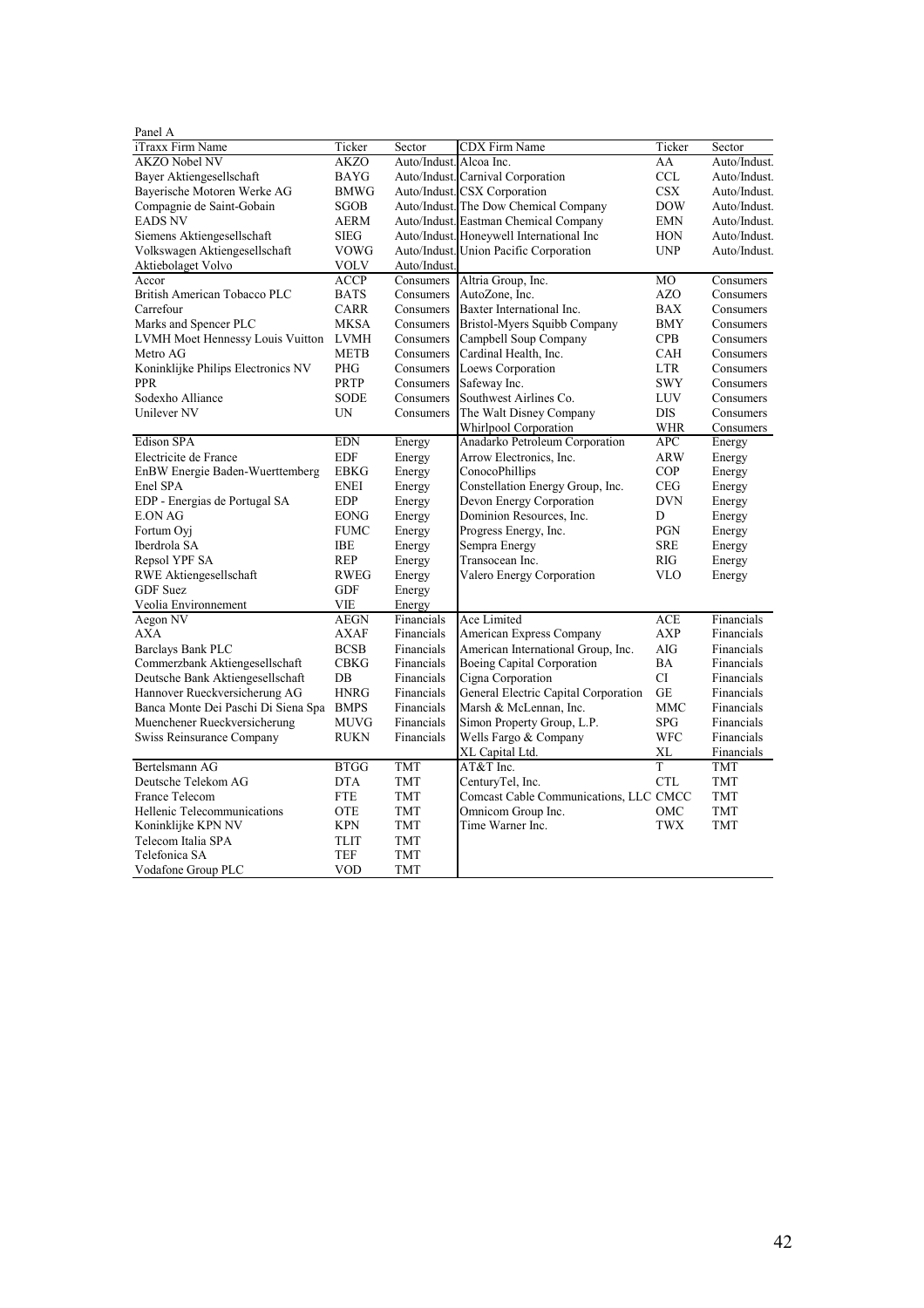#### Panel B: GFI

|                                     | Before 9th August 2007<br>After 9th August 2007 |           |      |                |         |         |         |       |        |           |      |                                |     |      |                |      |
|-------------------------------------|-------------------------------------------------|-----------|------|----------------|---------|---------|---------|-------|--------|-----------|------|--------------------------------|-----|------|----------------|------|
|                                     | Trades                                          | Trad/Days | Mean | Std Dev Median |         | Skew    | Kurt    | AR(1) | Trades | Trad/Days | Mean | Std Dev Median Skew Kurt AR(1) |     |      |                |      |
| Accor                               | 318                                             | 0.351     | 68   | 19             | 67      | 0.34    | $-0.23$ | 0.97  | 99     | 0.149     | 121  | 59                             | 112 | 0.51 | $-0.73$        | 0.96 |
| Aegon NV                            | 348                                             | 0.385     | 27   | 5              | 28      | $-0.38$ | 2.43    | 0.95  | 28     | 0.042     | 137  | 88                             | 130 | 1.69 | 4.25           | 0.56 |
| AKZO Nobel NV                       | 318                                             | 0.351     | 34   | 8              | 33      | 0.29    | $-0.96$ | 0.97  | 59     | 0.089     | 56   | 19                             | 58  |      | $0.14 - 0.31$  | 0.85 |
| AXA                                 | 322                                             | 0.356     | 29   | 6              | 29      | $-0.09$ | $-0.12$ | 0.98  | 20     | 0.030     | 97   | 37                             | 96  |      | $0.15 - 0.11$  | 0.67 |
| Barclays Bank PLC                   | 270                                             | 0.298     | 11   | 3              | 11      | 4.39    | 29.45   | 0.97  | 104    | 0.157     | 98   | 46                             | 94  |      | $0.57 - 0.14$  | 0.93 |
| Bayer Aktiengesellschaft            | 320                                             | 0.354     | 36   | 9              | 37      | 0.01    | $-1.37$ | 0.97  | 33     | 0.050     | 52   | 18                             | 49  | 0.81 | 0.80           | 0.78 |
| Bertelsmann AG                      | 213                                             | 0.235     | 42   | 10             | 45      | $-0.75$ | $-0.63$ | 0.96  | 111    | 0.167     | 137  | 75                             | 135 | 0.62 | $-0.18$        | 0.95 |
| Bayerische Motoren Werke AG         | 279                                             | 0.308     | 26   | 7              | 26      | $-0.30$ | $-0.91$ | 0.98  | 110    | 0.166     | 107  | 85                             | 90  | 2.37 | 6.80           | 0.94 |
| British American Tobacco PLC        | 352                                             | 0.389     | 56   | 17             | 56      | 0.22    | 0.44    | 0.99  | 72     | 0.108     | 77   | 31                             | 74  | 0.53 | $-0.33$        | 0.90 |
| Carrefour                           | 413                                             | 0.456     | 24   | 5              | 22      | 0.30    | 0.13    | 0.96  | 143    | 0.215     | 57   | 24                             | 55  | 0.53 | 0.08           | 0.94 |
| Commerzbank Aktiengesellschaft      | 340                                             | 0.376     | 23   | 8              | 20      | 2.54    | 11.71   | 0.90  | 75     | 0.113     | 83   | 28                             | 75  | 0.56 | $-0.73$        | 0.81 |
| Deutsche Bank Aktiengesellschaft    | 352                                             | 0.389     | 17   | 5              | 16      | 2.95    | 13.79   | 0.97  | 99     | 0.149     | 85   | 36                             | 85  | 0.23 | $-1.03$        | 0.91 |
| Deutsche Telekom AG                 | 407                                             | 0.450     | 38   | 7              | 39      | 0.09    | 2.11    | 0.90  | 291    | 0.438     | 87   | 37                             | 84  | 2.13 | 15.47          | 0.79 |
| EADS NV                             | 98                                              | 0.108     | 23   | $\overline{4}$ | 23      | 1.34    | 2.87    | 0.80  | 110    | 0.166     | 93   | 62                             | 82  | 2.39 | 6.29           | 0.89 |
| Edison SPA                          | 211                                             | 0.233     | 42   | 19             | 35      | 1.29    | 1.35    | 0.97  | 32     | 0.048     | 76   | 28                             | 74  | 0.47 | $-0.44$        | 0.70 |
| Electricite de France               | 304                                             | 0.336     | 22   | 6              | 23      | $-0.37$ | $-0.82$ | 0.96  | 91     | 0.137     | 66   | 31                             | 56  | 1.11 | 0.67           | 0.94 |
| EnBW Energie Baden-Wuerttemberg     | 241                                             | 0.266     | 29   | 10             | 28      | 0.14    | $-1.18$ | 1.00  | 34     | 0.051     | 56   | 13                             | 55  | 0.54 | 1.60           | 0.33 |
| Enel SPA                            | 317                                             | 0.350     | 25   | 7              | 27      | $-0.07$ | 0.27    | 1.00  | 114    | 0.172     | 133  | 108                            | 100 | 2.78 | 7.59           | 0.93 |
| EDP - Energias de Portugal SA       | 292                                             | 0.323     | 28   | 7              | 26      | $-0.25$ | $-0.38$ | 0.98  | 67     | 0.101     | 96   | 30                             | 98  |      | $-0.41 - 0.34$ | 0.81 |
| E.ON AG                             | 334                                             | 0.369     | 21   | 5              | 20      | 0.72    | 0.37    | 0.96  | 72     | 0.108     | 66   | 23                             | 62  |      | $0.12 -0.31$   | 0.86 |
| Fortum Oyj                          | 235                                             | 0.260     | 32   | 8              | 33      | $-0.67$ | 0.79    | 0.95  | 25     | 0.038     | 67   | 25                             | 68  | 1.18 | 1.44           | 0.54 |
| France Telecom                      | 650                                             | 0.718     | 43   | 12             | 42      | 0.21    | $-0.59$ | 0.99  | 239    | 0.360     | 73   | 29                             | 79  |      | $0.13 - 1.00$  | 0.98 |
| Hannover Rueckversicherung AG       | 276                                             | 0.305     | 29   | 7              | 28      | 0.38    | 1.48    | 0.96  | 23     | 0.035     | 61   | 15                             | 60  | 1.40 | 3.27           | 0.23 |
| Hellenic Telecommunications         | 453                                             | 0.501     | 45   | 9              | 44      | $-0.18$ | $-0.64$ | 0.96  | 193    | 0.291     | 90   | 33                             | 90  | 0.35 | $-0.53$        | 0.95 |
| Iberdrola SA                        | 300                                             | 0.331     | 25   | 5              | 23      | 0.14    | $-1.39$ | 0.96  | 65     | 0.098     | 97   | 32                             | 91  | 1.11 | 1.18           | 0.80 |
| Koninklijke KPN NV                  | 567                                             | 0.627     | 51   | 15             | 48      | 1.03    | 0.45    | 0.99  | 219    | 0.330     | 77   | 31                             | 74  | 0.67 | $-0.40$        | 0.97 |
| LVMH Moet Hennessy Louis Vuitton    | 319                                             | 0.352     | 36   | 9              | 35      | 0.01    | $-0.15$ | 0.98  | 100    | 0.151     | 77   | 39                             | 64  | 1.41 | 1.88           | 0.93 |
| Marks and Spencer PLC               | 55                                              | 0.061     | 41   | 13             | 38      | 1.92    | 3.10    | 0.90  | 211    | 0.318     | 187  | 107                            | 170 | 0.65 | $-0.19$        | 0.97 |
| Metro AG                            | 420                                             | 0.464     | 47   | 11             | 45      | 0.31    | $-0.40$ | 0.98  | 130    | 0.196     | 143  | 94                             | 114 | 0.94 | $-0.04$        | 0.95 |
| Banca Monte Dei Paschi Di Siena Spa | 324                                             | 0.358     | 20   | 3              | 19      | $-0.06$ | 1.83    | 0.92  | 42     | 0.063     | 78   | 26                             | 75  | 0.19 | $-0.52$        | 0.72 |
| Muenchener Rueckversicherung        | 325                                             | 0.359     | 25   | 3              | 26      | $-1.57$ | 7.22    | 0.89  | 28     | 0.042     | 50   | 21                             | 48  | 1.11 | 1.81           | 0.64 |
| Koninklijke Philips Electronics NV  | 129                                             | 0.143     | 33   | 9              | 33      | $-0.06$ | $-1.05$ | 0.96  | 108    | 0.163     | 67   | 27                             | 63  | 0.61 | 0.46           | 0.90 |
| PPR                                 | 474                                             | 0.524     | 85   | 38             | 72      | 0.78    | $-0.58$ | 0.99  | 137    | 0.206     | 201  | 126                            | 191 | 2.03 | 5.21           | 0.96 |
| Repsol YPF SA                       | 289                                             | 0.319     | 42   | 11             | 39      | 0.18    | $-1.43$ | 0.99  | 43     | 0.065     | 147  | 99                             | 106 | 1.75 | 2.55           | 0.80 |
| RWE Aktiengesellschaft              | 335                                             | 0.370     | 23   | 6              | 22      | 0.34    | 0.07    | 0.97  | 54     | 0.081     | 55   | 20                             | 50  | 0.45 | $-0.17$        | 0.85 |
| Compagnie de Saint-Gobain           | 211                                             | 0.233     | 34   | 7              | 36      | 0.71    | 1.23    | 0.94  | 49     | 0.074     | 144  | 54                             | 125 | 0.84 | 0.61           | 0.80 |
| Siemens Aktiengesellschaft          | 134                                             | 0.148     | 22   | 6              | 22      | 0.06    | $-1.31$ | 0.96  | 113    | 0.170     | 83   | 42                             | 73  | 0.63 | $-0.34$        | 0.96 |
| Sodexho Alliance                    |                                                 |           |      |                | $\cdot$ |         |         |       | 84     | 0.127     | 65   | 22                             | 61  | 0.57 | $-0.37$        | 0.87 |
| <b>GDF</b> Suez                     |                                                 |           |      |                |         |         |         |       | 31     | 0.047     | 59   | 15                             | 57  | 2.61 | 7.20           | 0.71 |
| Swiss Reinsurance Company           | 317                                             | 0.350     | 23   | $\overline{4}$ | 23      | 1.95    | 12.94   | 0.83  | 25     | 0.038     | 114  | 56                             | 114 | 1.15 | 2.39           | 0.67 |
| Telecom Italia SPA                  | 728                                             | 0.804     | 57   | 11             | 55      | 0.40    | 0.16    | 0.96  | 336    | 0.506     | 153  | 83                             | 141 | 1.09 | 1.13           | 0.98 |
| Telefonica SA                       | 614                                             | 0.678     | 39   | 9              | 39      | 0.24    | $-0.64$ | 0.97  | 263    | 0.396     | 95   | 42                             | 88  | 0.72 | 0.22           | 0.97 |
| Unilever NV                         | 215                                             | 0.238     | 17   | 3              | 16      | 0.79    | $-0.37$ | 0.93  | 92     | 0.139     | 41   | 16                             | 38  | 0.55 | $-0.70$        | 0.91 |
| Veolia Environnement                | 344                                             | 0.380     | 42   | 36             | 34      | 5.96    | 37.25   | 0.86  | 75     | 0.113     | 94   | 31                             | 90  | 0.52 | $-0.59$        | 0.85 |
| Vodafone Group PLC                  | 471                                             | 0.520     | 30   | 7              | 27      | 0.89    | 0.07    | 0.97  | 229    | 0.345     | 90   | 42                             | 80  |      | $0.72 - 0.26$  | 0.98 |
| Volkswagen Aktiengesellschaft       | 415                                             | 0.459     | 55   | 16             | 59      | $-0.58$ | $-0.39$ | 0.99  | 116    | 0.175     | 118  | 70                             | 103 | 1.34 | 2.17           | 0.93 |
| Aktiebolaget Volvo                  | 262                                             | 0.290     | 37   | 6              | 38      | $-0.85$ | 0.06    | 0.94  | 77     | 0.116     | 139  | 108                            | 107 | 2.05 | 3.93           | 0.95 |
| Average                             | 331                                             | 0.366     | 35   | 10             | 33      | 0.55    | 2.58    | 0.95  | 104    | 0.156     | 95   | 47                             | 87  | 0.95 | 1.47           | 0.83 |
|                                     |                                                 |           |      |                |         |         |         |       |        |           |      |                                |     |      |                |      |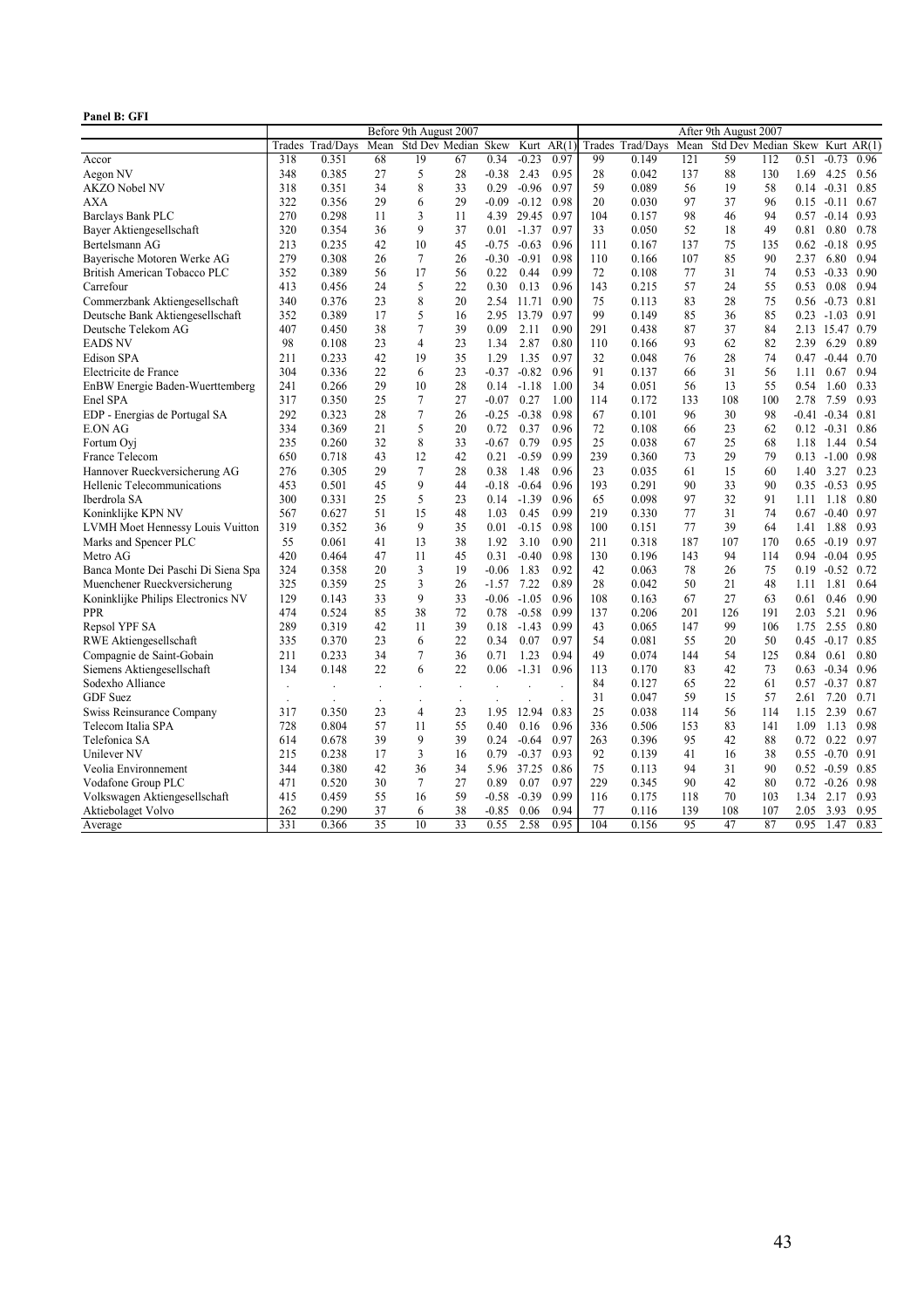### Panel C: CMA

|                                     |        |      | Before 9th August 2007 |    |         |         |       |        |      | After 9th August 2007          |     |      |                    |      |
|-------------------------------------|--------|------|------------------------|----|---------|---------|-------|--------|------|--------------------------------|-----|------|--------------------|------|
|                                     | Quotes | Mean | Std Dev Median         |    | Skew    | Kurt    | AR(1) | Quotes | Mean | Std Dev Median Skew Kurt AR(1) |     |      |                    |      |
| Accor                               | 905    | 58   | 20                     | 56 | 0.74    | 0.14    | 0.99  | 664    | 127  | 57                             | 125 | 0.31 | $-0.75$            | 0.99 |
| Aegon NV                            | 905    | 21   | 8                      | 23 | 0.16    | 0.47    | 0.99  | 664    | 191  | 124                            | 144 |      | $1.10 \quad 0.52$  | 0.99 |
| <b>AKZO Nobel NV</b>                | 905    | 30   | $\overline{7}$         | 28 | 1.03    | 0.47    | 0.99  | 664    | 74   | 33                             | 68  |      | 0.87 0.27          | 0.99 |
| <b>AXA</b>                          | 905    | 22   | 8                      | 23 | $-0.09$ | $-0.91$ | 0.98  | 664    | 110  | 55                             | 97  |      | $0.74 - 0.36$      | 0.99 |
| <b>Barclays Bank PLC</b>            | 905    | 10   | 3                      | 9  | 3.62    | 23.15   | 0.99  | 664    | 108  | 51                             | 94  |      | $0.66 - 0.10$      | 0.99 |
| Bayer Aktiengesellschaft            | 905    | 30   | 8                      | 28 | 0.61    | $-0.32$ | 0.99  | 664    | 62   | 25                             | 53  |      | 1.28 1.24          | 0.99 |
| Bertelsmann AG                      | 905    | 36   | 9                      | 35 | $-0.06$ | $-0.30$ | 0.99  | 664    | 150  | 88                             | 139 |      | $0.50 - 0.79$      | 1.00 |
| Bayerische Motoren Werke AG         | 905    | 21   | 8                      | 21 | 0.27    | $-0.46$ | 1.00  | 664    | 144  | 111                            | 103 |      | 1.32 0.83          | 0.99 |
| British American Tobacco PLC        | 905    | 45   | 18                     | 43 | 0.67    | $-0.08$ | 1.00  | 664    | 74   | 30                             | 66  |      | 1.19 1.35          | 0.99 |
| Carrefour                           | 905    | 21   | 6                      | 21 | 0.38    | $-0.11$ | 0.98  | 664    | 59   | 21                             | 58  |      | $0.60$ 0.97        | 0.99 |
| Commerzbank Aktiengesellschaft      | 905    | 18   | 8                      | 17 | 1.64    | 6.19    | 0.98  | 664    | 81   | 26                             | 74  |      | 0.84 0.32          | 0.97 |
| Deutsche Bank Aktiengesellschaft    | 905    | 15   | 4                      | 15 | 2.85    | 18.36   | 0.97  | 664    | 90   | 32                             | 86  |      | $0.30 - 0.32 0.98$ |      |
| Deutsche Telekom AG                 | 905    | 41   | 10                     | 40 | 0.57    | 0.16    | 0.99  | 664    | 90   | 32                             | 90  |      | $0.41 - 0.07$      | 0.99 |
| <b>EADS NV</b>                      | 902    | 25   | 6                      | 24 | 0.48    | $-0.73$ | 0.99  | 664    | 126  | 104                            | 90  |      | 2.07 4.23          | 1.00 |
| <b>Edison SPA</b>                   | 905    | 32   | 17                     | 29 | 1.09    | 0.35    | 1.00  | 664    | 75   | 35                             | 76  |      | $0.92 \quad 0.60$  | 0.99 |
| Electricite de France               | 905    | 17   | $\overline{7}$         | 17 | 0.33    | $-0.67$ | 0.99  | 664    | 59   | 31                             | 49  | 1.23 | 1.09               | 0.99 |
| EnBW Energie Baden-Wuerttemberg     | 905    | 22   | 9                      | 21 | 0.79    | $-0.13$ | 0.99  | 664    | 49   | 15                             | 52  | 0.18 | 0.33               | 0.98 |
| Enel SPA                            | 905    | 20   | 6                      | 20 | 0.93    | 1.05    | 0.99  | 664    | 152  | 138                            | 96  | 1.98 | 3.00               | 1.00 |
| EDP - Energias de Portugal SA       | 905    | 23   | 8                      | 22 | 0.41    | $-0.37$ | 0.99  | 664    | 81   | 33                             | 78  |      | $0.47 - 0.66$      | 0.99 |
| E.ON AG                             | 905    | 19   | 5                      | 18 | 0.50    | 0.68    | 0.99  | 664    | 64   | 23                             | 59  |      | 0.72 0.92          | 0.99 |
| Fortum Oyj                          | 905    | 25   | 10                     | 26 | 0.17    | $-0.78$ | 1.00  | 664    | 60   | 25                             | 50  |      | 1.55 2.41          | 0.99 |
| France Telecom                      | 905    | 41   | 13                     | 41 | 0.21    | $-0.59$ | 0.99  | 664    | 69   | 27                             | 60  |      | $0.39 - 1.08$      | 0.99 |
| Hannover Rueckversicherung AG       | 905    | 23   | 10                     | 23 | 0.63    | 0.66    | 0.99  | 664    | 64   | 24                             | 62  |      | 0.73 0.56          | 0.98 |
| Hellenic Telecommunications         | 905    | 45   | 9                      | 45 | $-0.32$ | $-0.69$ | 0.98  | 664    | 91   | 33                             | 85  |      | $0.66 - 0.12$      | 0.99 |
| Iberdrola SA                        | 905    | 22   | 5                      | 22 | 0.33    | $-0.58$ | 0.98  | 664    | 96   | 44                             | 88  |      | 1.14 1.26          | 0.99 |
| Koninklijke KPN NV                  | 905    | 53   | 16                     | 50 | 0.88    | 0.02    | 0.99  | 664    | 77   | 28                             | 70  |      | $0.82$ 0.18        | 0.99 |
| LVMH Moet Hennessy Louis Vuitton    | 905    | 32   | 10                     | 31 | 0.45    | $-0.23$ | 0.99  | 664    | 75   | 40                             | 62  |      | 1.54 1.80          | 0.99 |
| Marks and Spencer PLC               | 905    | 72   | 49                     | 49 | 1.64    | 3.29    | 0.99  | 664    | 192  | 112                            | 164 | 0.88 | 0.18               | 0.99 |
| Metro AG                            | 905    | 42   | 11                     | 42 | 0.54    | $-0.24$ | 0.99  | 664    | 140  | 90                             | 111 |      | $1.09$ 0.43        | 0.99 |
| Banca Monte Dei Paschi Di Siena Spa | 905    | 16   | 6                      | 16 | 0.33    | 0.50    | 0.99  | 664    | 80   | 28                             | 77  |      | $0.61$ $0.21$      | 0.98 |
| Muenchener Rueckversicherung        | 905    | 19   | 8                      | 21 | $-0.12$ | $-0.84$ | 0.99  | 664    | 51   | 19                             | 47  |      | 1.33 2.51          | 0.98 |
| Koninklijke Philips Electronics NV  | 905    | 31   | 9                      | 32 | 0.03    | $-0.73$ | 0.99  | 664    | 67   | 31                             | 54  |      | $1.05 \quad 0.53$  | 0.99 |
| <b>PPR</b>                          | 905    | 75   | 37                     | 61 | 1.13    | 0.09    | 1.00  | 664    | 259  | 166                            | 214 |      | 1.15 0.26          | 1.00 |
| Repsol YPF SA                       | 905    | 36   | 10                     | 35 | 0.86    | 0.65    | 1.00  | 664    | 137  | 99                             | 102 |      | 1.90 3.01          | 1.00 |
| RWE Aktiengesellschaft              | 905    | 19   | 6                      | 19 | 0.76    | 0.73    | 0.99  | 664    | 52   | 18                             | 47  |      | $0.48 - 0.06 0.98$ |      |
| Compagnie de Saint-Gobain           | 905    | 32   | 6                      | 31 | 0.89    | 1.97    | 0.98  | 664    | 181  | 108                            | 149 | 1.17 | 0.79               | 1.00 |
| Siemens Aktiengesellschaft          | 905    | 18   | 5                      | 17 | 0.66    | $-0.48$ | 0.99  | 664    | 83   | 45                             | 69  |      | 1.18 1.29          | 0.99 |
| Sodexho Alliance                    | 905    | 43   | 19                     | 39 | 0.48    | $-1.13$ | 1.00  | 664    | 59   | 21                             | 53  |      | $0.76 - 0.17$      | 0.99 |
| <b>GDF</b> Suez                     | 905    | 13   | 4                      | 13 | 0.18    | 0.08    | 0.97  | 664    | 53   | 23                             | 51  |      | 1.64 3.29          | 0.99 |
| Swiss Reinsurance Company           | 905    | 19   | 6                      | 20 | $-0.20$ | 0.54    | 0.99  | 664    | 212  | 190                            | 126 | 1.29 | 0.45               | 1.00 |
| Telecom Italia SPA                  | 905    | 56   | 11                     | 55 | 0.35    | 0.38    | 0.98  | 664    | 180  | 105                            | 148 |      | $1.03 \quad 0.24$  | 1.00 |
| Telefonica SA                       | 905    | 39   | 9                      | 38 | 0.34    | $-0.52$ | 0.99  | 664    | 100  | 39                             | 94  |      | 0.88 0.93          | 0.99 |
| Unilever <sub>NV</sub>              | 905    | 19   | 5                      | 17 | 1.00    | 0.47    | 0.98  | 664    | 39   | 15                             | 35  |      | 0.98 0.59          | 0.99 |
| Veolia Environnement                | 905    | 33   | 9                      | 32 | 0.95    | 0.22    | 0.99  | 664    | 95   | 38                             | 85  |      | $0.63 - 0.41$      | 0.99 |
| Vodafone Group PLC                  | 905    | 30   | 6                      | 29 | 0.63    | $-0.16$ | 0.99  | 664    | 95   | 43                             | 85  |      | $1.01 \quad 0.33$  | 0.99 |
| Volkswagen Aktiengesellschaft       | 905    | 45   | 19                     | 45 | 0.05    | $-1.33$ | 1.00  | 664    | 139  | 78                             | 118 |      | $0.77 - 0.13$ 0.99 |      |
| Aktiebolaget Volvo                  | 905    | 32   | 7                      | 31 | 0.38    | $-0.80$ | 0.98  | 664    | 220  | 161                            | 178 |      | $0.75 - 0.58$      | 1.00 |
| Average                             | 905    | 31   | 10                     | 29 | 0.64    | 1.01    | 0.99  | 664    | 105  | 58                             | 89  | 0.96 | 0.67               | 0.99 |
|                                     |        |      |                        |    |         |         |       |        |      |                                |     |      |                    |      |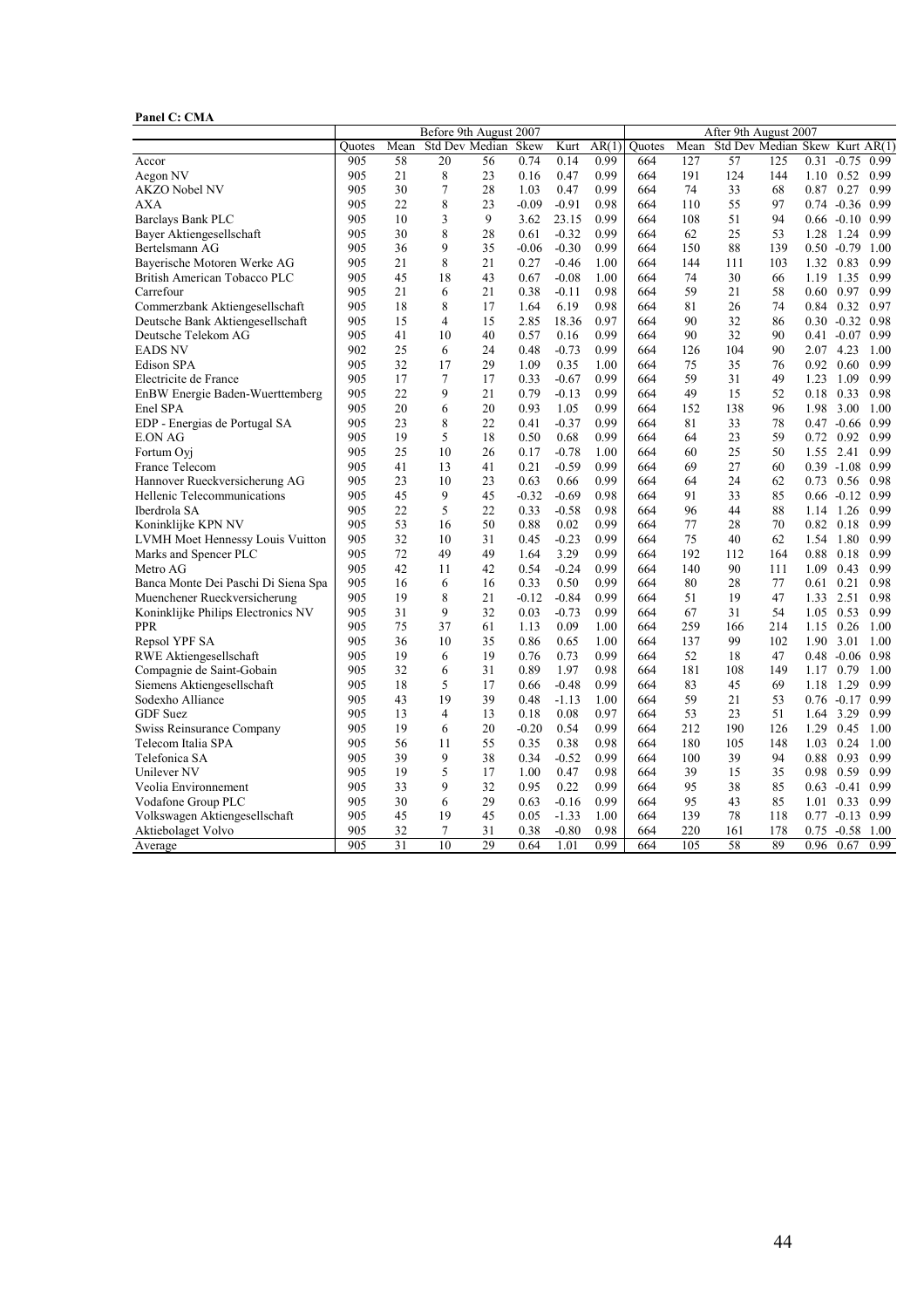#### Panel D: Markit

|                                     |        |                      | Before 9th August 2007   |              |                      |                      |                | After 9th August 2007 |      |     |                                |      |                   |      |
|-------------------------------------|--------|----------------------|--------------------------|--------------|----------------------|----------------------|----------------|-----------------------|------|-----|--------------------------------|------|-------------------|------|
|                                     | Ouotes | Mean                 | Std Dev Median Skew      |              |                      |                      | Kurt $AR(1)$   | Ouotes                | Mean |     | Std Dev Median Skew Kurt AR(1) |      |                   |      |
| Accor                               | 905    | 58                   | 20                       | 56           | 0.76                 | 0.19                 | 1.00           | 587                   | 123  | 59  | 116                            | 0.47 | $-0.74$           | 1.00 |
| Aegon NV                            | 905    | 21                   | $\tau$                   | 23           | 0.02                 | $-0.18$              | 1.00           | 587                   | 198  | 129 | 158                            | 0.88 | $-0.05$ 0.99      |      |
| <b>AKZO Nobel NV</b>                | 905    | 30                   | 7                        | 27           | 1.06                 | 0.51                 | 0.99           | 587                   | 76   | 35  | 70                             | 0.73 | $-0.18$           | 0.99 |
| <b>AXA</b>                          | 412    | 15                   | 6                        | 13           | 1.90                 | 6.30                 | 0.99           | 587                   | 113  | 58  | 101                            | 0.54 | $-0.72$           | 0.99 |
| Barclays Bank PLC                   | 905    | 10                   | 3                        | 9            |                      | 3.30 20.23           | 1.01           | 587                   | 110  | 53  | 98                             | 0.50 | $-0.49$           | 0.99 |
| Bayer Aktiengesellschaft            | 905    | 30                   | 8                        | 28           | 0.64                 | $-0.32$              | 0.99           | 587                   | 64   | 26  | 57                             | 1.09 | 0.70              | 0.99 |
| Bertelsmann AG                      | 905    | 36                   | 9                        | 34           |                      | $-0.05 -0.27$        | 0.99           | 587                   | 150  | 94  | 121                            | 0.46 | $-1.06$           | 1.00 |
| Bayerische Motoren Werke AG         | 905    | 21                   | 8                        | 21           | 0.28                 | $-0.46$              | 1.00           | 587                   | 151  | 116 | 110                            | 1.12 | 0.29              | 1.00 |
| British American Tobacco PLC        | 905    | 45                   | 18                       | 44           | 0.66                 | $-0.12$              | 1.00           | 587                   | 76   | 31  | 70                             | 0.98 | 0.81              | 0.99 |
| Carrefour                           | 905    | 22                   | 6                        | 21           | 0.39                 | $-0.02$              | 0.99           | 587                   | 59   | 22  | 57                             | 0.62 | 0.57              | 0.99 |
| Commerzbank Aktiengesellschaft      | 905    | 18                   | 8                        | 16           | 1.62                 | 5.81                 | 0.99           | 587                   | 82   | 27  | 74                             | 0.68 | $-0.12$ 0.98      |      |
| Deutsche Bank Aktiengesellschaft    | 905    | 15                   | 4                        | 15           | 2.87                 | 17.78                | 0.98           | 587                   | 90   | 33  | 88                             | 0.19 | $-0.69$           | 0.98 |
| Deutsche Telekom AG                 | 905    | 41                   | 10                       | 39           | 0.57                 | 0.10                 | 0.99           | 587                   | 93   | 33  | 95                             | 0.20 | $-0.21$ 0.99      |      |
| <b>EADS NV</b>                      | 905    | 26                   | $\tau$                   | 24           | 0.76                 | $-0.25$              | 0.99           | 587                   | 131  | 109 | 91                             | 1.85 | 3.20              | 1.00 |
| Edison SPA                          | 905    | 32                   | 17                       | 28           | 1.10                 | 0.34                 | 1.00           | 587                   | 74   | 37  | 69                             | 0.94 | 0.21              | 0.99 |
| Electricite de France               | 683    | 15                   | 5                        | 15           | 0.26                 | $-0.51$              | 1.00           | 587                   | 60   | 32  | 49                             | 1.10 | 0.60              | 0.99 |
| EnBW Energie Baden-Wuerttemberg     | 561    | 17                   | 5                        | 17           | 0.26                 | $-0.67$              | 0.99           | 587                   | 48   | 15  | 51                             | 0.33 | 0.15              | 0.99 |
| Enel SPA                            | 905    | 20                   | 6                        | 19           | 0.96                 | 1.19                 | 1.00           | 587                   | 161  | 143 | 99                             | 1.77 | 2.13              | 1.00 |
| EDP - Energias de Portugal SA       | 704    | 20                   | 6                        | 21           |                      | $-0.17 -1.07$        | 1.00           | 587                   | 78   | 33  | 76                             | 0.57 | $-0.54$           | 0.99 |
| <b>E.ON AG</b>                      | 905    | 19                   | 5                        | 18           | 0.51                 | 0.67                 | 0.99           | 587                   | 65   | 24  | 61                             | 0.55 | 0.45              | 0.99 |
| Fortum Oyj                          | 905    | 25                   | 10                       | 26           | 0.17                 | $-0.78$              | 1.00           | 587                   | 61   | 26  | 51                             | 1.37 | 1.78              | 0.99 |
| France Telecom                      | 905    | 41                   | 12                       | 40           | 0.22                 | $-0.57$              | 0.99           | 587                   | 71   | 28  | 74                             | 0.17 | $-1.13$           | 0.99 |
| Hannover Rueckversicherung AG       | 905    | 23                   | 10                       | 23           | 0.51                 | 0.22                 | 0.99           | 587                   | 64   | 25  | 61                             | 0.67 | 0.14              | 0.98 |
| Hellenic Telecommunications         | 905    | 45                   | 9                        | 45           | $-0.35$              | $-0.68$              | 0.99           | 587                   | 89   | 34  | 81                             | 0.80 | $-0.10$           | 0.99 |
| Iberdrola SA                        | 905    | 22                   | 5                        | 22           | 0.28                 | $-0.57$              | 0.99           | 587                   | 99   | 46  | 91                             | 1.01 | 0.80              | 0.99 |
| Koninklijke KPN NV                  | 905    | 52                   | 16                       | 50           | 0.85                 | $-0.08$              | 1.00           | 587                   | 80   | 29  | 79                             | 0.64 | $-0.01$           | 0.99 |
| LVMH Moet Hennessy Louis Vuitton    | 905    | 32                   | 10                       | 31           | 0.47                 | $-0.20$              | 1.00           | 587                   | 78   | 42  | 62                             | 1.35 | 1.10              | 0.99 |
| Marks and Spencer PLC               | 905    | 72                   | 49                       | 49           | 1.65                 | 3.35                 | 0.99           | 587                   | 200  | 116 | 183                            | 0.68 | $-0.20$           | 0.99 |
| Metro AG                            | 905    | 42                   | 11                       | 42           | 0.55                 | $-0.22$              | 0.99           | 587                   | 144  | 93  | 129                            | 0.90 | $-0.07$ 0.99      |      |
| Banca Monte Dei Paschi Di Siena Spa | 905    | 16                   | 6                        | 16           | 0.31                 | 0.21                 | 1.00           | 587                   | 78   | 29  | 74                             | 0.72 | 0.20              | 0.98 |
| Muenchener Rueckversicherung        | 905    | 19                   | 8                        | 21           |                      | $-0.18 - 0.94$       | 1.00           | 587                   | 52   | 19  | 49                             | 1.12 | 1.71              | 0.98 |
| Koninklijke Philips Electronics NV  | 905    | 30                   | 9                        | 32           | 0.03                 | $-0.74$              | 1.00           | 585                   | 70   | 33  | 57                             | 0.84 | 0.09              | 0.99 |
| <b>PPR</b>                          | 559    | 52                   | 12                       | 49           | 1.32                 | 2.29                 | 0.98           | 585                   | 275  | 170 | 226                            | 0.96 | $-0.15$ 1.00      |      |
| Repsol YPF SA                       | 905    | 36                   | 10                       | 35           | 0.89                 | 0.63                 | 1.00           | 585                   | 142  | 105 | 103                            | 1.69 | 2.08              | 1.00 |
| RWE Aktiengesellschaft              | 905    | 19                   | 6                        | 19           | 0.77                 | 0.68                 | 1.00           | 585                   | 53   | 19  | 48                             | 0.33 | $-0.45$ 0.99      |      |
| Compagnie de Saint-Gobain           | 905    | 32                   | 6                        | 31           | 0.87                 | 1.90                 | 0.99           | 585                   | 190  | 111 | 163                            | 0.91 | 0.16              | 1.00 |
| Siemens Aktiengesellschaft          | 905    | 18                   | 5                        | 17           | 0.63                 | $-0.57$              | 1.00           | 585                   | 86   | 47  | 71                             | 0.99 | 0.74              | 0.99 |
| Sodexho Alliance                    |        |                      |                          |              |                      |                      |                | 472                   | 64   | 22  | 58                             |      | $-0.75$           | 0.99 |
| <b>GDF</b> Suez                     |        | $\overline{a}$       |                          |              |                      |                      |                | 332                   | 64   | 24  | 55                             | 0.60 | 1.28              | 0.99 |
|                                     |        | $\overline{a}$       |                          | $\mathbf{r}$ | $\ddot{\phantom{a}}$ | $\ddot{\phantom{a}}$ | $\overline{a}$ |                       |      |     |                                | 1.56 |                   |      |
| Swiss Reinsurance Company           |        | $\ddot{\phantom{a}}$ | $\overline{\phantom{a}}$ |              |                      |                      |                | 411                   | 293  | 201 | 212                            | 0.70 | $-0.86$           | 1.00 |
| Telecom Italia SPA                  | 905    | 56                   | 11                       | 54           | 0.34                 | 0.27                 | 0.98           | 587                   | 187  | 110 | 153                            | 0.85 | $-0.15$ 1.00      |      |
| Telefonica SA                       | 905    | 39                   | 9                        | 38           | 0.28                 | $-0.70$              | 0.99           | 585                   | 102  | 41  | 98                             | 0.70 | 0.45              | 0.99 |
| Unilever NV                         | 905    | 19                   | 5                        | 18           | 0.94                 | 0.29                 | 0.99           | 585                   | 40   | 16  | 36                             | 0.85 | 0.13              | 0.99 |
| Veolia Environnement                | 905    | 33                   | 9                        | 31           | 1.00                 | 0.34                 | 1.00           | 587                   | 98   | 40  | 96                             | 0.43 | $-0.72$           | 0.99 |
| Vodafone Group PLC                  | 905    | 30                   | 6                        | 29           | 0.63                 | $-0.26$              | 0.99           | 587                   | 98   | 45  | 94                             |      | $0.82 -0.05 0.99$ |      |
| Volkswagen Aktiengesellschaft       | 905    | 45                   | 19                       | 45           | 0.04                 | $-1.34$              | 1.00           | 587                   | 145  | 80  | 126                            |      | $0.56 - 0.44$     | 0.99 |
| Aktiebolaget Volvo                  | 905    | 32                   | 8                        | 31           | 0.37                 | $-0.86$              | 0.99           | 585                   | 225  | 170 | 168                            | 0.61 | $-0.93$           | 1.00 |
| Average                             | 869    | 30                   | 10                       | 29           | 0.69                 | 1.16                 | 0.99           | 575                   | 110  | 60  | 94                             | 0.82 | 0.19              | 0.99 |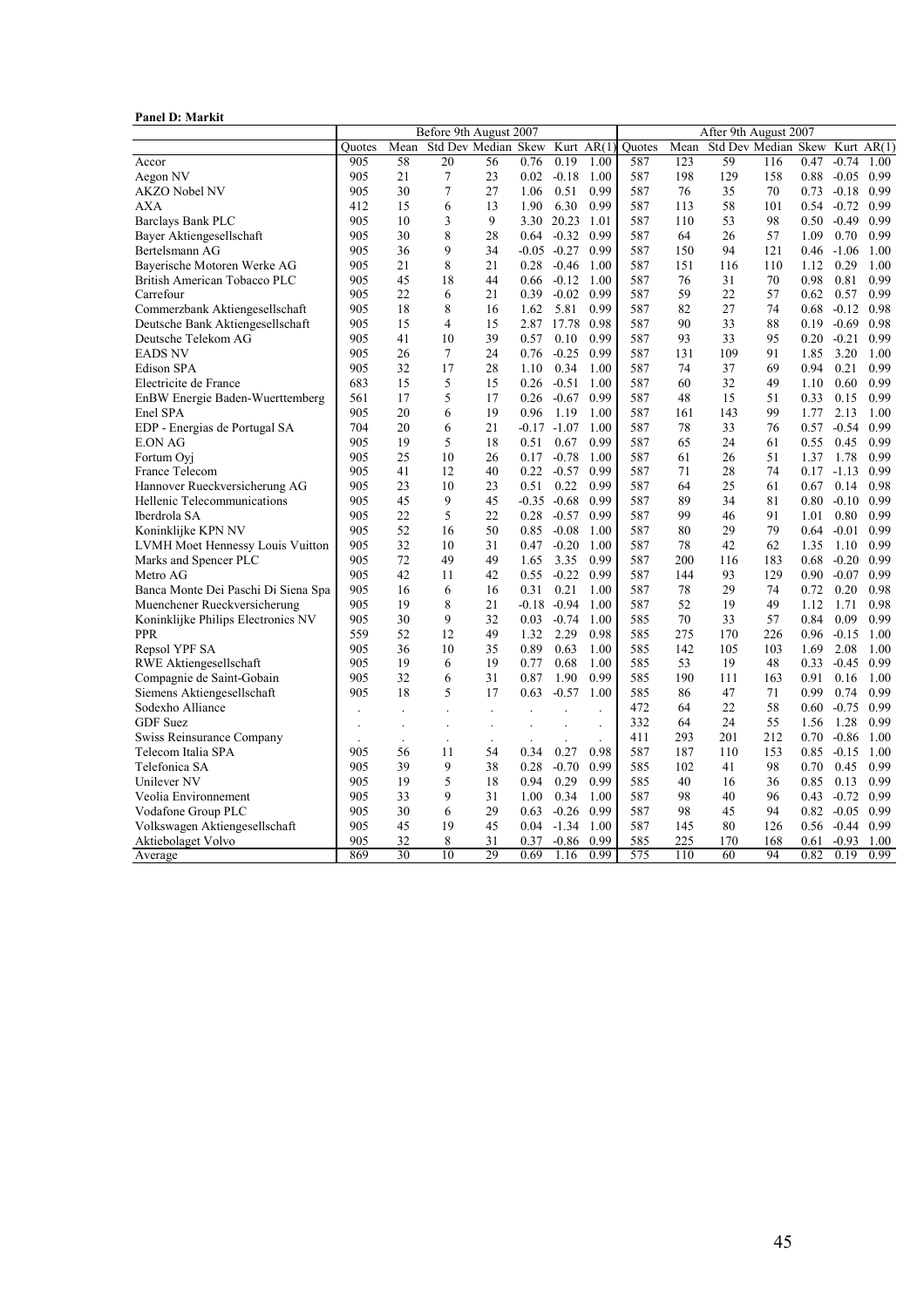#### Panel E: Fenics

|                                         |        |                 | Before 9th August 2007 |    |         |               |              |        |      | After 9th August 2007 |     |      |                   |              |
|-----------------------------------------|--------|-----------------|------------------------|----|---------|---------------|--------------|--------|------|-----------------------|-----|------|-------------------|--------------|
|                                         | Ouotes | Mean            | Std Dev Median Skew    |    |         |               | Kurt $AR(1)$ | Quotes | Mean | Std Dev Median Skew   |     |      |                   | Kurt $AR(1)$ |
| Accor                                   | 902    | 58              | 20                     | 56 | 0.79    | 0.32          | 0.99         | 447    | 109  | 57                    | 92  | 0.99 | 0.44              | 0.99         |
| Aegon NV                                | 904    | 21              | 8                      | 23 | 0.29    | 1.95          | 0.98         | 446    | 206  | 151                   | 147 | 0.85 | 0.14              | 0.99         |
| AKZO Nobel NV                           | 904    | 30              | $\tau$                 | 27 | 1.09    | 0.75          | 0.98         | 446    | 76   | 39                    | 64  | 0.53 | $-0.87$           | 0.99         |
| AXA                                     | 904    | 22              | 8                      | 23 |         | $-0.20 -1.06$ | 0.99         | 446    | 123  | 65                    | 109 | 0.39 | $-0.72$           | 0.99         |
| <b>Barclays Bank PLC</b>                | 904    | 10              | 3                      | 9  |         | 3.62 24.29    | 0.98         | 446    | 114  | 57                    | 116 | 0.25 | $-1.04$           | 0.98         |
| Bayer Aktiengesellschaft                | 900    | 30              | 8                      | 28 | 0.65    | $-0.31$       | 0.99         | 250    | 52   | 18                    | 50  | 0.75 | 0.78              | 0.98         |
| Bertelsmann AG                          | 904    | 36              | 9                      | 35 | 0.02    | $-0.14$       | 0.99         | 446    | 130  | 98                    | 89  | 1.05 | $-0.21$           | 1.00         |
| Bayerische Motoren Werke AG             | 904    | 21              | 9                      | 21 | 1.34    | 8.57          | 0.95         | 446    | 160  | 135                   | 102 | 0.97 | $-0.28$           | 0.99         |
| <b>British American Tobacco PLC</b>     | 902    | 46              | 18                     | 44 | 0.63    | $-0.25$       | 0.99         | 447    | 79   | 35                    | 75  | 0.70 | $-0.03$           | 0.99         |
| Carrefour                               | 904    | 22              | 6                      | 21 | 0.40    | 0.30          | 0.97         | 446    | 58   | 25                    | 58  | 0.72 | 0.42              | 0.98         |
| Commerzbank Aktiengesellschaft          | 903    | 18              | 8                      | 17 | 1.71    | 6.66          | 0.97         | 446    | 81   | 28                    | 75  | 0.71 | $-0.14$ 0.97      |              |
| Deutsche Bank Aktiengesellschaft        | 724    | 14              | 4                      | 14 | 3.79    | 23.99         | 0.96         | 659    | 89   | 31                    | 87  | 0.18 | $-0.54$           | 0.97         |
| Deutsche Telekom AG                     | 903    | 41              | 10                     | 39 | 0.54    | 0.05          | 0.98         | 446    | 97   | 36                    | 99  |      | $-0.03 -0.53$     | 0.98         |
| <b>EADS NV</b>                          | 895    | 26              | $\overline{7}$         | 24 | 0.77    | $-0.23$       | 0.98         | 454    | 142  | 120                   | 94  | 1.46 | 1.58              | 0.99         |
| <b>Edison SPA</b>                       | 896    | 33              | 17                     | 28 | 1.12    | 0.39          | 0.99         | 456    | 71   | 40                    | 54  | 1.01 | $-0.26$           | 0.99         |
| Electricite de France                   | 904    | 18              | $\overline{7}$         | 17 | 0.36    | $-0.61$       | 0.99         | 446    | 63   | 36                    | 52  | 0.84 | $-0.14$           | 0.99         |
| EnBW Energie Baden-Wuerttemberg         | 902    | 22              | 10                     | 21 | 0.83    | $-0.05$       | 0.99         | 447    | 47   | 17                    | 44  | 0.63 | $-0.03$           | 0.98         |
| Enel SPA                                | 896    | 20              | 6                      | 20 | 1.00    | 1.22          | 1.00         | 453    | 177  | 156                   | 99  | 1.34 | 0.65              | 0.99         |
| EDP - Energias de Portugal SA           | 895    | 23              | 8                      | 22 | 0.31    | $-0.53$       | 0.99         | 454    | 77   | 37                    | 61  | 0.72 | $-0.73$           | 0.98         |
| <b>E.ON AG</b>                          | 902    | 19              | 5                      | 19 | 0.49    | 0.74          | 0.98         | 447    | 66   | 27                    | 64  | 0.35 | $-0.23$           | 0.98         |
| Fortum Oyj                              | 903    | 25              | 10                     | 26 | 0.14    | $-0.76$       | 1.00         | 446    | 65   | 29                    | 57  | 1.09 | 0.87              | 0.98         |
| France Telecom                          | 896    | 41              | 13                     | 40 | 0.23    | $-0.57$       | 0.98         | 453    | 79   | 27                    | 85  |      | $-0.34 -0.77$     | 0.98         |
| Hannover Rueckversicherung AG           | 903    | 24              | 11                     | 23 | 2.05    | 13.87         | 0.95         | 446    | 69   | 25                    | 68  | 0.19 | $-0.22$           | 0.98         |
| Hellenic Telecommunications             | 904    | 45              | 9                      | 45 | $-0.29$ | $-0.65$       | 0.98         | 449    | 92   | 37                    | 87  | 0.50 | $-0.82$           | 0.99         |
| Iberdrola SA                            | 902    | 23              | 5                      | 22 | 0.30    | $-0.57$       | 0.99         | 447    | 100  | 52                    | 86  | 0.81 | $-0.06$ 0.99      |              |
| Koninklijke KPN NV                      | 904    | 53              | 16                     | 50 | 0.91    | 0.15          | 0.99         | 446    | 87   | 29                    | 86  | 0.29 | 0.09              | 0.98         |
| <b>LVMH Moet Hennessy Louis Vuitton</b> | 904    | 32              | 9                      | 32 | 0.27    | $-0.26$       | 0.99         | 450    | 83   | 47                    | 63  | 0.97 | $-0.05$ 0.99      |              |
| Marks and Spencer PLC                   | 896    | 72              | 49                     | 48 | 1.71    | 3.69          | 0.98         | 474    | 217  | 125                   | 208 | 0.37 | $-0.58$           | 0.99         |
| Metro AG                                | 904    | 42              | 11                     | 42 | 0.53    | $-0.24$       | 0.99         | 450    | 138  | 104                   | 87  | 1.01 | $-0.26$ 0.99      |              |
| Banca Monte Dei Paschi Di Siena Spa     | 904    | 16              | 6                      | 17 | 0.25    | 0.17          | 0.99         | 450    | 81   | 33                    | 78  | 0.54 | $-0.43$           | 0.98         |
| Muenchener Rueckversicherung            | 904    | 19              | 8                      | 21 | 0.00    | 0.14          | 0.96         | 450    | 56   | 19                    | 55  | 0.59 | 0.85              | 0.97         |
| Koninklijke Philips Electronics NV      | 896    | 31              | 9                      | 32 | 0.01    | $-0.87$       | 0.99         | 453    | 72   | 35                    | 60  | 0.58 | $-0.60$           | 0.99         |
| <b>PPR</b>                              | 903    | 75              | 37                     | 61 | 1.13    | 0.13          | 1.00         | 451    | 291  | 190                   | 240 | 0.70 | $-0.75$           | 0.99         |
| Repsol YPF SA                           | 903    | 36              | 10                     | 35 | 0.83    | 0.51          | 0.98         | 451    | 153  | 122                   | 86  | 1.46 | 1.23              | 0.99         |
| RWE Aktiengesellschaft                  | 904    | 19              | 6                      | 19 | 0.81    | 0.94          | 0.99         | 450    | 55   | 21                    | 53  | 0.09 | $-0.82$ 0.98      |              |
| Compagnie de Saint-Gobain               | 903    | 32              | 6                      | 30 | 0.90    | 1.72          | 0.98         | 451    | 200  | 118                   | 183 |      | $0.42 -1.01$      | 0.99         |
| Siemens Aktiengesellschaft              | 902    | 18              | 6                      | 17 | 0.73    | $-0.30$       | 0.99         | 451    | 89   | 53                    | 75  | 0.73 | $-0.11$           | 0.99         |
| Sodexho Alliance                        | 397    | 27              | 6                      | 26 | 0.79    | 0.26          | 0.98         | 659    | 60   | 21                    | 53  | 0.75 | $-0.28$           | 0.98         |
| GDF Suez                                | 397    | 12              | 4                      | 12 | 0.01    | $-0.62$       | 0.99         | 659    | 53   | 24                    | 51  | 1.61 | 2.91              | 0.99         |
| Swiss Reinsurance Company               | 902    | 19              | 6                      | 20 | $-0.20$ | 0.64          | 0.98         | 451    | 252  | 220                   | 129 | 0.65 | $-1.27$           | 0.99         |
| Telecom Italia SPA                      | 896    | 56              | 11                     | 54 | 0.37    | 0.44          | 0.97         | 458    | 197  | 122                   | 165 | 0.59 | $-0.79$ 0.99      |              |
| Telefonica SA                           | 903    | 39              | 9                      | 38 | 0.34    | $-0.54$       | 0.98         | 449    | 106  | 45                    | 102 | 0.49 | $-0.10$           | 0.98         |
| Unilever NV                             | 798    | 18              | 4                      | 17 | 1.50    | 3.13          | 0.96         | 603    | 40   | 15                    | 36  | 0.82 | 0.10              | 0.98         |
| Veolia Environnement                    | 902    | 33              | 9                      | 31 | 1.01    | 0.39          | 0.99         | 450    | 96   | 45                    | 80  | 0.61 | $-0.82$           | 0.99         |
| Vodafone Group PLC                      | 903    | 30              | 6                      | 29 | 0.60    | $-0.30$       | 0.98         | 448    | 106  | 49                    | 101 |      | $0.50 -0.52 0.99$ |              |
| Volkswagen Aktiengesellschaft           | 904    | 45              | 19                     | 45 | 0.03    | $-1.35$       | 1.00         | 447    | 147  | 88                    | 124 | 0.49 | $-0.71$           | 0.99         |
| Aktiebolaget Volvo                      | 902    | 30              | 8                      | 28 | 0.63    | $-0.69$       | 0.99         | 449    | 204  | 183                   | 103 | 0.88 | $-0.78$           | 1.00         |
| Average                                 | 874    | $\overline{31}$ | 10                     | 29 | 0.75    | 1.80          | 0.98         | 462    | 111  | 66                    | 90  | 0.68 | $-0.16$           | 0.99         |
|                                         |        |                 |                        |    |         |               |              |        |      |                       |     |      |                   |              |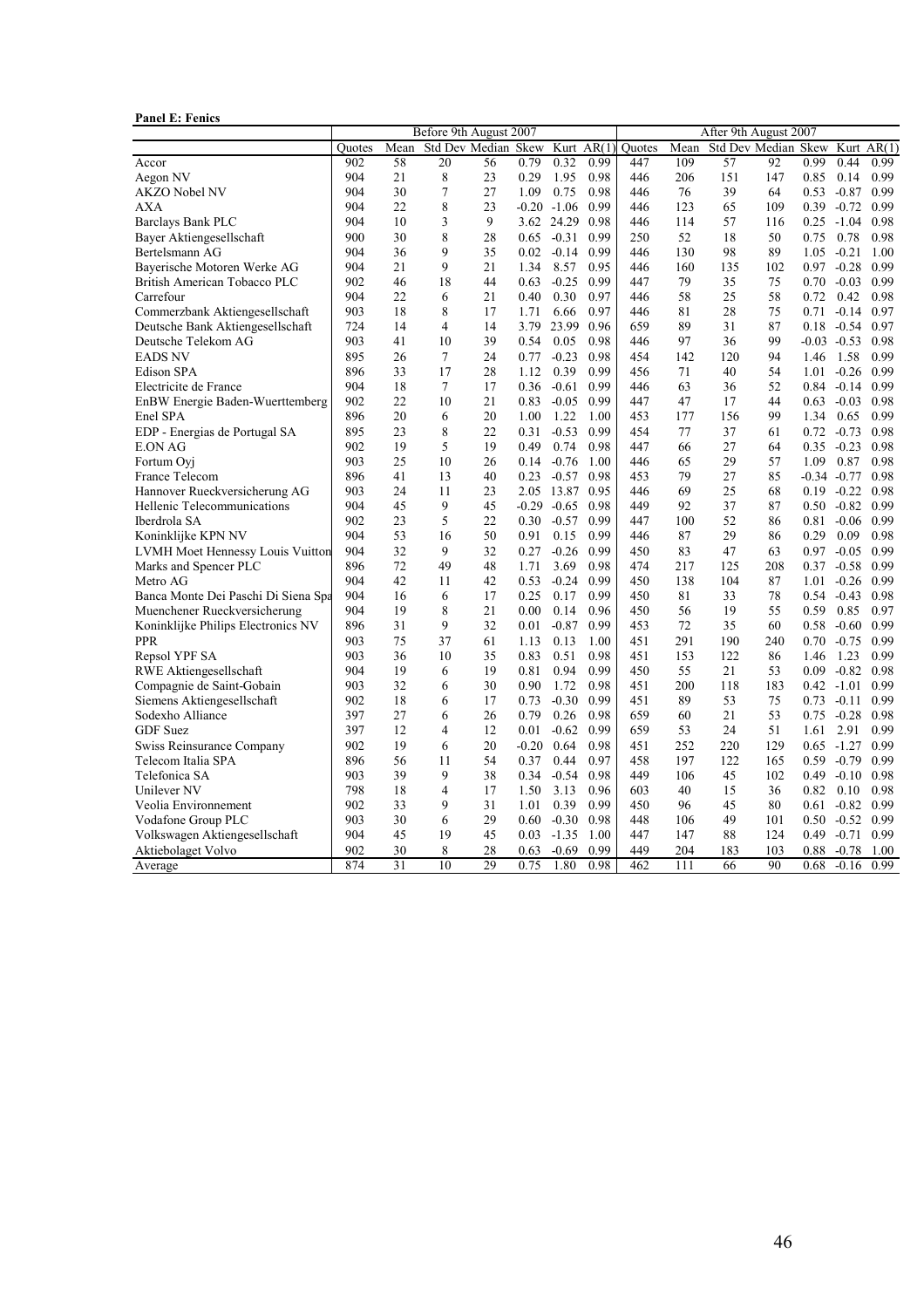### Panel F: Reuters EOD

|                                         |        |      | Before 9th August 2007 |                                |        |      | After 9th August 2007 |     |      |         |              |
|-----------------------------------------|--------|------|------------------------|--------------------------------|--------|------|-----------------------|-----|------|---------|--------------|
|                                         | Ouotes | Mean |                        | Std Dev Median Skew Kurt AR(1) | Ouotes | Mean | Std Dev Median        |     | Skew |         | Kurt $AR(1)$ |
| Accor                                   |        |      |                        |                                | 539    | 143  | 50                    | 137 | 0.38 | $-0.74$ | 0.99         |
| Aegon NV                                |        |      |                        |                                | 539    | 217  | 115                   | 170 | 1.17 | 0.29    | 0.99         |
| <b>AKZO Nobel NV</b>                    |        |      |                        |                                | 540    | 83   | 30                    | 73  | 1.07 | 0.22    | 0.99         |
| <b>AXA</b>                              |        |      |                        |                                | 538    | 123  | 51                    | 106 | 0.76 | $-0.49$ | 0.99         |
| Barclays Bank PLC                       |        |      |                        |                                | 538    | 122  | 45                    | 113 | 0.70 | $-0.40$ | 0.98         |
| Bayer Aktiengesellschaft                |        |      |                        |                                | 513    | 67   | 25                    | 57  | 1.31 | 0.81    | 0.99         |
| Bertelsmann AG                          |        |      |                        |                                | 536    | 173  | 80                    | 160 | 0.38 | $-0.89$ | 0.99         |
| Bayerische Motoren Werke AG             |        |      |                        |                                | 537    | 167  | 110                   | 115 | 1.25 | 0.47    | 0.99         |
| British American Tobacco PLC            |        |      |                        |                                | 538    | 81   | 27                    | 73  | 1.52 | 2.07    | 0.99         |
| Carrefour                               |        |      |                        |                                | 535    | 65   | 18                    | 62  | 1.12 | 2.15    | 0.98         |
| Commerzbank Aktiengesellschaft          |        |      |                        |                                | 535    | 87   | 23                    | 80  | 0.92 | 0.08    | 0.97         |
| Deutsche Bank Aktiengesellschaft        |        |      |                        |                                | 533    | 99   | 25                    | 95  | 0.53 | $-0.36$ | 0.97         |
| Deutsche Telekom AG                     |        |      |                        |                                | 530    | 99   | 27                    | 97  | 0.76 | 0.18    | 0.99         |
| <b>EADS NV</b>                          |        |      |                        |                                | 538    | 141  | 100                   | 95  | 1.85 | 3.12    | 1.00         |
| Edison SPA                              |        |      |                        |                                | 527    | 82   | 34                    | 82  | 0.65 | 0.30    | 0.99         |
| Electricite de France                   |        |      |                        |                                | 529    | 66   | 29                    | 57  | 1.35 | 1.17    | 0.99         |
|                                         |        |      |                        |                                | 514    |      |                       |     |      |         |              |
| EnBW Energie Baden-Wuerttemberg         |        |      |                        |                                |        | 53   | 12                    | 54  | 0.59 | 1.34    | 0.98         |
| Enel SPA                                |        |      |                        |                                | 529    | 173  | 142                   | 102 | 1.74 | 1.97    | 1.00         |
| EDP - Energias de Portugal SA           |        |      |                        |                                | 528    | 89   | 31                    | 89  | 0.33 | $-0.61$ | 0.99         |
| <b>E.ON AG</b>                          |        |      |                        |                                | 514    | 70   | 20                    | 63  | 1.42 | 1.77    | 0.98         |
| Fortum Oyj                              |        |      |                        |                                | 514    | 65   | 25                    | 54  | 1.68 | 2.67    | 0.99         |
| France Telecom                          |        |      |                        |                                | 514    | 74   | 26                    | 77  | 0.25 | $-1.11$ | 0.99         |
| Hannover Rueckversicherung AG           |        |      |                        |                                | 524    | 69   | 22                    | 66  | 0.82 | 0.68    | 0.98         |
| Hellenic Telecommunications             |        |      |                        |                                | 512    | 99   | 30                    | 93  | 0.79 | $-0.21$ | 0.99         |
| Iberdrola SA                            |        |      |                        |                                | 524    | 107  | 40                    | 95  | 1.36 | 1.34    | 0.99         |
| Koninklijke KPN NV                      |        |      |                        |                                | 514    | 80   | 27                    | 79  | 0.81 | 0.52    | 0.99         |
| <b>LVMH Moet Hennessy Louis Vuitton</b> |        |      |                        |                                | 517    | 83   | 40                    | 64  | 1.48 | 1.21    | 0.99         |
| Marks and Spencer PLC                   |        |      |                        |                                | 514    | 223  | 102                   | 194 | 0.96 | 0.06    | 0.99         |
| Metro AG                                |        |      |                        |                                | 517    | 162  | 85                    | 141 | 0.99 | 0.09    | 0.99         |
| Banca Monte Dei Paschi Di Siena Spa     |        |      |                        |                                | 513    | 88   | 26                    | 82  | 1.01 | 0.40    | 0.97         |
| Muenchener Rueckversicherung            |        |      |                        |                                | 513    | 53   | 17                    | 49  | 1.48 | 3.33    | 0.97         |
| Koninklijke Philips Electronics NV      |        |      |                        |                                | 511    | 74   | 31                    | 57  | 0.97 | 0.08    | 0.99         |
| <b>PPR</b>                              |        |      |                        |                                | 510    | 300  | 162                   | 240 | 1.03 | $-0.27$ | 1.00         |
| Repsol YPF SA                           |        |      |                        |                                | 508    | 155  | 105                   | 111 | 1.61 | 1.81    | 0.99         |
| RWE Aktiengesellschaft                  |        |      |                        |                                | 514    | 57   | 16                    | 50  | 0.95 | $-0.04$ | 0.98         |
| Compagnie de Saint-Gobain               |        |      |                        |                                | 552    | 202  | 101                   | 167 | 1.18 | 0.51    | 0.99         |
| Siemens Aktiengesellschaft              |        |      |                        |                                | 514    | 95   | 42                    | 73  | 1.43 | 1.71    | 0.99         |
| Sodexho Alliance                        |        |      |                        |                                | 554    | 63   | 20                    | 58  | 0.77 | $-0.33$ | 0.99         |
| GDF Suez                                |        |      |                        |                                | 514    | 57   | 22                    | 52  | 1.72 | 2.86    | 0.99         |
| Swiss Reinsurance Company               |        |      |                        |                                | 535    | 238  | 190                   | 139 | 1.22 | 0.26    | 1.00         |
| Telecom Italia SPA                      |        |      |                        |                                | 517    | 208  | 97                    | 164 | 1.10 | 0.00    | 0.99         |
| Telefonica SA                           |        |      |                        |                                | 518    | 109  | 34                    | 101 | 1.25 | 1.24    | 0.99         |
| Unilever NV                             |        |      |                        |                                | 554    | 42   | 14                    | 38  | 1.05 | 0.61    | 0.99         |
| Veolia Environnement                    |        |      |                        |                                | 554    | 104  | 35                    | 98  | 0.66 | $-0.47$ | 0.99         |
| Vodafone Group PLC                      |        |      |                        |                                | 535    | 105  | 41                    | 96  | 1.04 | 0.27    | 0.99         |
| Volkswagen Aktiengesellschaft           |        |      |                        |                                | 514    | 161  | 72                    | 134 | 0.83 | $-0.21$ | 0.99         |
| Aktiebolaget Volvo                      |        |      |                        |                                | 551    | 253  | 155                   | 203 | 0.58 | $-0.77$ | 1.00         |
| Average                                 |        |      |                        |                                | 527    | 118  | 55                    | 99  | 1.04 | 0.61    | 0.99         |
|                                         |        |      |                        |                                |        |      |                       |     |      |         |              |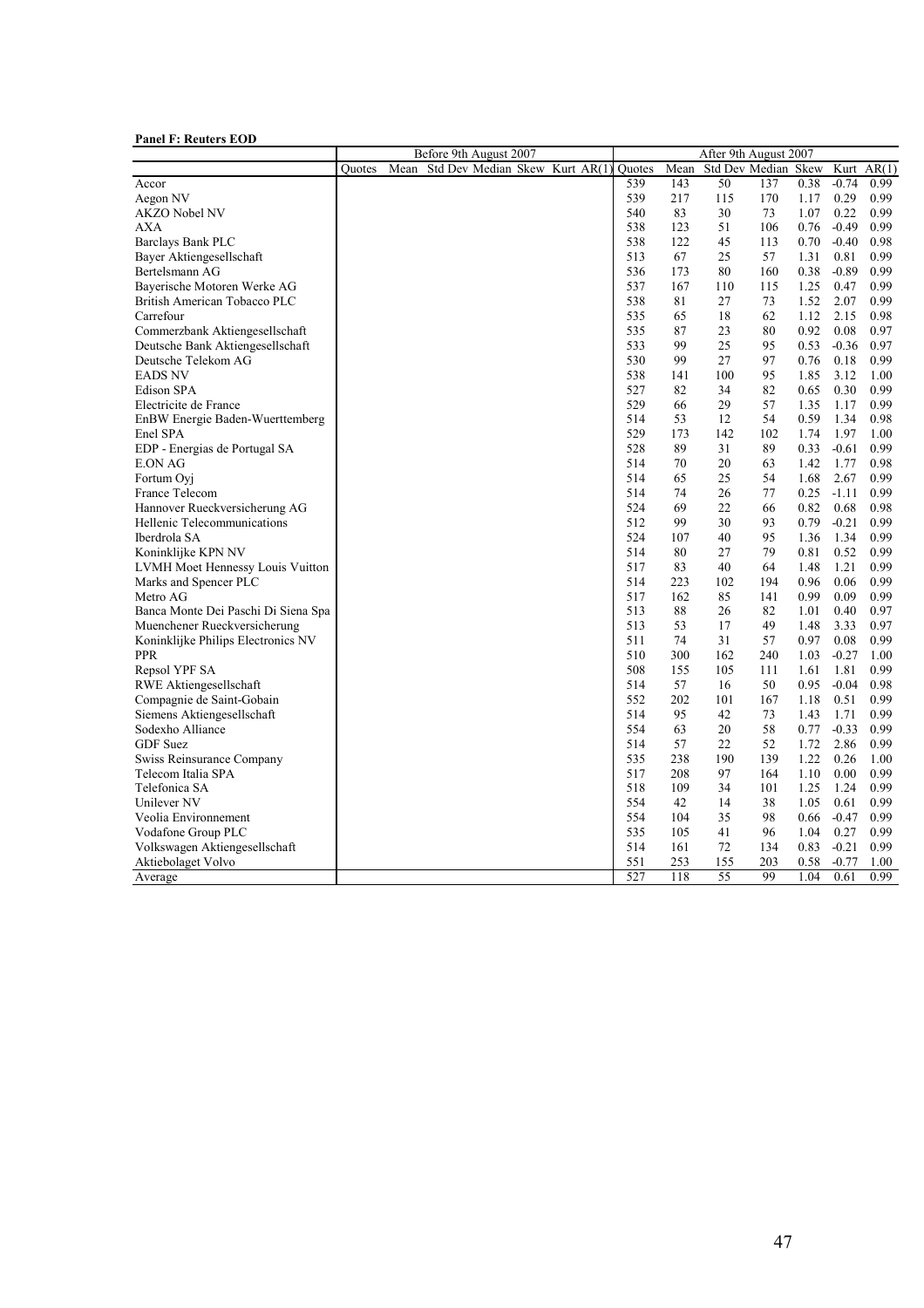#### Panel G: GFI

|                                      | Before 9th August 2007 |                  |      |                      |                                |                |                |      |                      |           |                      | After 9th August 2007 |                      |      |       |              |
|--------------------------------------|------------------------|------------------|------|----------------------|--------------------------------|----------------|----------------|------|----------------------|-----------|----------------------|-----------------------|----------------------|------|-------|--------------|
|                                      |                        | Trades Trad/Days | Mean |                      | Std Dev Median Skew Kurt AR(1) |                |                |      | Trades               | Trad/Days | Mean                 | Std Dev Median Skew   |                      |      |       | Kurt $AR(1)$ |
| Ace Limited                          | 18                     | 0.020            | 32   | $\mathbf{0}$         | 32                             |                |                |      | 8                    | 0.012     | 118                  | 24                    | 123                  |      |       |              |
| Alcoa Inc.                           | 61                     | 0.067            | 30   | 5                    | 27                             | 1.46           | 5.93           | 0.58 | $\overline{c}$       | 0.003     | 159                  | 165                   | 159                  |      |       |              |
| Altria Group, Inc.                   | 258                    | 0.285            | 139  | 49                   | 139                            | $-0.13$        | $-0.82$        | 1.00 | 13                   | 0.020     | 69                   | 28                    | 65                   |      |       |              |
| American Express Company             | 190                    | 0.210            | 26   | 5                    | 29                             | 0.42           | 1.29           | 0.94 | 61                   | 0.092     | 209                  | 148                   | 180                  | 1.80 | 3.20  | 0.81         |
| American International Group, Inc.   | 442                    | 0.488            | 24   | $\theta$             | 24                             |                |                |      | 157                  | 0.236     | 59                   | 133                   | 24                   | 3.95 | 14.82 | 1.03         |
| Anadarko Petroleum Corporation       | 59                     | 0.065            | 38   | 7                    | 37                             | 1.10           | $-0.01$        | 0.91 | 8                    | 0.012     | 123                  | 91                    | 98                   |      |       |              |
| Arrow Electronics, Inc.              | 263                    | 0.291            | 105  | 31                   | 105                            | 0.19           | $-1.42$        | 1.00 | 11                   | 0.017     | 74                   | 24                    | 82                   |      |       |              |
| AT&T Inc.                            | 301                    | 0.333            | 39   | 10                   | 37                             | 0.39           | $-0.71$        | 0.99 | 7                    | 0.011     | 66                   | 34                    | 77                   |      |       |              |
| AutoZone, Inc.                       | 129                    | 0.143            | 88   | 14                   | 90                             | $-0.73$ 1.01   |                | 0.86 | 8                    | 0.012     | 95                   | 49                    | 85                   |      |       |              |
| Baxter International Inc.            | 48                     | 0.053            | 40   | 10                   | 43                             | $-1.06 - 0.12$ |                | 0.96 | $\overline{2}$       | 0.003     | 26                   | $\overline{4}$        | 26                   |      |       |              |
| <b>Boeing Capital Corporation</b>    | 156                    | 0.172            | 35   | 10                   | 39                             | $-0.29$        | $-1.43$        | 0.99 | 5                    | 0.008     | 73                   | 43                    | 67                   |      |       |              |
| Bristol-Myers Squibb Company         | 59                     | 0.065            | 36   | 11                   | 39                             |                | $-0.64 - 0.79$ | 0.97 | $\overline{3}$       | 0.005     | 26                   | 5                     | 24                   |      |       |              |
| Campbell Soup Company                |                        |                  |      |                      |                                |                |                |      |                      |           |                      |                       |                      |      |       |              |
| Cardinal Health, Inc.                | 80                     | 0.088            | 72   | 41                   | 65                             | 0.44           | $-1.26$        | 0.95 | $\overline{2}$       | 0.003     | 49                   | 16                    | 49                   |      |       |              |
| Carnival Corporation                 | 34                     | 0.038            | 21   | $\mathbf{1}$         | 22                             |                | $-0.53 -1.36$  | 0.91 | 5                    | 0.008     | 62                   | 38                    | 82                   |      |       |              |
| CenturyTel, Inc.                     | 286                    | 0.316            | 88   | 24                   | 88                             | 0.08           | $-0.96$ 0.96   |      | 10                   | 0.015     | 101                  | 33                    | 96                   |      |       |              |
| Cigna Corporation                    | $\ddot{\phantom{a}}$   |                  |      | $\ddot{\phantom{a}}$ | $\sim$                         |                |                |      | $\ddot{\phantom{a}}$ |           | $\ddot{\phantom{a}}$ |                       | $\ddot{\phantom{a}}$ |      |       |              |
| Comcast Cable Communications, LLC    | 228                    | 0.252            | 62   | 17                   | 67                             | $-0.25$        | $-1.02$        | 0.97 | 11                   | 0.017     | 64                   | 18                    | 59                   |      |       |              |
| ConocoPhillips                       | 54                     | 0.060            | 29   | $\overline{4}$       | 30                             | $-1.63$        | 1.09           | 0.80 | $\overline{2}$       | 0.003     | 94                   | 17                    | 94                   |      |       |              |
| Constellation Energy Group, Inc.     | 102                    | 0.113            | 45   | 11                   | 52                             |                | $-0.31 -1.71$  | 0.86 | 16                   | 0.024     | 132                  | 87                    | 94                   |      |       |              |
| CSX Corporation                      | 115                    | 0.127            | 54   | 14                   | 50                             | 0.35           | $-0.68$        | 0.92 | $\overline{3}$       | 0.005     | 112                  | 17                    | 110                  |      |       |              |
| Devon Energy Corporation             | 70                     | 0.077            | 39   | $\overline{4}$       | 40                             | 0.29           | $-0.36$        | 0.84 | 6                    | 0.009     | 77                   | 35                    | 85                   |      |       |              |
| Dominion Resources, Inc.             | 122                    | 0.135            | 46   | 11                   | 47                             | $-0.10$        | $-0.79$        | 0.91 | $7\phantom{.0}$      | 0.011     | 60                   | 14                    | 57                   |      |       |              |
| The Dow Chemical Company             | 135                    | 0.149            | 42   | 10                   | 44                             |                | $-0.11 - 1.27$ | 0.94 | $\overline{4}$       | 0.006     | 180                  | 180                   | 93                   |      |       |              |
| Eastman Chemical Company             | 118                    | 0.130            | 61   | 7                    | 61                             | 0.36           | $-0.60$        | 0.90 | 8                    | 0.012     | 84                   | 40                    | 81                   |      |       |              |
| General Electric Capital Corporation | 329                    | 0.364            | 27   | 5                    | 26                             | $-0.30$        | $-0.20$        | 0.96 | 42                   | 0.063     | 158                  | 137                   | 125                  | 1.85 | 2.62  | 0.83         |
| Honeywell International Inc          | 6                      | 0.007            | 17   | $\overline{4}$       | 19                             | $-1.23 -0.34$  |                | 4.25 | 6                    | 0.009     | 42                   | 14                    | 34                   |      |       |              |
| Loews Corporation                    | 20                     | 0.022            | 64   | 8                    | 60                             | 3.17           | 10.23          | 0.16 | $\overline{4}$       | 0.006     | 80                   | 8                     | 82                   |      |       |              |
| Marsh & McLennan, Inc.               | 21                     | 0.023            | 81   | 13                   | 72                             | 0.72           | $-1.41$        | 0.83 | 5                    | 0.008     | 77                   | 18                    | 70                   |      |       |              |
| Omnicom Group Inc.                   | 124                    | 0.137            | 42   | 11                   | 41                             | 0.22           | $-0.53$        | 0.87 | 6                    | 0.009     | 126                  | 126                   | 66                   |      |       |              |
| Progress Energy, Inc.                | 115                    | 0.127            | 53   | 8                    | 53                             | 0.50           | 5.77           | 0.80 | 14                   | 0.021     | 50                   | 15                    | 44                   |      |       |              |
| Safeway Inc.                         | 268                    | 0.296            | 71   | 12                   | 71                             | 0.19           | 0.56           | 0.94 | $\overline{3}$       | 0.005     | 65                   | 23                    | 60                   |      |       |              |
| Sempra Energy                        | 124                    | 0.137            | 45   | 9                    | 41                             | 0.48           | $-0.85$        | 0.89 | 8                    | 0.012     | 61                   | 27                    | 56                   |      |       |              |
| Simon Property Group, L.P.           | 53                     | 0.059            | 49   | $\overline{7}$       | 51                             | $-1.27$        | 0.66           | 0.96 | 16                   | 0.024     | 243                  | 202                   | 183                  |      |       |              |
| Southwest Airlines Co.               | 134                    | 0.148            | 55   | 16                   | 47                             | 0.39           | $-1.57$        | 0.97 | $\overline{2}$       | 0.003     | 215                  | 86                    | 215                  |      |       |              |
| Time Warner Inc.                     | 192                    | 0.212            | 57   | 16                   | 57                             | 0.33           | $-1.25$        | 0.97 | 14                   | 0.021     | 99                   | 46                    | 110                  |      |       |              |
| Transocean Inc.                      | 37                     | 0.041            | 39   | 5                    | 40                             | $-0.43$        | 4.16           | 0.55 | 5                    | 0.008     | 214                  | 119                   | 260                  |      |       |              |
| Union Pacific Corporation            | 92                     | 0.102            | 43   | 6                    | 46                             |                | $-0.65 -1.02$  | 0.95 | $\overline{4}$       | 0.006     | 59                   | 23                    | 64                   |      |       |              |
| Valero Energy Corporation            | 79                     | 0.087            | 58   | 14                   | 55                             | 1.12           | 0.22           | 0.95 | $\overline{3}$       | 0.005     | 108                  | 91                    | 56                   |      |       |              |
| The Walt Disney Company              | 205                    | 0.227            | 47   | 15                   | 46                             | 0.04           | $-1.06$        | 0.98 | 9                    | 0.014     | 53                   | 15                    | 60                   |      |       |              |
| Wells Fargo & Company                | 199                    | 0.220            | 22   | 6                    | 26                             | $-0.17$        | 0.28           | 0.96 | 76                   | 0.114     | 96                   | 62                    | 86                   | 1.53 | 2.23  | 0.89         |
| Whirlpool Corporation                | 125                    | 0.138            | 59   | 20                   | 64                             |                | $-0.22 -1.65$  | 0.95 | 6                    | 0.009     | 113                  | 76                    | 89                   |      |       |              |
| XL Capital Ltd.                      | 309                    | 0.341            | 52   | 2                    | 52                             | 0.00           | 0.00           | 0.00 | $\overline{2}$       | 0.003     | 98                   | 118                   | 98                   |      |       |              |
| Average                              | 140                    | 0.155            | 50   | $\overline{12}$      | 51                             | 0.06           | 0.15           | 0.95 | 14                   | 0.021     | 99                   | 60                    | 89                   | 2.28 | 5.72  | 0.89         |
|                                      |                        |                  |      |                      |                                |                |                |      |                      |           |                      |                       |                      |      |       |              |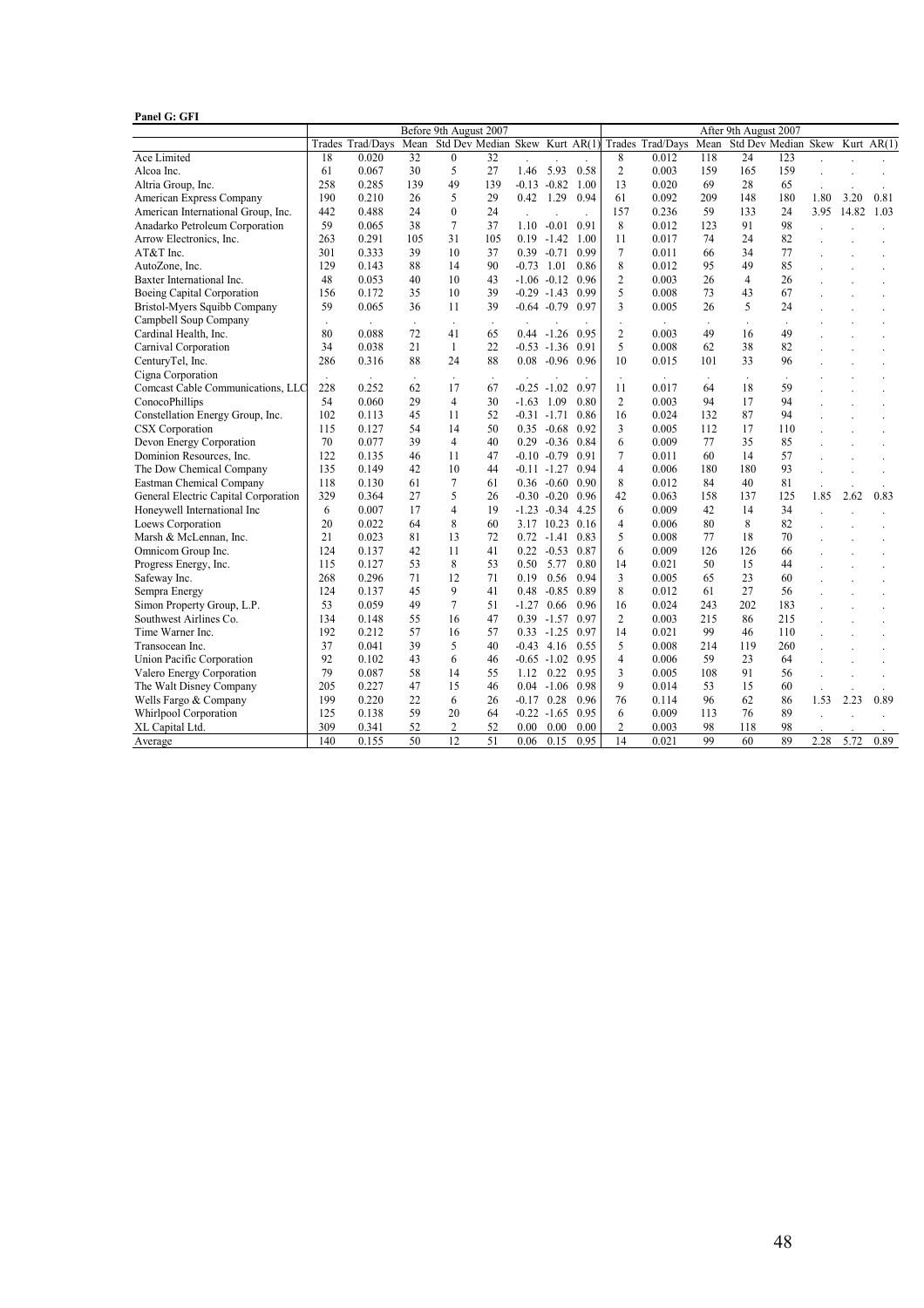#### Panel H: CMA

|                                      | Before 9th August 2007 |      |        |                     |         |         |       |        |      | After 9th August 2007 |                     |         |         |       |
|--------------------------------------|------------------------|------|--------|---------------------|---------|---------|-------|--------|------|-----------------------|---------------------|---------|---------|-------|
|                                      | Ouotes                 | Mean |        | Std Dev Median Skew |         | Kurt    | AR(1) | Ouotes | Mean |                       | Std Dev Median Skew |         | Kurt    | AR(1) |
| Ace Limited                          | 905                    | 40   | 14     | 41                  | 0.14    | $-0.76$ | 0.99  | 664    | 80   | 32                    | 73                  | 0.60    | 0.26    | 0.98  |
| Alcoa Inc.                           | 905                    | 27   | 9      | 25                  | 0.75    | $-0.42$ | 0.99  | 664    | 282  | 244                   | 207                 | 1.20    | 0.53    | 1.00  |
| Altria Group, Inc.                   | 905                    | 88   | 55     | 80                  | 0.60    | $-0.66$ | 1.00  | 664    | 85   | 33                    | 86                  | 0.09    | $-0.75$ | 0.99  |
| American Express Company             | 905                    | 21   | $\tau$ | 21                  | 0.32    | 0.44    | 0.99  | 664    | 208  | 154                   | 165                 | 1.38    | 1.26    | 0.99  |
| American International Group, Inc.   | 905                    | 20   | 9      | 19                  | 1.36    | 3.08    | 0.99  | 664    | 714  | 717                   | 535                 | 1.47    | 2.00    | 0.98  |
| Anadarko Petroleum Corporation       | 905                    | 34   | $\tau$ | 34                  | 1.18    | 2.54    | 0.98  | 664    | 107  | 72                    | 78                  | 1.48    | 0.95    | 1.00  |
| Arrow Electronics, Inc.              | 905                    | 76   | 28     | 67                  | 1.04    | 0.01    | 1.00  | 664    | 95   | 48                    | 82                  | 1.62    | 2.93    | 0.99  |
| AT&T Inc.                            | 905                    | 32   | 11     | 32                  | 0.57    | 2.71    | 0.99  | 664    | 90   | 43                    | 80                  | 0.82    | 3.41    | 0.99  |
| AutoZone, Inc.                       | 905                    | 31   | 22     | 69                  | 0.03    | $-0.84$ | 0.99  | 664    | 84   | 37                    | 72                  | 0.98    | 0.78    | 0.99  |
| Baxter International Inc.            | 905                    | 27   | 13     | 25                  | 0.69    | 0.11    | 1.00  | 664    | 30   | 9                     | 27                  | 0.50    | $-0.77$ | 0.99  |
| Boeing Capital Corporation           | 905                    | 22   | 12     | 20                  | 0.64    | $-0.60$ | 1.00  | 664    | 102  | 75                    | 82                  | 0.99    | 0.33    | 0.99  |
| Bristol-Myers Squibb Company         | 905                    | 22   | 10     | 20                  | 0.86    | $-0.09$ | 1.00  | 664    | 38   | 12                    | 35                  | 0.70    | $-0.15$ | 0.99  |
| Campbell Soup Company                | 905                    | 22   | $\tau$ | 23                  | 0.01    | $-0.84$ | 0.98  | 664    | 31   | 10                    | 30                  | 0.81    | 0.43    | 0.98  |
| Cardinal Health, Inc.                | 905                    | 47   | 30     | 35                  | 2.11    | 4.72    | 0.99  | 664    | 55   | 17                    | 52                  | 0.70    | 0.76    | 0.98  |
| Carnival Corporation                 | 905                    | 32   | 13     | 28                  | 1.20    | 0.30    | 0.99  | 664    | 155  | 103                   | 128                 | 1.31    | 0.94    | 1.00  |
| CenturyTel, Inc.                     | 905                    | 74   | 20     | 71                  | 1.22    | 1.11    | 0.99  | 664    | 108  | 45                    | 98                  | 0.49    | $-0.77$ | 0.99  |
| Cigna Corporation                    | 905                    | 38   | 14     | 37                  | 0.49    | $-0.20$ | 0.99  | 664    | 124  | 76                    | 110                 | 1.03    | 0.78    | 0.99  |
| Comcast Cable Communications, LLC    | 905                    | 45   | 16     | 41                  | 0.59    | $-0.65$ | 1.00  | 664    | 124  | 58                    | 119                 | 0.80    | 1.15    | 0.99  |
| ConocoPhillips                       | 905                    | 22   | 5      | 22                  | $-0.32$ | $-0.08$ | 0.99  | 664    | 56   | 25                    | 48                  | 1.19    | 0.60    | 0.99  |
| Constellation Energy Group, Inc.     | 905                    | 36   | 11     | 36                  | 0.06    | $-0.86$ | 0.99  | 664    | 196  | 120                   | 163                 | 1.05    | 0.68    | 0.98  |
| CSX Corporation                      | 905                    | 40   | 13     | 37                  | 0.59    | $-0.46$ | 0.99  | 664    | 97   | 45                    | 81                  | 0.60    | $-0.99$ | 0.99  |
| Devon Energy Corporation             | 905                    | 36   | 13     | 34                  | 0.72    | $-0.06$ | 0.99  | 664    | 59   | 24                    | 56                  | 0.85    | 0.23    | 0.99  |
| Dominion Resources, Inc.             | 905                    | 39   | 13     | 40                  | $-0.01$ | $-0.67$ | 0.99  | 664    | 58   | 21                    | 52                  | 1.72    | 2.80    | 0.99  |
| The Dow Chemical Company             | 905                    | 31   | 11     | 28                  | 0.72    | $-0.54$ | 0.98  | 664    | 168  | 155                   | 113                 | 1.66    | 1.93    | 1.00  |
| Eastman Chemical Company             | 905                    | 51   | 10     | 50                  | 0.42    | $-0.28$ | 0.98  | 664    | 78   | 41                    | 63                  | 1.38    | 0.99    | 0.99  |
| General Electric Capital Corporation | 905                    | 21   | 7      | 21                  | 0.31    | $-0.91$ | 1.00  | 664    | 262  | 205                   | 191                 | 1.10    | 0.56    | 0.99  |
| Honeywell International Inc          | 905                    | 20   | 7      | 18                  | 1.23    | 0.63    | 0.99  | 664    | 52   | 27                    | 45                  | 1.38    | 1.59    | 0.99  |
| Loews Corporation                    | 905                    | 31   | 17     | 27                  | 0.81    | $-0.30$ | 1.00  | 664    | 57   | 20                    | 55                  | 0.25    | $-0.36$ | 0.99  |
| Marsh & McLennan, Inc.               | 905                    | 55   | 28     | 46                  | 3.12    | 15.76   | 0.97  | 664    | 67   | 19                    | 64                  | 0.78    | 0.54    | 0.98  |
| Omnicom Group Inc.                   | 905                    | 30   | 11     | 30                  | 0.34    | $-0.56$ | 0.99  | 664    | 109  | 94                    | 69                  | 1.58    | 1.19    | 1.00  |
| Progress Energy, Inc.                | 905                    | 39   | 17     | 44                  | $-0.26$ | $-0.78$ | 1.00  | 664    | 54   | 14                    | 53                  | 0.18    | $-1.03$ | 0.98  |
| Safeway Inc.                         | 905                    | 60   | 16     | 60                  | 0.28    | $-0.44$ | 0.99  | 664    | 73   | 23                    | 71                  | 0.13    | 0.18    | 0.99  |
| Sempra Energy                        | 905                    | 35   | 13     | 39                  | $-0.10$ | $-0.38$ | 0.99  | 664    | 74   | 30                    | 71                  | 0.36    | $-0.72$ | 0.99  |
| Simon Property Group, L.P.           | 905                    | 36   | 13     | 36                  | 0.14    | $-1.10$ | 0.99  | 664    | 248  | 202                   | 162                 | 1.54    | 1.30    | 1.00  |
| Southwest Airlines Co.               | 905                    | 44   | 15     | 42                  | 0.59    | $-0.31$ | 0.99  | 664    | 181  | 95                    | 169                 | 1.16    | 1.66    | 0.99  |
| Time Warner Inc.                     | 905                    | 50   | 17     | 47                  | 0.40    | $-0.85$ | 0.99  | 664    | 101  | 48                    | 88                  | 0.54    | $-0.69$ | 0.99  |
| Transocean Inc.                      | 905                    | 32   | 7      | 30                  | 0.69    | $-0.44$ | 0.98  | 664    | 110  | 78                    | 86                  | 1.69    | 1.87    | 1.00  |
| Union Pacific Corporation            | 905                    | 35   | 9      | 36                  | 0.44    | 0.46    | 0.98  | 664    | 63   | 24                    | 58                  | 1.07    | 1.28    | 0.99  |
| Valero Energy Corporation            | 905                    | 44   | 14     | 42                  | 0.94    | 1.67    | 0.99  | 664    | 176  | 81                    | 189                 | $-0.07$ | $-0.81$ | 0.99  |
| The Walt Disney Company              | 905                    | 31   | 16     | 29                  | 0.59    | $-0.52$ | 1.00  | 664    | 52   | 22                    | 47                  | 1.15    | 1.50    | 0.99  |
| Wells Fargo & Company                | 905                    | 15   | 6      | 14                  | 0.82    | 0.62    | 0.99  | 664    | 110  | 54                    | 97                  | 1.24    | 2.05    | 0.98  |
| Whirlpool Corporation                | 905                    | 50   | 13     | 48                  | 0.41    | $-0.60$ | 0.99  | 664    | 185  | 129                   | 141                 | 1.28    | 0.75    | 1.00  |
| XL Capital Ltd.                      | 905                    | 41   | 11     | 43                  | $-0.07$ | 1.12    | 1.00  | 664    | 358  | 298                   | 250                 | 1.02    | $-0.24$ | 0.99  |
| Average                              | 905                    | 38   | 14     | $\overline{37}$     | 0.62    | 0.47    | 0.99  | 664    | 129  | 86                    | 106                 | 0.97    | 0.72    | 0.99  |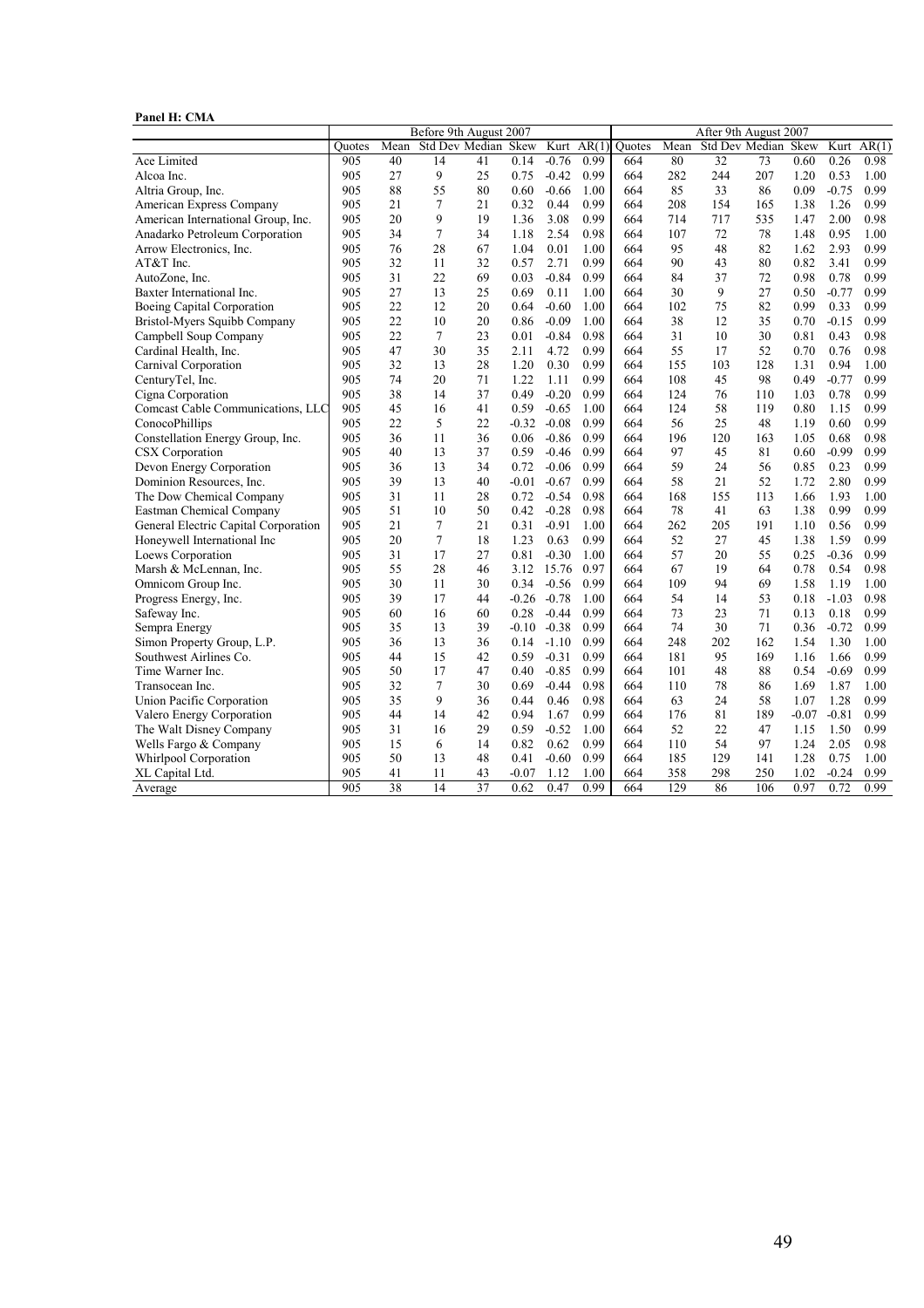#### Panel I: Markit

| Std Dev Median Skew<br>AR(1)<br>Std Dev Median Skew<br>AR(1)<br>Mean<br>Kurt<br>Ouotes<br>Mean<br>Kurt<br>Ouotes<br>40<br>$\overline{15}$<br>40<br>586<br>81<br>34<br>75<br>Ace Limited<br>905<br>0.57<br>1.10<br>0.99<br>0.43<br>$-0.28$<br>0.99<br>0.99<br>190<br>905<br>27<br>9<br>25<br>0.89<br>0.01<br>586<br>291<br>260<br>1.04<br>0.01<br>1.00<br>Alcoa Inc.<br>88<br>905<br>55<br>81<br>0.58<br>$-0.71$<br>584<br>82<br>33<br>83<br>0.22<br>$-0.73$<br>1.00<br>Altria Group, Inc.<br>1.00<br>182<br>0.99<br>American Express Company<br>905<br>21<br>7<br>21<br>0.24<br>0.11<br>1.00<br>586<br>226<br>158<br>1.19<br>0.72<br>20<br>9<br>19<br>3.24<br>756<br>503<br>0.99<br>American International Group, Inc.<br>905<br>1.37<br>1.00<br>586<br>745<br>1.23<br>0.96<br>34<br>0.99<br>Anadarko Petroleum Corporation<br>905<br>34<br>7<br>1.19<br>2.41<br>586<br>114<br>75<br>85<br>1.25<br>0.29<br>1.00<br>905<br>76<br>28<br>67<br>0.03<br>1.00<br>586<br>95<br>51<br>82<br>2.44<br>0.99<br>Arrow Electronics, Inc.<br>1.57<br>1.05<br>8<br>$-0.97$<br>0.99<br>584<br>92<br>0.99<br>AT&T Inc.<br>431<br>26<br>23<br>0.59<br>46<br>83<br>0.64<br>$-0.10$<br>68<br>AutoZone, Inc.<br>905<br>67<br>22<br>$-0.02$<br>$-0.93$<br>1.00<br>586<br>87<br>38<br>78<br>0.31<br>0.99<br>0.76<br>9<br>Baxter International Inc.<br>905<br>26<br>13<br>24<br>0.68<br>0.03<br>1.00<br>586<br>29<br>0.69<br>$-0.61$<br>0.99<br>26<br>$-0.61$<br>78<br>0.99<br>Boeing Capital Corporation<br>905<br>22<br>12<br>20<br>1.00<br>586<br>108<br>91<br>$-0.18$<br>0.66<br>0.77<br>Bristol-Myers Squibb Company<br>905<br>22<br>10<br>20<br>0.86<br>$-0.11$<br>1.00<br>586<br>38<br>13<br>35<br>0.72<br>$-0.35$<br>0.99<br>22<br>$\tau$<br>22<br>31<br>28<br>0.99<br>Campbell Soup Company<br>905<br>$-0.02 -0.86$<br>1.00<br>586<br>10<br>0.92<br>0.33<br>Cardinal Health, Inc.<br>55<br>18<br>905<br>47<br>30<br>35<br>2.13<br>4.80<br>0.99<br>586<br>50<br>0.63<br>0.23<br>0.99 |
|-----------------------------------------------------------------------------------------------------------------------------------------------------------------------------------------------------------------------------------------------------------------------------------------------------------------------------------------------------------------------------------------------------------------------------------------------------------------------------------------------------------------------------------------------------------------------------------------------------------------------------------------------------------------------------------------------------------------------------------------------------------------------------------------------------------------------------------------------------------------------------------------------------------------------------------------------------------------------------------------------------------------------------------------------------------------------------------------------------------------------------------------------------------------------------------------------------------------------------------------------------------------------------------------------------------------------------------------------------------------------------------------------------------------------------------------------------------------------------------------------------------------------------------------------------------------------------------------------------------------------------------------------------------------------------------------------------------------------------------------------------------------------------------------------------------------------------------------------------------------------------------------------------------------------------------------------------------------------|
|                                                                                                                                                                                                                                                                                                                                                                                                                                                                                                                                                                                                                                                                                                                                                                                                                                                                                                                                                                                                                                                                                                                                                                                                                                                                                                                                                                                                                                                                                                                                                                                                                                                                                                                                                                                                                                                                                                                                                                       |
|                                                                                                                                                                                                                                                                                                                                                                                                                                                                                                                                                                                                                                                                                                                                                                                                                                                                                                                                                                                                                                                                                                                                                                                                                                                                                                                                                                                                                                                                                                                                                                                                                                                                                                                                                                                                                                                                                                                                                                       |
|                                                                                                                                                                                                                                                                                                                                                                                                                                                                                                                                                                                                                                                                                                                                                                                                                                                                                                                                                                                                                                                                                                                                                                                                                                                                                                                                                                                                                                                                                                                                                                                                                                                                                                                                                                                                                                                                                                                                                                       |
|                                                                                                                                                                                                                                                                                                                                                                                                                                                                                                                                                                                                                                                                                                                                                                                                                                                                                                                                                                                                                                                                                                                                                                                                                                                                                                                                                                                                                                                                                                                                                                                                                                                                                                                                                                                                                                                                                                                                                                       |
|                                                                                                                                                                                                                                                                                                                                                                                                                                                                                                                                                                                                                                                                                                                                                                                                                                                                                                                                                                                                                                                                                                                                                                                                                                                                                                                                                                                                                                                                                                                                                                                                                                                                                                                                                                                                                                                                                                                                                                       |
|                                                                                                                                                                                                                                                                                                                                                                                                                                                                                                                                                                                                                                                                                                                                                                                                                                                                                                                                                                                                                                                                                                                                                                                                                                                                                                                                                                                                                                                                                                                                                                                                                                                                                                                                                                                                                                                                                                                                                                       |
|                                                                                                                                                                                                                                                                                                                                                                                                                                                                                                                                                                                                                                                                                                                                                                                                                                                                                                                                                                                                                                                                                                                                                                                                                                                                                                                                                                                                                                                                                                                                                                                                                                                                                                                                                                                                                                                                                                                                                                       |
|                                                                                                                                                                                                                                                                                                                                                                                                                                                                                                                                                                                                                                                                                                                                                                                                                                                                                                                                                                                                                                                                                                                                                                                                                                                                                                                                                                                                                                                                                                                                                                                                                                                                                                                                                                                                                                                                                                                                                                       |
|                                                                                                                                                                                                                                                                                                                                                                                                                                                                                                                                                                                                                                                                                                                                                                                                                                                                                                                                                                                                                                                                                                                                                                                                                                                                                                                                                                                                                                                                                                                                                                                                                                                                                                                                                                                                                                                                                                                                                                       |
|                                                                                                                                                                                                                                                                                                                                                                                                                                                                                                                                                                                                                                                                                                                                                                                                                                                                                                                                                                                                                                                                                                                                                                                                                                                                                                                                                                                                                                                                                                                                                                                                                                                                                                                                                                                                                                                                                                                                                                       |
|                                                                                                                                                                                                                                                                                                                                                                                                                                                                                                                                                                                                                                                                                                                                                                                                                                                                                                                                                                                                                                                                                                                                                                                                                                                                                                                                                                                                                                                                                                                                                                                                                                                                                                                                                                                                                                                                                                                                                                       |
|                                                                                                                                                                                                                                                                                                                                                                                                                                                                                                                                                                                                                                                                                                                                                                                                                                                                                                                                                                                                                                                                                                                                                                                                                                                                                                                                                                                                                                                                                                                                                                                                                                                                                                                                                                                                                                                                                                                                                                       |
|                                                                                                                                                                                                                                                                                                                                                                                                                                                                                                                                                                                                                                                                                                                                                                                                                                                                                                                                                                                                                                                                                                                                                                                                                                                                                                                                                                                                                                                                                                                                                                                                                                                                                                                                                                                                                                                                                                                                                                       |
|                                                                                                                                                                                                                                                                                                                                                                                                                                                                                                                                                                                                                                                                                                                                                                                                                                                                                                                                                                                                                                                                                                                                                                                                                                                                                                                                                                                                                                                                                                                                                                                                                                                                                                                                                                                                                                                                                                                                                                       |
|                                                                                                                                                                                                                                                                                                                                                                                                                                                                                                                                                                                                                                                                                                                                                                                                                                                                                                                                                                                                                                                                                                                                                                                                                                                                                                                                                                                                                                                                                                                                                                                                                                                                                                                                                                                                                                                                                                                                                                       |
| 32<br>13<br>27<br>0.18<br>107<br>134<br>0.38<br>Carnival Corporation<br>905<br>1.17<br>1.00<br>586<br>163<br>1.09<br>1.00                                                                                                                                                                                                                                                                                                                                                                                                                                                                                                                                                                                                                                                                                                                                                                                                                                                                                                                                                                                                                                                                                                                                                                                                                                                                                                                                                                                                                                                                                                                                                                                                                                                                                                                                                                                                                                             |
| 71<br>0.99<br>99<br>0.99<br>CenturyTel, Inc.<br>905<br>74<br>20<br>1.20<br>1.03<br>586<br>109<br>47<br>0.43<br>$-0.94$                                                                                                                                                                                                                                                                                                                                                                                                                                                                                                                                                                                                                                                                                                                                                                                                                                                                                                                                                                                                                                                                                                                                                                                                                                                                                                                                                                                                                                                                                                                                                                                                                                                                                                                                                                                                                                                |
| 905<br>38<br>37<br>1.77<br>0.99<br>586<br>127<br>0.83<br>1.00<br>Cigna Corporation<br>14<br>0.91<br>81<br>115<br>0.13                                                                                                                                                                                                                                                                                                                                                                                                                                                                                                                                                                                                                                                                                                                                                                                                                                                                                                                                                                                                                                                                                                                                                                                                                                                                                                                                                                                                                                                                                                                                                                                                                                                                                                                                                                                                                                                 |
| Comcast Cable Communications, LLC<br>44<br>17<br>40<br>$-0.70$<br>59<br>0.65<br>0.79<br>0.99<br>905<br>0.46<br>1.00<br>586<br>130<br>127                                                                                                                                                                                                                                                                                                                                                                                                                                                                                                                                                                                                                                                                                                                                                                                                                                                                                                                                                                                                                                                                                                                                                                                                                                                                                                                                                                                                                                                                                                                                                                                                                                                                                                                                                                                                                              |
| ConocoPhillips<br>905<br>22<br>5<br>22<br>$-0.33 -0.11$<br>1.00<br>586<br>59<br>26<br>50<br>0.97<br>0.12<br>0.99                                                                                                                                                                                                                                                                                                                                                                                                                                                                                                                                                                                                                                                                                                                                                                                                                                                                                                                                                                                                                                                                                                                                                                                                                                                                                                                                                                                                                                                                                                                                                                                                                                                                                                                                                                                                                                                      |
| Constellation Energy Group, Inc.<br>905<br>36<br>11<br>36<br>$-0.88$<br>1.00<br>586<br>203<br>125<br>178<br>$-0.29$<br>0.99<br>0.06<br>0.76                                                                                                                                                                                                                                                                                                                                                                                                                                                                                                                                                                                                                                                                                                                                                                                                                                                                                                                                                                                                                                                                                                                                                                                                                                                                                                                                                                                                                                                                                                                                                                                                                                                                                                                                                                                                                           |
| 89<br>CSX Corporation<br>905<br>40<br>13<br>36<br>0.57<br>$-0.48$<br>1.00<br>586<br>102<br>45<br>$-1.15$<br>0.99<br>0.41                                                                                                                                                                                                                                                                                                                                                                                                                                                                                                                                                                                                                                                                                                                                                                                                                                                                                                                                                                                                                                                                                                                                                                                                                                                                                                                                                                                                                                                                                                                                                                                                                                                                                                                                                                                                                                              |
| 13<br>$-0.22$<br>0.99<br>Devon Energy Corporation<br>905<br>36<br>34<br>0.70<br>$-0.13$<br>1.00<br>586<br>60<br>25<br>57<br>0.69                                                                                                                                                                                                                                                                                                                                                                                                                                                                                                                                                                                                                                                                                                                                                                                                                                                                                                                                                                                                                                                                                                                                                                                                                                                                                                                                                                                                                                                                                                                                                                                                                                                                                                                                                                                                                                      |
| 905<br>39<br>12<br>40<br>$-0.62$<br>59<br>22<br>52<br>1.58<br>2.22<br>0.99<br>Dominion Resources, Inc.<br>$-0.08$<br>1.00<br>586                                                                                                                                                                                                                                                                                                                                                                                                                                                                                                                                                                                                                                                                                                                                                                                                                                                                                                                                                                                                                                                                                                                                                                                                                                                                                                                                                                                                                                                                                                                                                                                                                                                                                                                                                                                                                                      |
| $-0.55$<br>0.99<br>177<br>The Dow Chemical Company<br>905<br>31<br>11<br>27<br>0.71<br>586<br>164<br>112<br>1.43<br>1.09<br>1.00                                                                                                                                                                                                                                                                                                                                                                                                                                                                                                                                                                                                                                                                                                                                                                                                                                                                                                                                                                                                                                                                                                                                                                                                                                                                                                                                                                                                                                                                                                                                                                                                                                                                                                                                                                                                                                      |
| 905<br>50<br>49<br>$-0.44$<br>0.99<br>82<br>0.99<br>Eastman Chemical Company<br>10<br>0.40<br>586<br>43<br>65<br>1.15<br>0.33                                                                                                                                                                                                                                                                                                                                                                                                                                                                                                                                                                                                                                                                                                                                                                                                                                                                                                                                                                                                                                                                                                                                                                                                                                                                                                                                                                                                                                                                                                                                                                                                                                                                                                                                                                                                                                         |
| 905<br>21<br>$\tau$<br>$-0.94$<br>1.00<br>276<br>218<br>205<br>0.91<br>0.99<br>General Electric Capital Corporation<br>21<br>0.33<br>586<br>0.10                                                                                                                                                                                                                                                                                                                                                                                                                                                                                                                                                                                                                                                                                                                                                                                                                                                                                                                                                                                                                                                                                                                                                                                                                                                                                                                                                                                                                                                                                                                                                                                                                                                                                                                                                                                                                      |
| Honeywell International Inc<br>905<br>20<br>18<br>0.26<br>1.00<br>586<br>54<br>29<br>1.00<br>7<br>0.96<br>45<br>1.18<br>0.88                                                                                                                                                                                                                                                                                                                                                                                                                                                                                                                                                                                                                                                                                                                                                                                                                                                                                                                                                                                                                                                                                                                                                                                                                                                                                                                                                                                                                                                                                                                                                                                                                                                                                                                                                                                                                                          |
| Loews Corporation<br>905<br>31<br>17<br>27<br>$-0.30$<br>1.00<br>586<br>56<br>21<br>54<br>$-0.75$<br>0.99<br>0.82<br>0.26                                                                                                                                                                                                                                                                                                                                                                                                                                                                                                                                                                                                                                                                                                                                                                                                                                                                                                                                                                                                                                                                                                                                                                                                                                                                                                                                                                                                                                                                                                                                                                                                                                                                                                                                                                                                                                             |
| Marsh & McLennan, Inc.<br>905<br>55<br>28<br>15.75<br>0.98<br>586<br>19<br>1.02<br>1.11<br>0.99<br>46<br>3.13<br>66<br>61                                                                                                                                                                                                                                                                                                                                                                                                                                                                                                                                                                                                                                                                                                                                                                                                                                                                                                                                                                                                                                                                                                                                                                                                                                                                                                                                                                                                                                                                                                                                                                                                                                                                                                                                                                                                                                             |
| $-0.58$<br>586<br>98<br>Omnicom Group Inc.<br>905<br>29<br>11<br>30<br>1.00<br>114<br>70<br>1.37<br>0.50<br>1.00<br>0.33                                                                                                                                                                                                                                                                                                                                                                                                                                                                                                                                                                                                                                                                                                                                                                                                                                                                                                                                                                                                                                                                                                                                                                                                                                                                                                                                                                                                                                                                                                                                                                                                                                                                                                                                                                                                                                              |
| 39<br>$-0.30 - 0.83$<br>52<br>50<br>0.99<br>Progress Energy, Inc.<br>905<br>16<br>44<br>1.00<br>584<br>14<br>0.33<br>$-0.93$                                                                                                                                                                                                                                                                                                                                                                                                                                                                                                                                                                                                                                                                                                                                                                                                                                                                                                                                                                                                                                                                                                                                                                                                                                                                                                                                                                                                                                                                                                                                                                                                                                                                                                                                                                                                                                          |
| 59<br>15<br>584<br>72<br>24<br>70<br>$-0.12$<br>0.99<br>Safeway Inc.<br>905<br>60<br>0.23<br>$-0.56$<br>1.00<br>0.18                                                                                                                                                                                                                                                                                                                                                                                                                                                                                                                                                                                                                                                                                                                                                                                                                                                                                                                                                                                                                                                                                                                                                                                                                                                                                                                                                                                                                                                                                                                                                                                                                                                                                                                                                                                                                                                  |
| 35<br>12<br>0.99<br>586<br>74<br>31<br>72<br>$-0.91$<br>0.99<br>Sempra Energy<br>905<br>39<br>$-0.15 - 0.47$<br>0.33                                                                                                                                                                                                                                                                                                                                                                                                                                                                                                                                                                                                                                                                                                                                                                                                                                                                                                                                                                                                                                                                                                                                                                                                                                                                                                                                                                                                                                                                                                                                                                                                                                                                                                                                                                                                                                                  |
| Simon Property Group, L.P.<br>905<br>36<br>13<br>584<br>264<br>211<br>176<br>1.29<br>0.50<br>36<br>0.10<br>$-1.17$<br>1.00<br>1.00                                                                                                                                                                                                                                                                                                                                                                                                                                                                                                                                                                                                                                                                                                                                                                                                                                                                                                                                                                                                                                                                                                                                                                                                                                                                                                                                                                                                                                                                                                                                                                                                                                                                                                                                                                                                                                    |
| Southwest Airlines Co.<br>15<br>$-0.35$<br>584<br>187<br>175<br>0.91<br>0.90<br>0.99<br>905<br>44<br>42<br>0.58<br>1.00<br>100                                                                                                                                                                                                                                                                                                                                                                                                                                                                                                                                                                                                                                                                                                                                                                                                                                                                                                                                                                                                                                                                                                                                                                                                                                                                                                                                                                                                                                                                                                                                                                                                                                                                                                                                                                                                                                        |
| 50<br>Time Warner Inc.<br>905<br>17<br>47<br>0.39<br>$-0.87$<br>1.00<br>584<br>107<br>48<br>106<br>$-0.78$<br>0.99<br>0.34                                                                                                                                                                                                                                                                                                                                                                                                                                                                                                                                                                                                                                                                                                                                                                                                                                                                                                                                                                                                                                                                                                                                                                                                                                                                                                                                                                                                                                                                                                                                                                                                                                                                                                                                                                                                                                            |
| 905<br>32<br>$-0.54$<br>0.99<br>584<br>89<br>Transocean Inc.<br>7<br>30<br>0.65<br>117<br>80<br>1.49<br>1.18<br>1.00                                                                                                                                                                                                                                                                                                                                                                                                                                                                                                                                                                                                                                                                                                                                                                                                                                                                                                                                                                                                                                                                                                                                                                                                                                                                                                                                                                                                                                                                                                                                                                                                                                                                                                                                                                                                                                                  |
| 0.99<br>Union Pacific Corporation<br>905<br>35<br>9<br>35<br>0.38<br>0.32<br>584<br>64<br>26<br>60<br>0.90<br>0.71<br>0.99                                                                                                                                                                                                                                                                                                                                                                                                                                                                                                                                                                                                                                                                                                                                                                                                                                                                                                                                                                                                                                                                                                                                                                                                                                                                                                                                                                                                                                                                                                                                                                                                                                                                                                                                                                                                                                            |
| $-0.74$<br>0.99<br>87<br>Valero Energy Corporation<br>486<br>36<br>36<br>$-0.08$<br>584<br>174<br>186<br>0.02<br>$-1.09$<br>1.00<br>7                                                                                                                                                                                                                                                                                                                                                                                                                                                                                                                                                                                                                                                                                                                                                                                                                                                                                                                                                                                                                                                                                                                                                                                                                                                                                                                                                                                                                                                                                                                                                                                                                                                                                                                                                                                                                                 |
| 15<br>29<br>$-0.51$<br>52<br>0.99<br>The Walt Disney Company<br>905<br>30<br>0.59<br>1.00<br>586<br>23<br>46<br>1.01<br>0.92                                                                                                                                                                                                                                                                                                                                                                                                                                                                                                                                                                                                                                                                                                                                                                                                                                                                                                                                                                                                                                                                                                                                                                                                                                                                                                                                                                                                                                                                                                                                                                                                                                                                                                                                                                                                                                          |
| 6<br>0.51<br>58<br>0.99<br>Wells Fargo & Company<br>905<br>15<br>14<br>0.80<br>1.00<br>586<br>112<br>99<br>1.08<br>1.33                                                                                                                                                                                                                                                                                                                                                                                                                                                                                                                                                                                                                                                                                                                                                                                                                                                                                                                                                                                                                                                                                                                                                                                                                                                                                                                                                                                                                                                                                                                                                                                                                                                                                                                                                                                                                                               |
| Whirlpool Corporation<br>50<br>$-0.76$<br>0.99<br>905<br>13<br>47<br>0.35<br>584<br>196<br>135<br>152<br>1.04<br>0.13<br>1.00                                                                                                                                                                                                                                                                                                                                                                                                                                                                                                                                                                                                                                                                                                                                                                                                                                                                                                                                                                                                                                                                                                                                                                                                                                                                                                                                                                                                                                                                                                                                                                                                                                                                                                                                                                                                                                         |
| 905<br>0.70<br>1.00<br>584<br>392<br>304<br>283<br>0.83<br>$-0.66$<br>0.99<br>XL Capital Ltd.<br>41<br>11<br>43<br>$-0.03$                                                                                                                                                                                                                                                                                                                                                                                                                                                                                                                                                                                                                                                                                                                                                                                                                                                                                                                                                                                                                                                                                                                                                                                                                                                                                                                                                                                                                                                                                                                                                                                                                                                                                                                                                                                                                                            |
| 884<br>38<br>36<br>585<br>89<br>109<br>0.20<br>14<br>0.60<br>0.36<br>$1.\overline{00}$<br>134<br>0.85<br>0.99<br>Average                                                                                                                                                                                                                                                                                                                                                                                                                                                                                                                                                                                                                                                                                                                                                                                                                                                                                                                                                                                                                                                                                                                                                                                                                                                                                                                                                                                                                                                                                                                                                                                                                                                                                                                                                                                                                                              |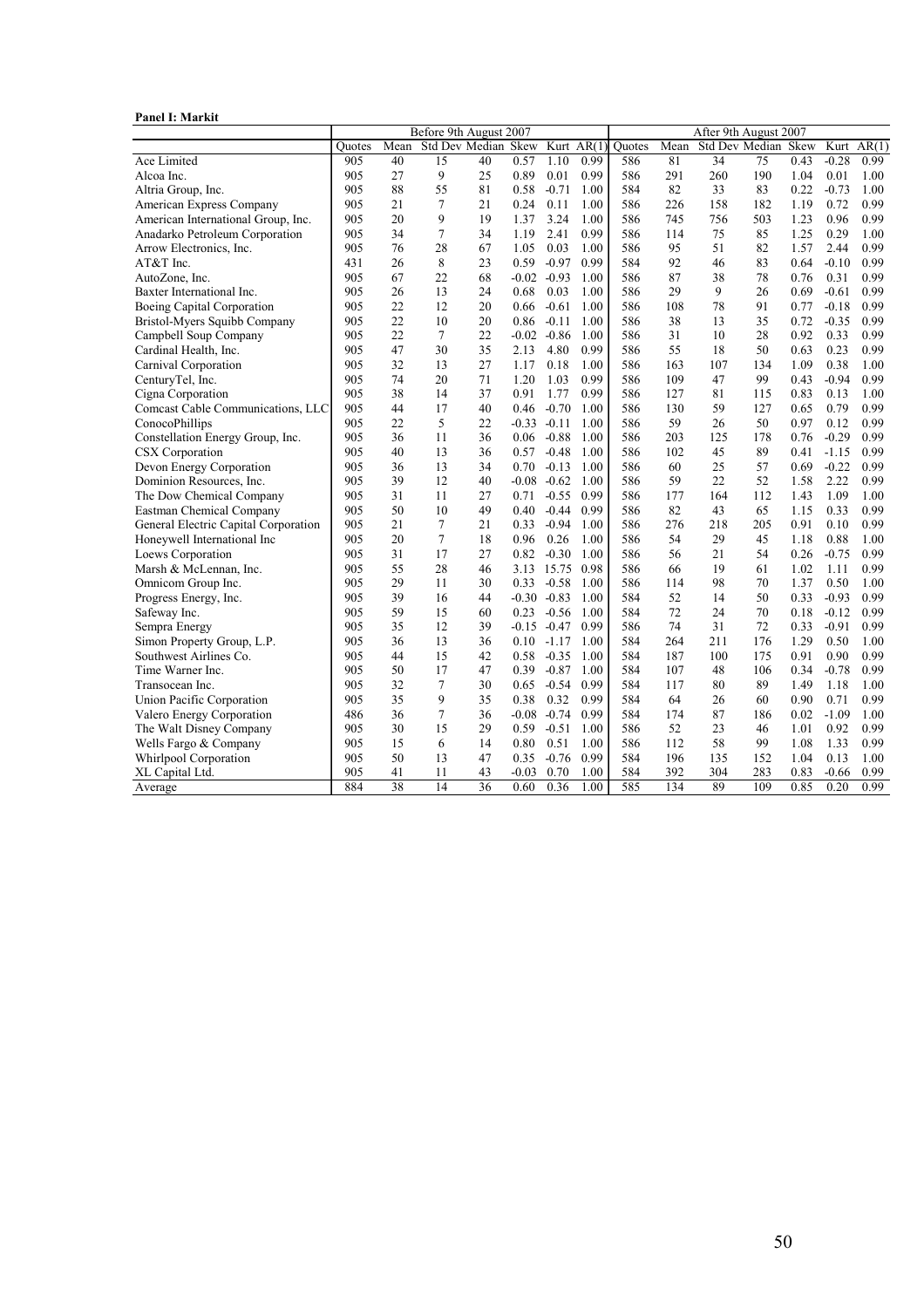#### Panel J: Fenics

|                                      |        |                      | Before 9th August 2007 |                          |         |                |       |        |                      | After 9th August 2007          |                          |      |                      |      |
|--------------------------------------|--------|----------------------|------------------------|--------------------------|---------|----------------|-------|--------|----------------------|--------------------------------|--------------------------|------|----------------------|------|
|                                      | Quotes | Mean                 |                        | Std Dev Median Skew      |         | Kurt           | AR(1) | Ouotes | Mean                 | Std Dev Median Skew Kurt AR(1) |                          |      |                      |      |
| Ace Limited                          | 904    | 44                   | 16                     | 42                       | 0.87    | 1.19           | 0.99  | 460    | 81                   | 38                             | 77                       |      | $0.49 -0.25 0.99$    |      |
| Alcoa Inc.                           | 904    | 28                   | 11                     | 26                       | 2.27    | 8.39           | 0.98  | 450    | 146                  | 104                            | 108                      |      | $0.61 - 1.03$ 1.00   |      |
| Altria Group, Inc.                   | 904    | 89                   | 55                     | 80                       | 0.57    | $-0.71$        | 1.00  | 447    | 85                   | 45                             | 75                       |      | $0.68 - 0.54 0.99$   |      |
| American Express Company             | 903    | 22                   | 7                      | 21                       | 0.11    | $-0.16$        | 1.00  | 454    | 248                  | 178                            | 205                      |      | $0.84 - 0.19$        | 0.98 |
| American International Group, Inc.   | 904    | 21                   | 7                      | 20                       | 0.84    | 0.24           | 0.99  | 450    | 707                  | 1002                           | 104                      |      | 1.54 1.16            | 0.97 |
| Anadarko Petroleum Corporation       | 904    | 35                   | 8                      | 34                       | 1.02    | 0.56           | 0.98  | 453    | 131                  | 81                             | 95                       |      | $0.63 - 1.23$ 1.00   |      |
| Arrow Electronics, Inc.              | 904    | 77                   | 28                     | 68                       | 1.05    | 0.04           | 0.99  | 453    | 97                   | 48                             | 88                       |      | 0.85 0.28            | 0.99 |
| $AT&T$ Inc.                          | 904    | 33                   | 11                     | 32                       | 0.51    | $-0.30$        | 0.99  | 450    | 96                   | 57                             | 78                       |      | 0.89 0.01 0.99       |      |
| AutoZone, Inc.                       | 903    | 67                   | 23                     | 67                       | 0.03    | $-0.85$        | 0.98  | 454    | 100                  | 43                             | 99                       |      | $0.50 - 0.04 0.99$   |      |
| Baxter International Inc.            | 903    | 28                   | 13                     | 25                       | 0.79    | 0.15           | 1.00  | 448    | 31                   | $\tau$                         | 31                       |      | $0.21 - 0.65 0.97$   |      |
| Boeing Capital Corporation           | 904    | 21                   | 10                     | 18                       | 1.09    | 0.11           | 0.99  | 448    | 86                   | 57                             | 69                       |      | $0.42 -1.23$ 1.00    |      |
| Bristol-Myers Squibb Company         | 904    | 21                   | 10                     | 20                       | 0.80    | 0.04           | 0.99  | 446    | 43                   | 15                             | 42                       |      | $0.19 - 0.96 0.99$   |      |
| Campbell Soup Company                | 904    | 22                   | 7                      | 23                       | 0.06    | $-0.75$        | 0.99  | 450    | 57                   | 27                             | 51                       |      | $0.30 -1.10 0.99$    |      |
| Cardinal Health, Inc.                | 724    | 46                   | 25                     | 39                       | 1.79    | 4.62           | 0.99  | 659    | 56                   | 15                             | 51                       |      | 1.38 2.12 0.99       |      |
| Carnival Corporation                 | 618    | 21                   | 3                      | 21                       | 0.63    | 2.85           | 0.95  | 659    | 86                   | 49                             | 77                       |      | $0.67 - 0.44 0.99$   |      |
| CenturyTel, Inc.                     | 534    | 67                   | 10                     | 69                       | $-0.35$ | $-0.71$        | 0.95  | 659    | 120                  | 62                             | 91                       |      | 1.22 0.87 0.99       |      |
| Cigna Corporation                    | 904    | 50                   | 25                     | 51                       | 0.79    | 0.28           | 0.99  | 453    | 59                   | 31                             | 49                       |      | $0.47 - 0.92 0.99$   |      |
| Comcast Cable Communications, LLC    |        |                      |                        |                          |         |                |       | 480    | 68                   | 34                             | 57                       |      | $1.51$ 3.21          | 0.96 |
| ConocoPhillips                       |        | $\ddot{\phantom{a}}$ | $\ddot{\phantom{a}}$   | $\ddot{\phantom{a}}$     |         |                |       |        |                      | $\ddot{\phantom{a}}$           | $\ddot{\phantom{a}}$     |      |                      |      |
| Constellation Energy Group, Inc.     | 904    | 37                   | 11                     | 36                       | 0.05    | $-0.81$        | 0.99  | 453    | 188                  | 116                            | 149                      | 0.38 | $-1.28$              | 0.99 |
| CSX Corporation                      | 904    | 40                   | 14                     | 37                       | 0.50    | $-0.57$        | 0.99  | 450    | 122                  | 57                             | 120                      |      | $0.47 - 0.64$        | 0.99 |
| Devon Energy Corporation             | 904    | 35                   | $\tau$                 | 34                       | 0.22    | $-0.94$        | 0.99  | 450    | 72                   | 28                             | 72                       |      | $0.29 - 0.62 0.99$   |      |
| Dominion Resources, Inc.             | 903    | 39                   | 12                     | 40                       |         | $-0.06 - 0.60$ | 0.99  | 451    | 62                   | 22                             | 57                       | 0.89 | 0.23                 | 0.99 |
| The Dow Chemical Company             | 904    | 31                   | 11                     | 29                       | 0.60    | $-0.79$        | 0.99  | 450    | 175                  | 189                            | 87                       |      | 1.39 0.51 1.00       |      |
| Eastman Chemical Company             | 904    | 50                   | 10                     | 50                       | 0.77    | 0.32           | 0.98  | 446    | 86                   | 45                             | 67                       |      | $0.82 - 0.59 0.99$   |      |
| General Electric Capital Corporation | 904    | 13                   | 3                      | 13                       | 3.10    | 17.08          | 0.99  | 449    | 114                  | 70                             | 83                       |      | $0.58 - 0.99 0.99$   |      |
| Honeywell International Inc          | 896    | 20                   | 8                      | 18                       | 0.91    | 0.30           | 0.99  | 457    | 46                   | 17                             | 45                       |      | $0.18 - 1.08 0.99$   |      |
| Loews Corporation                    | 904    | 35                   | 20                     | 33                       | 1.05    | 0.97           | 0.99  | 450    | 64                   | 27                             | 69                       |      | $0.03 - 0.51$        | 0.99 |
| Marsh & McLennan, Inc.               | 775    | 61                   | 26                     | 57                       | 2.96    | 13.35          | 0.94  | 627    | 79                   | 18                             | 72                       |      | 1.44 2.25 0.98       |      |
| Omnicom Group Inc.                   |        |                      |                        |                          |         |                |       |        |                      |                                |                          |      |                      |      |
| Progress Energy, Inc.                | 904    | 40                   | 16                     | 44                       | $-0.20$ | $-0.65$        | 0.99  | 450    | 52                   | 15                             | 50                       | 0.80 | 0.88                 | 0.93 |
| Safeway Inc.                         | 904    | 60                   | 16                     | 60                       | 0.86    | 2.97           | 0.94  | 450    | 71                   | 23                             | 68                       |      | $0.51 - 0.35 0.99$   |      |
| Sempra Energy                        | 904    | 35                   | 12                     | 39                       | $-0.11$ | $-0.65$        | 0.99  | 449    | 71                   | 32                             | 66                       | 0.79 | 0.06                 | 0.98 |
| Simon Property Group, L.P.           | 903    | 36                   | 12                     | 39                       |         | $-0.14 - 1.38$ | 1.00  | 451    | 262                  | 229                            | 163                      |      | $0.90 - 0.61$        | 0.99 |
| Southwest Airlines Co.               | 904    | 44                   | 15                     | 43                       | 0.42    | $-0.33$        | 0.99  | 450    | 166                  | 105                            | 153                      |      | 0.91 0.03            | 0.99 |
| Time Warner Inc.                     | 904    | 48                   | 15                     | 47                       | 0.43    | $-0.35$        | 0.99  | 450    | 124                  | 50                             | 131                      |      | $-0.02$ $-0.72$ 0.99 |      |
| Transocean Inc.                      |        |                      |                        |                          |         |                |       |        |                      |                                | $\ddot{\phantom{a}}$     |      |                      |      |
| Union Pacific Corporation            | 904    | 35                   | 9                      | 36                       | 0.27    | $-0.04$        | 0.98  | 450    | 70                   | 29                             | 68                       |      | 0.24 -0.75 0.99      |      |
| Valero Energy Corporation            |        | $\ddot{\phantom{0}}$ |                        |                          |         |                |       |        | $\ddot{\phantom{a}}$ | $\ddot{\phantom{0}}$           | $\ddot{\phantom{a}}$     |      |                      |      |
| The Walt Disney Company              |        | $\overline{a}$       | $\ddot{\phantom{0}}$   | $\overline{\phantom{a}}$ |         |                |       |        | $\overline{a}$       | $\ddot{\phantom{a}}$           | $\overline{\phantom{a}}$ |      |                      |      |
| Wells Fargo & Company                | 903    | 15                   | 6                      | 14                       | 1.04    | 2.08           | 0.99  | 451    | 117                  | 72                             | 101                      | 1.13 | 0.85                 | 0.98 |
| Whirlpool Corporation                | 904    | 51                   | 14                     | 50                       | 0.25    | $-0.66$        | 0.98  | 450    | 191                  | 146                            | 136                      | 1.14 | 0.00                 | 0.99 |
| XL Capital Ltd.                      |        |                      |                        |                          |         |                |       |        |                      |                                |                          |      |                      |      |
| Average                              | 877    | 39                   | 14                     | 38                       | 0.72    | 1.23           | 0.98  | 473    | 120                  | 86                             | 86                       | 0.71 | $-0.12$              | 0.99 |
|                                      |        |                      |                        |                          |         |                |       |        |                      |                                |                          |      |                      |      |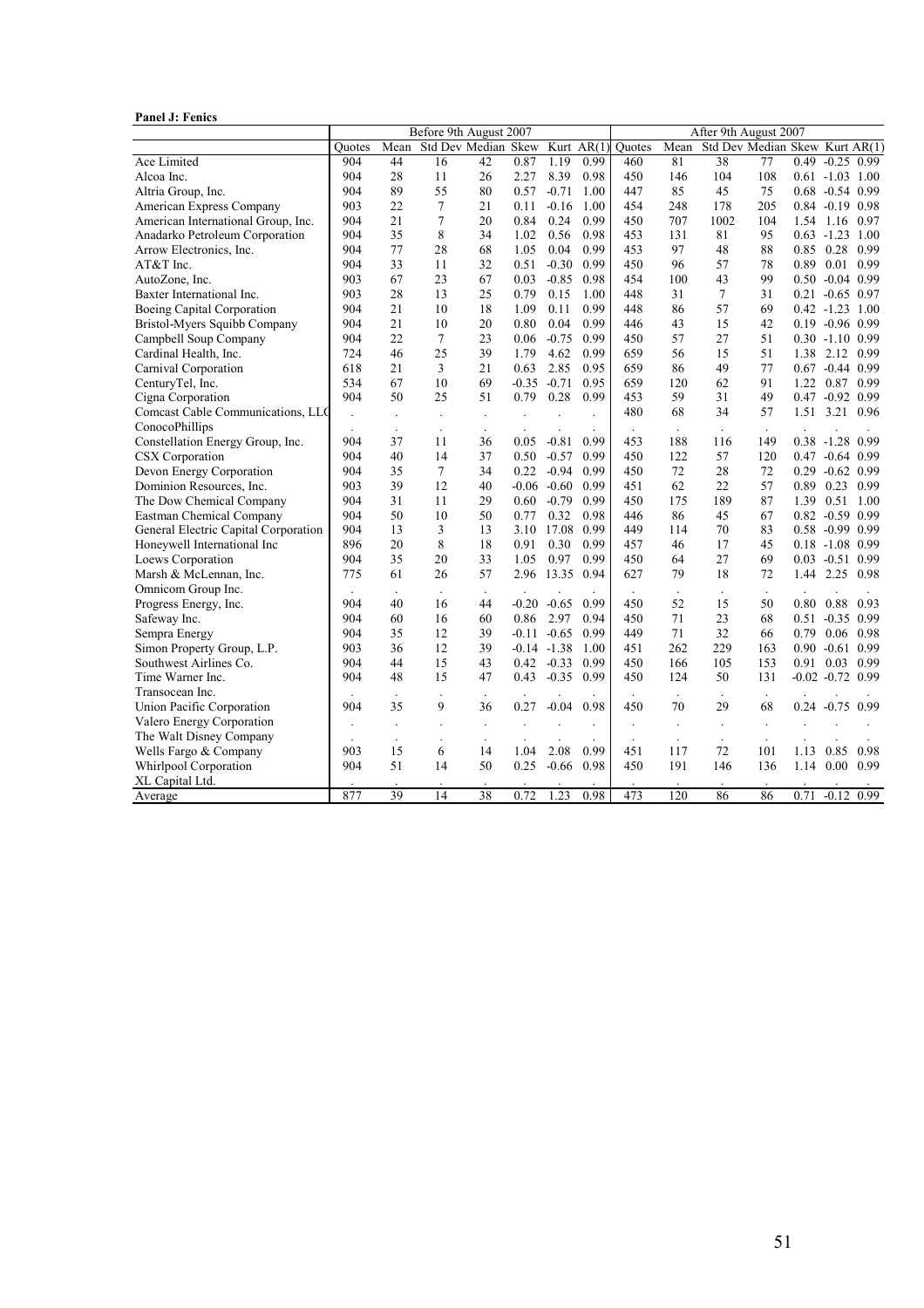#### Panel K: Reuters EOD

|                                      |        |  | Before 9th August 2007 |                                     |        |      | After 9th August 2007 |                     |      |                |              |
|--------------------------------------|--------|--|------------------------|-------------------------------------|--------|------|-----------------------|---------------------|------|----------------|--------------|
|                                      | Quotes |  |                        | Mean Std Dev Median Skew Kurt AR(1) | Ouotes | Mean |                       | Std Dev Median Skew |      |                | Kurt $AR(1)$ |
| Ace Limited                          |        |  |                        |                                     | 560    | 87   | 29                    | 75                  | 0.85 | 1.09           | 0.98         |
| Alcoa Inc.                           |        |  |                        |                                     | 179    | 637  | 179                   | 630                 |      | $0.62 - 0.06$  | 0.99         |
| Altria Group, Inc.                   |        |  |                        |                                     | 560    | 92   | 28                    | 90                  | 0.17 | $-0.54$        | 0.99         |
| American Express Company             |        |  |                        |                                     | 559    | 232  | 153                   | 180                 | 1.35 | 0.98           | 0.99         |
| American International Group, Inc.   |        |  |                        |                                     | 556    | 825  | 757                   | 587                 | 2.02 | 8.31           | 0.92         |
| Anadarko Petroleum Corporation       |        |  |                        |                                     | 561    | 116  | 72                    | 86                  | 1.29 | 0.34           | 1.00         |
| Arrow Electronics, Inc.              |        |  |                        |                                     | 560    | 103  | 46                    | 85                  | 1.88 | 3.36           | 0.99         |
| AT&T Inc.                            |        |  |                        |                                     | 482    | 103  | 40                    | 85                  | 1.21 | 0.60           | 0.99         |
| AutoZone, Inc.                       |        |  |                        |                                     | 559    | 90   | 34                    | 78                  | 0.99 | 0.79           | 0.99         |
| Baxter International Inc.            |        |  |                        |                                     | 560    | 31   | 8                     | 30                  | 0.49 | $-0.67$        | 0.98         |
| Boeing Capital Corporation           |        |  |                        |                                     | 561    | 106  | 60                    | 88                  | 1.03 | 0.21           | 0.99         |
| Bristol-Myers Squibb Company         |        |  |                        |                                     | 477    | 41   | 12                    | 39                  | 0.68 | $-0.63$        | 0.98         |
| Campbell Soup Company                |        |  |                        |                                     | 560    | 33   | 9                     | 32                  | 0.84 | 0.53           | 0.99         |
| Cardinal Health, Inc.                |        |  |                        |                                     | 557    | 58   | 15                    | 56                  | 0.89 | 1.28           | 0.98         |
| Carnival Corporation                 |        |  |                        |                                     | 508    | 102  | 44                    | 85                  | 0.78 | $-0.82$        | 1.00         |
| CenturyTel, Inc.                     |        |  |                        |                                     | 561    | 117  | 41                    | 105                 | 0.55 | $-0.95$        | 0.99         |
| Cigna Corporation                    |        |  |                        |                                     | 561    | 136  | 75                    | 128                 | 0.97 | 0.56           | 0.99         |
| Comcast Cable Communications, LLC    |        |  |                        |                                     | 538    | 69   | 32                    | 59                  | 1.90 | 4.15           | 0.99         |
| ConocoPhillips                       |        |  |                        |                                     | 561    | 59   | 25                    | 49                  | 1.25 | 0.54           | 0.99         |
| Constellation Energy Group, Inc.     |        |  |                        |                                     | 561    | 216  | 113                   | 178                 | 0.96 | $-0.01$        | 0.99         |
| CSX Corporation                      |        |  |                        |                                     | 173    | 130  | 44                    | 145                 |      | $-0.14 - 1.40$ | 0.99         |
| Devon Energy Corporation             |        |  |                        |                                     | 558    | 64   | 22                    | 61                  | 1.02 | 0.35           | 0.99         |
| Dominion Resources, Inc.             |        |  |                        |                                     | 561    | 61   | 21                    | 54                  | 1.63 | 2.24           | 0.99         |
| The Dow Chemical Company             |        |  |                        |                                     | 555    | 189  | 156                   | 130                 | 1.56 | 1.39           | 1.00         |
| Eastman Chemical Company             |        |  |                        |                                     | 556    | 86   | 41                    | 67                  | 1.28 | 0.50           | 0.99         |
| General Electric Capital Corporation |        |  |                        |                                     | 562    | 297  | 198                   | 206                 | 0.97 | 0.05           | 0.99         |
| Honeywell International Inc          |        |  |                        |                                     | 560    | 57   | 26                    | 48                  | 1.39 | 1.52           | 0.99         |
| Loews Corporation                    |        |  |                        |                                     | 553    | 61   | 16                    | 57                  | 0.38 | $-0.13$        | 0.98         |
| Marsh & McLennan, Inc.               |        |  |                        |                                     | 561    | 70   | 18                    | 68                  | 0.72 | 0.98           | 0.99         |
| Omnicom Group Inc.                   |        |  |                        |                                     | 561    | 120  | 95                    | 75                  | 1.43 | 0.58           | 1.00         |
| Progress Energy, Inc.                |        |  |                        |                                     | 551    | 57   | 13                    | 59                  | 0.02 | $-0.85$        | 0.98         |
| Safeway Inc.                         |        |  |                        |                                     | 536    | 78   | 19                    | 79                  | 0.56 | 0.78           | 0.98         |
| Sempra Energy                        |        |  |                        |                                     | 551    | 80   | 27                    | 78                  | 0.07 | $-0.93$        | 0.98         |
| Simon Property Group, L.P.           |        |  |                        |                                     | 552    | 276  | 205                   | 181                 | 1.41 | 0.72           | 1.00         |
| Southwest Airlines Co.               |        |  |                        |                                     | 561    | 200  | 83                    | 175                 | 1.50 | 1.88           | 0.99         |
| Time Warner Inc.                     |        |  |                        |                                     | 561    | 109  | 48                    | 105                 | 0.40 | $-0.71$        | 0.99         |
| Transocean Inc.                      |        |  |                        |                                     | 501    | 124  | 81                    | 89                  | 1.46 | 0.85           | 0.99         |
| Union Pacific Corporation            |        |  |                        |                                     | 561    | 67   | 23                    | 60                  | 1.28 | 1.45           | 0.99         |
| Valero Energy Corporation            |        |  |                        |                                     | 559    | 196  | 70                    | 199                 | 0.04 | $-0.62$        | 0.99         |
| The Walt Disney Company              |        |  |                        |                                     | 561    | 55   | 20                    | 49                  | 1.40 | 1.86           | 0.99         |
| Wells Fargo & Company                |        |  |                        |                                     | 559    | 120  | 50                    | 104                 | 1.69 | 2.77           | 0.98         |
| Whirlpool Corporation                |        |  |                        |                                     | 561    | 204  | 124                   | 154                 | 1.26 | 0.49           | 1.00         |
| XL Capital Ltd.                      |        |  |                        |                                     | 530    | 415  | 298                   | 309                 | 0.77 | $-0.92$        | 0.99         |
| Average                              |        |  |                        |                                     | 533    | 148  | 81                    | 123                 | 1.00 | 0.74           | 0.99         |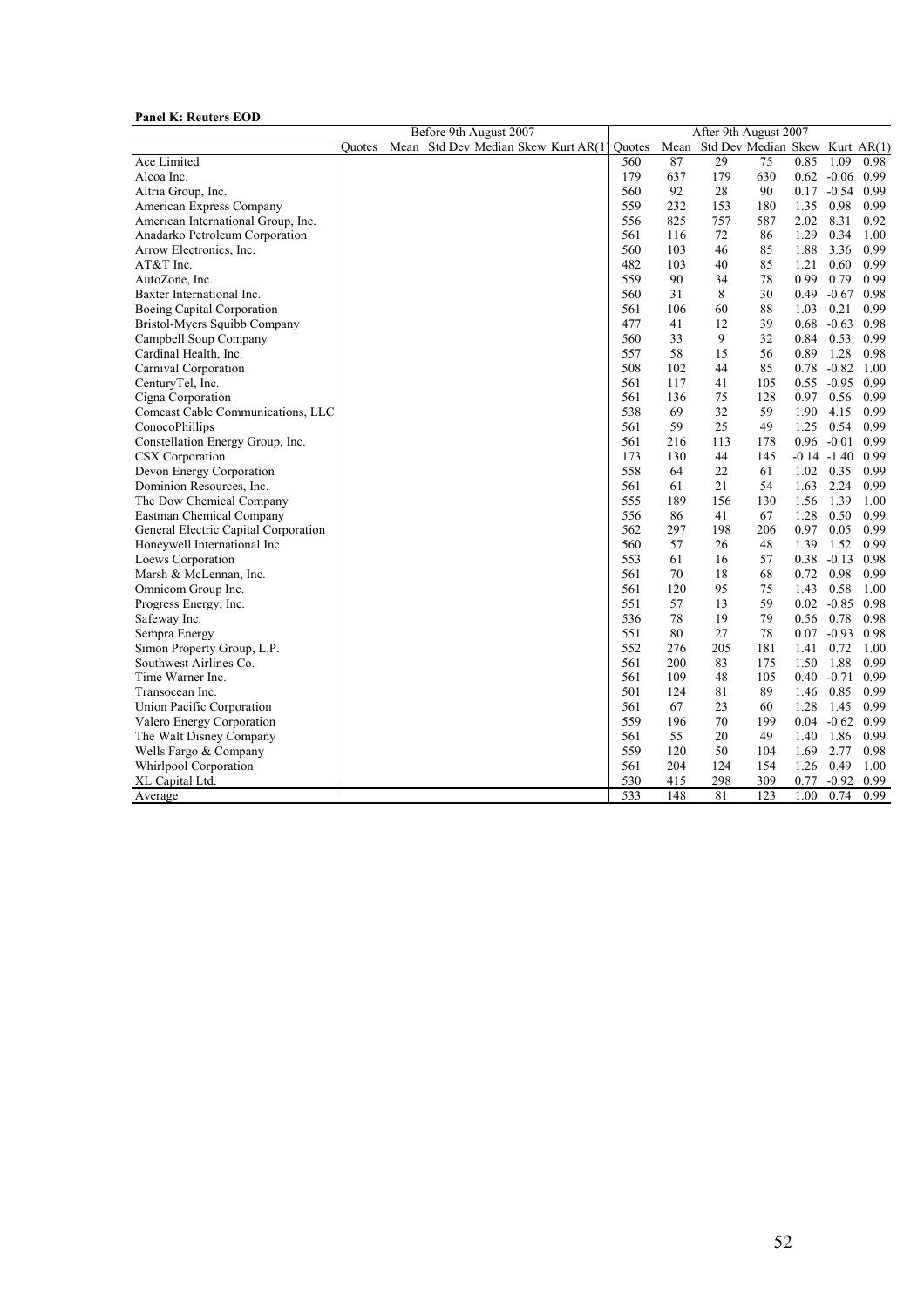|            |            | Before 9th August 2007 |        |        |                                                                                                              |      | After 9th August 2007 |        |
|------------|------------|------------------------|--------|--------|--------------------------------------------------------------------------------------------------------------|------|-----------------------|--------|
|            | Average    |                        |        |        | Average                                                                                                      |      |                       |        |
|            |            |                        |        |        | Number of                                                                                                    |      |                       |        |
| Europe     | Number of  | Mean                   | S.D.   | Median |                                                                                                              | Mean | S.D.                  | Median |
|            | Quotes or  |                        |        |        | Quotes or                                                                                                    |      |                       |        |
|            | Trades     |                        |        |        | Trades                                                                                                       |      |                       |        |
| GFI        | 331        | 35                     | 20     | 32     | 104                                                                                                          | 95   | 71                    | 85     |
| CMA        | 905        | 31                     | 20     | 27     | 664                                                                                                          | 105  | 89                    | $78\,$ |
| Markit     | 869        | 30                     | 18     | 27     | 575                                                                                                          | 110  | 94                    | 80     |
| Fenics     | 874        | 31                     | 20     | 27     | 462                                                                                                          | 111  | 101                   | 78     |
| Reuters    |            |                        |        |        | 527                                                                                                          | 118  | 93                    | 89     |
|            | Average    |                        |        |        | Average                                                                                                      |      |                       |        |
|            | Number of  |                        |        |        | Number of                                                                                                    |      |                       |        |
| <b>US</b>  | Quotes or  | Mean                   | S.D.   | Median | Quotes or                                                                                                    | Mean | S.D.                  | Median |
|            | Trades     |                        |        |        | Trades                                                                                                       |      |                       |        |
| GFI        | 140        | 50                     | 33     | 47     | 14                                                                                                           | 99   | 119                   | 67     |
| <b>CMA</b> | 905        | 40                     | 27     | 34     | 664                                                                                                          | 128  | 186                   | 76     |
| Markit     | 884        | 38                     | 23     | 34     | 585                                                                                                          | 134  | 195                   | 79     |
|            |            | 39                     | 24     | 35     |                                                                                                              | 120  | 209                   |        |
| Fenics     | 877        |                        |        |        | 473                                                                                                          | 148  |                       | 74     |
| Reuters    |            |                        |        |        | 533                                                                                                          |      | 203                   | 83     |
|            |            |                        |        |        | Panel M: Using the observations in the days in which there is a trade and quotes in all the data sources     |      |                       |        |
|            |            | Before 9th August 2007 |        |        |                                                                                                              |      | After 9th August 2007 |        |
|            | Average    |                        |        |        | Average                                                                                                      |      |                       |        |
| Europe     | Number of  | Mean                   | S.D.   | Median | Number of                                                                                                    | Mean | S.D.                  | Median |
|            | Trades and |                        |        |        | Trades and                                                                                                   |      |                       |        |
|            | Quotes     |                        |        |        | <b>Quotes</b>                                                                                                |      |                       |        |
| <b>GFI</b> | 306        | 36                     | 17     | 33     | 51                                                                                                           | 128  | 82                    | 105    |
| <b>CMA</b> | 306        | 35                     | 16     | 32     | 51                                                                                                           | 128  | 82                    | 104    |
| Markit     | 306        | 35                     | 16     | 32     | 51                                                                                                           | 128  | 81                    | 104    |
| Fenics     | 306        | 36                     | 16     | 32     | 51                                                                                                           | 128  | 82                    | 105    |
| Reuters    |            |                        |        |        | 51                                                                                                           | 127  | 81                    | 103    |
|            |            |                        |        |        |                                                                                                              |      |                       |        |
|            | Average    |                        |        |        | Average                                                                                                      |      |                       |        |
| US         | Number of  | Mean                   | S.D.   | Median | Number of                                                                                                    | Mean | S.D.                  | Median |
|            | Trades and |                        |        |        | Trades and                                                                                                   |      |                       |        |
|            | Quotes     |                        |        |        | <b>Quotes</b>                                                                                                |      |                       |        |
| GFI        | 122        | 54                     | 36     | 44     | 11                                                                                                           | 131  | 129                   | 95     |
| <b>CMA</b> | 122        | 52                     | 36     | 44     | 11                                                                                                           | 149  | 124                   | 111    |
| Markit     | 122        | 52                     | 36     | 44     | 11                                                                                                           | 148  | 122                   | 113    |
| Fenics     | 122        | 51                     | 37     | 44     | 11                                                                                                           | 130  | 115                   | 92     |
| Reuters    |            |                        |        |        | 11                                                                                                           | 147  | 123                   | 109    |
|            |            |                        |        |        | Panel N: Using the observations in the days in which there is not a trade but quotes in all the data sources |      |                       |        |
|            |            | Before 9th August 2007 |        |        |                                                                                                              |      | After 9th August 2007 |        |
|            | Average    |                        |        |        | Average                                                                                                      |      |                       |        |
| Europe     | Number     | Mean                   | S.D.   | Median | Number                                                                                                       | Mean | S.D.                  | Median |
|            | Quotes     |                        |        |        | Quotes                                                                                                       |      |                       |        |
| CMA        | 553        | 28                     | 19     | 25     | 264                                                                                                          | 135  | 114                   | 96     |
| Markit     | 553        | 28                     | 19     | 25     | 264                                                                                                          | 135  | 113                   | 96     |
| Fenics     |            | 28                     | 19     | 25     | 264                                                                                                          |      |                       | 97     |
|            | 553        |                        |        |        |                                                                                                              | 136  | 114                   |        |
| Reuters    |            |                        |        |        | 264                                                                                                          | 135  | 113                   | 96     |
|            | Average    |                        |        |        | Average                                                                                                      |      |                       |        |
| US         | Number     | Mean                   | S.D.   | Median | Number                                                                                                       | Mean | S.D.                  | Median |
|            | Quotes     |                        |        |        | Quotes                                                                                                       |      |                       |        |
| $\rm CMA$  | 749        | 36                     | 20     | 33     | 339                                                                                                          | 151  | 224                   | 91     |
| Markit     | 749        | 36                     | $20\,$ | 33     | 339                                                                                                          | 153  | 224                   | 93     |
| Fenics     | 749        | 37                     | 21     | 34     | 339                                                                                                          | 140  | 239                   | $88\,$ |
| Reuters    |            |                        |        |        | 339                                                                                                          | 147  | 230                   | 86     |
|            |            |                        |        |        |                                                                                                              |      |                       |        |

### **Panel L: Using all the observations**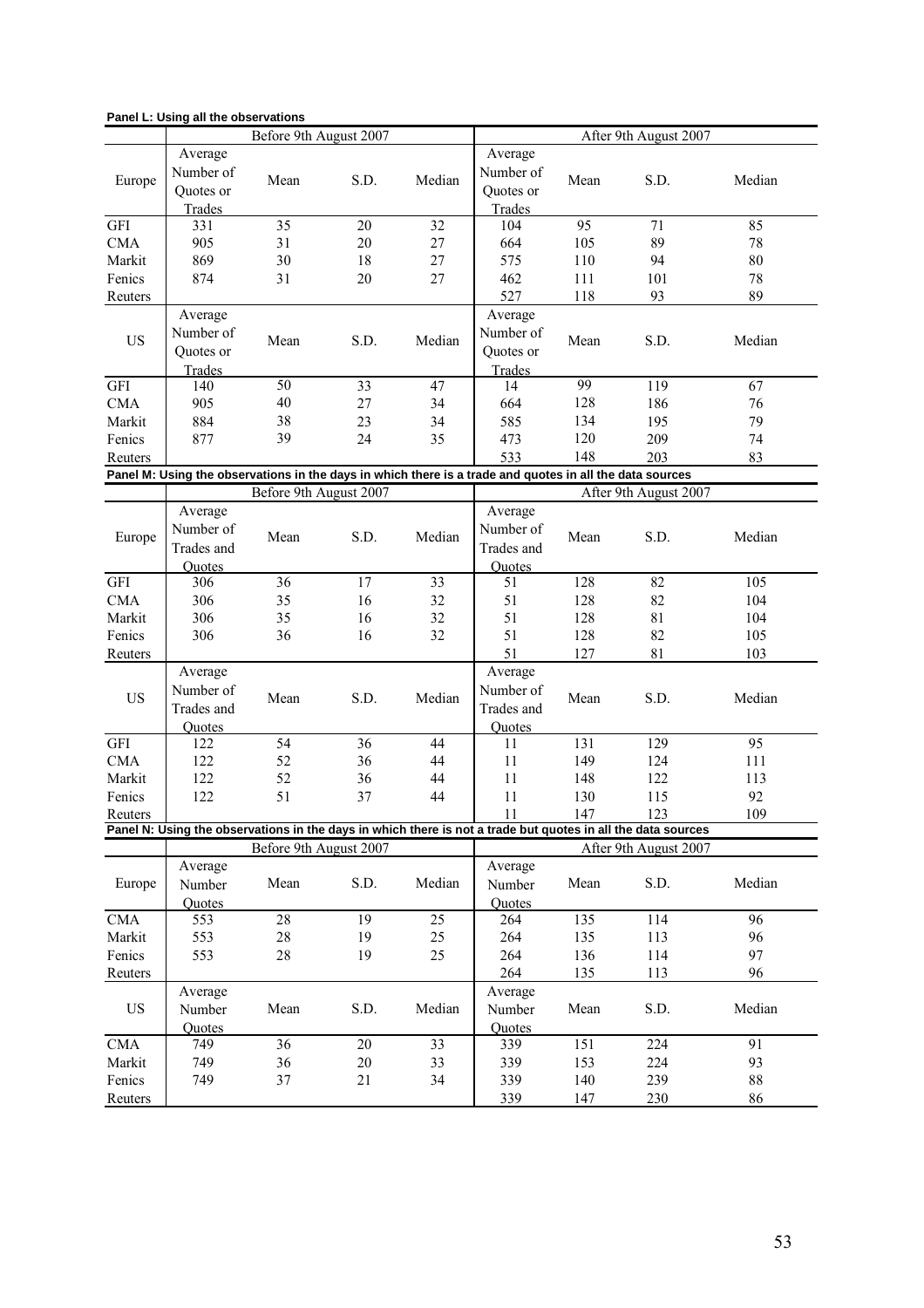### **Panel O: Unit Root Europe**

|                                     | Before 9th August 2007 |        | After 9th August 2007 |         |            |        |      |                |
|-------------------------------------|------------------------|--------|-----------------------|---------|------------|--------|------|----------------|
|                                     | <b>CMA</b>             | Markit | Fenics                | Reuters | <b>CMA</b> | Markit |      | Fenics Reuters |
| Accor                               | I(0)                   | I(0)   | I(0)                  |         | I(1)       | I(1)   | I(0) | I(1)           |
| Aegon NV                            | I(1)                   | I(1)   | I(1)                  |         | I(1)       | I(1)   | I(1) | I(1)           |
| AKZO Nobel NV                       | I(0)                   | I(0)   | I(0)                  |         | I(1)       | I(1)   | I(1) | I(1)           |
| <b>AXA</b>                          | I(1)                   | I(1)   | I(1)                  |         | I(1)       | I(1)   | I(1) | I(1)           |
| Barclays Bank PLC                   | I(1)                   | I(1)   | I(1)                  |         | I(1)       | I(1)   | I(0) | I(1)           |
| Bayer Aktiengesellschaft            | I(1)                   | I(1)   | I(1)                  |         | I(1)       | I(1)   | I(1) | I(1)           |
| Bertelsmann AG                      | I(0)                   | I(0)   | I(0)                  |         | I(1)       | I(1)   | I(1) | I(1)           |
| Bayerische Motoren Werke AG         | I(1)                   | I(1)   | I(1)                  |         | I(1)       | I(1)   | I(1) | I(1)           |
| <b>British American Tobacco PLC</b> | I(0)                   | I(0)   | I(0)                  |         | I(1)       | I(1)   | I(1) | I(1)           |
| Carrefour                           | I(0)                   | I(0)   | I(0)                  |         | I(1)       | I(1)   | I(1) | I(1)           |
| Commerzbank Aktiengesellschaft      | I(1)                   | I(1)   | I(1)                  |         | I(0)       | I(0)   | I(0) | I(0)           |
| Deutsche Bank Aktiengesellschaft    | I(1)                   | I(1)   | I(1)                  |         | I(1)       | I(1)   | I(1) | I(1)           |
| Deutsche Telekom AG                 | I(0)                   | I(0)   | I(0)                  |         | I(1)       | I(1)   | I(1) | I(1)           |
| <b>EADS NV</b>                      | I(1)                   | I(1)   | I(1)                  |         | I(1)       | I(1)   | I(1) | I(1)           |
| Edison SPA                          | I(1)                   | I(1)   | I(1)                  |         | I(1)       | I(1)   | I(1) | I(1)           |
| Electricite de France               | I(1)                   | I(1)   | I(1)                  |         | I(1)       | I(1)   | I(1) | I(1)           |
| EnBW Energie Baden-Wuerttemberg     | I(1)                   | I(1)   | I(1)                  |         | I(1)       | I(1)   | I(1) | I(1)           |
| Enel SPA                            | I(1)                   | I(1)   | I(1)                  |         | I(1)       | I(1)   | I(1) | I(1)           |
| EDP - Energias de Portugal SA       | I(1)                   | I(1)   | I(1)                  |         | I(1)       | I(1)   | I(1) | I(1)           |
| E.ON AG                             | I(0)                   | I(0)   | I(0)                  |         | I(1)       | I(1)   | I(1) | I(1)           |
| Fortum Oyj                          | I(1)                   | I(1)   | I(1)                  |         | I(1)       | I(1)   | I(1) | I(1)           |
| France Telecom                      | I(0)                   | I(0)   | I(0)                  |         | I(1)       | I(1)   | I(1) | I(1)           |
| Hannover Rueckversicherung AG       | I(1)                   | I(1)   | I(1)                  |         | I(1)       | I(1)   | I(1) | I(1)           |
| <b>Hellenic Telecommunications</b>  | I(1)                   | I(0)   | I(1)                  |         | I(1)       | I(1)   | I(1) | I(1)           |
| Iberdrola SA                        | I(1)                   | I(1)   | I(1)                  |         | I(1)       | I(1)   | I(1) | I(1)           |
| Koninklijke KPN NV                  | I(1)                   | I(1)   | I(1)                  |         | I(1)       | I(1)   | I(1) | I(1)           |
| LVMH Moet Hennessy Louis Vuitton    | I(0)                   | I(0)   | I(0)                  |         | I(1)       | I(1)   | I(1) | I(1)           |
| Marks and Spencer PLC               | I(1)                   | I(1)   | I(1)                  |         | I(1)       | I(1)   | I(1) | I(1)           |
| Metro AG                            | I(0)                   | I(0)   | I(0)                  |         | I(1)       | I(1)   | I(1) | I(1)           |
| Banca Monte Dei Paschi Di Siena Spa | I(1)                   | I(1)   | I(1)                  |         | I(1)       | I(1)   | I(1) | I(1)           |
| Muenchener Rueckversicherung        | I(1)                   | I(1)   | I(1)                  |         | I(1)       | I(1)   | I(1) | I(1)           |
| Koninklijke Philips Electronics NV  | I(1)                   | I(1)   | I(1)                  |         | I(1)       | I(1)   | I(1) | I(1)           |
| <b>PPR</b>                          | I(1)                   | I(1)   | I(1)                  |         | I(1)       | I(1)   | I(1) | I(1)           |
| Repsol YPF SA                       | I(1)                   | I(1)   | I(1)                  |         | I(1)       | I(1)   | I(1) | I(1)           |
| <b>RWE Aktiengesellschaft</b>       | I(1)                   | I(1)   | I(1)                  |         | I(1)       | I(1)   | I(1) | I(1)           |
| Compagnie de Saint-Gobain           | I(0)                   | I(0)   | I(0)                  |         | I(1)       | I(1)   | I(1) | I(1)           |
| Siemens Aktiengesellschaft          | I(1)                   | I(1)   | I(1)                  |         | I(1)       | I(1)   | I(1) | I(1)           |
| Sodexho Alliance                    | I(1)                   |        | I(1)                  |         | I(1)       | I(1)   | I(1) | I(1)           |
| <b>GDF Suez</b>                     | I(1)                   |        | I(1)                  |         | I(1)       | I(1)   | I(1) | I(1)           |
| Swiss Reinsurance Company           | I(1)                   | -      | I(1)                  |         | I(1)       | I(1)   | I(1) | I(1)           |
| Telecom Italia SPA                  | I(0)                   | I(0)   | I(0)                  |         | I(1)       | I(1)   | I(1) | I(1)           |
| Telefonica SA                       | I(1)                   | I(1)   | I(1)                  |         | I(1)       | I(1)   | I(1) | I(1)           |
| Unilever NV                         | I(1)                   | I(1)   | I(1)                  |         | I(1)       | I(1)   | I(1) | I(1)           |
| Veolia Environnement                | I(1)                   | I(1)   | I(1)                  |         | I(0)       | I(1)   | I(0) | I(1)           |
| Vodafone Group PLC                  | I(1)                   | I(1)   | I(1)                  |         | I(1)       | I(1)   | I(1) | I(1)           |
| Volkswagen Aktiengesellschaft       | I(1)                   | I(1)   | I(1)                  |         | I(1)       | I(1)   | I(1) | I(1)           |
| Aktiebolaget Volvo                  | I(1)                   | I(1)   | I(1)                  |         | I(1)       | I(1)   | I(1) |                |
|                                     |                        |        |                       |         |            |        |      | I(1)           |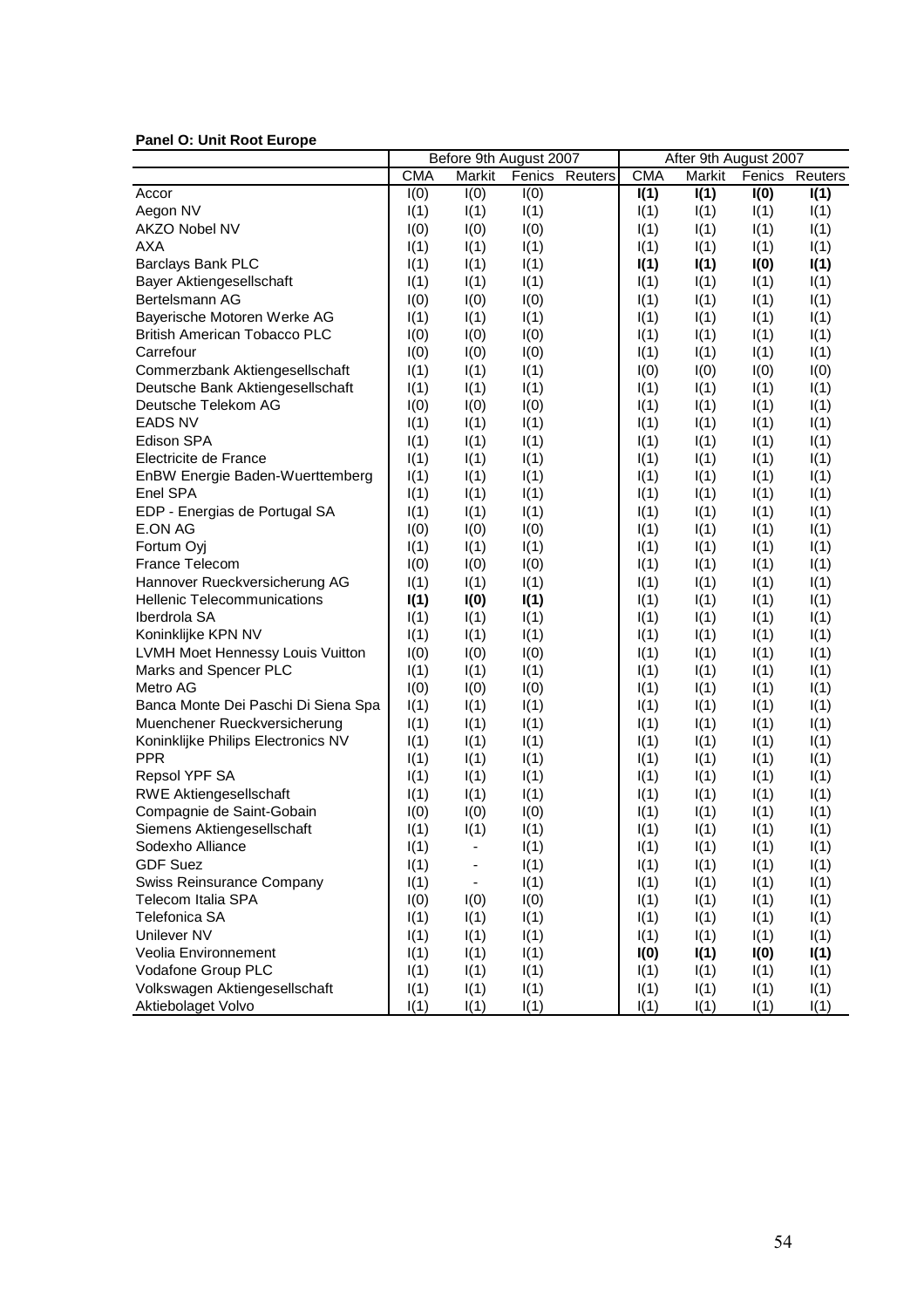### **Panel P: Unit Root US**

|                                             | Before 9th August 2007 |        | After 9th August 2007 |                |            |        |                              |                |
|---------------------------------------------|------------------------|--------|-----------------------|----------------|------------|--------|------------------------------|----------------|
|                                             | <b>CMA</b>             | Markit |                       | Fenics Reuters | <b>CMA</b> | Markit |                              | Fenics Reuters |
| <b>Ace Limited</b>                          | I(1)                   | I(1)   | I(1)                  |                | I(1)       | I(1)   | I(1)                         | I(1)           |
| Alcoa Inc.                                  | I(1)                   | I(1)   | I(1)                  |                | I(1)       | I(1)   | I(1)                         | I(1)           |
| Altria Group, Inc.                          | I(1)                   | I(1)   | I(1)                  |                | I(1)       | I(1)   | I(1)                         | I(1)           |
| American Express Company                    | I(1)                   | I(1)   | I(1)                  |                | I(1)       | I(1)   | I(0)                         | I(1)           |
| American International Group, Inc.          | I(1)                   | I(1)   | I(1)                  |                | I(1)       | I(1)   | I(1)                         | I(0)           |
| Anadarko Petroleum Corporation              | I(0)                   | I(0)   | I(0)                  |                | I(1)       | I(1)   | I(1)                         | I(1)           |
| Arrow Electronics, Inc.                     | I(1)                   | I(1)   | I(1)                  |                | I(1)       | I(1)   | I(1)                         | I(1)           |
| AT&T Inc.                                   | I(1)                   | I(1)   | I(1)                  |                | I(1)       | I(1)   | I(1)                         | I(1)           |
| AutoZone, Inc.                              | I(1)                   | I(1)   | I(1)                  |                | I(1)       | I(1)   | I(1)                         | I(1)           |
| Baxter International Inc.                   | I(1)                   | I(1)   | I(1)                  |                | I(1)       | I(1)   | I(1)                         | I(1)           |
| <b>Boeing Capital Corporation</b>           | I(1)                   | I(1)   | I(1)                  |                | I(1)       | I(1)   | I(1)                         | I(1)           |
| <b>Bristol-Myers Squibb Company</b>         | I(1)                   | I(1)   | I(1)                  |                | I(1)       | I(1)   | I(1)                         | I(1)           |
| <b>Campbell Soup Company</b>                | I(1)                   | I(1)   | I(1)                  |                | I(1)       | I(1)   | I(1)                         | I(1)           |
| Cardinal Health, Inc.                       | I(1)                   | I(1)   | I(1)                  |                | I(1)       | I(1)   | I(1)                         | I(1)           |
| <b>Carnival Corporation</b>                 | I(1)                   | I(1)   | I(1)                  |                | I(1)       | I(1)   | I(1)                         | I(1)           |
| CenturyTel, Inc.                            | I(1)                   | I(1)   | I(1)                  |                | I(1)       | I(1)   | I(1)                         | I(1)           |
| Cigna Corporation                           | I(1)                   | I(1)   | I(0)                  |                | I(1)       | I(1)   | I(1)                         | I(1)           |
| Comcast Cable Communications, LLC           | I(1)                   | I(1)   | $\blacksquare$        |                | I(1)       | I(1)   | I(1)                         | I(1)           |
| ConocoPhillips                              | I(1)                   | I(1)   | $\blacksquare$        |                | I(1)       | I(1)   | $\blacksquare$               | I(1)           |
| Constellation Energy Group, Inc.            | I(1)                   | I(1)   | I(1)                  |                | I(1)       | I(1)   | I(1)                         | I(1)           |
| <b>CSX Corporation</b>                      | I(1)                   | I(1)   | I(1)                  |                | I(1)       | I(1)   | I(1)                         | I(1)           |
| Devon Energy Corporation                    | I(1)                   | I(1)   | I(1)                  |                | I(1)       | I(1)   | I(1)                         | I(1)           |
| Dominion Resources, Inc.                    | I(1)                   | I(1)   | I(1)                  |                | I(1)       | I(1)   | I(1)                         | I(1)           |
| The Dow Chemical Company                    | I(1)                   | I(1)   | I(1)                  |                | I(1)       | I(1)   | I(1)                         | I(1)           |
| <b>Eastman Chemical Company</b>             | I(1)                   | I(1)   | I(1)                  |                | I(1)       | I(1)   | I(1)                         | I(1)           |
| <b>General Electric Capital Corporation</b> | I(1)                   | I(1)   | I(1)                  |                | I(1)       | I(1)   | I(1)                         | I(1)           |
| Honeywell International Inc                 | I(1)                   | I(1)   | I(1)                  |                | I(1)       | I(1)   | I(1)                         | I(1)           |
| Loews Corporation                           | I(1)                   | I(1)   | I(1)                  |                | I(1)       | I(0)   | I(1)                         | I(1)           |
| Marsh & McLennan, Inc.                      | I(0)                   | I(0)   | I(0)                  |                | I(1)       | I(1)   | I(1)                         | I(1)           |
| Omnicom Group Inc.                          | I(1)                   | I(1)   | $\blacksquare$        |                | I(1)       | I(1)   | $\qquad \qquad \blacksquare$ | I(1)           |
| Progress Energy, Inc.                       | I(1)                   | I(1)   | I(1)                  |                | I(0)       | I(0)   | I(0)                         | I(0)           |
| Safeway Inc.                                | I(1)                   | I(1)   | I(1)                  |                | I(1)       | I(1)   | I(1)                         | I(1)           |
| Sempra Energy                               | I(1)                   | I(1)   | I(1)                  |                | I(1)       | I(1)   | I(1)                         | I(1)           |
| Simon Property Group, L.P.                  | I(1)                   | I(1)   | I(1)                  |                | I(1)       | I(1)   | I(1)                         | I(1)           |
| Southwest Airlines Co.                      | I(1)                   | I(1)   | I(1)                  |                | I(1)       | I(1)   | I(1)                         | I(1)           |
| Time Warner Inc.                            | I(1)                   | I(1)   | I(1)                  |                | I(1)       | I(1)   | I(1)                         | I(1)           |
| Transocean Inc.                             | I(1)                   | I(1)   | $\blacksquare$        |                | I(1)       | I(1)   | $\qquad \qquad \blacksquare$ | I(1)           |
| Union Pacific Corporation                   | I(1)                   | I(1)   | I(1)                  |                | I(1)       | I(1)   | I(1)                         | I(1)           |
| Valero Energy Corporation                   | I(0)                   | I(1)   |                       |                | I(1)       | I(1)   | $\overline{\phantom{a}}$     | I(1)           |
| The Walt Disney Company                     | I(1)                   | I(1)   |                       |                | I(1)       | I(1)   | $\qquad \qquad \blacksquare$ | I(1)           |
| Wells Fargo & Company                       | I(1)                   | I(1)   | I(1)                  |                | I(1)       | I(1)   | I(1)                         | I(1)           |
| <b>Whirlpool Corporation</b>                | I(1)                   | I(1)   | I(1)                  |                | I(1)       | I(1)   | I(1)                         | I(1)           |
| XL Capital Ltd.                             | I(1)                   | I(1)   |                       |                | I(1)       | I(1)   |                              | I(1)           |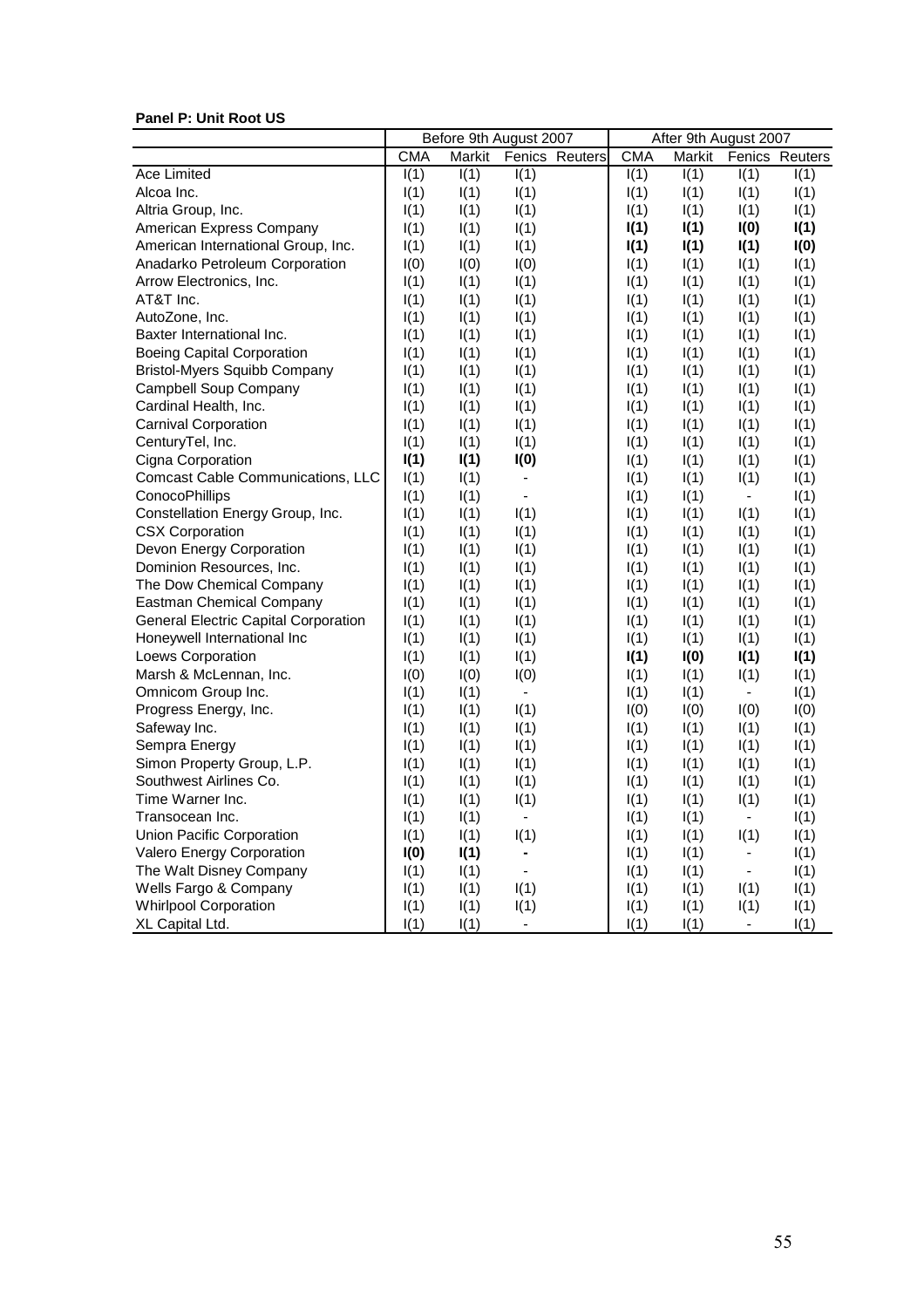### Table 2: The distribution of the quoted and traded CDS spreads

Summary statistics for the distribution of the quoted and traded 5y CDS spreads for the firms in Table 1. Panel A provides the distribution of the number of quoted spreads on a given day for a single name CDS. The first column reports the number of observations for which there are 1, 2, 3 and 4 quotes, respectively. The second column reports the percentage of cases in which there are 1, 2, 3, and 4 quotes, respectively, and is obtained as the ratio of second column and the total number of days. The last column of Panel A reports the cumulative percentage across the range of quotes. Panel B reports the distribution of the range of the mean absolute difference, in basis points, among all the possible pairs of quoted spreads on a given day for a single 5-year CDS. For instance, the first row in the first column reports the number of days in which the absolute difference between the different pairs of databases is lower than 1 basis point, and so on. Panel C provides the distribution of the range of the mean absolute difference, in basis points, between all the possible pairs formed by the GFI traded CDS spread and one of the different quoted CDS spreads. The sample period is January 2004 to March 2010.

| r |  |
|---|--|
|---|--|

| Number of           | Number of    |            |            |
|---------------------|--------------|------------|------------|
| Ouotes              | Observations | Percentage | Percentage |
|                     | 1870         | 0.013      | 0.013      |
| $\overline{c}$      | 18428        | 0.131      | 0.144      |
|                     | 93168        | 0.660      | 0.804      |
| 4                   | 27744        | 0.196      | 1.000      |
| <b>Total Days</b>   | 141210       |            |            |
| <b>Total Trades</b> | 26126        | 0.185      |            |

#### Panel B

| Range of the           |              |            | Cumulative |
|------------------------|--------------|------------|------------|
| mean difference        | Observations | Percentage |            |
| among quotes (in b.p.) |              |            | Percentage |
| $\text{Dif} \leq 1$    | 63172        | 0.447      | 0.447      |
| $1 <$ Dif $< 2$        | 30232        | 0.214      | 0.661      |
| $2 <$ Dif $<$ 3        | 13234        | 0.094      | 0.755      |
| $3 <$ Dif $<$ 4        | 7558         | 0.054      | 0.809      |
| $4 <$ Dif $< 5$        | 4808         | 0.034      | 0.843      |
| $5 <$ Dif $< 6$        | 3460         | 0.025      | 0.867      |
| $6 <$ Dif $< 7$        | 2762         | 0.020      | 0.887      |
| $7 <$ Dif $< 8$        | 2137         | 0.015      | 0.902      |
| $8 <$ Dif $< 9$        | 1645         | 0.012      | 0.914      |
| $9 <$ Dif $< 10$       | 1306         | 0.009      | 0.923      |
| $10 <$ Dif $< 11$      | 1100         | 0.008      | 0.931      |
| $11 <$ Dif $< 12$      | 941          | 0.007      | 0.937      |
| $12 <$ Dif $< 13$      | 749          | 0.005      | 0.943      |
| $13 <$ Dif $< 14$      | 620          | 0.004      | 0.947      |
| $14 <$ Dif $< 15$      | 610          | 0.004      | 0.951      |
| $15 <$ Dif $< 16$      | 422          | 0.003      | 0.954      |
| $16 <$ Dif $< 17$      | 405          | 0.003      | 0.957      |
| $17 <$ Dif $< 18$      | 292          | 0.002      | 0.959      |
| $18 <$ Dif $< 19$      | 295          | 0.002      | 0.961      |
| $19 <$ Dif < 20        | 283          | 0.002      | 0.963      |
| $\text{Dif} \geq 20$   | 5179         | 0.037      | 1.000      |
| <b>Total Ouotes</b>    | 141210       |            |            |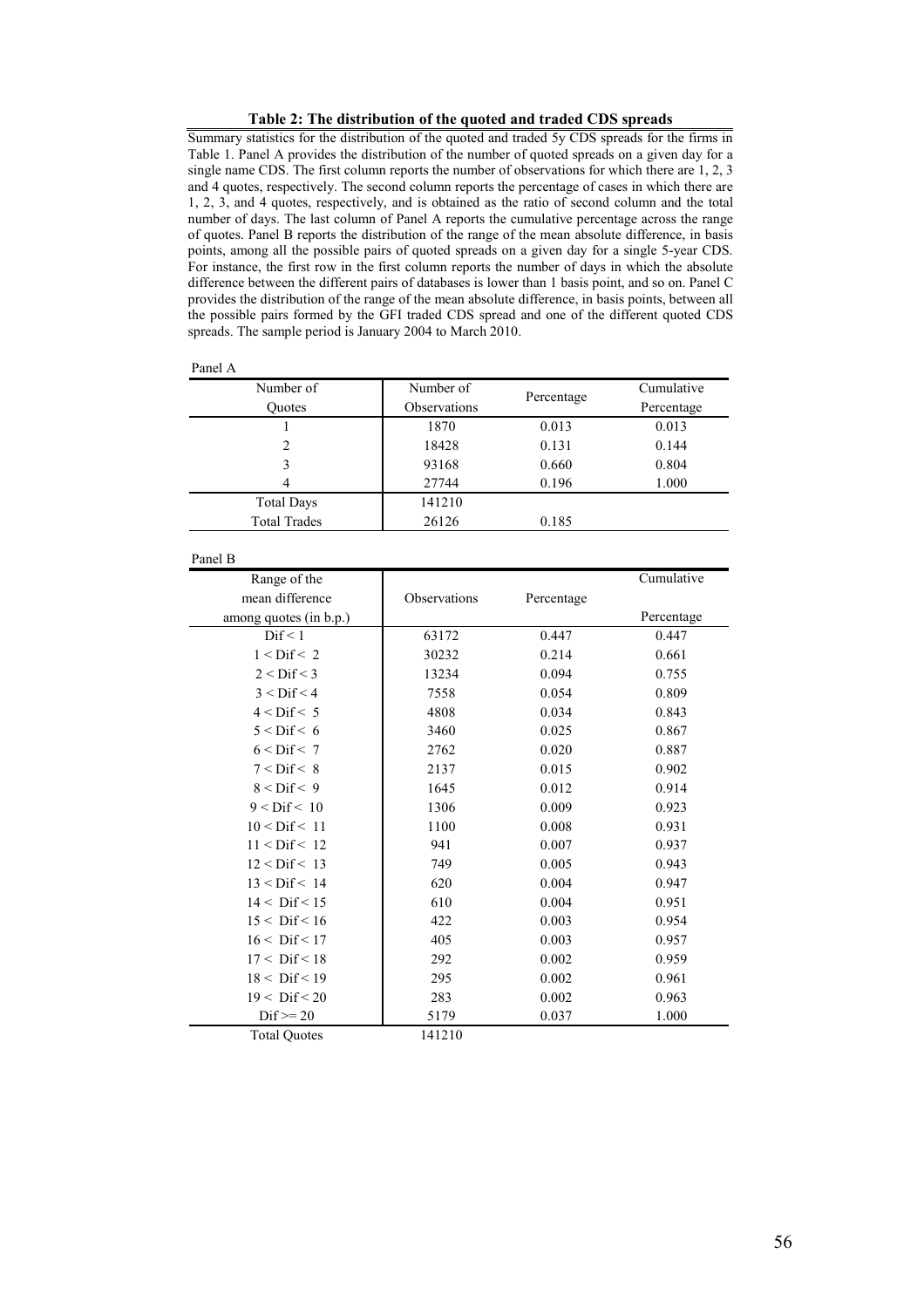| Panel C                                                                               |              |            |                          |
|---------------------------------------------------------------------------------------|--------------|------------|--------------------------|
| Range of the<br>mean difference<br>between the traded and<br>quoted spreads (in b.p.) | Observations | Percentage | Cumulative<br>Percentage |
| Dif < 1                                                                               | 10886        | 0.409      | 0.409                    |
| $1 <$ Dif $< 2$                                                                       | 5409         | 0.203      | 0.612                    |
| $2 <$ Dif $<$ 3                                                                       | 2594         | 0.097      | 0.709                    |
| $3 <$ Dif $<$ 4                                                                       | 1663         | 0.062      | 0.772                    |
| $4 <$ Dif $< 5$                                                                       | 1224         | 0.046      | 0.818                    |
| $5 <$ Dif $< 6$                                                                       | 858          | 0.032      | 0.850                    |
| $6 <$ Dif $< 7$                                                                       | 628          | 0.024      | 0.873                    |
| $7 <$ Dif $< 8$                                                                       | 407          | 0.015      | 0.889                    |
| $8 <$ Dif $< 9$                                                                       | 297          | 0.011      | 0.900                    |
| $9 <$ Dif $< 10$                                                                      | 261          | 0.010      | 0.910                    |
| $10 <$ Dif $< 11$                                                                     | 243          | 0.009      | 0.919                    |
| $11 <$ Dif $< 12$                                                                     | 172          | 0.006      | 0.925                    |
| $12 <$ Dif $< 13$                                                                     | 235          | 0.009      | 0.934                    |
| $13 <$ Dif $< 14$                                                                     | 168          | 0.006      | 0.940                    |
| $14 <$ Dif < 15                                                                       | 117          | 0.004      | 0.945                    |
| $15 <$ Dif $< 16$                                                                     | 101          | 0.004      | 0.948                    |
| $16 <$ Dif $< 17$                                                                     | 106          | 0.004      | 0.952                    |
| $17 <$ Dif $< 18$                                                                     | 72           | 0.003      | 0.955                    |
| $18 <$ Dif $< 19$                                                                     | 43           | 0.002      | 0.957                    |
| $19 <$ Dif $< 20$                                                                     | 22           | 0.001      | 0.958                    |
| $\text{Dif} \geq 20$                                                                  | 620          | 0.023      | 0.981                    |
| <b>Total Ouotes</b>                                                                   | 26126        |            |                          |

#### Table 2 Continued: The distribution of the quoted and traded CDS spreads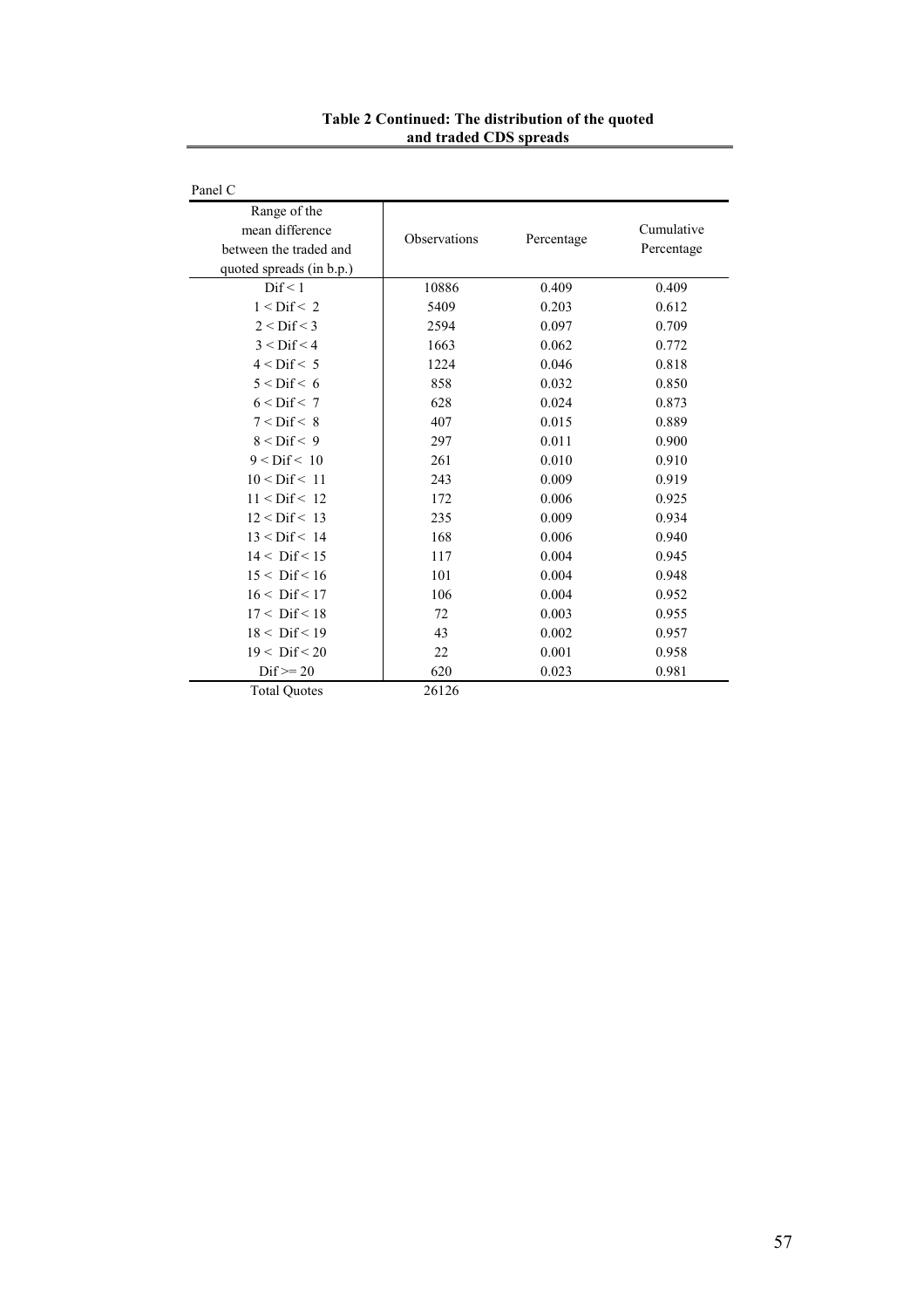#### Table 3: Time-serial correlation between variables

This table reports the correlation coefficients between the dependent and explanatory variables employed in equation (1). Log(Std. Dev. CDS spreads), the dependent variable in equation (1), refers to the cross-sectional standard deviation among the CDS spreads reported by the different data sources in a given day. Log (Mkt. Cap.) refers to the logarithm of the firm market capitalization. Trade is a dummy variable which is equal to one if there is a trade registered in GFI in the current date and to zero otherwise. Days w/o a trade represents the number of days without a trade up to the current date. Interaction Trade and Days w/o trade is constructed as the interaction between the number of days without a transaction up to one day ago and a dummy variable (Trade) which equals one if there is a trade the current date. CDS Bid-Ask Spread refers to the daily CDS bid-ask spread which is obtained from CMA. VIX Index represents the value of the VIX Index. Max quotes refers to a dummy variable which equals one when all the data sources available at a given date report a quote and is equal to zero otherwise.

| Observations $= 138653$              | Log(Std. Dev. CDS spreads) Log(Mkt. Cap.) |          | Trade    |          | Days w/o trade Interaction Trade and Days w/o trade CDS Bid-Ask Spread VIX Index Max Quotes |          |          |  |
|--------------------------------------|-------------------------------------------|----------|----------|----------|---------------------------------------------------------------------------------------------|----------|----------|--|
| Log(Std. Dev. CDS spreads)           |                                           |          |          |          |                                                                                             |          |          |  |
| Log(Mkt. Cap.)                       | $-0.059$                                  |          |          |          |                                                                                             |          |          |  |
| Trade                                | $-0.157$                                  | 0.065    |          |          |                                                                                             |          |          |  |
| Days w/o a trade                     | 0.152                                     | $-0.058$ | $-0.206$ |          |                                                                                             |          |          |  |
| Interaction Trade and Days w/o trade | $-0.005$                                  | 0.000    | 0.156    | $-0.032$ |                                                                                             |          |          |  |
| CDS Bid-Ask Spread                   | 0.414                                     | $-0.080$ | $-0.099$ | 0.017    | $-0.001$                                                                                    |          |          |  |
| VIX Index                            | 0.456                                     | $-0.051$ | $-0.133$ | 0.041    | 0.010                                                                                       | 0.480    |          |  |
| Max Ouotes                           | 0.057                                     | 0.025    | 0.099    | $-0.157$ | 0.008                                                                                       | $-0.053$ | $-0.041$ |  |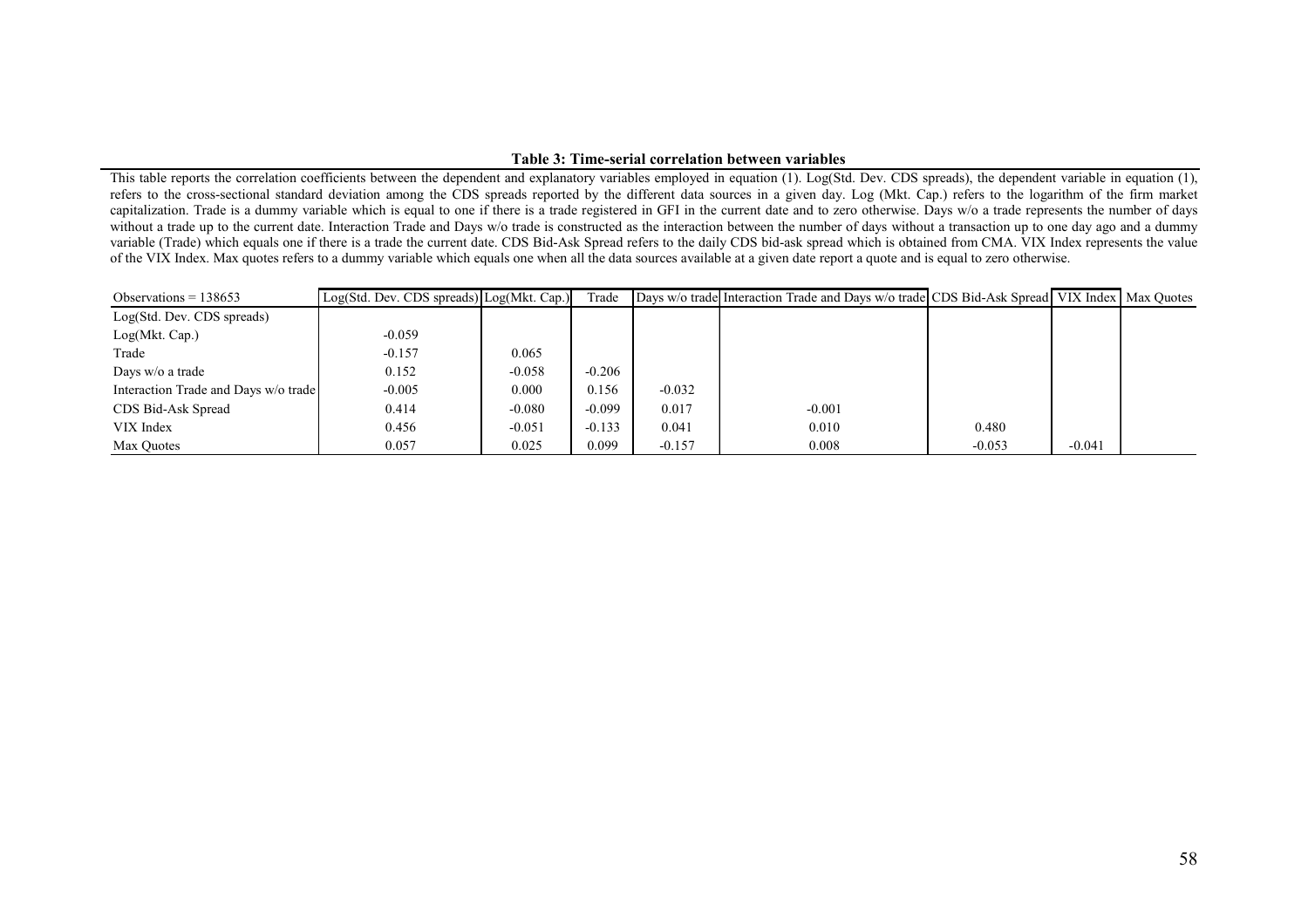Table 4: Determinants of the standard deviation among the CDS data sources

This table reports the regression coefficients of the unbalanced panel regressions. The dependent variable is the standard deviation among the different CDS data sources (CMA, Markit, Fenics, Reuters EOD). The database includes ninety European and US firms (47 of the firms are European and the rest are American) which are the most liquid CDSs included in either the Itraxx or the CDX Index since the launching of the indexes, from January 2004 to April 2010. The estimation uses a fixed-effects model robust to heteroskedasticity. Column (1) reports the results for the whole sample of firms, Column (2) reports the results for the subsample of European firms, and Column (3) reports the results for the subsample of American firms. The tstatistics are reported between brackets.

|                                      | (1)        | (2)       | (3)        |
|--------------------------------------|------------|-----------|------------|
| Log(Mkt. Cap.)                       | $-0.095$   | $-0.048$  | $-0.187$   |
|                                      | $(-10.53)$ | $(-5.91)$ | $(-12.17)$ |
| Trade                                | $-0.079$   | $-0.061$  | $-0.078$   |
|                                      | $(-10.01)$ | $(-7.11)$ | $(-4.95)$  |
| Days w/o a trade                     | 0.0003     | 0.0000    | 0.0004     |
|                                      | (10.80)    | (1.05)    | (13.21)    |
| Interaction Trade and Days w/o trade | $-0.0006$  | 0.0003    | $-0.0013$  |
|                                      | $(-1.97)$  | (0.61)    | $(-3.47)$  |
| CDS Bid-Ask Spread                   | 0.041      | 0.075     | 0.030      |
|                                      | (14.76)    | (34.77)   | (11.39)    |
| VIX Index                            | 0.045      | 0.032     | 0.051      |
|                                      | (64.85)    | (49.05)   | (77.25)    |
| Max Quotes                           | 0.290      | 0.080     | 0.565      |
|                                      | (32.86)    | (7.86)    | (37.42)    |
| Constant                             | 0.938      | $-0.370$  | 3.327      |
|                                      | (4.30)     | $(-1.89)$ | (9.00)     |
| R-squared                            | 0.481      | 0.371     | 0.458      |
| Number of observations               | 138653     | 71605     | 67048      |
| Number of groups                     | 90         | 47        | 43         |
| Minimum<br>Observations per group    | 940        | 940       | 1150       |
| Average                              | 1541       | 1524      | 1559       |
| Maximum                              | 1569       | 1569      | 1569       |
| F-statistic                          | 6922.270   | 4315.440  | 3337.690   |
| $Prob. > F-statistic$                | $\theta$   | $\theta$  | $\theta$   |
| <b>Condition Index</b>               | 6.64       | 7.60      | 6.19       |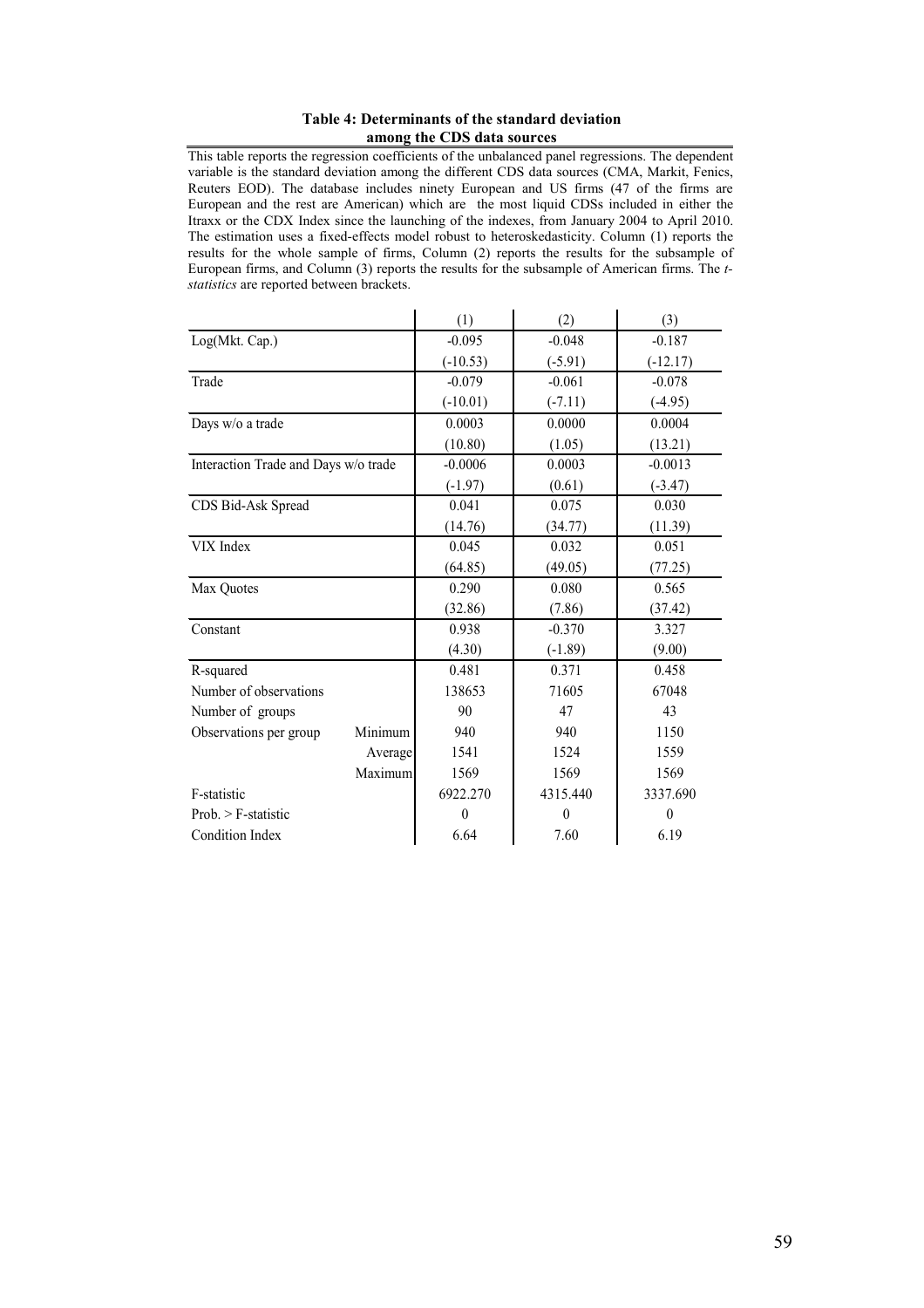#### Table 5: Determinants of the standard deviation among the CDS data sources using the number of contributors as an explanatory variable

This table reports the regression coefficients of the unbalanced panel regressions. The dependent variable is the standard deviation among the different CDS data sources (CMA, Markit, Fenics, Reuters EOD). The database includes ninety European and US firms (47 of the firms are European and the rest are American) which are the most liquid CDSs included in either the Itraxx or the CDX Index since the launching of the indexes, from January 2004 to April 2010. The estimation uses a fixed-effects model robust to heteroskedasticity. Column (1) reports the baseline regression's results for the whole sample of firms without using the number of contributors as an explanatory variable. Column (2) reports the results obtained by adding the number of contributors as an additional explanatory variable to the ones in Column (1). Column (3) reports the results obtained using as an additional explanatory variable a generated regressor which is obtained after regressing the number of contributors on the VIX Index and the CDS bid-ask spread and then using the residual to proxy the number of contributors net of the global risk and the illiquidity effect in the CDS market. In order to estimate the coefficients presented in Column  $(3)$  of this table we use the bootsptrap methodology to correct any potential bias in the standard errors due to the use of a generated regressor. The t-statistics are reported between brackets.

|                                      |         | (1)          | (2)          | (3)            |
|--------------------------------------|---------|--------------|--------------|----------------|
| Log(Mkt. Cap.)                       |         | $-0.095$     | $-0.105$     | $-0.105$       |
|                                      |         | $(-10.53)$   | $(-10.33)$   | $(-10.27)$     |
| Trade                                |         | $-0.079$     | $-0.134$     | $-0.134$       |
|                                      |         | $(-10.01)$   | $(-16.75)$   | $(-15.95)$     |
| Days w/o a trade                     |         | 0.0003       | 0.0004       | 0.0004         |
|                                      |         | (10.80)      | (14.61)      | (14.73)        |
| Interaction Trade and Days w/o trade |         | $-0.001$     | $-0.0003$    | $-0.0003$      |
|                                      |         | $(-1.97)$    | $(-1.09)$    | $(-1.10)$      |
| CDS Bid-Ask Spread                   |         | 0.041        | 0.041        | 0.041          |
|                                      |         | (14.76)      | (14.33)      | (13.70)        |
| VIX Index                            |         | 0.045        | 0.048        | 0.046          |
|                                      |         | (64.85)      | (66.66)      | (63.80)        |
| Max Quotes                           |         | 0.290        | 0.338        | 0.338          |
|                                      |         | (32.86)      | (29.74)      | (30.23)        |
| Number of Contributors               |         |              | 0.014        | 0.014          |
|                                      |         |              | (21.33)      | (19.86)        |
| Constant                             |         | 0.938        | 0.854        | 1.101          |
|                                      |         | (4.30)       | (3.49)       | (4.46)         |
| R-squared                            |         | 0.481        | 0.495        | 0.495          |
| Number of observations               |         | 138653       | 128179       | 128179         |
| Number of groups                     |         | 90           | 90           | 90             |
| Observations per group               | Minimum | 940          | 332          | 332            |
|                                      | Average | 1541         | 1424         | 1424           |
|                                      | Maximum | 1569         | 1492         | 1492           |
| F-statistic                          |         | 6922.270     | 5870.500     |                |
| $Prob. > F-statistic$                |         | $\mathbf{0}$ | $\mathbf{0}$ |                |
| Wald Chi2                            |         |              |              | 47673.88       |
| Prob. > Wald Chi2                    |         |              |              | $\overline{0}$ |
| <b>Condition Index</b>               |         | 6.64         | 10.67        | 10.67          |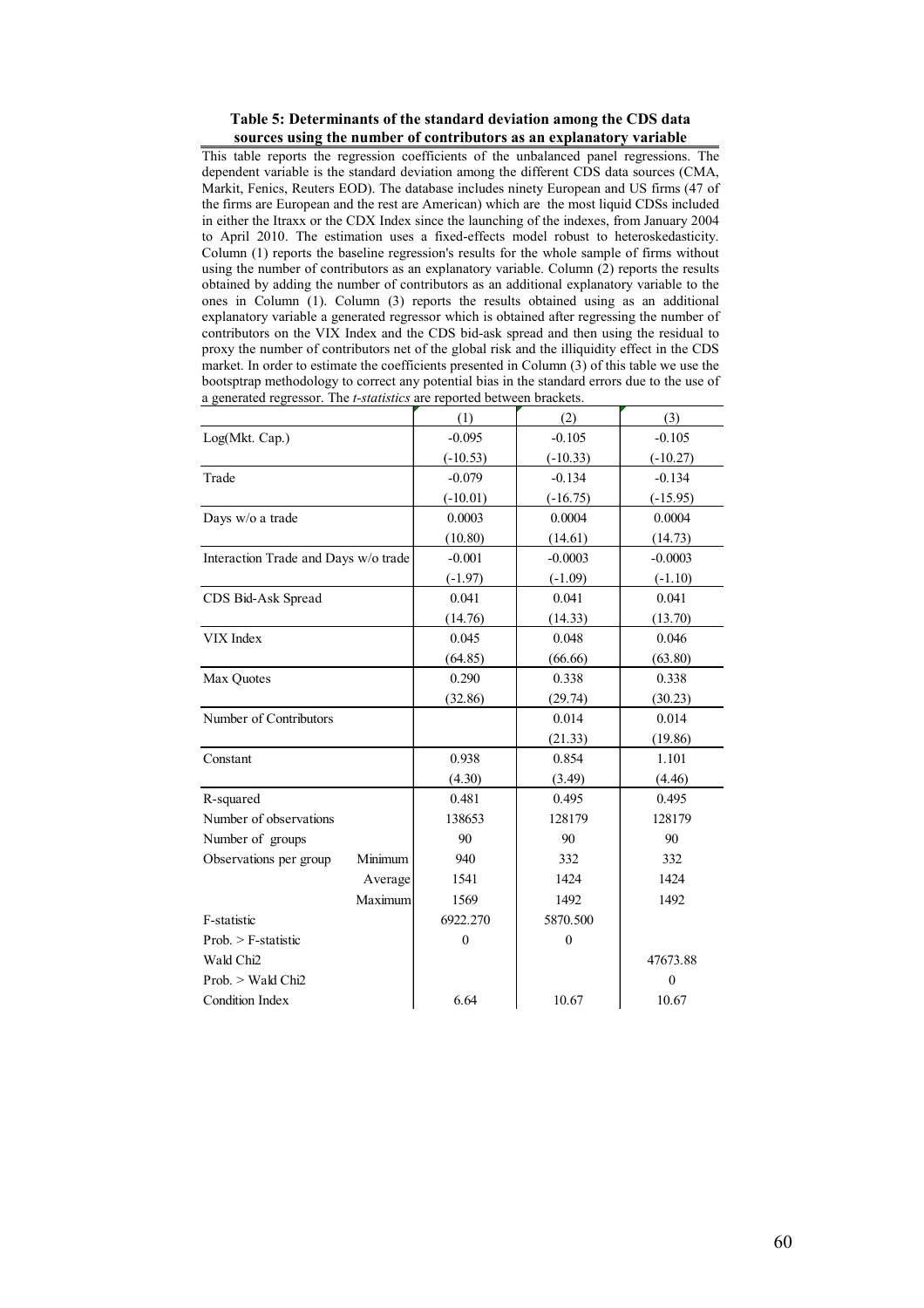#### Table 6: Price Discovery Analysis by Pairs of CDS spreads

This table reports the results of the price discovery analysis. First, we estimate the Gonzalo-Granger (GG) price discovery metrics for different pairs of 5-year single name CDS spreads using different data sources. The estimations are based on a VECM in which the VARlength is selected according to the Schwarz information criteria. Then we calculate the average Gonzalo-Granger metric for all the firms, the European and the American firms for the different pairs of data sources. When the price discovery metric is higher than 0.5, the corresponding data source leads the price discovery process. The symbols \*\*\*, \*\*, and \*  $(^{\wedge\wedge\wedge}, \wedge,$  and  $\wedge$ ) summarize the statistical significance test and indicate that the average price discovery metric (GG) corresponding to a given data source is significantly higher (lower) than 0.5 at a significance level of 99, 95 and 90%, respectively.

| CMA versus Markit GG Price Discovery Metrics |
|----------------------------------------------|
|----------------------------------------------|

|            | Total                  | Europe | US                           |
|------------|------------------------|--------|------------------------------|
| <b>CMA</b> | $0.574**$              | 0.502  | $0.660***$                   |
| Markit     | $0.426^{\wedge\wedge}$ | 0.498  | $0.340^{\wedge\wedge\wedge}$ |

CMA versus Fenics GG Price Discovery Metrics

|        | Total                        | Europe                       | US                           |
|--------|------------------------------|------------------------------|------------------------------|
| CMA    | $0.734***$                   | $0.754***$                   | $0.708***$                   |
| Fenics | $0.266^{\wedge\wedge\wedge}$ | $0.246^{\wedge\wedge\wedge}$ | $0.292^{\wedge\wedge\wedge}$ |

#### CMA versus Reuters EOD GG Price Discovery Metrics

|             | Total                        | Europe                       |                              |
|-------------|------------------------------|------------------------------|------------------------------|
| <b>CMA</b>  | $0.798***$                   | $0.859***$                   | $0.718***$                   |
| Reuters EOD | $0.202^{\wedge\wedge\wedge}$ | $0.141^{\wedge\wedge\wedge}$ | $0.282^{\wedge\wedge\wedge}$ |

#### Markit versus Fenics GG Price Discovery Metrics

|        | Total                        | Europe                       | US                           |
|--------|------------------------------|------------------------------|------------------------------|
| Markit | $0.771***$                   | $0.800***$                   | $0.735***$                   |
| Fenics | $0.229^{\wedge\wedge\wedge}$ | $0.200^{\wedge\wedge\wedge}$ | $0.265^{\wedge\wedge\wedge}$ |

Markit versus Reuters EOD GG Price Discovery Metrics

|             | Total<br>Europe              |                              | US                           |
|-------------|------------------------------|------------------------------|------------------------------|
| Markit      | $0.783***$                   | $0.893***$                   | $0.644***$                   |
| Reuters EOD | $0.217^{\wedge\wedge\wedge}$ | $0.107^{\wedge\wedge\wedge}$ | $0.356^{\wedge\wedge\wedge}$ |

#### Fenics versus Reuters EOD GG Price Discovery Metrics

|             | Total                        | Europe | IJS                          |
|-------------|------------------------------|--------|------------------------------|
| Fenics      | $0.398^{\wedge\wedge\wedge}$ | 0.461  | $0.318^{\wedge\wedge\wedge}$ |
| Reuters EOD | $0.602***$                   | 0.539  | $0.682***$                   |
|             |                              |        |                              |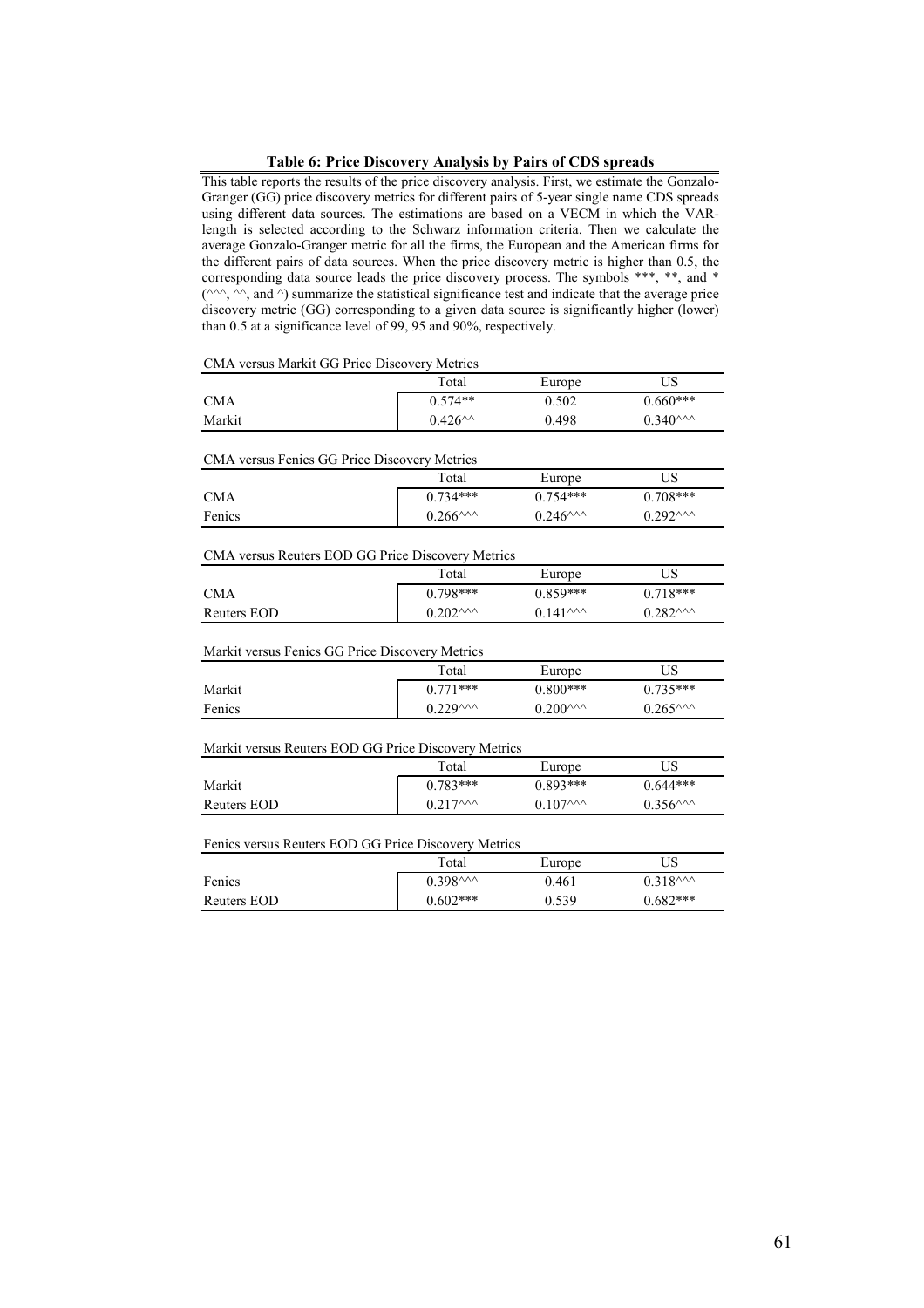#### Table 7: Determinants of the standard deviation among the CDS data sources using proxies for the VIX Index and the CDS illiquidity measure

This table reports the regression coefficients of the unbalanced panel regressions. The dependent variable is the standard deviation among the different CDS data sources (CMA, Markit, Fenics, Reuters EOD). The database includes ninety European and US firms (47 of the firms are European and the rest are American) which are the most liquid CDSs included in either the Itraxx or the CDX Index since the launching of the indexes, from January 2004 to April 2010. The estimation uses a fixed-effects model robust to heteroskedasticity. Column (1) reports the baseline regression results which are the same as in Column (1) of Table 4. Column (2) provides the results obtained when we use as an explanatory variable a generated regressor which is obtained as the residual of a regression in which the VIX Index is regressed on the CDS bid-ask spread. Column (3) reports the results obtained when we use as an explanatory variable a generated regressor which is obtained as the residual of a regression in which the CDS bid-ask spread is regressed on the VIX Index. In order to estimate the coefficients presented in Columns (2) and (3) we use the bootstrap methodology to correct any potential bias in the standard errors due to the use of generated regressors. The *t*-statistics are reported between brackets.

|                                                |         | (1)        | (2)        | (3)        |
|------------------------------------------------|---------|------------|------------|------------|
| Log(Mkt. Cap.)                                 |         | $-0.095$   | $-0.095$   | $-0.095$   |
|                                                |         | $(-10.53)$ | $(-10.18)$ | $(-10.15)$ |
| Trade                                          |         | $-0.079$   | $-0.079$   | $-0.079$   |
|                                                |         | $(-10.01)$ | $(-10.05)$ | $(-11.27)$ |
| Days w/o a trade                               |         | 0.0003     | 0.0003     | 0.0003     |
|                                                |         | (10.80)    | (11.54)    | (11.29)    |
| Interaction Trade and Days w/o trade           |         | $-0.0006$  | $-0.0006$  | $-0.0006$  |
|                                                |         | $(-1.97)$  | $(-2.12)$  | $(-1.81)$  |
| CDS Bid-Ask Spread                             |         | 0.041      | 0.082      |            |
|                                                |         | (14.76)    | (38.96)    |            |
| VIX Index                                      |         | 0.045      |            | 0.057      |
|                                                |         | (64.85)    |            | (206.26)   |
| VIX Index net of the CDS Bid-Ask Spread effect |         |            | 0.045      |            |
|                                                |         |            | (64.96)    |            |
| CDS Bid-Ask Spread net of the VIX Index effect |         |            |            | 0.041      |
|                                                |         |            |            | (13.54)    |
| Max Quotes                                     |         | 0.290      | 0.290      | 0.290      |
|                                                |         | (32.86)    | (33.99)    | (31.30)    |
| Constant                                       |         | 0.938      | 1.642      | 0.928      |
|                                                |         | (4.30)     | (7.09)     | (4.11)     |
| R-squared                                      |         | 0.481      | 0.482      | 0.482      |
| Number of observations                         |         | 138653     | 138653     | 138653     |
| Number of groups                               |         | 90         | 90         | 90         |
| Observations per group                         | Minimum | 940        | 940        | 940        |
|                                                | Average | 1541       | 1540.6     | 1540.6     |
|                                                | Maximum | 1569       | 1569       | 1569       |
| F-statistic                                    |         | 6922.270   |            |            |
| $Prob. > F-statistic$                          |         | 0.000      |            |            |
| Wald Chi <sub>2</sub>                          |         |            | 40905.47   | 60080.36   |
| Prob. > Wald Chi2                              |         |            | 0.000      | 0.000      |
| Condition Index                                |         | 6.64       | 5.06       | 6.1        |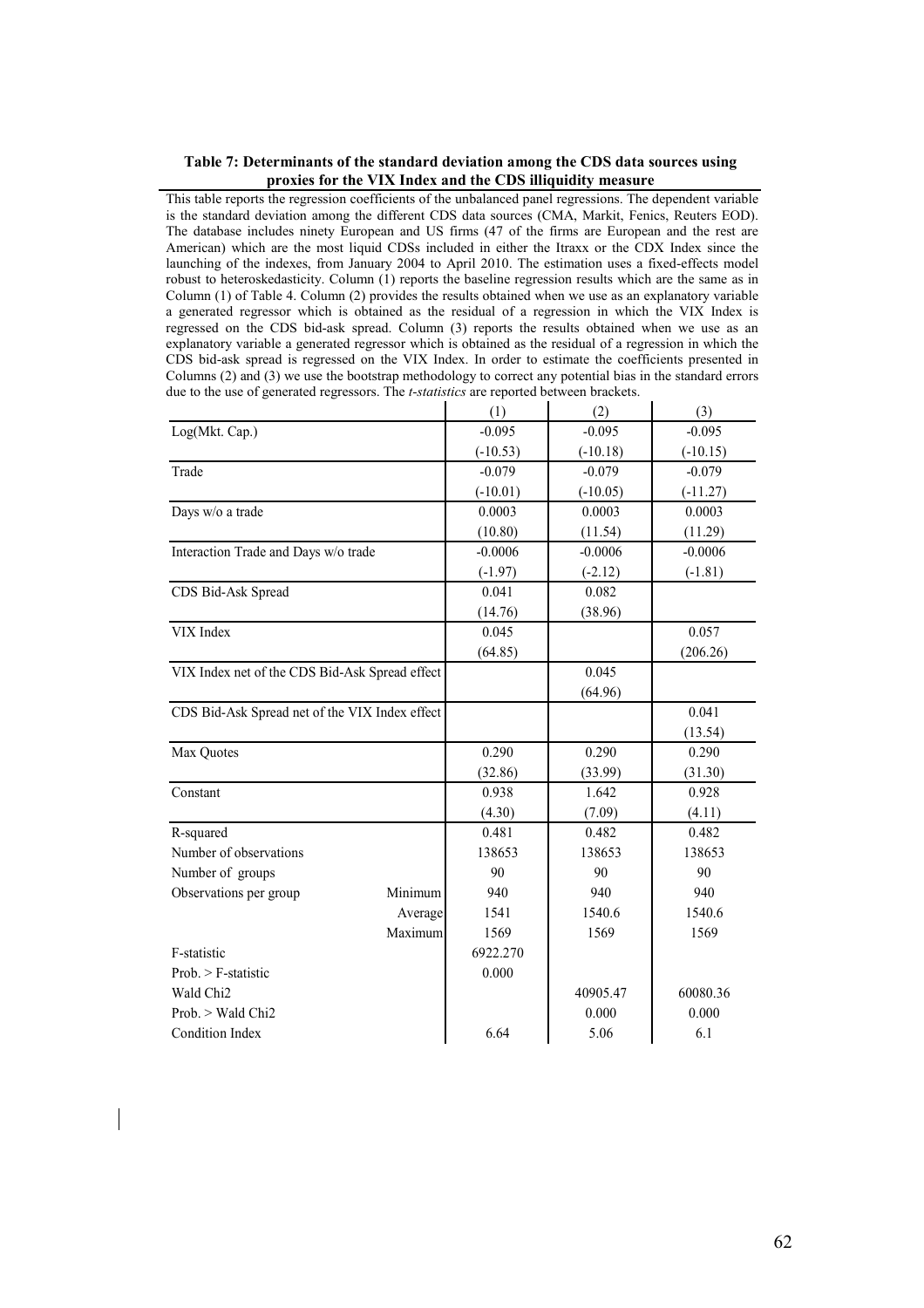### Table 8: Determinants of the standard deviation among the CDS data sources using alternative regression methods

This table reports the regression coefficients of the unbalanced panel regressions. The dependent variable is the standard deviation among the different CDS data sources (CMA, Markit, Fenics, Reuters EOD). The database includes ninety European and US firms (47 of the firms are European and the rest are American) which are the most liquid CDSs included in either the Itraxx or the CDX Index since the launching of the indexes, from January 2004 to April 2010. We estimate the coefficients of the determinants of the standard deviation among the CDS data sources by means of different methodologies. Column (1) reports the results obtained using a fixed-effects model robust to heteroskedasticity as in Column (1) of Table 4. The results presented in Column (2) are obtained by means of a pooled-regression. Column (3) reports the results obtained using a Prais-Winsten regression with correlated panels corrected standard errors (PCSEs) and robust to heteroskedasticity, contemporaneous correlation across panels and serial autocorrelation within panels. The correlation within panels is treated as a first-order autocorrelation AR(1) and the coefficient of this process common to all the panels. Each element in the covariance matrix of the disturbances is computed with all available observations that are common to the two panels contributing to the covariance. The *t-statistics* are reported between brackets.  $\mathbf{r}$ 

|                                       | (1)        | (2)        | (3)        |
|---------------------------------------|------------|------------|------------|
| Log(Mkt. Cap.)                        | $-0.095$   | $-0.012$   | $-0.019$   |
|                                       | $(-10.53)$ | $(-4.96)$  | $(-4.87)$  |
| Trade                                 | $-0.079$   | $-0.270$   | $-0.081$   |
|                                       | $(-10.01)$ | $(-31.14)$ | $(-10.06)$ |
| Days w/o a trade                      | 0.0003     | 0.0011     | 0.0012     |
|                                       | (10.80)    | (54.31)    | (29.88)    |
| Interaction Trade and Days w/o trade  | $-0.0006$  | 0.0009     | 0.0001     |
|                                       | $(-1.97)$  | (2.72)     | (0.28)     |
| CDS Bid-Ask Spread                    | 0.041      | 0.055      | 0.033      |
|                                       | (14.76)    | (16.76)    | (37.84)    |
| VIX Index                             | 0.045      | 0.041      | 0.043      |
|                                       | (64.85)    | (46.94)    | (39.18)    |
| Max Quotes                            | 0.290      | 0.384      | 0.394      |
|                                       | (32.86)    | (44.12)    | (17.00)    |
| Constant                              | 0.938      | $-1.144$   | $-0.937$   |
|                                       | (4.30)     | $(-19.79)$ | $(-9.34)$  |
| R-squared                             | 0.481      | 0.292      | 0.093      |
| Number of observations                | 138653     | 138653     | 138653     |
| Number of groups                      | 90         |            | 90         |
| Observations per group<br>Minimum     | 940        |            | 940        |
| Average                               | 1540.6     |            | 1540.589   |
| Maximum                               | 1569       |            | 1569       |
| F-statistic                           | 6922.27    | 5799.58    |            |
| $Prob. > F-statistic$                 | 0.000      | 0.000      |            |
| Autorregressive $(AR(1))$ coefficient |            |            | 0.63       |
| Wald Chi <sub>2</sub>                 |            |            | 4712.68    |
| Prob. > Wald Chi2                     |            |            | 0.000      |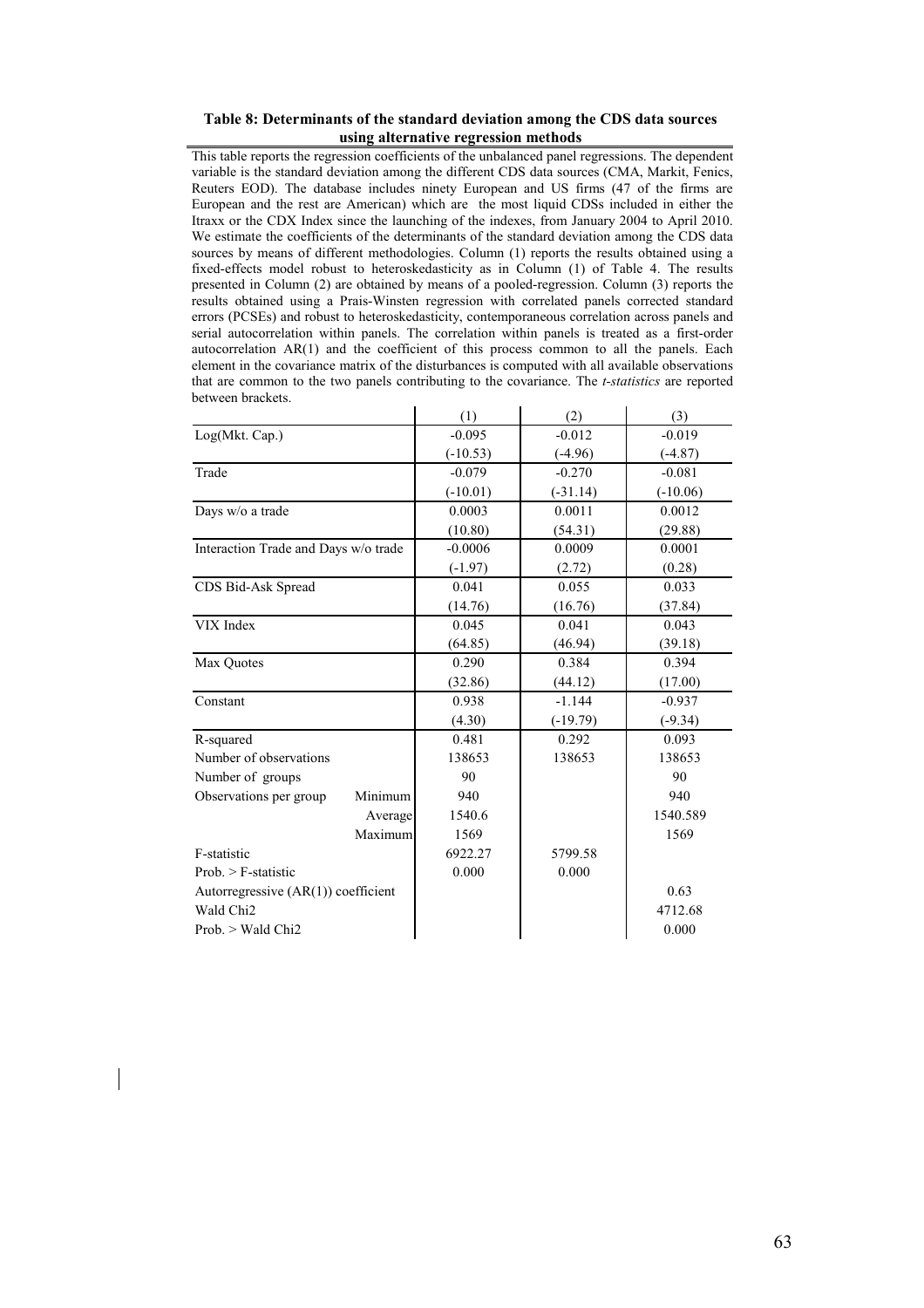#### Table 9: Determinants of the differences between JPM and Fenics CDS spreads

This table reports the regression coefficients of the unbalanced panel regressions. The database includes ninety European and US firms (47 of the firms are European and the rest are American) which are the most liquid CDSs included in either the Itraxx or the CDX Index since the launching of the indexes, from January 2004 to April 2010. The estimation uses a fixed-effects model robust to heteroskedasticity. Columns (1) and (2) report the coefficients of the determinants of the JPM and Fenics CDS spreads difference in absolute terms when we exclude the CDS Bid-Ask Spread and the VIX Index variables, respectively. Columns (3) and (4) provide the coefficients of the determinants of the JPM and Fenics CDS difference in relative terms when we exclude the CDS Bid-Ask Spread and the VIX Index variables, respectively. The difference in relative terms is obtained as the ratio between the difference in absolute terms and the mean between JPM and Fenics spreads. The *t-statistics* are reported between brackets.

|                                      | (1)        | (2)          | (3)        | (4)       |
|--------------------------------------|------------|--------------|------------|-----------|
| Log(Mkt. Cap.)                       | $-2.325$   | 0.029        | $-0.012$   | $-0.009$  |
|                                      | $(-18.31)$ | (0.26)       | $(-10.41)$ | $(-7.37)$ |
| Trade                                | $-0.634$   | $-0.019$     | $-0.006$   | $-0.005$  |
|                                      | $(-9.05)$  | $(-0.25)$    | $(-9.67)$  | $(-7.96)$ |
| Days w/o a trade                     | 0.016      | 0.012        | 0.000      | 0.000     |
|                                      | (14.04)    | (11.14)      | (13.55)    | (13.14)   |
| Interaction Trade and Days w/o trade | $-0.004$   | $-0.012$     | 0.00002    | 0.00001   |
|                                      | $(-0.68)$  | $(-1.08)$    | (0.74)     | (0.26)    |
| VIX Index                            | 0.3171     |              | 0.0003     |           |
|                                      | (42.29)    |              | (11.38)    |           |
| CDS Bid-Ask Spread                   |            | 1.0290       |            | 0.0013    |
|                                      |            | (32.18)      |            | (13.36)   |
| Constant                             | 53.738     | $-2.658$     | 0.330      | 0.252     |
|                                      | (17.74)    | $(-0.98)$    | (12.00)    | (8.91)    |
| R-squared                            | 0.203      | 0.320        | 0.108      | 0.115     |
| Number of observations               | 46772      | 46772        | 46772      | 46772     |
| Number of groups                     | 43         | 43           | 43         | 43        |
| Minimum<br>Observations per group    | 891        | 891          | 891        | 891       |
| Average                              | 1088       | 1088         | 1088       | 1088      |
| Maximum                              | 1149       | 1149         | 1149       | 1149      |
| F-statistic                          | 369.480    | 250.080      | 114.520    | 109.030   |
| $Prob. > F-statistic$                | $\theta$   | $\mathbf{0}$ | $\theta$   | $\theta$  |
| Condition Index                      | 4.40       | 2.99         | 4.40       | 2.99      |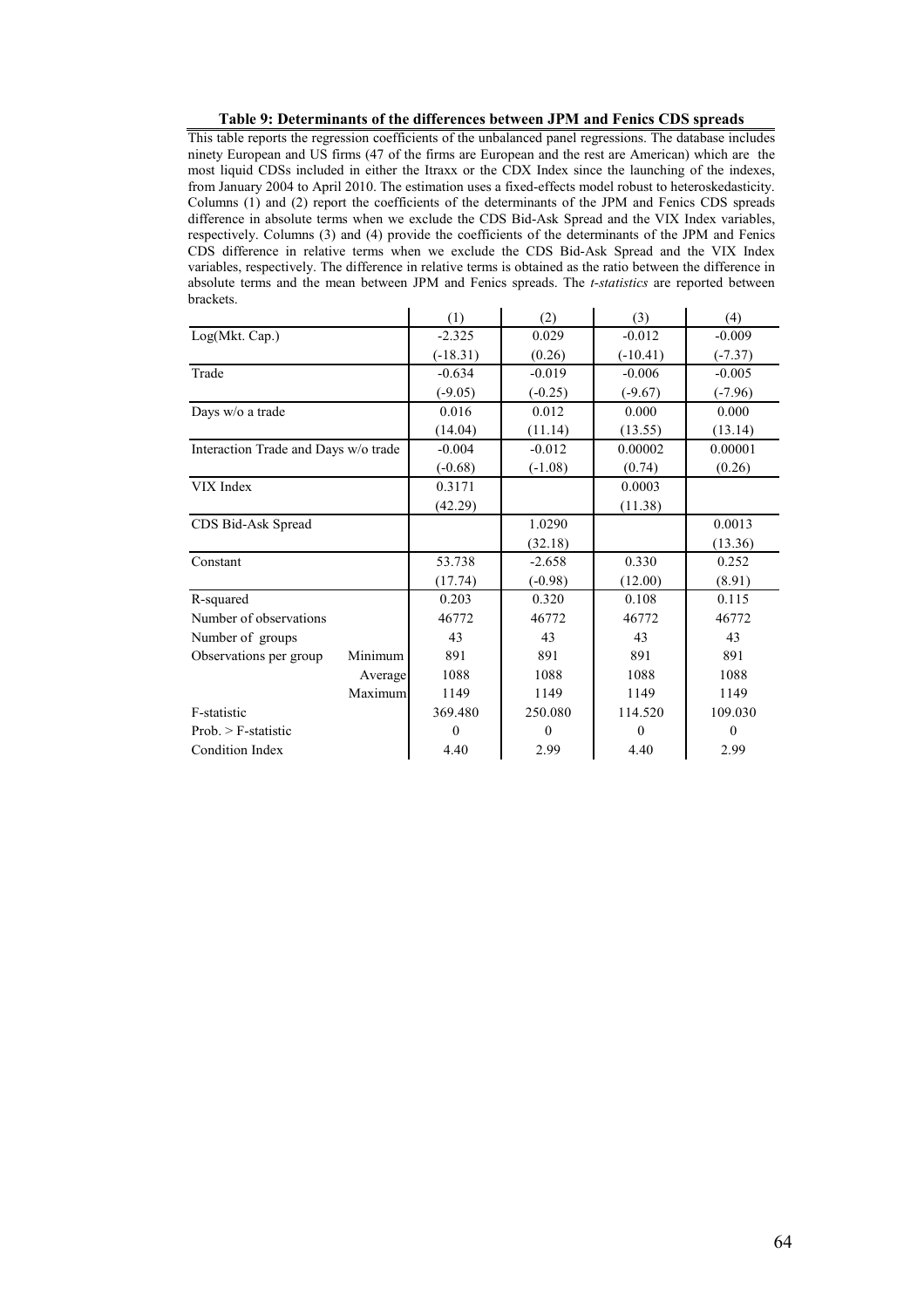

Figure 1: Single name CDS spreads from different data sources. This figure shows the CDS spreads time series (in basis points) for the different data sources (CMA, Markit, Reuters and Fenics) during the period September 2008 – January 2009.